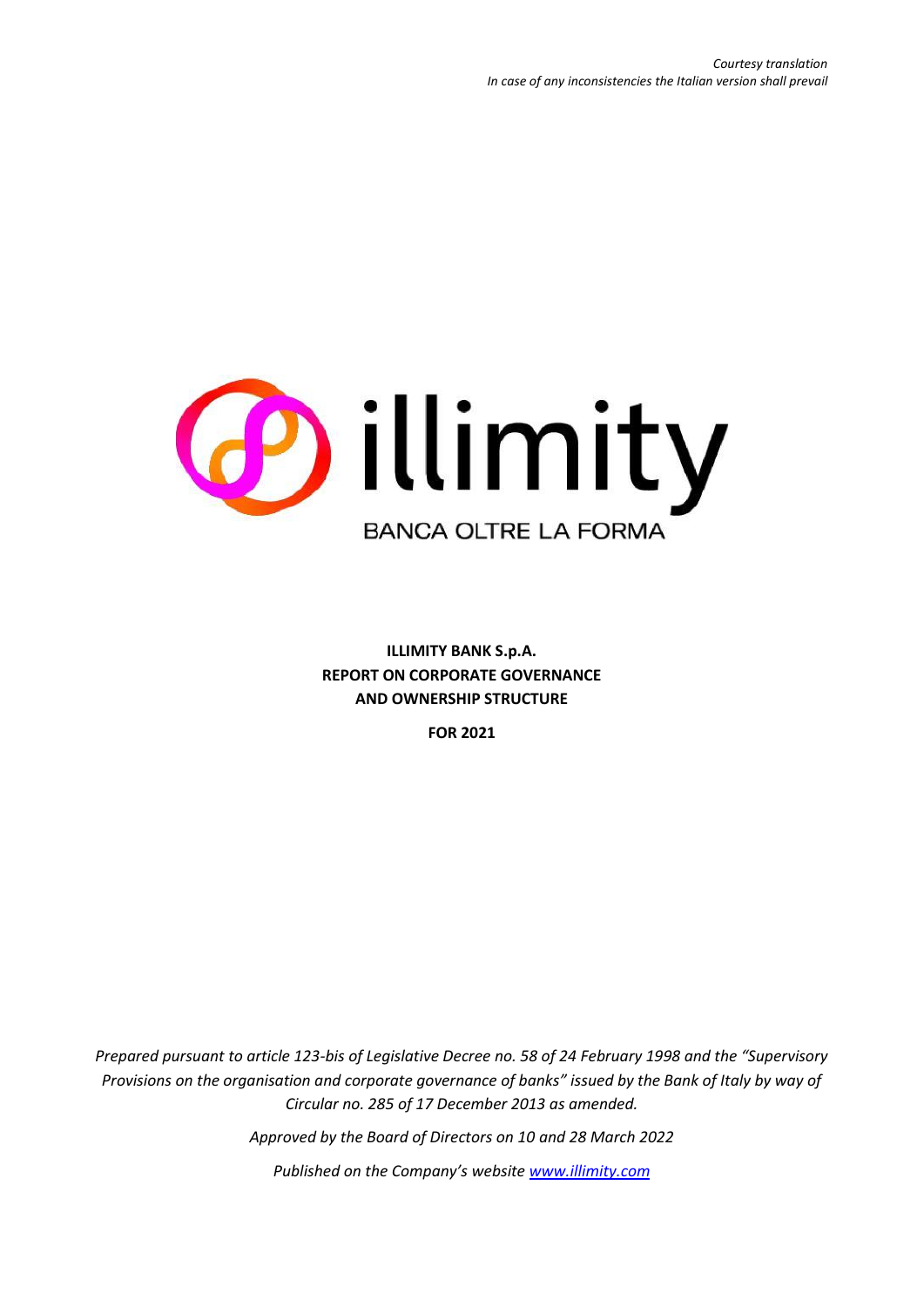

# **Summary**

| 3.8 Change of control clauses and provisions of the Bylaws on public tender offerings 15                |
|---------------------------------------------------------------------------------------------------------|
|                                                                                                         |
| 3.9 Delegated powers to increase share capital and authorisations to purchase treasury shares (pursuant |
|                                                                                                         |
|                                                                                                         |
|                                                                                                         |
|                                                                                                         |
| . 22                                                                                                    |
|                                                                                                         |
|                                                                                                         |
|                                                                                                         |
|                                                                                                         |
|                                                                                                         |
|                                                                                                         |
|                                                                                                         |
|                                                                                                         |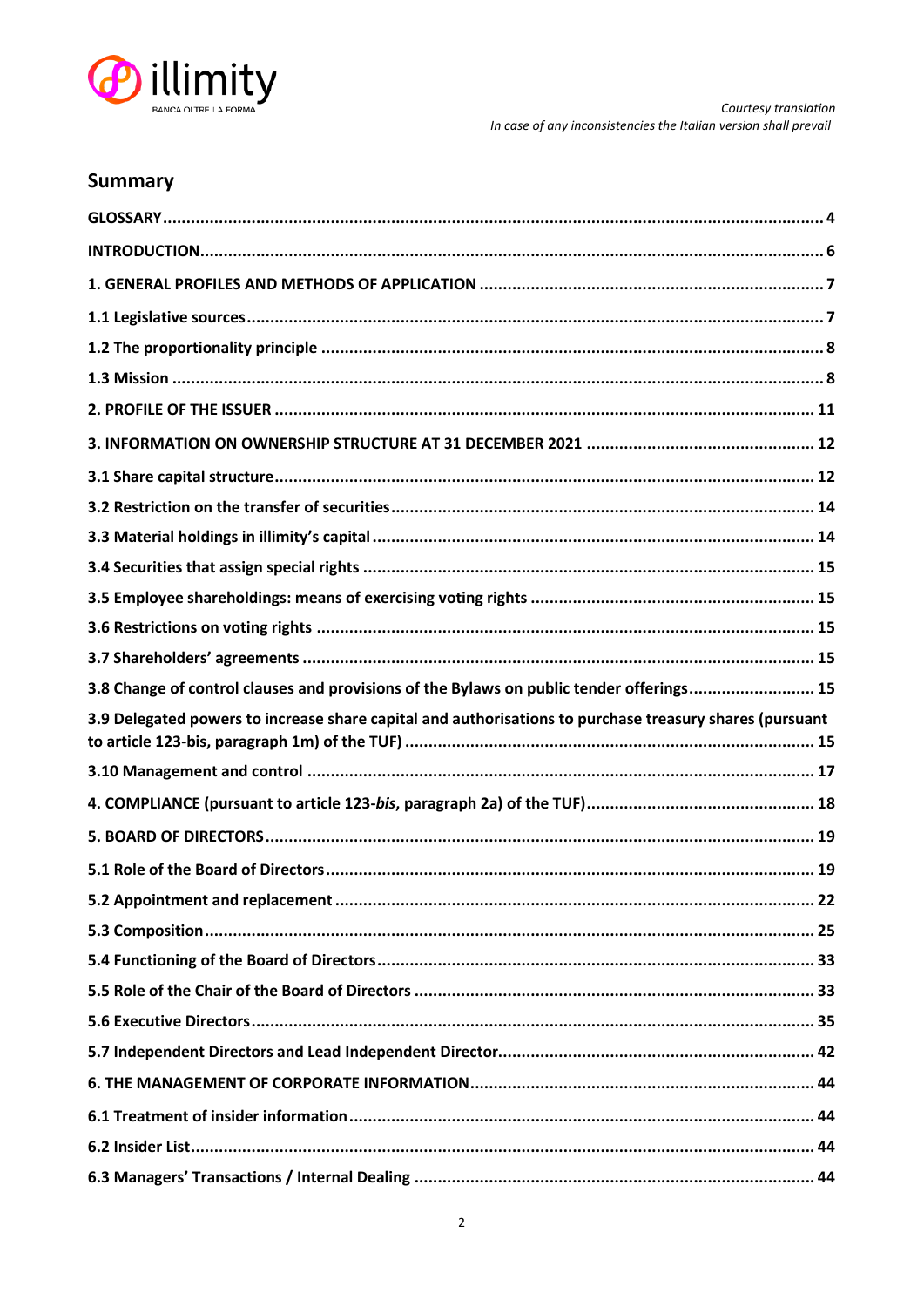

| <b>BANCA OLTRE LA FORMA</b>                                                                           | Courtesy translation                                             |
|-------------------------------------------------------------------------------------------------------|------------------------------------------------------------------|
|                                                                                                       | In case of any inconsistencies the Italian version shall prevail |
| 8. SELF-EVALUATION AND SUCCESSION OF THE DIRECTORS - APPOINTMENTS COMMITTEE  46                       |                                                                  |
|                                                                                                       |                                                                  |
|                                                                                                       |                                                                  |
|                                                                                                       |                                                                  |
|                                                                                                       |                                                                  |
|                                                                                                       |                                                                  |
|                                                                                                       |                                                                  |
|                                                                                                       |                                                                  |
|                                                                                                       |                                                                  |
|                                                                                                       |                                                                  |
|                                                                                                       |                                                                  |
|                                                                                                       |                                                                  |
|                                                                                                       |                                                                  |
|                                                                                                       |                                                                  |
|                                                                                                       |                                                                  |
|                                                                                                       |                                                                  |
|                                                                                                       |                                                                  |
|                                                                                                       |                                                                  |
| 12.9 Coordination between the parties involved in the internal control and risk management system  70 |                                                                  |
|                                                                                                       |                                                                  |
|                                                                                                       |                                                                  |
|                                                                                                       |                                                                  |
|                                                                                                       |                                                                  |
|                                                                                                       |                                                                  |
|                                                                                                       |                                                                  |
| 17. CONSIDERATIONS ON THE LETTER OF THE CHAIR OF THE CORPORATE GOVERNANCE COMMITTEE 83                |                                                                  |
|                                                                                                       |                                                                  |
|                                                                                                       |                                                                  |
|                                                                                                       |                                                                  |
|                                                                                                       |                                                                  |
|                                                                                                       |                                                                  |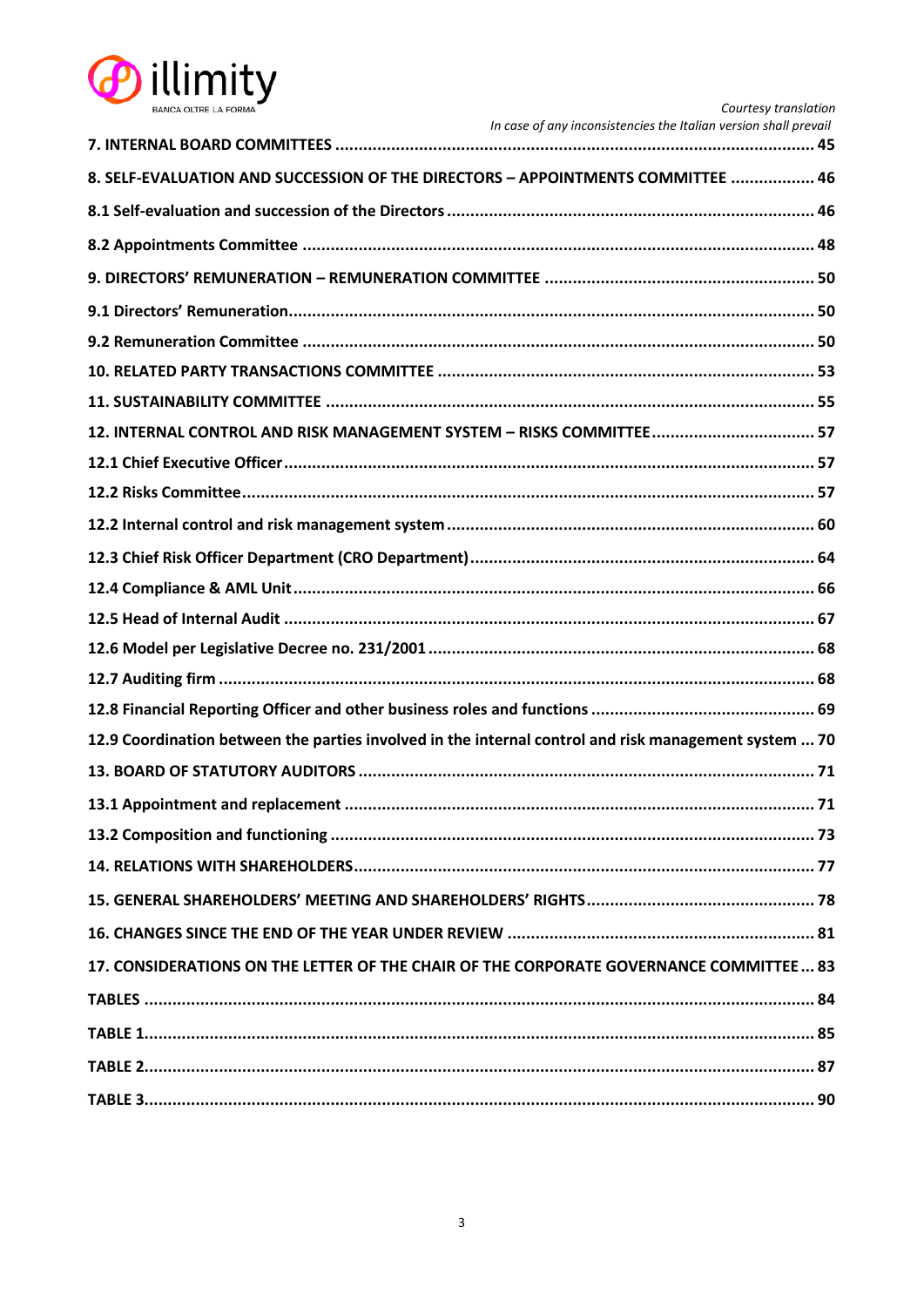

# <span id="page-3-0"></span>**GLOSSARY**

The following tables set out the main terms and definitions used in this Report, in addition to those indicated in the text. Unless otherwise stated, these terms and/or definitions have the meaning given below. Terms and/or definitions stated in the singular shall also be understood to hold in the plural and vice versa, if called for by the context.

| <b>Abbreviations</b> |                                                                                    |
|----------------------|------------------------------------------------------------------------------------|
| <b>BoD/Board</b>     | <b>Board of Directors</b>                                                          |
| <b>Circular 285</b>  | The Bank of Italy's Circular no. 285 of 17 December 2013 as<br>amended             |
| Civ. Code/c.c.       | The Italian civil code (Royal Decree no. 262 of 16 March 1942)                     |
| Lgs. Dec.            | Legislative Decree                                                                 |
| MD 169/2020          | Decree of the Ministry for the Economy and Finance of 23<br>November 2020, no. 169 |
| <b>MTA</b>           | The Electronic Stock Market managed by Borsa Italiana S.p.A.                       |
| <b>NPLs</b>          | Non-performing loans                                                               |
| <b>RAF</b>           | Risk Appetite Framework                                                            |
| <b>STAR</b>          | Segment of the MTA                                                                 |
| <b>TUB</b>           | <b>Consolidated Banking Law</b>                                                    |
| <b>TUF</b>           | <b>Consolidated Finance Law</b>                                                    |

| <b>Definitions</b>                |                                                                                                                                              |
|-----------------------------------|----------------------------------------------------------------------------------------------------------------------------------------------|
| <b>Board</b>                      | The Board of Directors of illimity Bank S.p.A.                                                                                               |
| <b>Bylaws</b>                     | The Bylaws of illimity Bank S.p.A. in force, most recently revised by<br>way of the resolution of the Board of Directors of 15 December 2021 |
| <b>Consob Issuers' Regulation</b> | The issuers' regulation issued by Consob by way of Resolution no.<br>11971 of 1999 (as subsequently amended)                                 |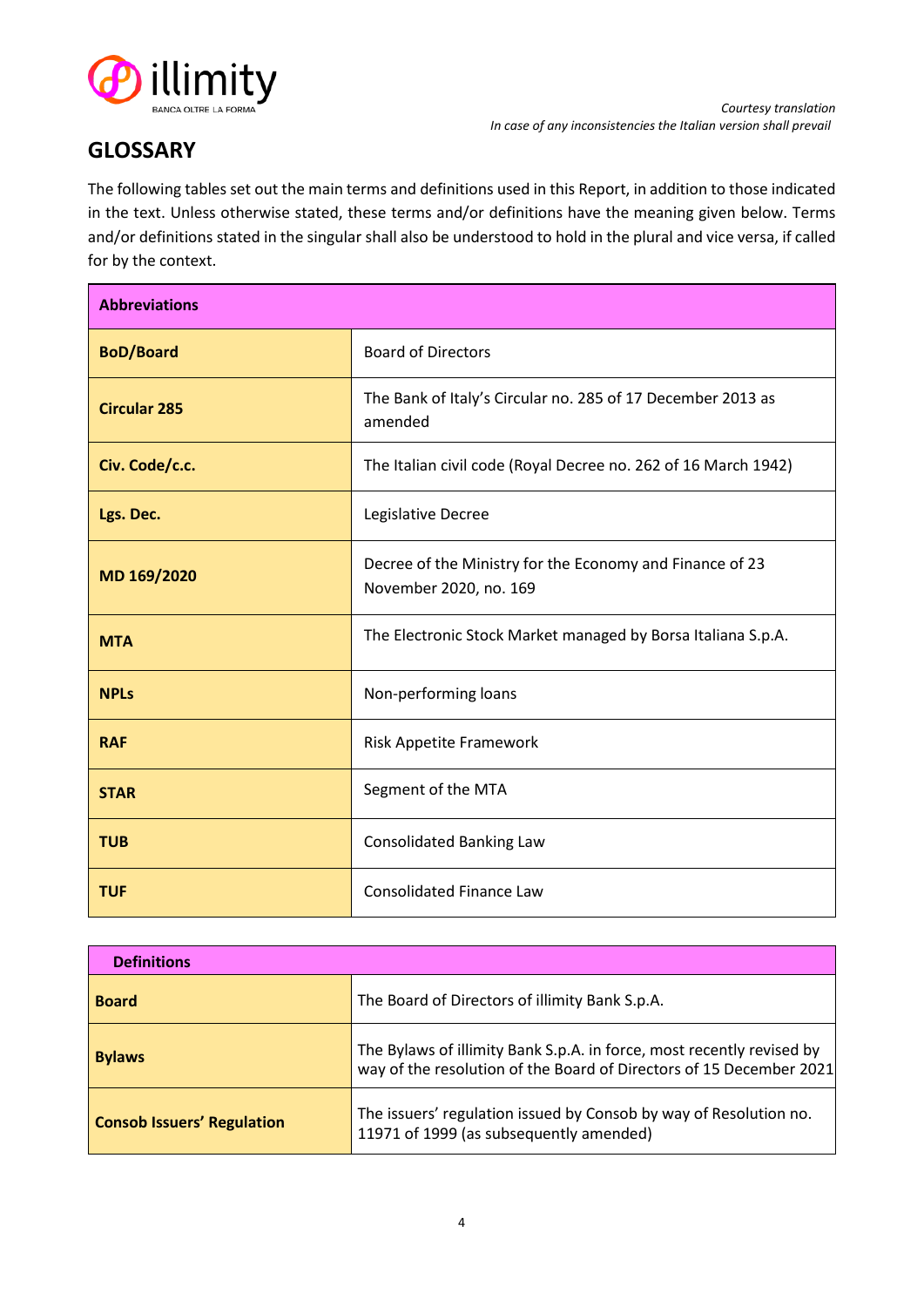

| <b>Consolidated Banking Law/TUB</b>         | Legislative Decree no. 385 of 1 September 1993                                                                                                                                                                                                                                                                 |  |
|---------------------------------------------|----------------------------------------------------------------------------------------------------------------------------------------------------------------------------------------------------------------------------------------------------------------------------------------------------------------|--|
| <b>Consolidated Finance Law/TUF</b>         | Legislative Decree no. 58 of 24 February 1998                                                                                                                                                                                                                                                                  |  |
| <b>Corporate Governance Code/CG</b><br>Code | The Corporate Governance Code approved by the Corporate<br>Governance Committee (promoted by Borsa Italiana S.p.A., ABI,<br>Ania, Assogestioni, Assonime and Confindustria) in January 2020,<br>effective - replacing the Self-Governance Code - for the first fiscal<br>year beginning after 31 December 2020 |  |
| <b>Electronic Stock Market</b>              | The Electronic Stock Market managed by Borsa Italiana S.p.A.                                                                                                                                                                                                                                                   |  |
| <b>Group</b>                                | The illimity Bank Banking Group                                                                                                                                                                                                                                                                                |  |
| <b>Report</b>                               | The report on corporate governance and ownership structure which<br>companies are required to prepare pursuant to article 123-bis of the<br><b>TUF</b>                                                                                                                                                         |  |
| Year                                        | The fiscal year to which the Report relates                                                                                                                                                                                                                                                                    |  |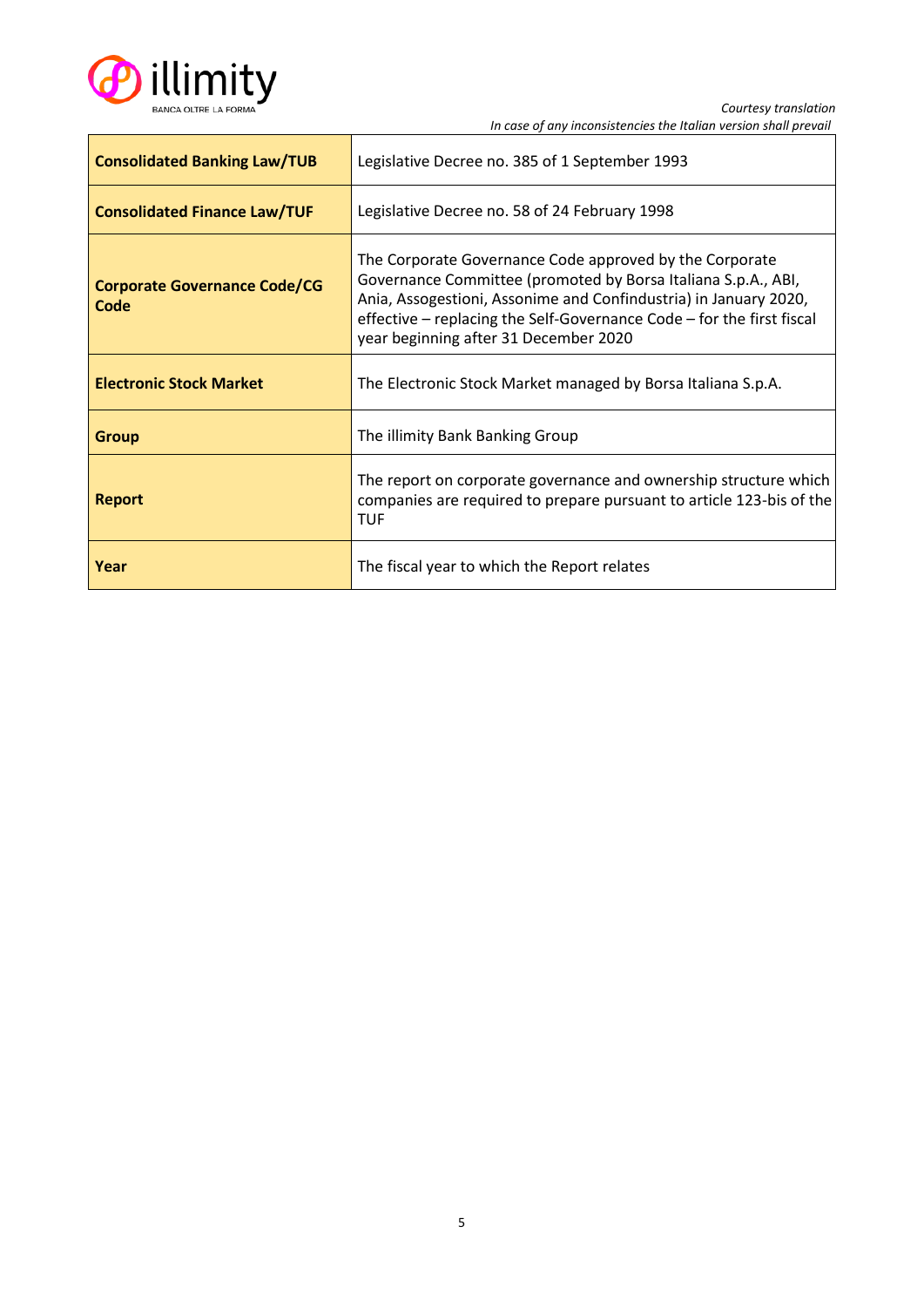

#### <span id="page-5-0"></span>**INTRODUCTION**

This purpose of this Report, approved by the Board of illimity Bank S.p.A. on 10 and 28 March 2022, is to provide a general and complete overview of the corporate governance system adopted by illimity Bank S.p.A. ("**illimity**", the "**Company**", the "**Bank**" or the "**Issuer**").

The Report relates to Financial Year 2021 but, where considered appropriate, and where stated, more recent information, through to the date of approval, has been included.

illimity is an issuer listed on the Electronic Stock Market managed by Borsa Italiana S.p.A., formed on 5 March 2019 from the merger of SPAXS S.p.A. into Banca Interprovinciale S.p.A.. By way of Provision no. 8688 of Borsa Italiana of 2 September 2020, on 10 September 2020 the ordinary shares of illimity were admitted for trading on the STAR segment ("High-Requirement Securities Segment") of Borsa Italiana's Electronic Stock Market dedicated to companies meeting top-quality requirements in terms of transparency and communication, liquidity and corporate governance.

Corporate governance consists of a set of relationships between the Bank's senior management, its Board, its shareholders and the other parties concerned.

It is the structure by which (i) the company's objectives are set, (ii) the means for achieving these objectives are established, (iii) supervision is created to ensure that taken overall these are capable of achieving the corporate purpose and satisfying legal and regulatory requirements, (iv) detailed *ex ante* and *ex post* control procedures are performed to ensure practical compliance with strategies and laws and regulations.

Effective organisational and corporate governance structures represent an essential condition for pursuing a business's objectives; these assume special relevance for banks, given the specific features of banking activities and the fact that the public interest involved is the subject of particular consideration by the law. As well as responding to a business's own interests, the ownership structures and corporate governance of banks must ensure sound and prudent management, an essential objective of regulations and supervisory controls.

Consistent with the evolution of the rules, principles and guidelines drawn up at an international and European level, the provisions of the chapter on "Corporate Governance" found in Part One, Title IV of the Bank of Italy's Circular no. 285 govern the role and functioning of the management and control bodies and the relations these have with the corporate structure. They form an integral part of a wider legislative system dealing with other important aspects of the organisation and corporate governance, such as controls on ownership structures and amendments to the bylaws, the internal control system, risk management, the requisites needed by company officers, related party operations and more generally conflicts of interest, combatting money-laundering and the requirements for disclosures to investors and the market and the special rules and regulations to be followed by listed companies.

The Issuer's corporate governance system is substantially in line with the main recommendations contained in the Corporate Governance Code, definitively approved by the Corporate Governance Committee and published on 31 January 2020 and formally adopted by the Board of Directors on 22 December 2020.

As a result of the adoption of the Corporate Governance Code, in the year beginning 1 January 2021 the Bank began introducing the functional activities suitable and necessary for revising its own corporate governance, with the clarification that the amendments resulting from the adoption of the new Corporate Governance Code were subsequently approved on 22 April 2021, the date on which the Board of Directors was renewed by the Shareholders' Meeting.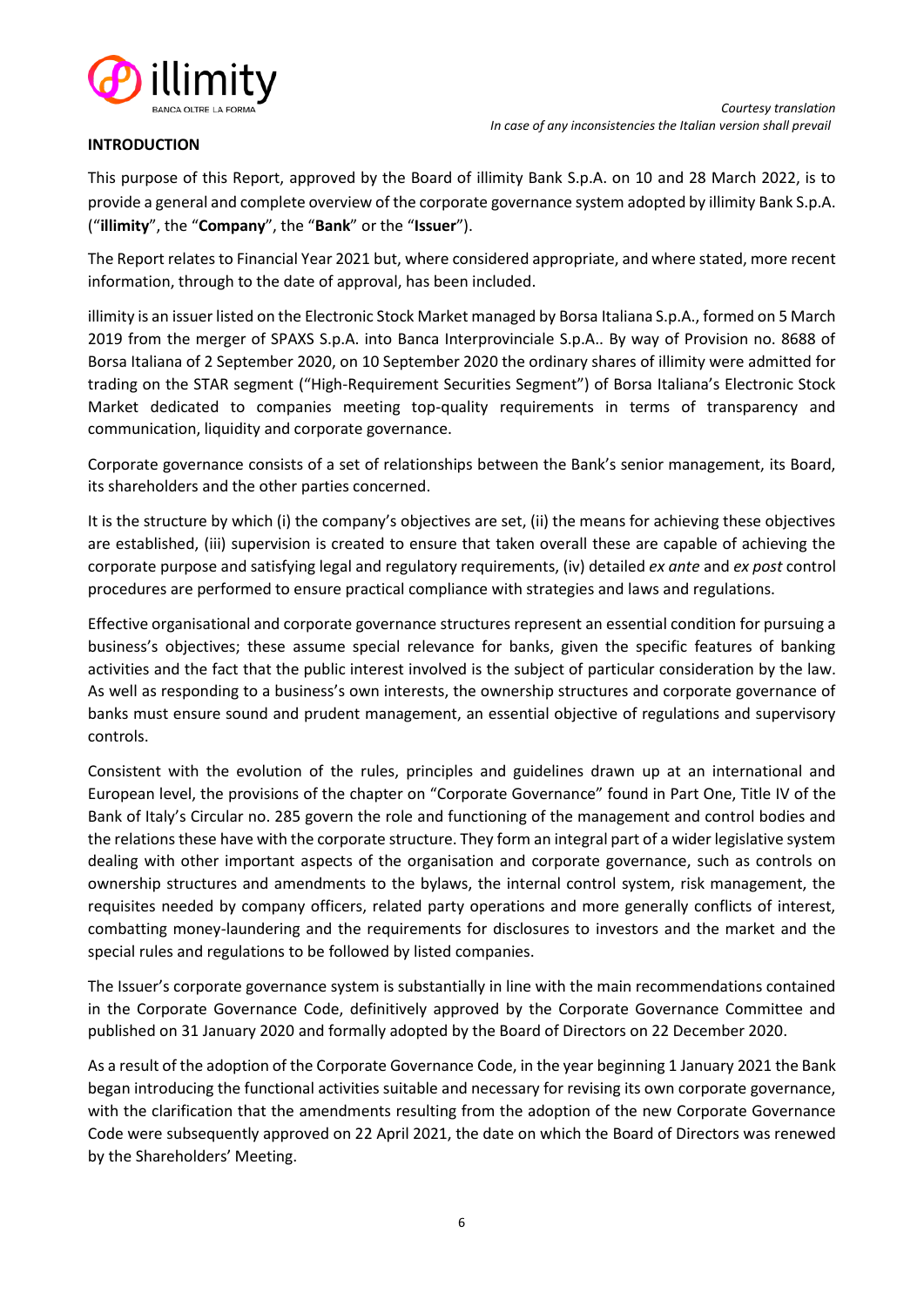

#### <span id="page-6-0"></span>**1. GENERAL PROFILES AND METHODS OF APPLICATION**

The provisions of the above-mentioned chapter on "Corporate Governance" to be found in Part One, Title IV of the Bank of Italy's Circular no. 285 are set out as general principles and methods of application. The former, by way of rules of a general nature, set the objectives of the discipline, remitting to intermediaries the practical identification of the most suitable solutions for achieving these, in accordance with proportionality criteria that take into account the size or complexity of the bank.

The latter facilitate the implementation of the general rules on certain specific aspects of the subject, without removing the substantive content which must be calibrated on the basis of the organisational and operational features of individual banks.

With the aim of strengthening the minimum standards of organisation and corporate governance of all the intermediaries, the principles indicated regard: a clear distinction between roles and responsibilities, a suitable balancing of powers, a balanced composition of the corporate bodies, the effectiveness of controls, supervision of all business risks, the adequacy of information flows.

## <span id="page-6-1"></span>**1.1 Legislative sources**

The matters covered by this Report are regulated, *inter alia*, by the following provisions of the TUB:

- article 53, paragraph 1d), which in accordance with the resolutions of the CICR (Interministerial Committee for Credit and Savings) assigns responsibility to the Bank of Italy for issuing provisions of a general nature with administrative and accounting organisation and internal controls as their subject;
- article 67, which, for the purpose of achieving consolidated supervision, assigns the possibility to the Bank of Italy, in accordance with the resolutions of the CICR, of issuing provisions to the parent company of a general or specific nature concerning the banking group as a whole or its members, with administrative and accounting organisation and internal controls as their subject;
- article 56, which requires the Bank of Italy to ensure that the provisions of the bylaws of banks do not contrast with the principles of sound and prudent management;

and in addition:

the emergency decree of 5 August 2004, no. 1419, issued by the Minister of Economy and Finance as chair of the CICR.

The following amongst others are also of importance:

- CRD IV Directive 2013/36/EU;
- the guidelines of the European Banking Authority "*EBA Guidelines on Internal Governance*" (EBA/GL/2017/11);
- the guidelines issued by the Basel Committee on Banking Supervision regarding "*Principles for Enhancing Corporate Governance*", October 2010; "*Core Principles for Effective Banking Supervision*", September 2012;
- the Bank of Italy's Circular no. 285 of 17 December 2013 as amended (hereinafter also "**Circular 285**"); and
- Decree no. 169/2020 of the Ministry of Economy and Finance (MEF).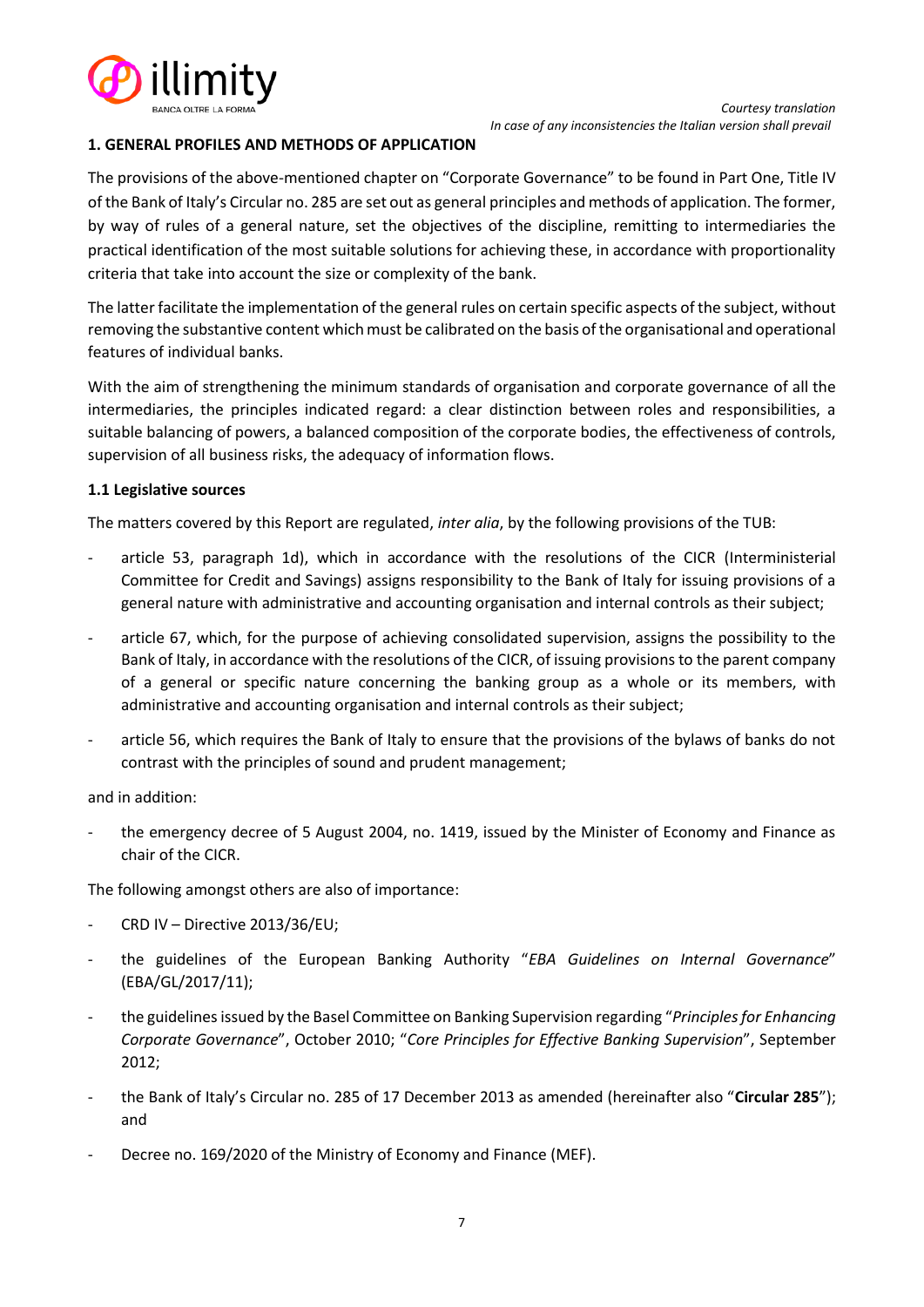



 *In case of any inconsistencies the Italian version shall prevail*

To these legislative sources should also be added the Consolidated Finance Law, the Consob Issuers' Regulation and the Corporate Governance Code as defined in the Glossary.

## <span id="page-7-0"></span>**1.2 The proportionality principle**

On the basis of the proportionality principle, banks apply the provisions on corporate governance by means suited to their features, size and operating complexity, to ensure that there is full compliance with the provisions themselves and that the objectives they intend to achieve are reached.

The following definitions apply for the purpose of applying these provisions:

- a) larger banks or those with a greater operational complexity:
	- banks considered significant within the meaning of article 6 of Regulation (EU) no. 1024/2013, which assigns specific responsibilities to the European Central Bank on matters of the prudent supervision of credit institutions;
	- listed banks;
- b) medium-sized banks: banks with assets of between 3.5 and 30 billion euro;
- c) smaller banks or those with a lesser operating complexity: banks with total assets equal to or less than 3.5 billion euro.

Circular 285 provides further specifics for identifying the reference class, if those given in the above subparagraphs a), b) and c) are not sufficient.

Given that its shares are listed on the Electronic Stock Market, illimity qualifies under the requirements listed at sub-paragraph a).

#### <span id="page-7-1"></span>**1.3 Mission**

illimity was formed with the mission of recognising and enhancing the potential of people, families and businesses, fostering a style of growth attentive to the sustainability of results over time and the creation of a virtuous circle based on the trust that arises from customer and shareholder satisfaction, a sense of belonging by staff and a closeness to the needs of society.

Through a prudent management of savings, the Bank undertakes to extend access to credit and financial instruments for the benefit of everyone, as well as for the sustainable growth of the entrepreneurial system, aware of both the direct and indirect effects on the natural environment and society brought about by the decisions it takes.

Its growth strategy, inspired by the values expressed in its Code of Ethics and Code of Conduct, has as its aim the creation of solid and sustainable value from an economic, financial, social and environmental standpoint, built on the trust of all its interlocutors and based on the following principles:

#### *Identity and values*

illimity is a new paradigm company created by listening to the real need of businesses and people whose desire is to discover and enhance the various forms of potential hidden in our economy and our society. It acts responsibly towards shareholders, customers, employees, partners, companies and the environment.

#### *Commitment*

illimity is committed to understanding the real needs of customers so that it can work alongside them in their everyday challenges, these ranging from entrepreneurial ideas to solutions for investing savings and making payments. It is also committed to adopting a sustainable growth approach and puts transparency at the basis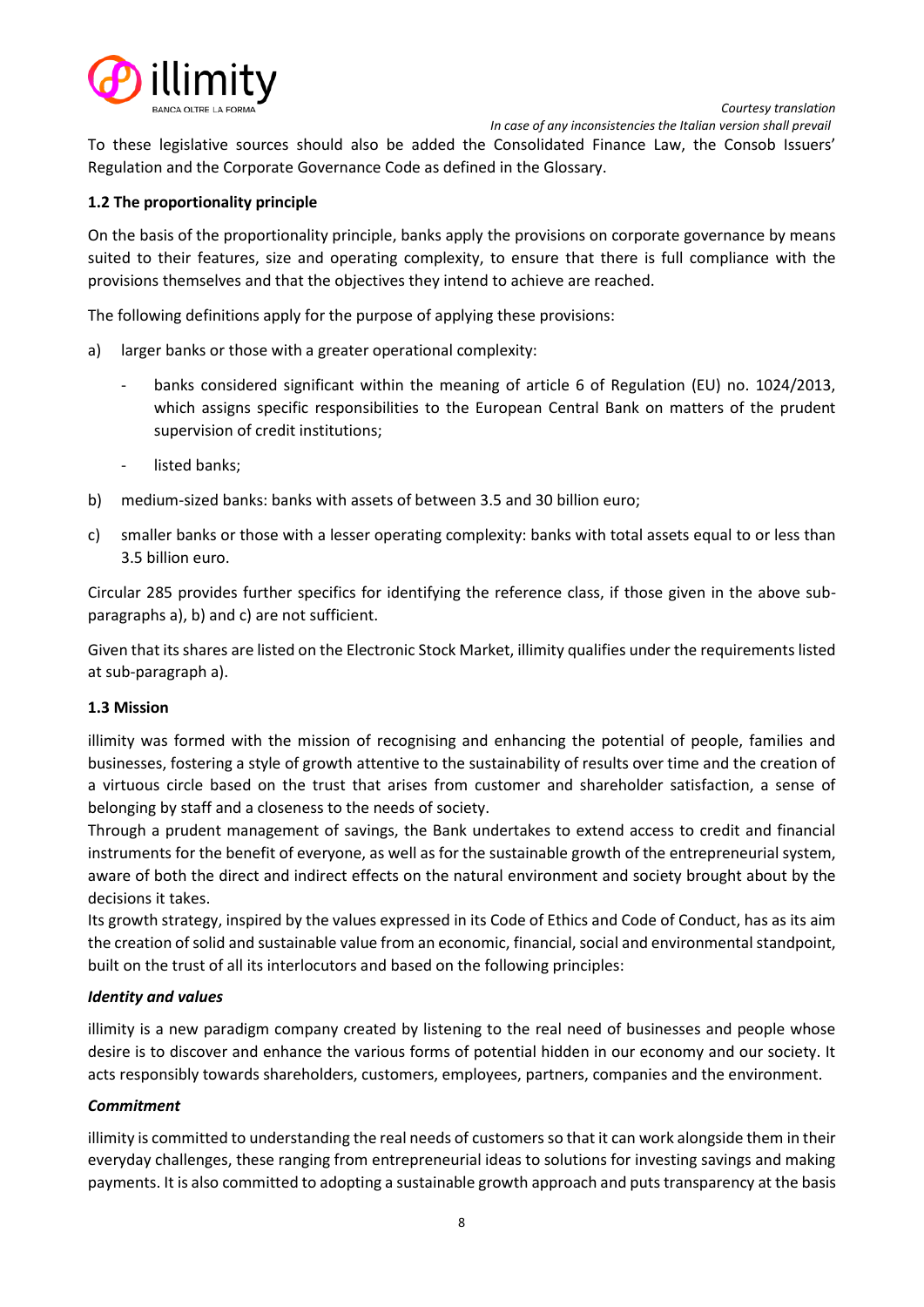

 *In case of any inconsistencies the Italian version shall prevail*

of its action, communication and the preparation of contracts to enable all its interlocutors to take autonomous and informed decisions.

# *People*

illimity develops human potential in every direction, following a leadership model that reflects mission and values and directs the conduct of each illimiter and gives particular emphasis to continuous training as the driver of individual and collective development. illimity is committed to the elimination of all discrimination arising from conduct and respect for differences in gender, age, race, religion, political belief, membership of trade unions, sexual orientation and identity, language and ability or disability.

## *Resources*

illimity sets itself the goal of using its resources carefully and considerately, encouraging conduct based on optimisation and the avoidance of waste and ostentation, privileging choices directed towards sustainability over time.

# *Integrity*

illimity ensures activities based on the maximum transparency. It is actively committed to combating any form of corruption and preventing money-laundering risks and terrorist financing.

## *Action*

illimity Way (of which more below) is the name it has been given, and it is applicable to all the companies of the Group subject to the management and coordination of the parent company. Group companies are accordingly required to adapt their internal regulations, where necessary, to the principles and contents of illimity Way. In contractual relations with third parties, counterparties are required to acknowledge that they have reviewed illimity Way so that they can be informed on a timely basis about the commitments and obligations underlying the relationship or partnership with the Group. Training and informative events are organised on a regular basis with the aim of making people at all levels in the Company aware of the contents of illimity Way.

# *Code of Ethics, Code of Conduct, and the evolution of the governance of the system of values and behaviour: approval of illimity Way*

By way of a resolution of the Board of Directors of 14 September 2017, the Issuer adopted the Code of Conduct designed to inspire, regulate and control the conduct and behaviour of its recipients (i.e. board members, executives, senior management and all those subject to the management or control of these persons and external collaborators). By way of a resolution of the Board of Directors of 26 July 2018, the Bank introduced a Code of Ethics which includes a statement of the rights, duties and responsibilities of the various business divisions/functions; this is extended to all the parties with whom the Bank comes into contact in achieving its corporate purpose (customers, debtors, suppliers, employees and/or external collaborators, shareholders, supervisory bodies and institutions).

Effective 9 June 2021, the Code of Ethics and the Code of Conduct were combined into a new single document called illimity Way, which has the aim of simplifying and making the communication of the Bank's system of values and conduct more immediate, with the commitment to foster this approach and disseminate it on a continuous basis to all levels of the organisation. This document represents the Group's commitment to customers, shareholders, suppliers and commercial partners and the Supervisory Authorities and the Public Administration and towards the media and the country as a whole, expressing the Group's values and commitment and describing the business culture of responsibility, legality, transparency and value creation that it has undertaken to promote and disseminate at all levels of the organisation by means of sustainable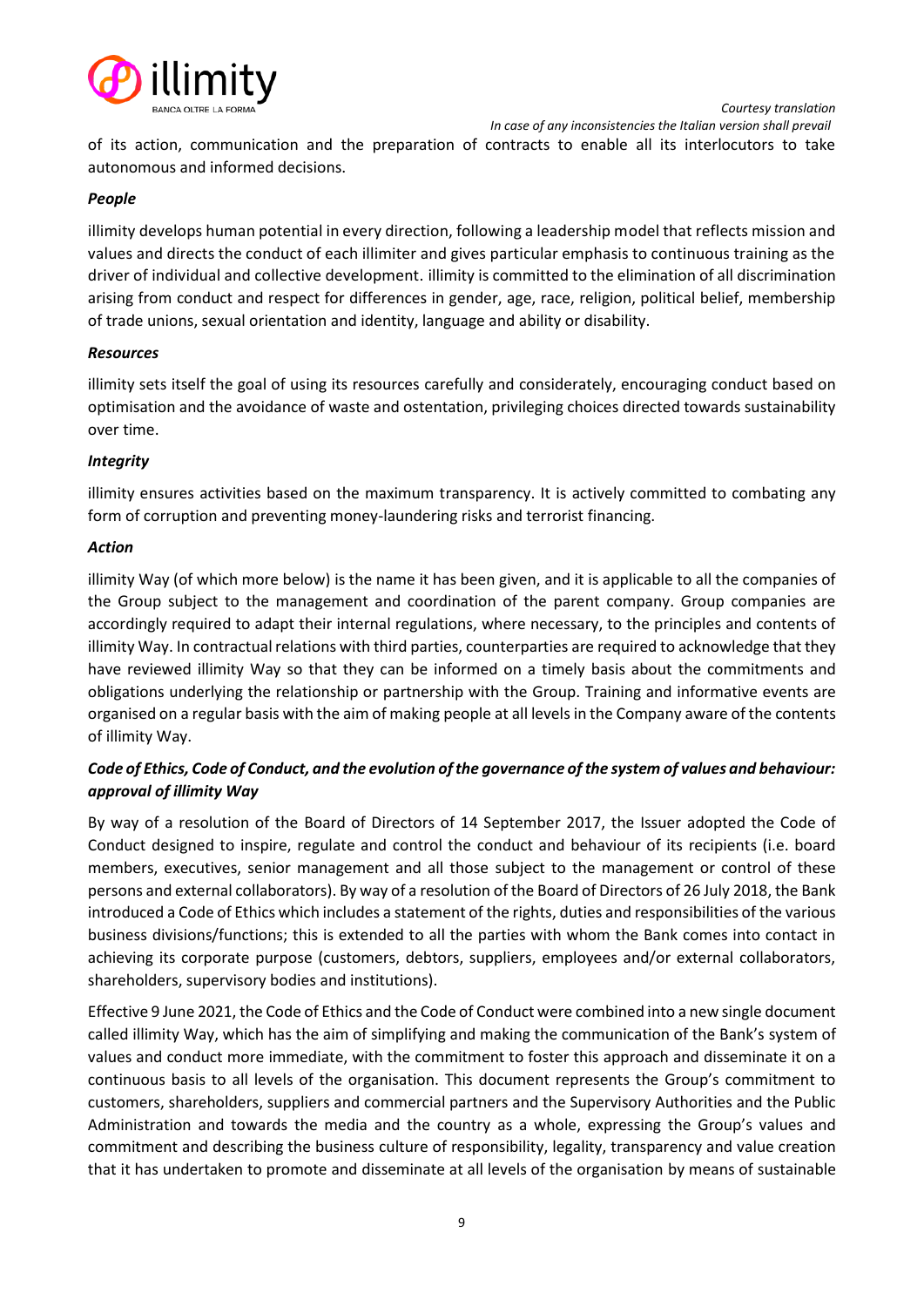

 *In case of any inconsistencies the Italian version shall prevail*

growth. Being the foundation of the principles and rules that crystallise the values in which the Group recognises itself, it additionally expresses the Group's commitment towards respect for the environment and care for its human capital and business assets, also safeguarding the Bank and the reputation of the Group as a whole.

Addressed to the members of the Group's corporate bodies, managers, employees and collaborators whose services it uses and who contribute in any way at all to illimity's activities - also through a graphic, captivating and immediate rendering – it is a daily tool for guidance, also for the purpose of distinguishing acceptable and unacceptable behaviour.

illimity Way gives increasing emphasis to the Bank's commitment to full achievement of the human rights and fundamental freedoms proclaimed in the Universal Declaration of Human Rights approved by the General Assembly of the United Nations in 1948.

illimity Way is an integral part of the Organisation, Management and Control Model drawn up in accordance with Legislative Decree no. 231/01 and is therefore brought to the attention of all illimiters, who must comply with its principles and provide an active contribution to its dissemination.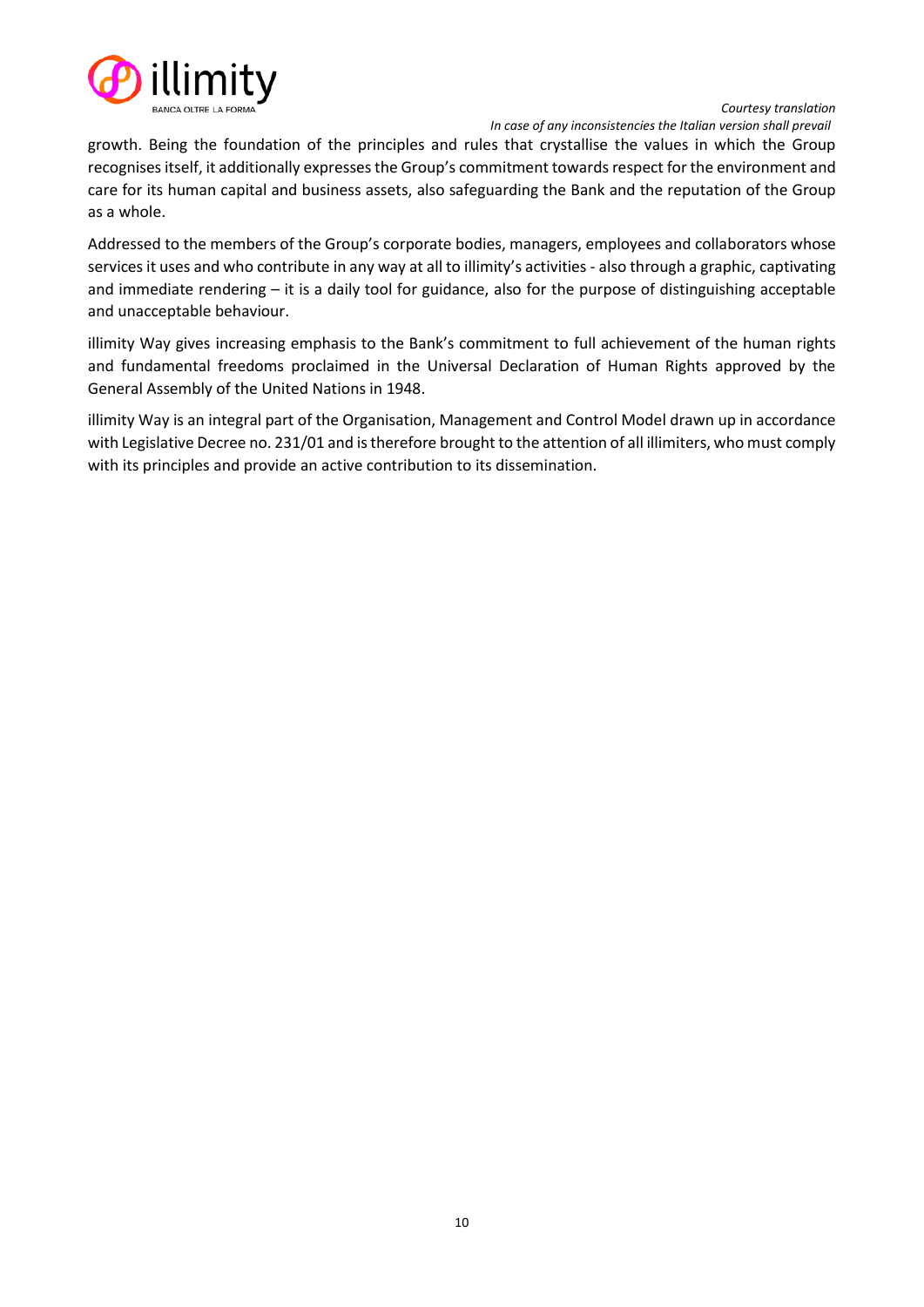

# <span id="page-10-0"></span>**2. PROFILE OF THE ISSUER**

illimity is organised under the traditional management and control model pursuant to articles 2380-*bis* and following of the Italian civil code, which without prejudice to the responsibilities of the Shareholders' Meeting assigns strategic management to the Board of Directors and supervisory duties to the Board of Statutory Auditors(<sup>1</sup>).

illimity is a "*sustainable native*" bank that has built ESG issues into its business and decision-making processes, these acting as a guide and representing one of the main objectives of the 2021-2025 Strategic Plan. Further details about seeking sustainable success can be found in the specific chapter of this Report.

illimity has published a Non-Financial Statement pursuant to Legislative Decree no. 254/2016, which can be consulted on the Bank's website [\(www.illimity.com\)](http://www.illimity.com/).

The Bank qualifies as an "SME" pursuant to and for the purposes of the transitional regulations as per paragraph 2 of article 44-*bis* of Decree La[w no. 76 of 16 July 2020,](https://www.normattiva.it/uri-res/N2Ls?urn:nir:stato:decreto.legge:2020-07-16;76) coordinated with Conversion Law no. 120 of 11 September 2020, which provides for the following: "*Issuers that at the effective date of the law converting this decree qualify as an SME on the sole basis of turnover will continue to qualify as such for the two years following that in course".* In application, therefore, of the transitional regulations and the abovementioned legislation in force before the effective date of said conversion law, i.e. before the requirement for turnover provided by article 1, paragraph 1w-*quater*.1), of the TUF and the calculation criterion of the same pursuant to article 2-*ter*. 1b) of the Issuers' Regulation (stated, for banks, at paragraph 1.1 of the Appendix to the Regulation on the Sanctioning Procedure adopted by Consob by way of resolution no. 18750 of 19 December2013), illimity is an SME, since at 15 September 2020 it qualified as such on the sole basis of turnover (not exceeding EUR 300 million).

Lastly, it is noted that illimity does not fall under the definitions of "*large company*" or "*company with concentrated ownership*" set out in the Corporate Governance Code.

<sup>(</sup> 1 ) It is recalled that the Shareholders' Meeting of illimity Bank S.p.A. of 21 February 2022 approved the adoption of the new "one-tier" governance model, which will come into effect on completion of the Shareholders' Meeting of 28 April 2022 called, among other things, to appoint the new corporate bodies. Further details in this respect can be found in Chapter 16 "Changes since the end of the year under review".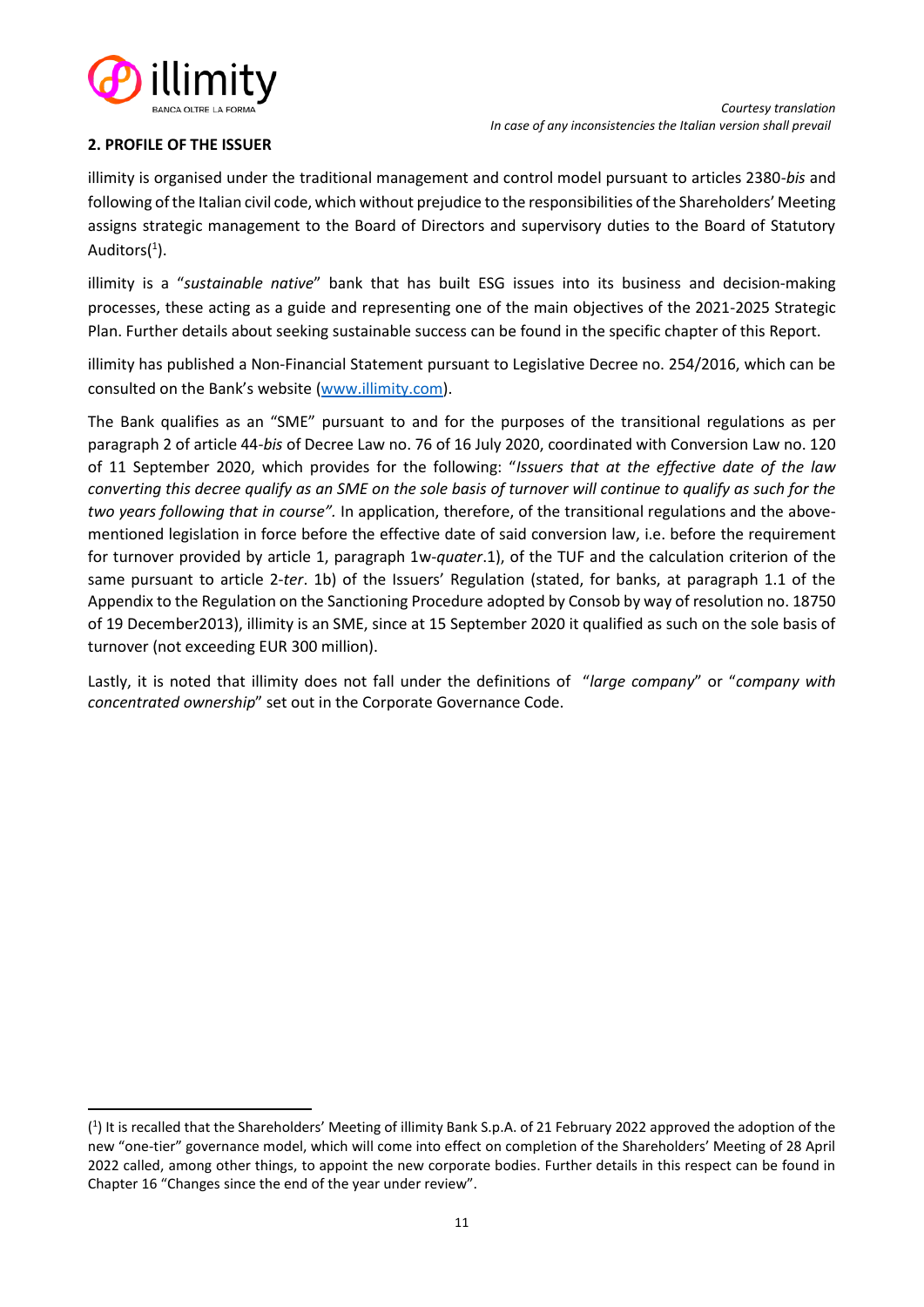

#### <span id="page-11-0"></span>**3. INFORMATION ON OWNERSHIP STRUCTURE AT 31 DECEMBER 2021**

#### <span id="page-11-1"></span>**3.1 Share capital structure**

At 31 December 2021 illimity had a share capital of EUR 54,189,951.66 (of which EUR 52,619,881.24 subscribed and paid), consisting of 79,300,100 Ordinary Shares and 1,440,000 Special Shares, all of which without nominal value.

The Issuer's Ordinary Shares (code ISIN IT0005359192), listed on the MTA since 5 March 2019 and on the STAR segment ("High-Requirement Securities Segment") since 10 September 2020, are registered, freely transferable shares with no nominal value, with regular dividend rights and subject to the materialisation regime pursuant to articles 83-*bis* and following of the TUF and the relative implementation regulations. The assignment rights lie with the bearer and are admitted to the centralised administration system managed by Monte Titoli under the dematerialisation regime pursuant to articles 83-*bis* and following of the TUF and the relative implementation regulations.

All the Ordinary Shares have the same features and assign the same rights. Each Ordinary Share entitles the holder to one vote at the Company's ordinary and extraordinary Shareholders' Meetings, as well as all the other ownership and administrative rights to which the holder is entitled under the applicable provisions of law and the Bylaws. Assignment rights include the right to receive a number of converted shares free of charge determined on the basis of the assignment right under the terms and conditions established by the relative Regulation.

The Special Shares are not listed and do not entitle the holder to any voting rights.

The following paragraphs set out the rights obligations arising from the Special Shares, as provided by article 6, paragraph 4 of the Issuer's Bylaws:

- (a) they are non-transferable for the maximum term established by law, except for transfers to direct and/or indirect subsidiaries by the holder of the Special Shares and/or by said holder's shareholders or by their successors; a transfer for these purposes includes any transaction or event which, for whatsoever reason, results in a transfer to third parties of the ownership, bare ownership or enjoyment rights of/over the securities or subjecting the same to charges or encumbrances or restrictions of any nature, whether in rem or otherwise, in favour of third parties;
- (b) they do not have voting rights at ordinary or extraordinary Shareholders' Meetings, without however prejudice to the cases envisaged by law and/or the Bylaws for special Shareholders' Meetings of the holders of Special Shares;
- (c) they are excluded from the right to receive profits, while they entitle the holders to receive distributable reserves;
- (d) if the Bank is dissolved, they provide their holders with the right to settlement of their share of liquidation equity;
- (e) they are automatically converted into Ordinary Shares, providing that each Special Share will be converted into 8 (eight) Ordinary Shares, if within 20 September 2022 (the "**Term**") the average price of the Ordinary Shares traded on the Electronic Stock Market (MTA) organised and managed by Borsa Italiana S.p.A. is equal to or greater than EUR 13.9663866 (thirteen/9663866) per Ordinary Share for at least 22 (twenty two) consecutive days of stock market trading;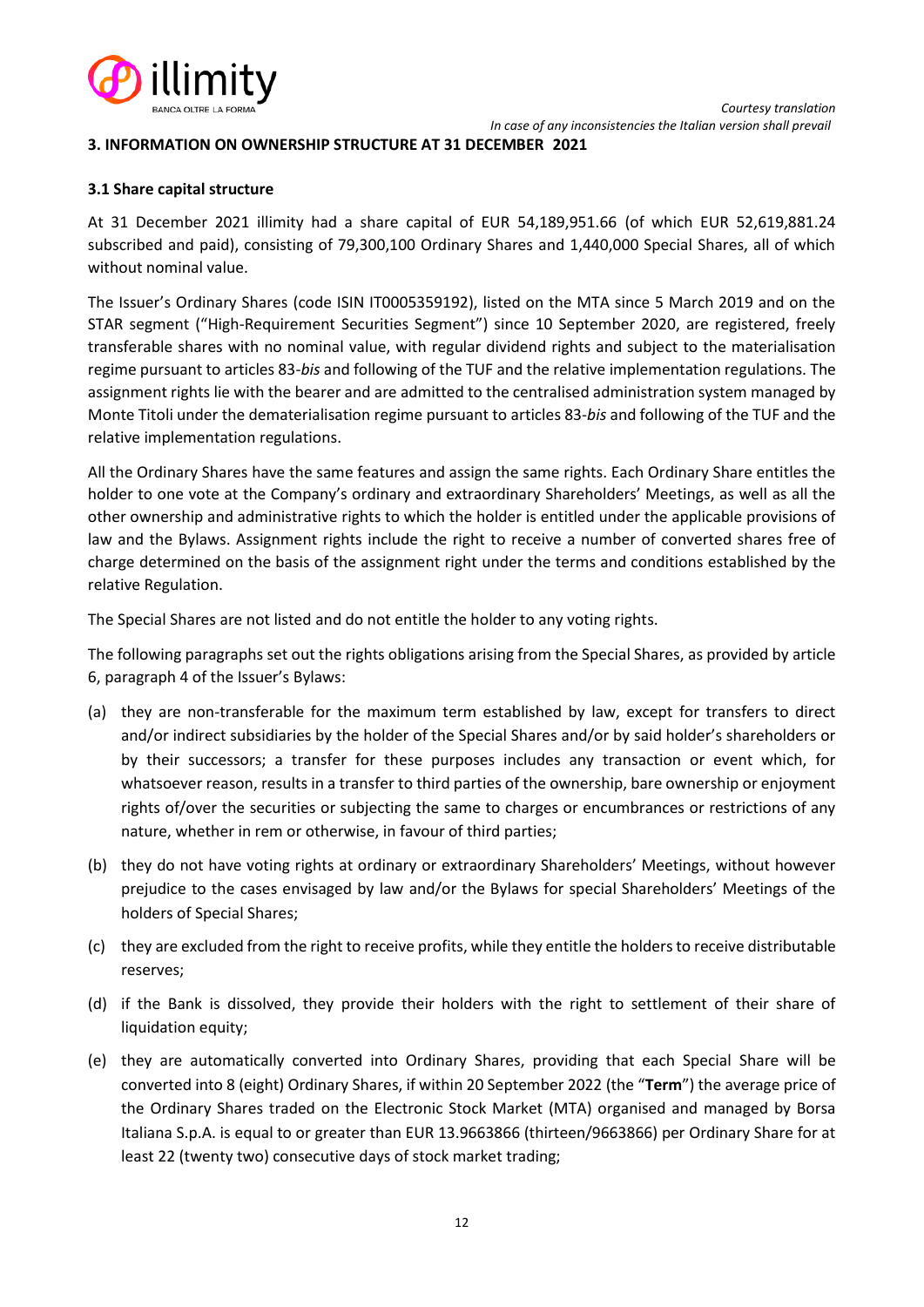

If there are adjustments to the value of the Company's Ordinary Shares following notification from Borsa Italiana S.p.A. ("Borsa Italiana"), the amount of EUR 13.9663866 referred to under this point (e) will be consequently adjusted in accordance with the "K coefficient" notified by Borsa Italiana;

- (f) if the conditions for the automatic conversion referred to under previous point (e) (taken from article 6, paragraph 4 of the Bylaws) have not been met within the Term, each residual Special Share will be converted into 1 (one) Ordinary Share, without change to the amount of share capital;
- (g) the automatic conversion of the Special Shares will occur without the need for holders to state their intention and without change to the amount of share capital. As a result of the automatic conversion of the Special Shares into Ordinary Shares, the Board of Directors shall: (1) record the conversion in the shareholders' register, noting the cancellation of the Special Shares and the issue of the Ordinary Shares; (2) file the text of the Bylaws with the Companies' Register, pursuant to article 2436, paragraph 6 of the Italian civil code (x) by changing the total number of shares and, more specifically, the number of shares in the various categories – if applicable – into which share capital is divided and/or  $(y)$  by deleting the clauses of the Bylaws that have been superseded as a result of the conversion of all the Special Shares into Ordinary Shares pursuant to article 6 therein; as well as (3) disclose the conversion by press release published on the Company's website and provide all other communications and statements that may be necessary or appropriate.

| STRUCTURE OF SHARE CAPITAL AT 31 DECEMBER 2021 |                  |                                      |                                                                                                                                       |
|------------------------------------------------|------------------|--------------------------------------|---------------------------------------------------------------------------------------------------------------------------------------|
|                                                | Number of shares | Listed (state<br>markets) / unlisted | Rights and obligations                                                                                                                |
| <b>Ordinary Shares</b>                         | 79,300,100       | MTA – STAR                           | As per the Bylaws, these are ordinary<br>shares with full voting and administrative<br>rights                                         |
| Special Shares $(2)$                           | 1,440,000        | N/A                                  | As per the Bylaws, these are special shares<br>with no voting rights but with certain other<br>rights if converted to ordinary shares |
| Other                                          | N/A              | N/A                                  | N/A                                                                                                                                   |

At the date of this Report, the Issuer has not issued any participating financial instruments not representative of share capital.

In addition, on 10 August 2020, illimity completed the own share repurchase plan ("*Buyback*") announced by way of a press release on 5 August 2020. The maximum total of 87,951 of illimity's own shares envisaged by the Buyback was purchased through the broker appointed by law exclusively on the MTA market under the

<sup>(</sup> 2 ) The Special Shares are held by Tetis S.p.A., controlled by the Chief Executive Officer Corrado Passera (1,425,600 Special Shares), and by AC Valuecreation S.r.l., controlled by the Head of the Distressed Credit Division Andrea Clamer (14,400 Special Shares).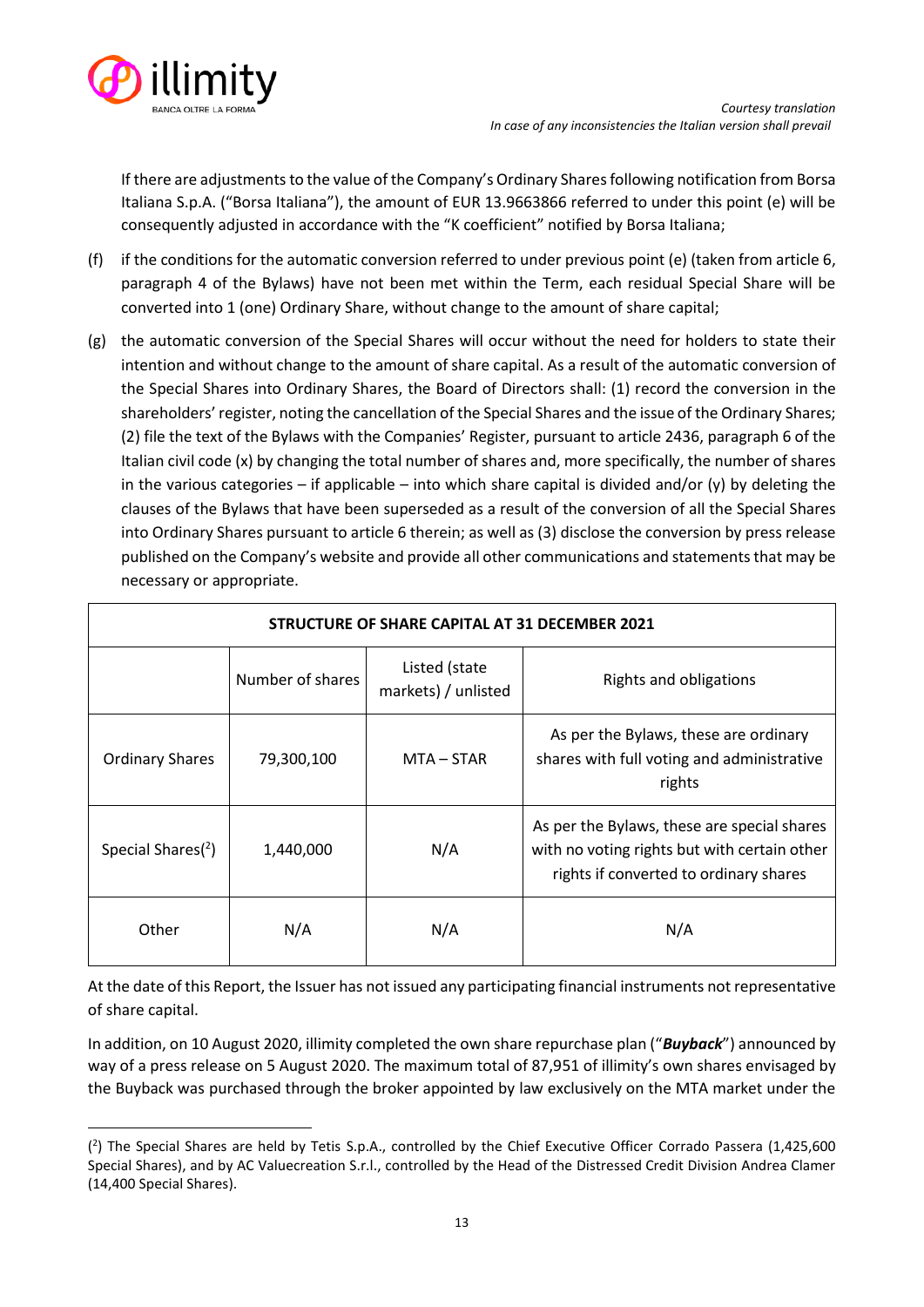

 *In case of any inconsistencies the Italian version shall prevail*

terms authorised by the Shareholders' Meeting of the Bank on 22 April 2020 and in compliance with the law, at a total price of EUR 736,322.97. The shares purchased as part of the Buyback have been set aside to service the Long-Term Incentive Plan created for the Bank's Top Management and approved by the abovementioned Shareholders' Meeting of 22 April 2020. As the result of these purchases, and given that it already has 10,554 shares in its portfolio, as of today the Bank holds 98,505 treasury shares, equal to 0.12% of its share capital. The Bank's subsidiaries do not hold any of its shares.

Reference should be made to the Report on Remuneration prepared pursuant to article 123-*ter* of the TUF for details of the stock-based incentive plans that lead to increases, also free of charge, in share capital.

# <span id="page-13-0"></span>**3.2 Restriction on the transfer of securities**

There are no restrictions on the free transfer of the Ordinary Shares and the assignment rights circulate separately from the shares and are freely transferable. The restrictions on the transfer of the Special Shares are stated in the previous paragraph.

# <span id="page-13-1"></span>**3.3 Material holdings in illimity's capital**

The Issuer is classified as an SME and accordingly, pursuant to article 120, paragraph 2 of the TUF, the relevant threshold for the requirement to disclose significant holdings is 5%.

On the basis of the entries in the Shareholders' Register and taking into consideration the communications received pursuant to law as well as all the other information at the Bank's disposal, such as the notification of significant holdings in shares and the statement of intentions pursuant, respectively, to articles 117 and 122-*ter* of the Consob Issuers' Regulation, as of 10 March 2022, the shareholders that directly or indirectly held significant investments in illimity's share capital are those indicated in the following table (as stated, with the percentages calculated by the Bank on the basis of the number of shares resulting from the most recent information available and the number of shares issued):

| <b>MATERIAL HOLDINGS IN ILLIMITY'S CAPITAL</b> |                     |  |
|------------------------------------------------|---------------------|--|
| <b>Declarant</b>                               | % of voting capital |  |
| Maurizio Sella S.A.p.A.                        | 10.00%              |  |
| LR Trust $(i)$ – FIDIM S.r.l. $(ii)$           | 8.12%               |  |
| FermION Investment Group Limited               | 7.26%               |  |
| Tensile-Metis Holdings S.à r.l. (iii)          | 7.01%               |  |
| AMC Metis S.à r.l. <sup>(iv)</sup>             | 6.56%               |  |

*Notes:*

*(i) Through Spafid Trust S.r.l. as trustee*

*(ii) Company controlled by LR Trust*

- *(iii) Company controlled by Tensile Capital Management LLC*
- *(iv) Company controlled by Atlas Merchant Capital Fund LP*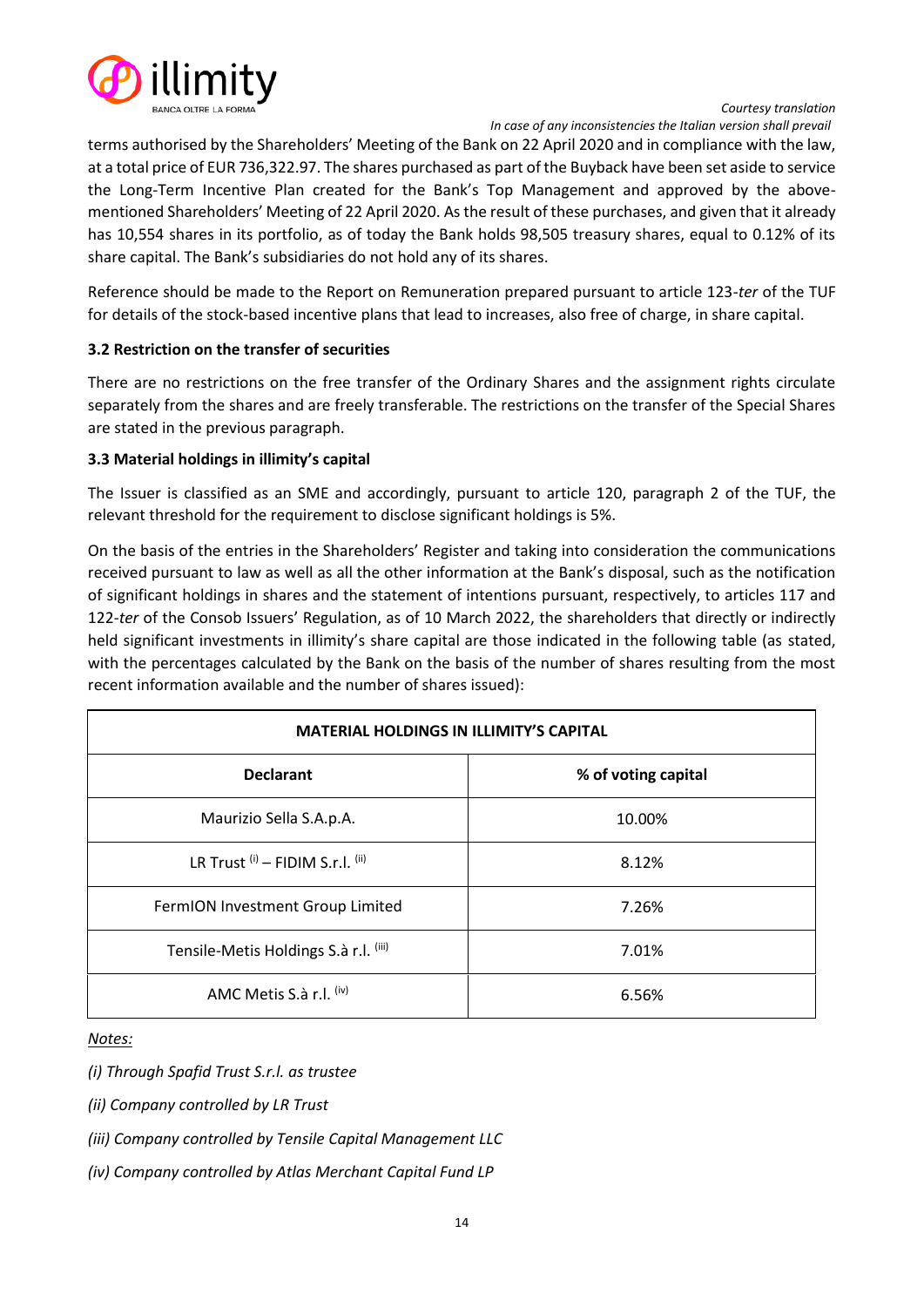

## <span id="page-14-0"></span>**3.4 Securities that assign special rights**

No securities have been issued that assign special control rights.

There are no special powers (those pursuant to Law no. 474/94) and there are no shares assigning several or increased numbers of votes.

# <span id="page-14-1"></span>**3.5 Employee shareholdings: means of exercising voting rights**

At the date of this Report no employee holds a significant number of illimity shares. Further details can be found in the above-mentioned Report on Remuneration.

## <span id="page-14-2"></span>**3.6 Restrictions on voting rights**

There are no restrictions on voting rights.

## <span id="page-14-3"></span>**3.7 Shareholders' agreements**

At the date of this report there is one single agreement between shareholders pursuant to article 122 of the TUF, which was registered in Milan on 18 March 2019 and entered by AMC Metis S.a.r.l., Metis S.p.A. and Corrado Passera to govern the terms and conditions of the investment in participating financial instruments of Tetis S.p.A. by the investor AMC Metis S.a.r.l. and certain rights and obligations connected with the direct and indirect holdings in illimity (PRA/99096/2019).

## <span id="page-14-4"></span>**3.8 Change of control clauses and provisions of the Bylaws on public tender offerings**

There are no relevant change of control clauses pursuant to article 123- *bis*, paragraph 1h) of the TUF, nor do any provisions of the Bylaws relate to public tender offerings that derogate from the passivity rule envisaged by article 104, paragraphs 1 and 1-*bis* of the TUF or that contemplate the application of the neutralisation rules set forth in article 104-*bis*, paragraphs 2 and 3 of the TUF.

# <span id="page-14-5"></span>**3.9 Delegated powers to increase share capital and authorisations to purchase treasury shares (pursuant to article 123-bis, paragraph 1m) of the TUF)**

The Extraordinary Shareholders' Meeting of illimity held on 29 July 2021 unanimously resolved, *inter alia*, (i) to increase share capital – an increase then carried out – by a total amount of EUR 57,535,660.00 (fifty seven million five hundred and thirty five thousand six hundred and sixty/00) through the issue of up to 5,753,566 (five million seven hundred and fifty three thousand five hundred and sixty six) new ordinary shares with regular dividend rights and the same features as those outstanding at the date of issue, at a price (including share premium) of EUR 10.00 (ten/00) each, to be paid in cash, reserved, pursuant to article 2441, paragraph 4, second part of the Italian civil code, to ION Investment Corporation S.à r.l. and/or companies it controls and (ii) to issue 2,409,192 warrants, to be assigned, free of charge, together with the shares at point (i), and an indivisible increase in share capital that may be carried out in one or more tranches to service such warrants for a maximum total of EUR 30,114,900.00 (thirty million one hundred and fourteen thousand nine hundred/00) through the issue of up to 2,409,192 (two million four hundred and nine thousand one hundred and ninety two) new ordinary shares with regular dividend rights and the same features as those outstanding at the date of issue, at a price (including share premium) of EUR 12.50 (twelve/50) each, to be paid on exercising the warrants, through a contribution in cash, reserved, pursuant to article 2441, paragraph 4, second part of the Italian civil code, to ION Investment Corporation S.à r.l. and/or companies it controls.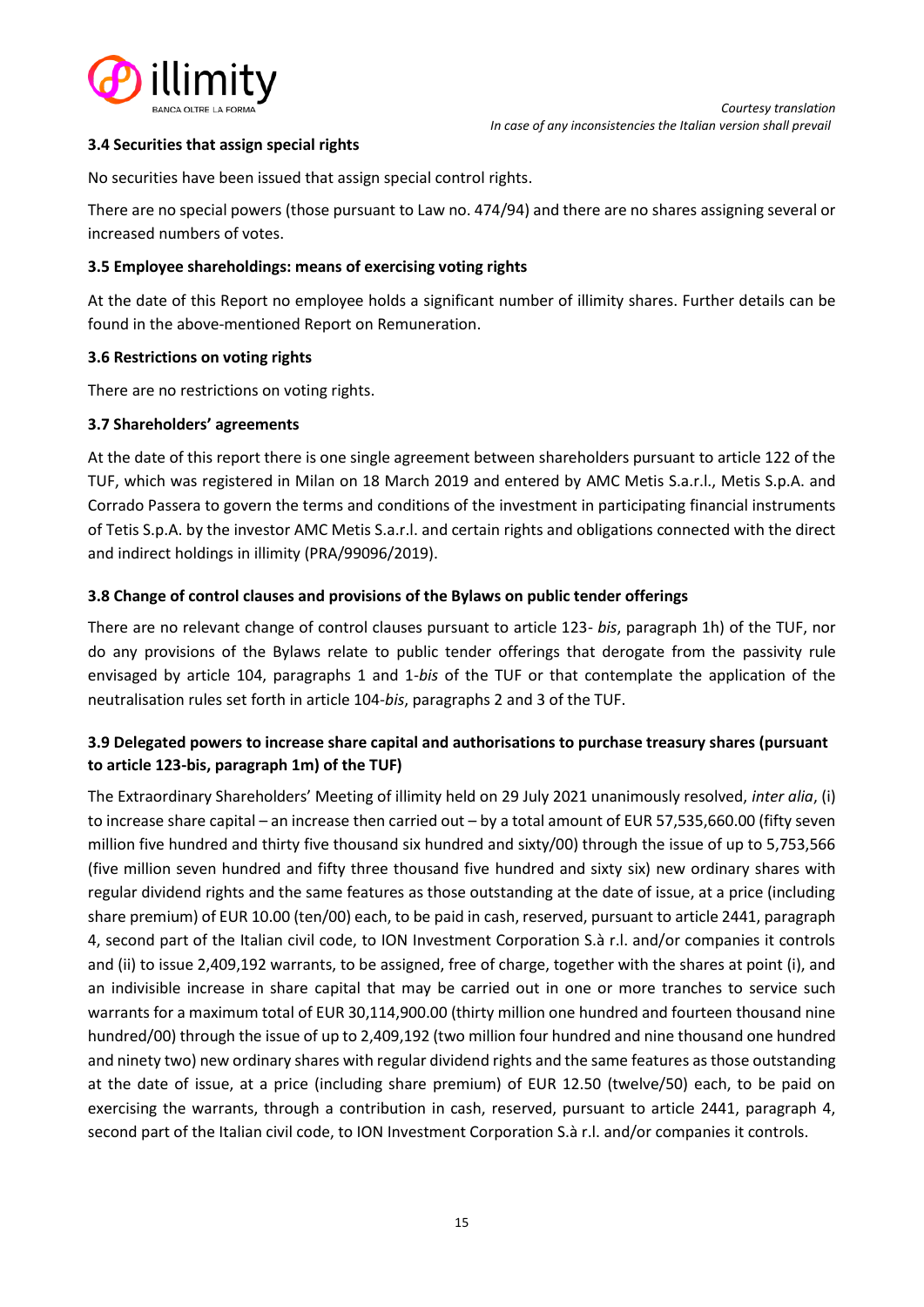

 *In case of any inconsistencies the Italian version shall prevail*

In addition, on 15 December 2021 the Extraordinary Shareholders' Meeting resolved to revoke the indivisible capital increase for consideration in an amount of up to nominal Euro 1,496,671.34 (one million four hundred and ninety six thousand six hundred and seventy one/34) with the exclusion of option rights pursuant to article 2441, paragraph 8 of the Italian civil code through the issue of up to 2,100,000 (two million one hundred thousand) new ordinary illimity shares, resolved by the Shareholders' Meeting of 18 January 2019 and intended to service the "Stock Option Plan" reserved to the employees of the Bank and its direct and indirect subsidiaries, this too approved by the Shareholders' Meeting of 18 January 2019, and to delegate the Board of Directors, pursuant to article 2443 of the Italian civil code, for the maximum period of five years from the date on which the resolution of the Shareholders' Meeting becomes effective, to increase share capital free of charge, in one or more tranches and indivisibly, by an amount of up to nominal EUR 1,323,663.96 (one million three hundred and twenty three thousand six hundred and sixty three/96) through the issue of up to 2,031,094 (two million thirty one thousand and ninety four) new ordinary shares without nominal value, having the same features as those outstanding at the date of issue of the new ordinary shares and regular dividend rights, at a price equal to the implicit nominal value of the shares at the date of execution of the delegated powers, through the assignment of a corresponding amount of profits and/or retained earnings or distributable reserves, pursuant to article 2349 of the Italian civil code, to be assigned free of charge to the beneficiaries of the "Long-Term Incentive Plan" approved by the Ordinary Shareholders' Meeting of 15 December 2021 following the approval of the Report on the 2021 Remuneration Policy and the above-mentioned plan.

It is recalled that illimity's Extraordinary Shareholders' Meeting of 22 December 2020 unanimously resolved, *inter alia*, to increase share capital – an increase then carried out - by a total amount of EUR 44,670,596.42 (forty four million six hundred and seventy thousand five hundred and ninety six/42) through the issue of up to 5,358,114 (five million three hundred and fifty eight thousand one hundred and fourteen) new ordinary shares with regular dividend rights and the same features as those outstanding at the date of issue, settled through the contribution in kind of the investments representing 37.66% of the share capital of Hype S.p.A. (with the effective date of the contribution being 1 January 2021), with the possibility of conditional issues of a further (i) 1,034,170 (one million thirty four thousand one hundred and seventy) ordinary shares, settled by way of the same contribution, and/or (ii) 1,063,717 (one million sixty three thousand seven hundred and seventeen) ordinary shares, settled by way of the same contribution, subject to the need for Hype S.p.A. to reach the long-term objectives approved by the Bank's Shareholders' Meeting of 22 December 2020 by way of an earn out.

It is also noted that on 18 January 2019 the following increases in share capital were resolved by the Extraordinary Shareholders' Meeting for the purposes of the Bank's remuneration and incentive plans:

- by delegation, for a period of up to five years from the date on which the resolution of the Shareholders' Meeting becomes effective, to be carried out in one or more tranches and indivisibly for an amount of up to nominal EUR 498,890.45, but residual EUR 372,212.24, through the issue of up to 700,000, but residual 509,651, new ordinary illimity shares without nominal value, having the same features as the ordinary illimity shares outstanding at the date of issue of such new ordinary shares, regular dividend rights, at a price equal to the implicit nominal value of the illimity shares at the date of execution of the delegated powers, through the assignment of a corresponding amount of profits and/or retained earnings or distributable reserves, pursuant to article 2349 of the Italian civil code, to be assigned free of charge to the beneficiaries of the "Employee Stock Ownership Plan";
- by delegation, for a period of up to five years from the date on which the resolution of the Shareholders'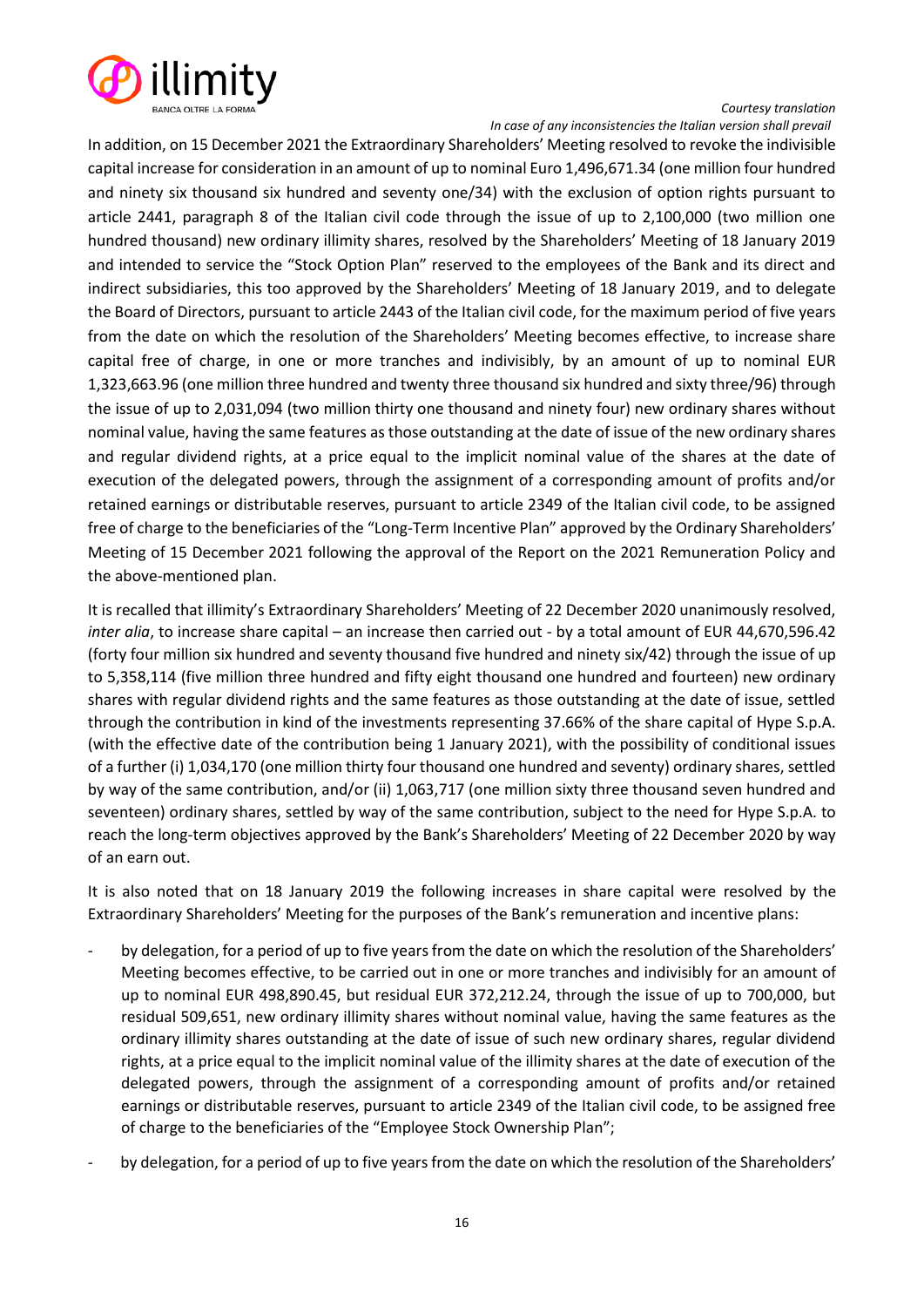

 *In case of any inconsistencies the Italian version shall prevail*

Meeting becomes effective, to be carried out in one or more tranches and indivisibly, a free of charge increase in share capital for an amount of up to nominal EUR 85,524.08 through the issue of up to 120,000 new ordinary illimity shares without nominal value, having the same features as the ordinary illimity shares outstanding at the date of issue of such new ordinary shares, regular dividend rights, at a price equal to the implicit nominal value of the illimity shares at the date of execution of the delegated powers to be attributed wholly to capital, through the assignment of a corresponding amount of profits and/or retained earnings or distributable reserves, pursuant to article 2349 of the Italian civil code, to be assigned free of charge to the employees of illimity and its direct and/or indirect subsidiaries who are beneficiaries (i) of the "2019 MBO Plan", (ii) of any compensation recognised on the early termination of the employment relationship in line with the requirements of the remuneration policies approved by illimity in the maximum period of duration of the delegated powers, taking into account any applicable *pro tempore* regulatory provisions.

#### <span id="page-16-0"></span>**3.10 Management and control**

No party exercises management and control over the Issuer pursuant to article 2497 of the Italian civil code.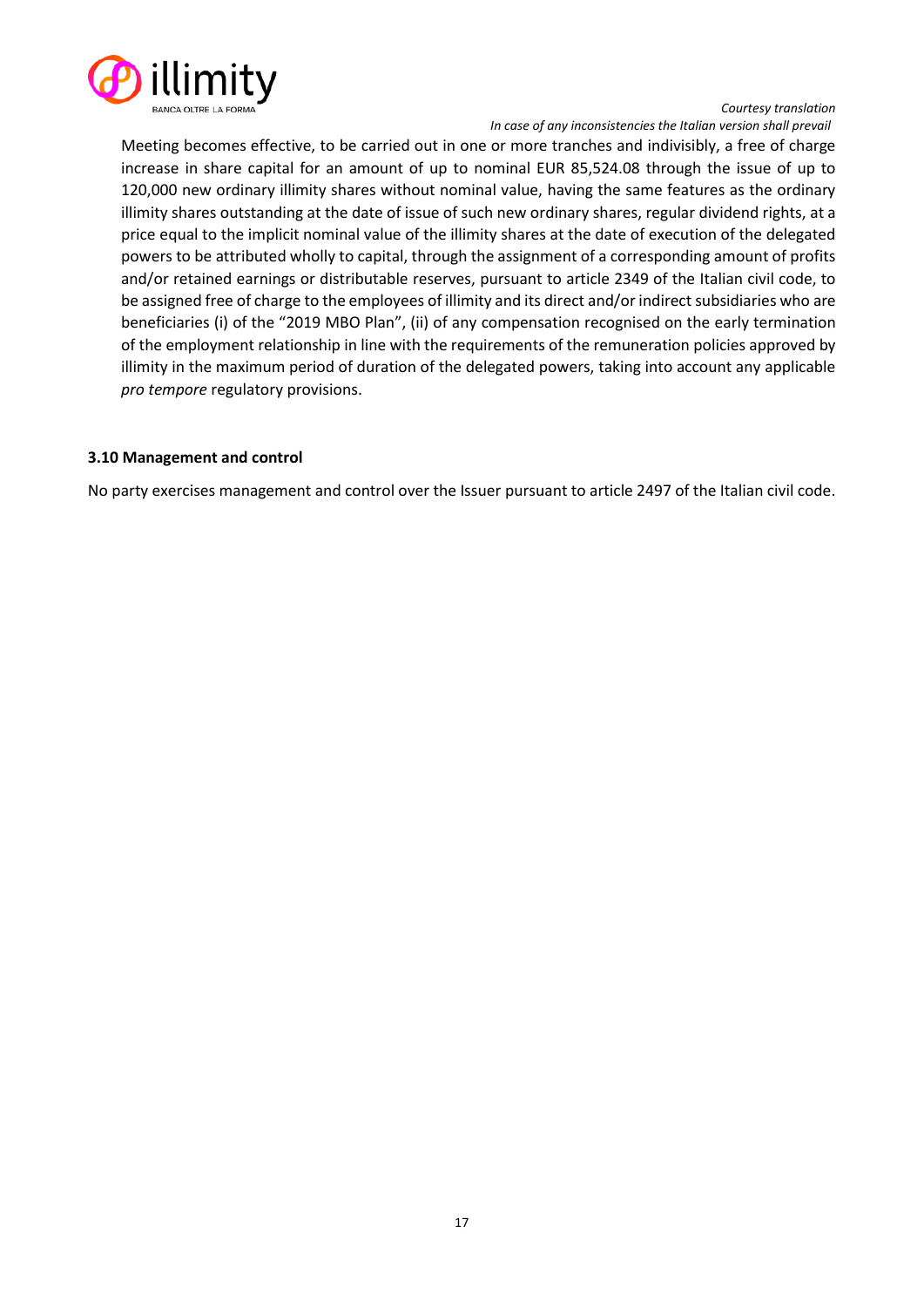

*Courtesy translation In case of any inconsistencies the Italian version shall prevail*

#### <span id="page-17-0"></span>**4. COMPLIANCE (pursuant to article 123-***bis***, paragraph 2a) of the TUF)**

The Issuer adheres to the Corporate Governance Code approved by the Corporate Governance Committee of Borsa Italiana in January 2020. The Corporate Governance Code is available to the public on the website of the Corporate Governance Committee at the following URL: [https://www.borsaitaliana.it/comitato](https://www.borsaitaliana.it/comitato-corporate-governance/codice/2020.pdf)[corporate-governance/codice/2020.pdf.](https://www.borsaitaliana.it/comitato-corporate-governance/codice/2020.pdf)

The corporate governance structure of illimity and its subsidiaries of strategic importance is not affected by the provisions of non-Italian laws.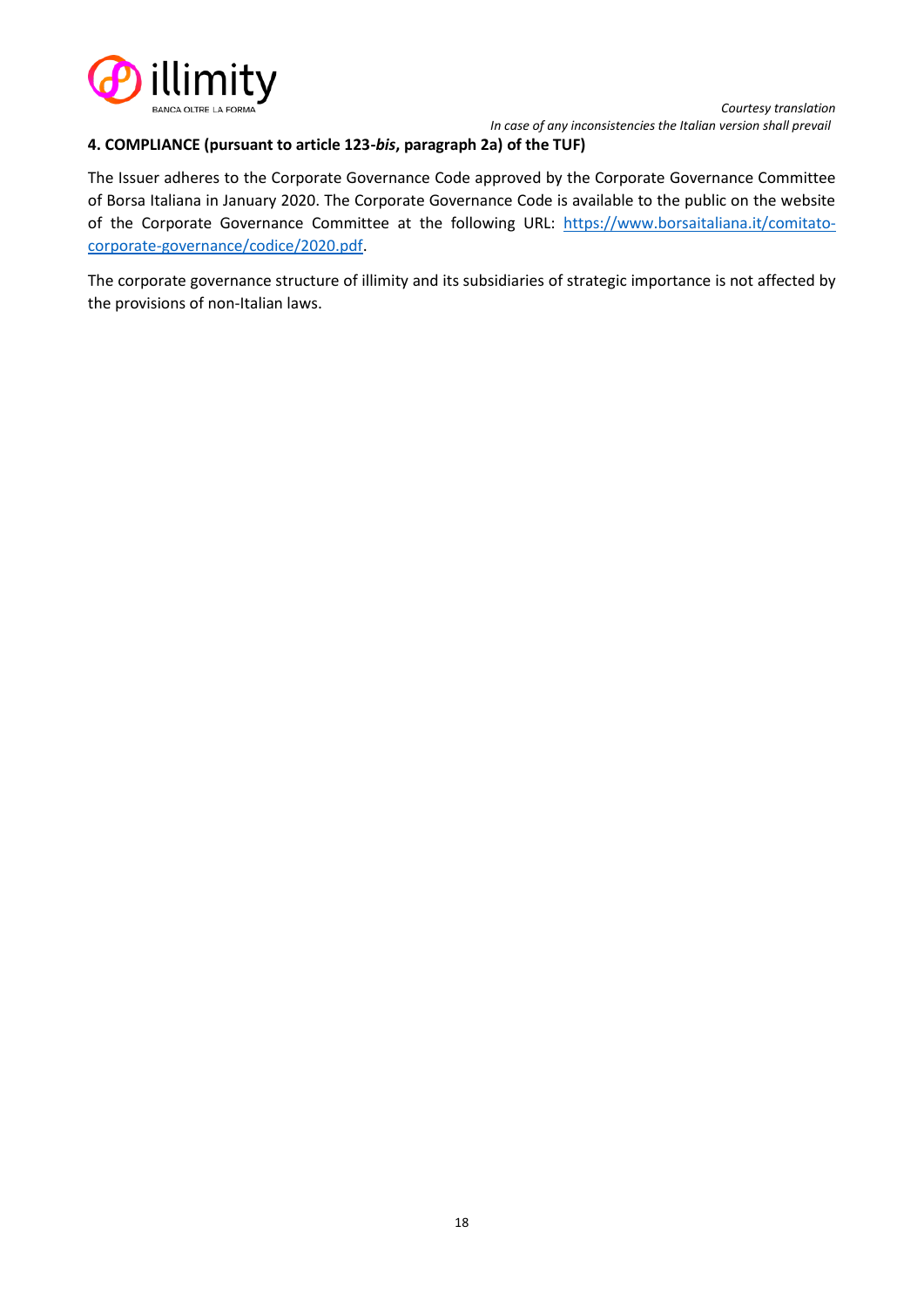

## <span id="page-18-0"></span>**5. BOARD OF DIRECTORS**

#### <span id="page-18-1"></span>**5.1 Role of the Board of Directors**

The Board of Directors has a central role in the Company's organisation. The functions all report to the Board and the Board is responsible for strategic and organisational guidelines as well as for ensuring the existence of the controls required to monitor the operations of the Issuer and the Group companies it heads.

Members of the Board are required to come to their decisions knowledgeably and autonomously, pursuing the objective of the creation of value for shareholders, and are committed to dedicating the necessary time to the position they hold in the Company to ensure that they perform their duties diligently and independently of any positions they may hold outside the Group, being aware of the responsibilities inherent in the position they hold.

The Board is convened at the Registered Office or elsewhere in Italy or abroad, by the Chair or by his/her representative, as a rule once a month and, in any case, whenever the Chair deems it necessary or whenever at least 2 (two) Directors request a meeting in writing. The Chair shall draw up the agenda. Meetings of the Board of Directors may be also called at the initiative of the Board of Statutory Auditors or by at least 2 (two) members of the Board of Statutory Auditors, subject to prior notification to the Chair of the Board of Directors.

Pursuant to article 22 of the Bylaws, for resolutions of the Board of Directors to be valid, a majority of the members currently in office must be in attendance. Resolutions are approved by a majority of those voting excluding abstentions. In case of a tied vote, the Chairman shall have the casting vote. Votes shall be cast openly.

Pursuant to article 19 of the Bylaws, the Board of Directors is vested with all the powers for the ordinary and extraordinary management of the Company, with the exception of the matters expressly reserved by law and the Bylaws to the Shareholders' Meeting. Pursuant to article 2365, paragraph 2 of the Italian civil code, the Board of Directors may by resolution approve mergers in the cases envisaged by articles 2505 and 2505-bis of the Italian civil code, the opening and closing of secondary offices, amendments to the Bylaws to align them to laws and regulations and transfers of the Company's registered office within Italy.

In addition to the duties and powers that cannot be delegated under applicable *pro tempore* laws and regulations, including those of a supervisory nature, the Board of Directors shall have exclusive authority for adopting resolutions concerning:

- (a) the determination of strategic guidelines and operations, general guidelines and risk governance and management policies, and their periodic review, as well as the adoption and amendment of the business and financial plans of the Company and of the Group;
- (b) the assessment of overall business performance, pursuant to article 2381 of the Italian civil code;
- (c) an assessment, at least on an annual basis, of the adequacy of the organisational, administrative and accounting structure of the Company and, in particular, of the functionality, efficiency and effectiveness of the internal control system;
- (d) the establishment of criteria to ensure that the Company and its subsidiaries included in the banking group carry out the instructions of the Supervisory Authority;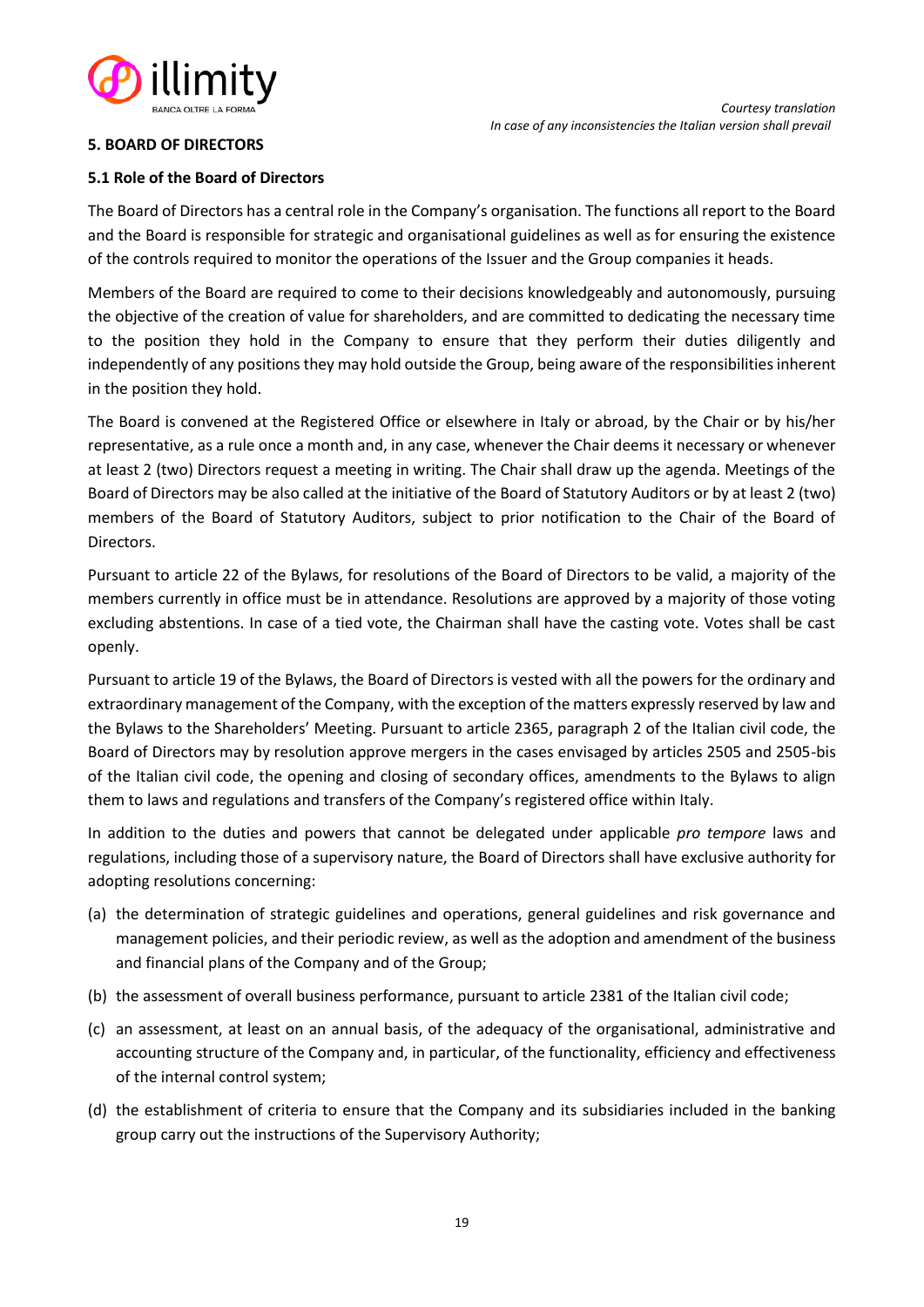

 *In case of any inconsistencies the Italian version shall prevail*

- (e) the drafting and approval of the draft annual financial statements (and consolidated statements where envisaged) and interim reports;
- (f) the purchase and sale of treasury shares and the purchase and sale of strategic investments as well as the purchase and disposal of businesses;
- (g) delegated increases in share capital pursuant to article 2443 of the Italian civil code and delegated issues of convertible bonds pursuant to article 2420-*ter* of the Italian civil code, including the faculty to adopt resolutions with the exclusion or limitation of the option right as per the fourth and fifth paragraphs of article 2441 of the Italian civil code;
- (h) the appointment and dismissal of the General Manager, as applicable, the possible suspension, removal and termination of the appointment and the establishment or modification of the powers, functions and duties of the General Manager as well as the determination of his/her remuneration. The appointment of one or more Deputy General Managers pursuant to paragraph 5 of article 21;
- (i) on the proposal of the risk management committee, which for this purpose avails itself of the appointments committee, the appointment and dismissal of the Internal Audit Manager, the Chief Risk Officer (CRO), the Compliance Manager and the Anti-Money Laundering Manager (AML Manager) after consulting with the Board of Statutory Auditors, ensuring an open and effective discussion with the heads of the control functions;
- (j) subject to the mandatory but non-binding opinion of the Board of Statutory Auditors, the appointment and dismissal of the Financial Reporting Officer pursuant to article 154-*bis* of the TUF and the provisions laid down below in article 27 of the Bylaws, selecting from among the persons having matured a qualified experience of at least three years in exercising administrative and control activities or performing management or consulting functions in listed companies and/or in the relative groups of businesses, or in companies, enterprises and businesses of significant size and importance, also with respect to the function of preparing and controlling accounting and corporate documents. In addition, it grants him or her suitable powers and means for performing the assigned duties and ensures that the appointed person has the requisites prescribed by *pro tempore* primary and secondary legislation, as well as by the Codes of Conduct and the Bylaws;
- (k) the approval and amendment of internal regulations, which are not deemed by these Bylaws or by law to be the competence of another corporate body;
- (l) the approval and amendment of the regulation governing the limits on the maximum number of directorships that members of corporate bodies may hold;
- (m) the establishment of the internal committees envisaged by applicable *pro tempore* laws and regulations, including those of a supervisory nature, and the Corporate Governance Code (including committees in charge of related and associated party transactions, remuneration, risk management, and appointments) and any other committees, determining, also by adopting specific regulations, the composition, powers and the functioning of these committees and any remuneration due to their members;
- (n) the opening, transfer and closing of branches, agencies, sub-branches, business addresses and representative offices in Italy and abroad;
- (o) transactions with related parties of greater importance or transactions of lesser importance falling within the competence of the board, including transactions of greater importance with related parties, where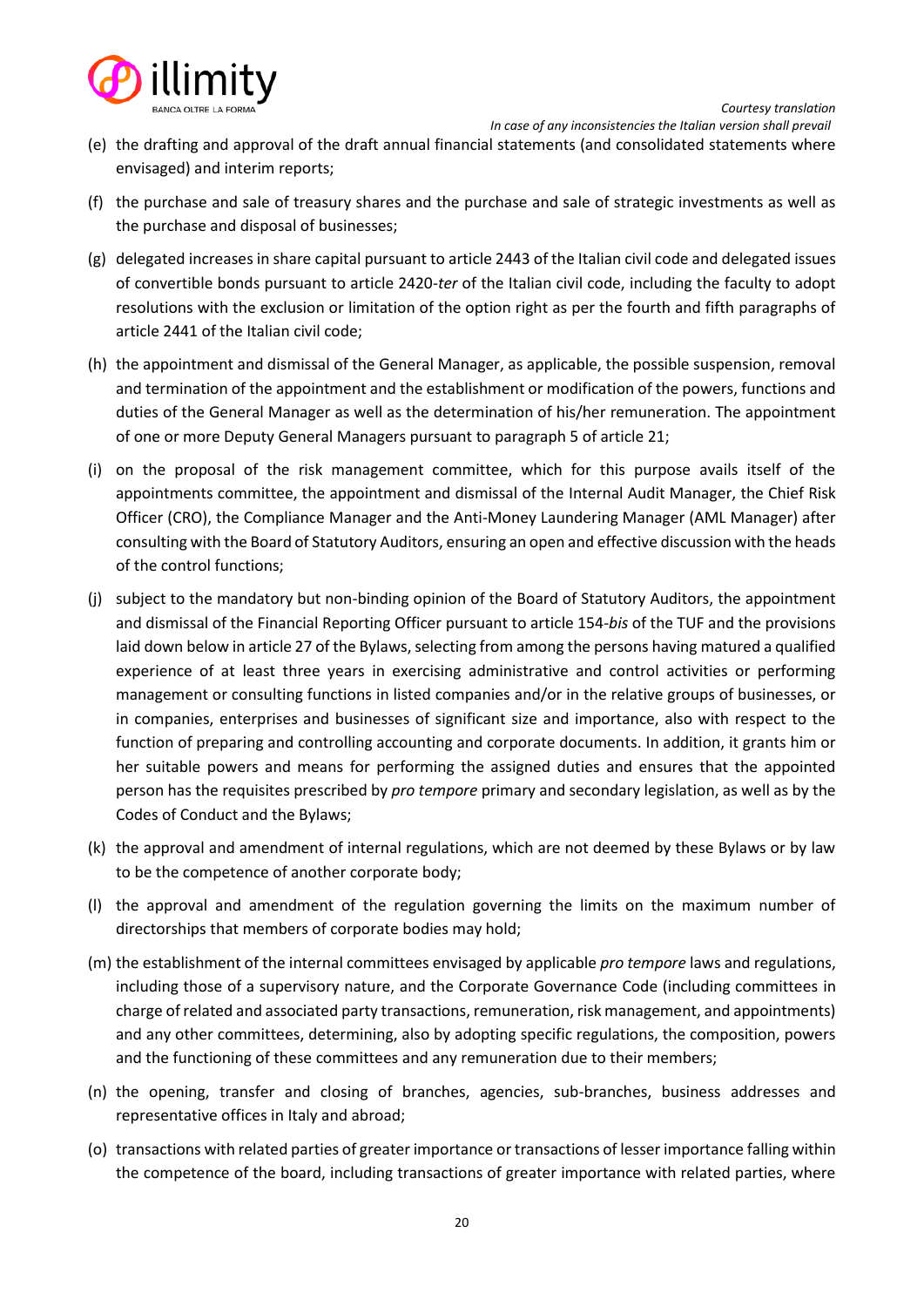

*Courtesy translation In case of any inconsistencies the Italian version shall prevail*

the committee in charge of transactions with related and associated parties expresses a negative opinion, and submits to the Shareholders 'Meeting the transactions of greater importance with related parties when the committee in charge of transactions with related and associated parties has expressed a negative opinion, for the purpose of adopting the shareholders' resolutions referred to in article 9, paragraph 2, point (d) of the Bylaws;

- (p) the appointment and dismissal of the person responsible for the health and safety function, who assumes the position of Employer pursuant to Legislative Decree no. 81 of 9 April 2008 and is vested with the broadest decision-making, organisational and disposition powers to fully and comprehensively manage all the obligations concerning the protection of health and safety in the workplace, establishing the relative budget for the purpose of carrying out the duties assigned to him/her;
- (q) a periodic assessment, performed at least once a year, of the performance of the Board and its internal committees as well as their size and composition;
- (r) general guidelines for the structure and working of the Group and establishing the criteria for coordinating and managing the companies of the Group, as well as for implementing the instructions issued by the Supervisory Authority.

Pursuant to article 19, paragraph 4 and following of the Bylaws, in compliance with the provisions of such Bylaws and the law the Board may delegate part of its responsibilities to one or more of its members, determining the powers and related remuneration, within the limits and in execution of the resolutions adopted by the Shareholders' Meeting. The delegated bodies are required to report to the Board of Directors within the terms and under the procedures established by the Board of Directors, in compliance with these Bylaws and the law.

The Board of Directors reports on a timely basis to the Board of Statutory Auditors on the activities it has performed and on the major transactions of an economic, financial and capital nature carried out by the Company and its subsidiaries, also by way of delegated bodies; in particular, it reports on the transactions in which its members have an interest, either personally or on the behalf of third parties. This report is made, at least on a quarterly basis, either verbally at Board meetings or in writing to the Board of Statutory Auditors. Besides compliance with provisions under article 136 of the TUB, each Director is also required to inform the other Directors and the Board of Statutory Auditors of any personal interest or interest on behalf of third parties in a particular transaction of the Company by specifying the nature, terms, origin and size, and to refrain from decisions on issues where he/she may have a conflict of interest, either directly or on behalf of third parties, within the meaning of applicable laws and regulations. In the case of a Managing Director, he/she shall refrain from carrying out the transaction and assign this to the Board of Directors.

The Board:

- (a) may appoint an Executive Committee, establishing the related operating procedures, the frequency of meetings and the duration which, in any case, shall not be greater than the remaining term of office of the Board itself;
- (b) may appoint General Managers, establishing their relative powers, as well as resolve the appointment of attorneys for performing single acts or categories of act;
- (c) allocates among its members the compensation established by the Shareholders' Meeting for all the directors and allocates or determines the remuneration of directors vested with special duties, after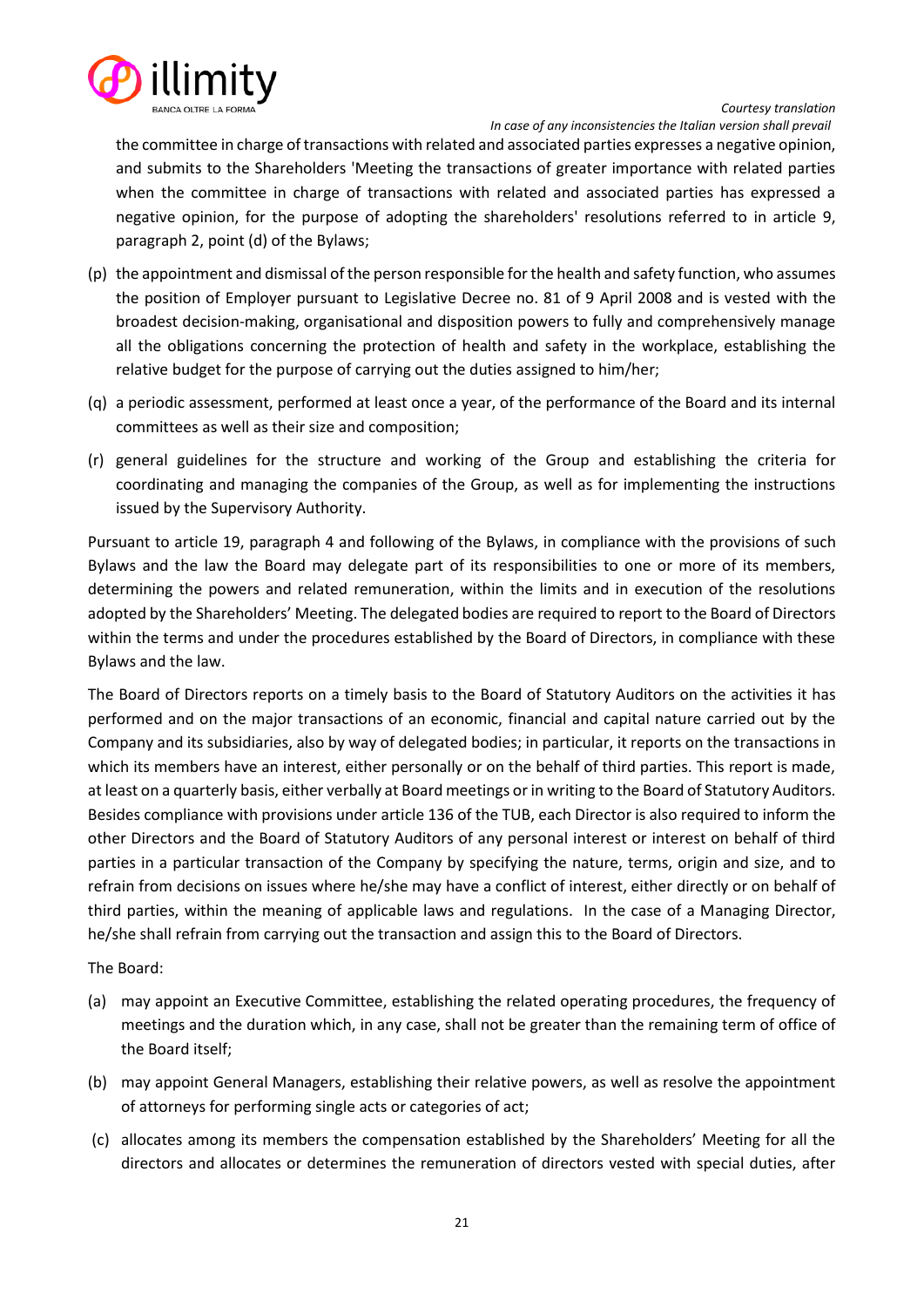

obtaining the opinion of the Board of Statutory Auditors.

On 30 November 2018, the Issuer's Board of Directors appointed Sergio Fagioli as the Financial Reporting Officer pursuant to article 154-*bis* of the TUF, with effect from the date on which trading began in the Company's Shares on the Electronic Stock Market operated by Borsa Italiana S.p.A., namely 5 March 2019, and with the favourable opinion of the Board of Statutory Auditors, granting him the powers and functions as per such legislation and the applicable provisions of other laws and regulations.

The Board has assessed the adequacy of the Issuer's organisational, administrative and accounting structure with particular reference to the internal control and risk management system.

In addition, during 2021 the Board approved the 2021-2025 Strategic Plan, consistent with seeking sustainable success. Reference should be made to paragraph 16 of this Report for a more detailed description of the initiatives taken to seek sustainable success, as well as to the Non-Financial Statement (NFS) prepared pursuant to Legislative Decree no. 254/2016 which may be consulted on the Bank's website [\(www.illimity.com\)](http://www.illimity.com/).

It is also noted that during 2021 the Board considered it opportune to draw up reasoned proposals to be submitted to the Shareholders' Meeting to establish a system of corporate governance more functional to the Bank's needs. Details in this respect may be found in paragraph 16.

Lastly, the Board has adopted a policy for managing dialogue with shareholders for which details can be found in paragraph 5.5.

# <span id="page-21-0"></span>**5.2 Appointment and replacement**

Pursuant to the provisions of the Bylaws in force through 21 February 2022( $3$ ), the Board of Directors is elected on the basis of the lists submitted in accordance with the requirements of article 14 of the Bylaws, according to which candidates may not exceed 11 (eleven) in number and are listed by means of a sequential number. Candidates' names may only be included on one single list, on penalty of ineligibility. In addition, the election is carried out under the requirement for gender balance pursuant to paragraph 304 of article 1 of Law no. 160 of 27 December 2019 in the text republished in the Official Journal no. 13 of 17 January 2020 which, with reference to the appointment of members belonging to the lesser represented gender, states that "*the criterion for allocating at least two fifths contemplated by paragraphs 302 and 303 is applicable from the first renewal of the management and control bodies of companies listed on regulated markets after the date on which the law becomes effective*", accordingly leading to an increase from 1/3 (one third) to 2/5 (two fifths) of the seats reserved for the lesser represented gender on the management and control bodies of listed companies and also an increase from 3 to 6 in the terms of office for which the new regulations are applicable.

For the purpose of complying with the minimum number of Independent Directors, each list must identify among its members, expressly indicating them, a minimum number of candidates meeting the independence requirements stated in article 16, paragraph 2 of the Bylaws equal to at least the number of Independent Directors laid down in the same article 16. In order to ensure gender balance in compliance with applicable *pro tempore* laws and regulations, each list containing a number of candidates equal to or greater than 3

<sup>&</sup>lt;sup>(3</sup>) Reference should be made to paragraph 16 for further details about changes to the Bylaws approved by the Shareholders' Meeting of 21 February 2022.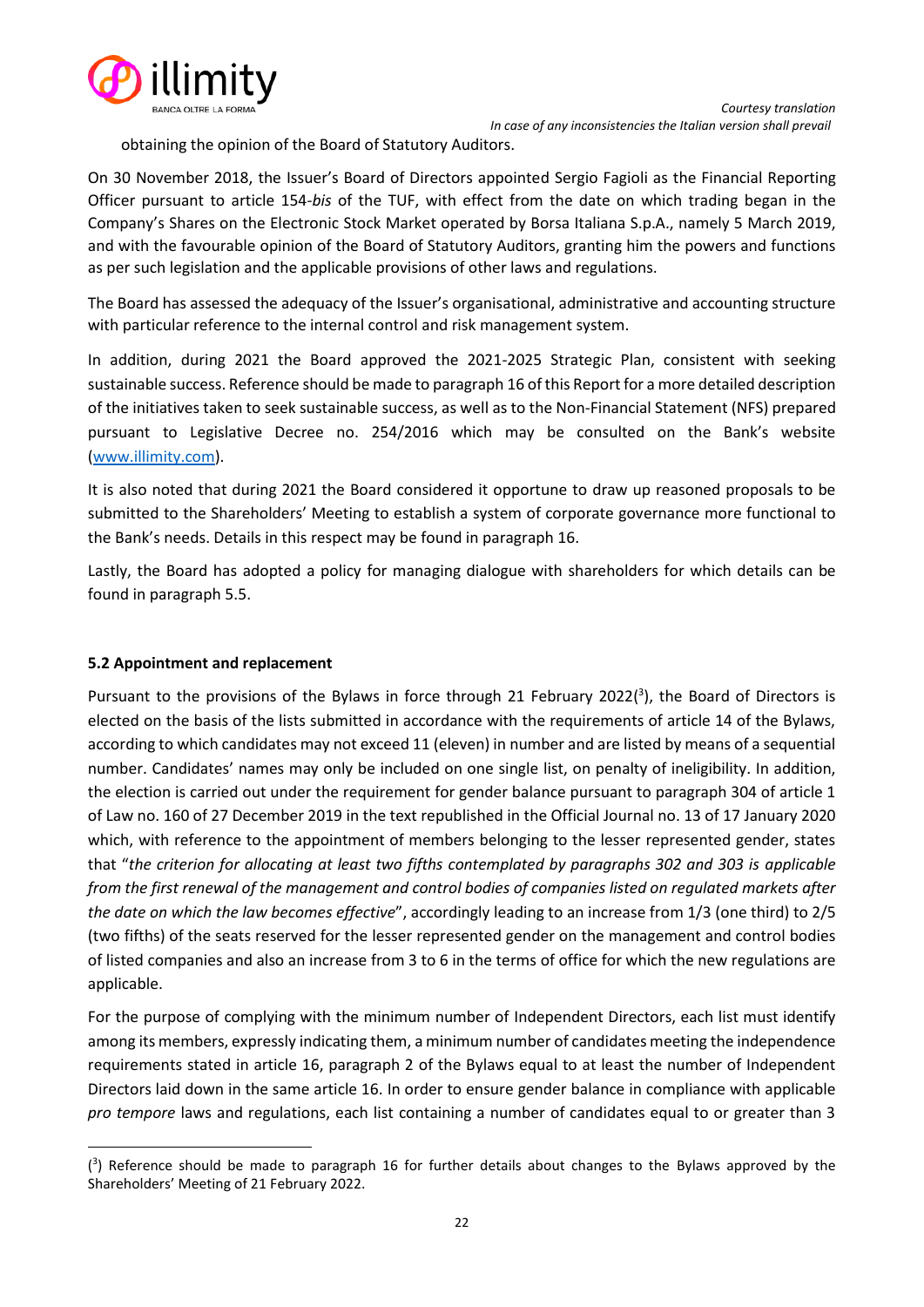



 *In case of any inconsistencies the Italian version shall prevail*

(three) must include candidates of both genders, so that at least 2/5 (two fifths) – rounded up in case of a fractional number – of candidates indicated in the same list belong to the lesser represented gender.

The following persons are entitled to submit lists: (i) shareholders who, alone or together with other shareholders, in total hold shares representing at least the minimum interest in the share capital entitled to vote at the Company's Shareholders' Meeting set by Consob, (this was 2.5% in 2021 in accordance with Consob Determination no. 28 of 30 January 2021) $(4)$ ; (ii) the Board of Directors of the Company, subject to the favourable non-binding opinion of the Board's Appointments Committee which has competence as far as appointments are concerned. The ownership of the minimum shareholding entitled to vote at an ordinary Shareholders' Meeting of the Company is determined with respect to the shares that are recorded in the name of the individual shareholder, or in the names of several shareholders jointly, on the day on which the lists are filed at the Company's registered office. The ownership of the number of shares required for filing lists must be certified pursuant to applicable *pro tempore* laws and regulations; such certification may also be received by the Company after the filing of lists, provided that this is within the deadline set by applicable *pro tempore* laws and regulations.

In accordance with article 14, point 2.4 of the Bylaws, no entitled person may submit or participate in submitting more than one list, including by way of third parties or trust companies, or vote for more than one list. Shareholders belonging to the same group of companies – this being construed as the parent company, subsidiaries and companies under joint control – and parties to a shareholders' agreement as per article 122 of the TUF regarding the Company's shares, may not submit, nor may those with voting rights vote for, more than one list, not even by way of third parties or trust companies; in case of non-compliance their signatures shall not count for any of the lists.

Lists must be filed by persons entitled thereto at the Company's registered office – also by way of the remote means of communication established by the Board of Directors in accordance with the methods stated in the notice of call, so as to enable the persons making the filing of lists to be identified – at least 25 (twenty five) days before the date set for the Shareholders' Meeting and shall be made available to the public in accordance with the terms and conditions provided by applicable *pro tempore* laws and regulations. Any list submitted by the Board of Directors must be filed at the Company's registered office and published in accordance with the above methods at least 30 (thirty) days before the date set for the Shareholders' Meeting.

Article 14, point 2.6 of the Bylaws requires the following documentation, where applicable, to be filed together with each list at the Company's registered office within the relevant term of filing:

- information on the identity of the shareholders submitting the list, stating the total percentage shareholding having voting rights at ordinary Shareholders' Meetings;
- declarations of shareholders who submit, or jointly submit, a list, other than those that hold, also jointly, a controlling or relative majority holding, attesting the absence of connections with the latter qualified as relevant by *pro tempore* laws and regulations applicable to the Company;
- a comprehensive description of the personal and professional characteristics of each candidate, including information on offices held as director or statutory auditor in other companies, and a statement in which individual candidates accept their nomination and represent, under their own

<sup>(</sup> 4 ) Consob Determination no. 60 of 28 January 2022 set this at 1%.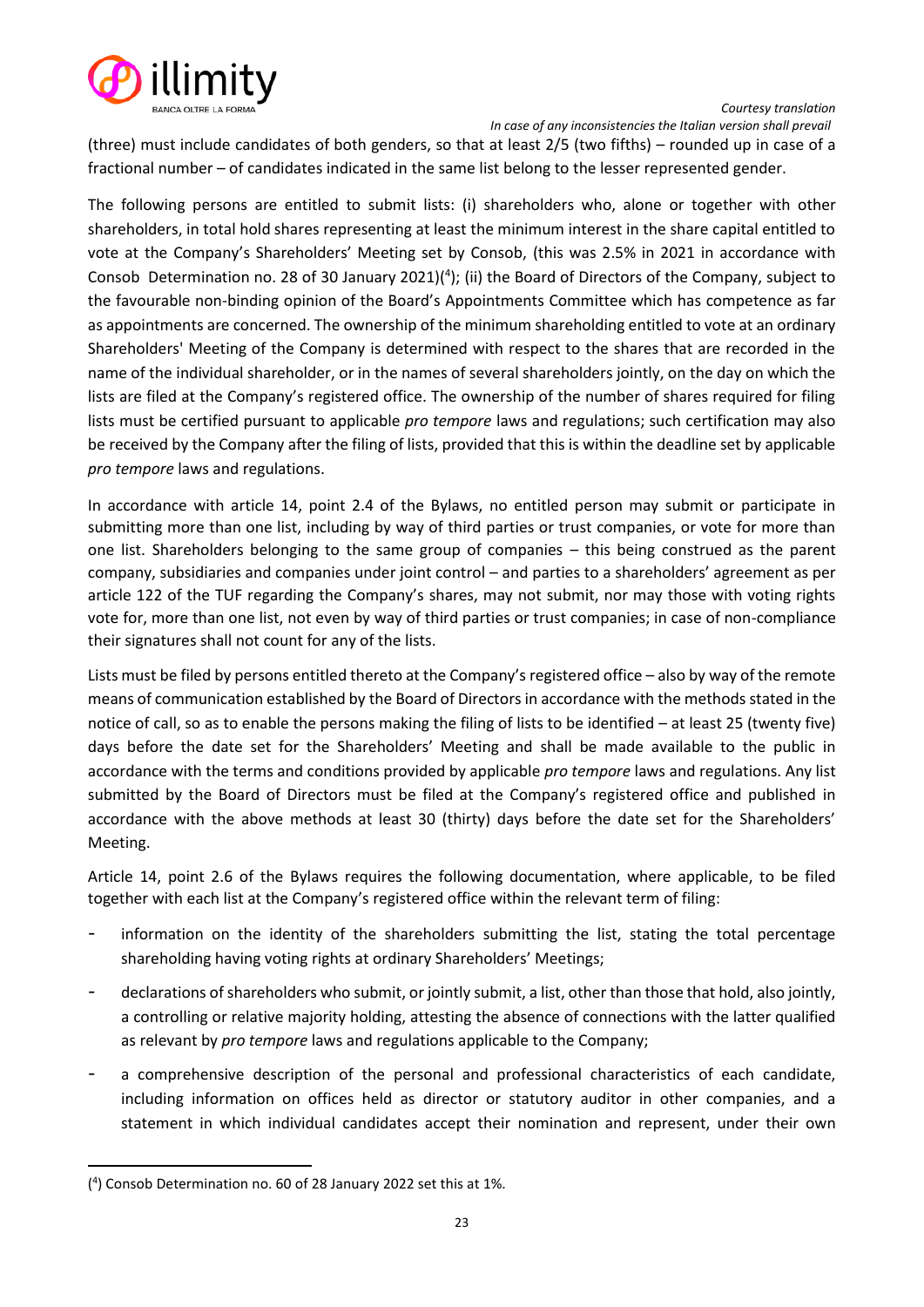

 *In case of any inconsistencies the Italian version shall prevail*

responsibility, that there are no causes for ineligibility or incompatibility, and that they meet the directorship requirements established by laws, regulations and the Bylaws, and the independence requirements provided for in article 16, paragraph 2 of the Bylaws; as well as

any further documentation and declaration required by applicable *pro tempore* laws and regulations, also of a supervisory nature, or that is useful for an overall assessment of suitability for the office, also in accordance with any information that may be publicly disclosed in advance by the Bank in the notice of call.

Submitted lists that do not meet the above requirements will be treated as not having been submitted. Nevertheless, the absence of documentation regarding individual candidates on a list does not automatically lead to the exclusion of the whole list but only to that of the candidates to whom the irregularity refers.

If more than one list is filed, Board members shall be elected as follows:

- (i) all the members of the Board of Directors except 2 (two) shall be drawn from the list obtaining the majority of votes cast, in the sequential order in which they are listed (the "**Majority List for the Board of Directors**");
- (ii) the remaining 2 (two) Directors shall be drawn, being the first 2 in the sequential order in which they are listed, from the minority list (the "**Minority List for the Board of Directors**") which obtained the second highest number of votes and is not in any way linked, even indirectly, through connections qualified as relevant by applicable *pro tempore* laws and regulations, with persons who submitted or voted in favour of the list under point (i).

If the Minority List for the Board of Directors fails to obtain a percentage of votes equal to at least half that required, in accordance with the above, for the purposes of submitting such list then all the Directors to be elected will be taken from the Majority List for the Board of Directors. If the Minority List for the Board of Directors contains only one candidate, the missing candidate for election shall be taken from the list that arrived third in terms of the number of votes received or, in the absence of other lists for which votes were cast, shall be taken from the Majority List for the Board of Directors, in the person of the first candidate excluded.

If several lists obtain the same number of votes, the Majority List for the Board of Directors is, for all purposes, the list submitted by shareholders holding the largest interest or, in second instance, the list voted by the highest number of shareholders (one vote per person). This applies also to the case whereby several minority lists obtain the same number of votes. Should the resulting composition of the Board of Directors fail to ensure the minimum number of Independent Directors as per article 16 of the Bylaws, the non-independent candidate elected as last in the sequential order on the Majority List for the Board of Directors shall be replaced by the independent candidate not elected on such list on the basis of the sequential order or, in the absence of such, by the first independent candidate in sequential order not elected on the other lists, depending on the number of votes obtained by each list. This replacement procedure shall be used until the Board of Directors contains the minimum number of Independent Directors required under article 16 of the Bylaws. Finally, if this procedure fails to produce the required result, replacement will be carried out by means of a resolution adopted by a relative majority at a Shareholders' Meeting, following the presentation of candidates meeting the above-mentioned requirements.

Furthermore, should the resulting composition of the Board of Directors fail to comply with the applicable *pro tempore* laws and regulations on gender balance, the candidate belonging to the more represented gender who is elected with the lowest number of votes in terms of the sequential order on the Majority List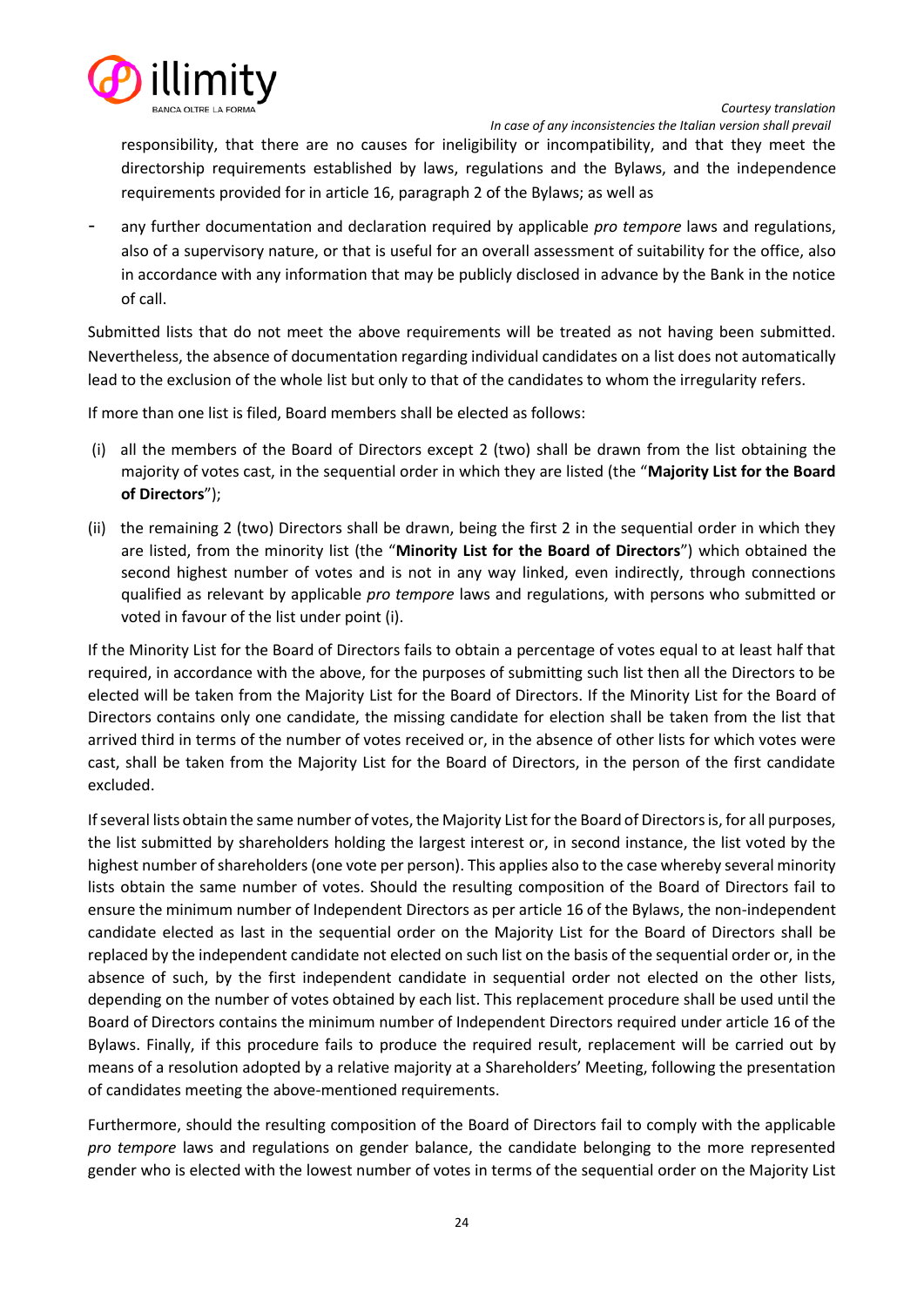

*Courtesy translation In case of any inconsistencies the Italian version shall prevail*

for the Board of Directors shall be replaced by the first candidate of the lesser represented gender not elected on such list on the basis of the sequential order or, in the absence of such, by the first independent candidate in sequential order not elected on the other lists, depending on the number of votes obtained by each list. This replacement procedure shall be used until the composition of the Board of Directors complies with applicable *pro tempore* laws and regulations on gender balance. Finally, if this procedure fails to produce the required result, replacement is carried out by means of a resolution adopted by a relative majority at a Shareholders' Meeting, following the presentation of candidates belonging to the lesser represented gender.

Article 14, point 4 of the Bylaws additionally provides that in the case where:

- (a) only one list is submitted, or if the minority lists do not get a percentage of votes of at least half of those required for the submission of lists, the Shareholders' Meeting shall express its opinion on such list by legal majority, without following the above procedure;
- (b) no list is submitted, the Shareholders' Meeting shall resolve by legal majority, without following the above procedure.

The removal of members of the Board of Directors is resolved by the Shareholders' Meeting by the means established by law.

If during the year for whatever reason one or more Directors ceases to hold office, the other Directors shall replace them with the first candidate not elected on the list to which the outgoing Director or Directors belonged, or with the subsequent candidates on the basis of the sequential order of the list if the first or subsequent persons do not accept the appointment or do not meet the independence requirements which may have been met by the Director to be replaced or if the composition of the Board of Directors is not such as to comply with applicable *pro tempore* laws and regulations on gender balance.

If for any reason it is not possible to effect the replacement on the basis of the procedure described in the above paragraph, the Directors remaining in office shall co-opt a Director, selecting the replacement or replacements from persons not included in any list, ensuring, if such is the case, that the independence requirements for the Director to be replaced and the *pro tempore* laws and regulations on gender balance are complied with. The Directors co-opted on this basis remain in office until the first Shareholders' Meeting.

Account shall not be taken of the list-based voting system at Shareholders' Meetings which must confirm or replace co-opted Directors, who only remain in office until the Shareholders' Meeting appoints Board members with the list-based voting system.

In any event, the Board of Directors and the Shareholders' Meeting shall appoint Board members so as to ensure (i) the presence of Independent Directors in the minimum number required by article 16 of the Bylaws and (ii) compliance with applicable *pro tempore* laws and regulations on gender balance.

If the majority of Directors appointed by the Shareholders' Meeting ceases to hold office due to resignation or other reasons, the whole Board falls and the remaining Directors shall urgently call a Shareholders' Meeting to appoint a new Board of Directors.

Further details on the self-evaluation processes and appointment and succession of directors may be found in paragraph 7 below.

#### <span id="page-24-0"></span>**5.3 Composition**

Pursuant to article 16 of the Bylaws in force until 21 February 2022, the Company is managed by a Board of Directors consisting of an odd number of members that is not lower than 7 (seven) and not greater than 11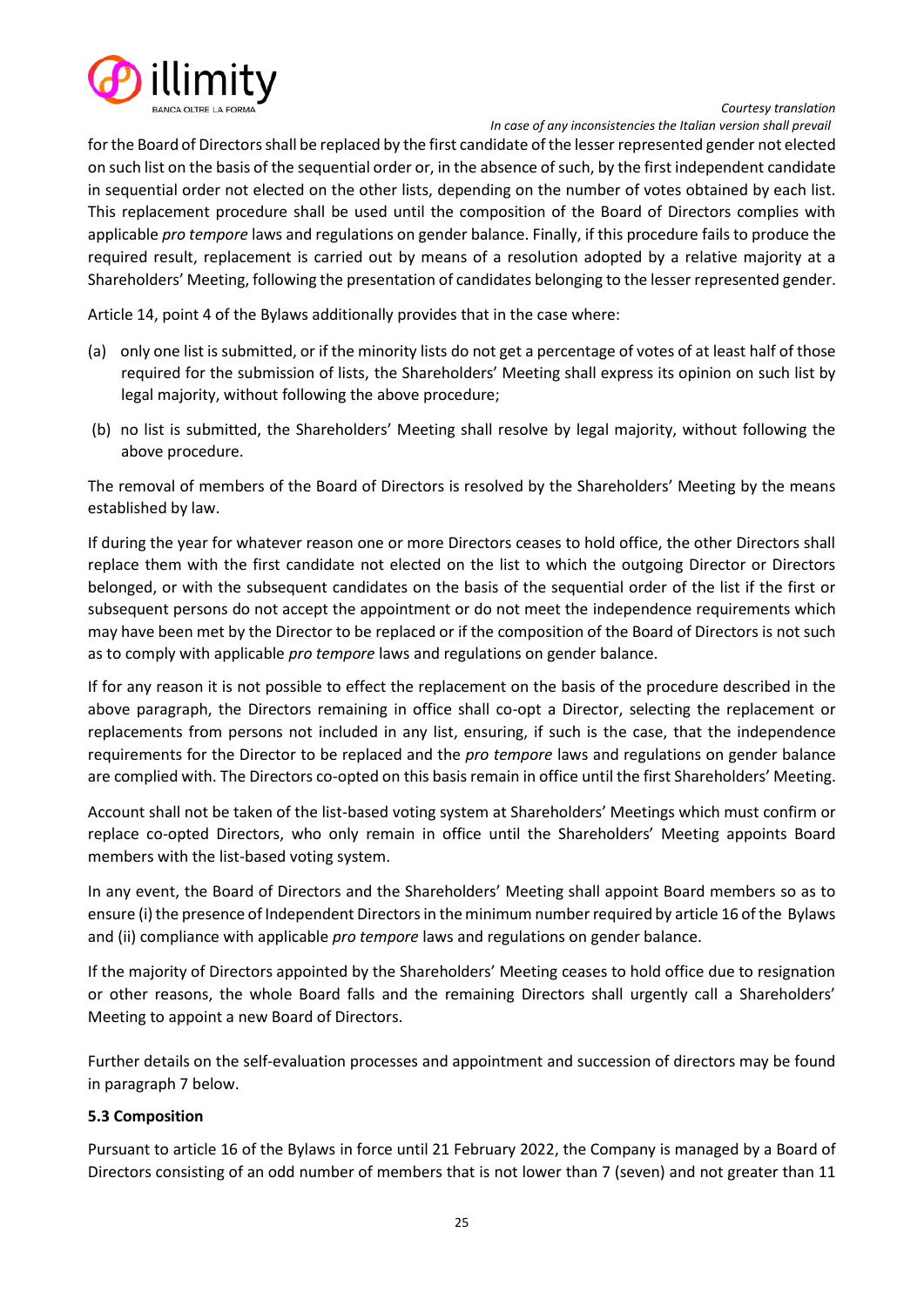

*Courtesy translation In case of any inconsistencies the Italian version shall prevail*

(eleven) – as already stated – who must meet the applicable *pro tempore* independence requirements of primary and secondary legislation and may be re-elected. Of these, a number corresponding to at least the minimum provided by the applicable *pro tempore* primary and secondary legislation must hold the independence requirements set forth therein.

The current Board of Directors was appointed by the Shareholders' Meeting of 22 April 2021, on reaching the end of its term in office, as determined by the mandate granted to the Board that was appointed by the Shareholders' Meeting of 4 September 2018.

The Issuer's Board of Directors in office at the date of approval of this Report consists of 9 (nine) members and remains in office, on the basis of the relative shareholders' resolution, for three fiscal years, and accordingly up to the date of the Shareholders' Meeting called to approve the financial statements for the year ending 31 December 2023.

| <b>First and last name</b>       | <b>Office held</b>             | Place and date of birth  |
|----------------------------------|--------------------------------|--------------------------|
| Rosalba Casiraghi (*)            | Chair                          | Milan, 17 June 1950      |
| Corrado Passera                  | <b>Chief Executive Officer</b> | Como, 30 December 1954   |
| <b>Massimo Brambilla</b>         | Director                       | Milan, 9 January 1970    |
| Patrizia Canziani (*)            | Director                       | Trieste, 1 February 1967 |
| Elena Cialliè (*)                | Director                       | Turin, 7 September 1967  |
| Paola Elisabetta Galbiati (*)    | Director                       | Milan, 12 January 1958   |
| Francesca Lanza (*)(**)          | Director                       | Milan, 13 June 1976      |
| Giovanni Majnoni D'Intignano (*) | Director                       | Rome, 18 January 1954    |
| Marcello Valenti (*)             | Director                       | Sassari, 1 July 1968     |

The current members of the Board of Directors are as follows:

*(\*) Independent directors pursuant to the TUF and the Corporate Governance Code, as well as pursuant to the laws and regulations applicable to banks.*

*(\*\*) Director appointed by the Ordinary Shareholders' Meeting of 15 December 2021 on the resignation of Martin Ngombwa, notified by a letter dated 9 November 2021 and effective from 10 November 2021.*

By way of a letter received by the Bank on 9 November 2021 addressed to the Chair of the Board of Directors and the Chair of the Board of Statutory Auditors, Martin Ngombwa handed in his resignation from the office held with effect from the date of the Board of Directors' Meeting of 10 November 2021. On 15 December 2021, the Ordinary Shareholders' Meeting appointed the Director Francesca Lanza to replace Mr. Ngombwa and Ms. Lanza accepted the appointment.

More specific details of the current structure of the Board of Directors can be found in Table 1 in the appendix to this Report.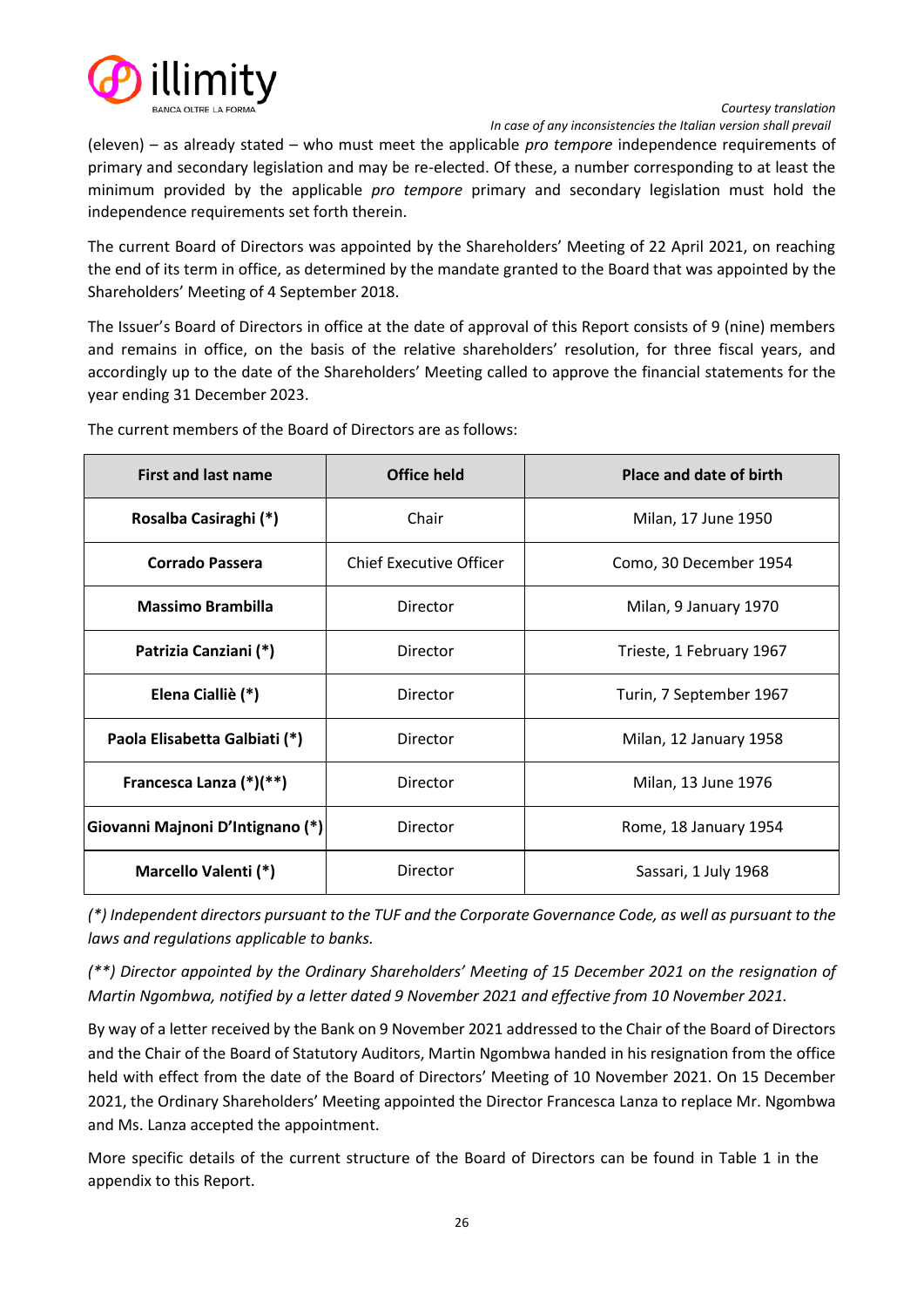

 *In case of any inconsistencies the Italian version shall prevail*

All board members hold the integrity and professional competence requirements in respect of the provisions of article 26 of the TUB and Ministerial Decree no. 169/2020. All members of the Board of Directors are domiciled at the Company's registered office.

Set out in the following is a brief *curriculum vitae* for each of the members of the Company's Board of Directors, from which, in the Bank's opinion, it emerges that all the members of the Board of Directors hold appropriate skills and professional competence and that, with specific regard to the non-executive directors, by virtue of their broad working and administrative/managerial experience such persons are able to bring the specific skills, suitable by sphere and professional competence, that are required to enable them to arrive at an attentive and precise opinion when assuming board decisions.

## *Rosalba Casiraghi*

Rosalba Casiraghi graduated with a degree in economics from the Bocconi University in Milan in 1974. Her professional career began as a management controller, with responsibility for reporting and budgeting, at the Italian subsidiary of the Carrier Corporation, a member of the multinational UTC listed on the New York Stock Exchange, where in a short time she was promoted to a management position. She subsequently moved on to become head of finance of the Italian distribution company of Yamaha Motors Co..

In 1985, together with 5 other partners, she set up the financial company Miraquota, of which she became chair, and following this in 1986 founded Rating, a company specialising in financial analysis, in which she began working with the economic press. In particular, for several years she produced well-known editorial content and provided technical advice on economic and financial matters to Il Mondo, l'Espresso and Il Corriere della Sera.

In 1994 she was appointed member of the Privatisation Committee (the Draghi Committee), remaining in this position until 2001, enabling her to follow the sale of major state-owned companies such as Eni, Enel and Telecom.

In 1999 she began taking positions as director and statutory auditor in industrial and financial companies, mainly elected on the lists submitted by institutional investors. She firstly became a member of Pirelli's Board of Statutory Auditors, followed by that of Telecom in 2003, and then took a position on the Supervisory Board of Intesa Sanpaolo in 2007 where she remained for nine years.

In 2007 she was elected president of Nedcommunity, the association of non-executive and independent directors.

Amongst her main current roles she is Chair of ENI's Board of Statutory Auditors and a Director of Luisa Spagnoli and Autogrill.

In recent years she has contributed to the publication of various books on control systems and corporate governance.

#### *Corrado Passera*

In 1977, Corrado Passera graduated from the Business Economics faculty of the Bocconi University in Milan. Between 1978 and 1980 he took a Master of Business Administration degree at the Wharton School in Philadelphia. His professional career began in 1980 when he joined the consultancy firm McKinsey & Co, being involved inside and outside Italy with the restructuring and revival of banking, insurance and service companies. In 1985 he joined CIR and in 1988 became its general manager. In 1992 he was appointed joint chief executive officer of the Olivetti Group, while in 1996 he managed Banco Ambroveneto.

In 1998 he was appointed chief executive officer of Poste Italiane S.p.A.. He returned to the banking world in 2002 as managing director and chief executive officer of IntesaBci, the banking group resulting from the merger between Banca Intesa and Banca Commerciale Italiana. In the summer of 2006 he contributed to the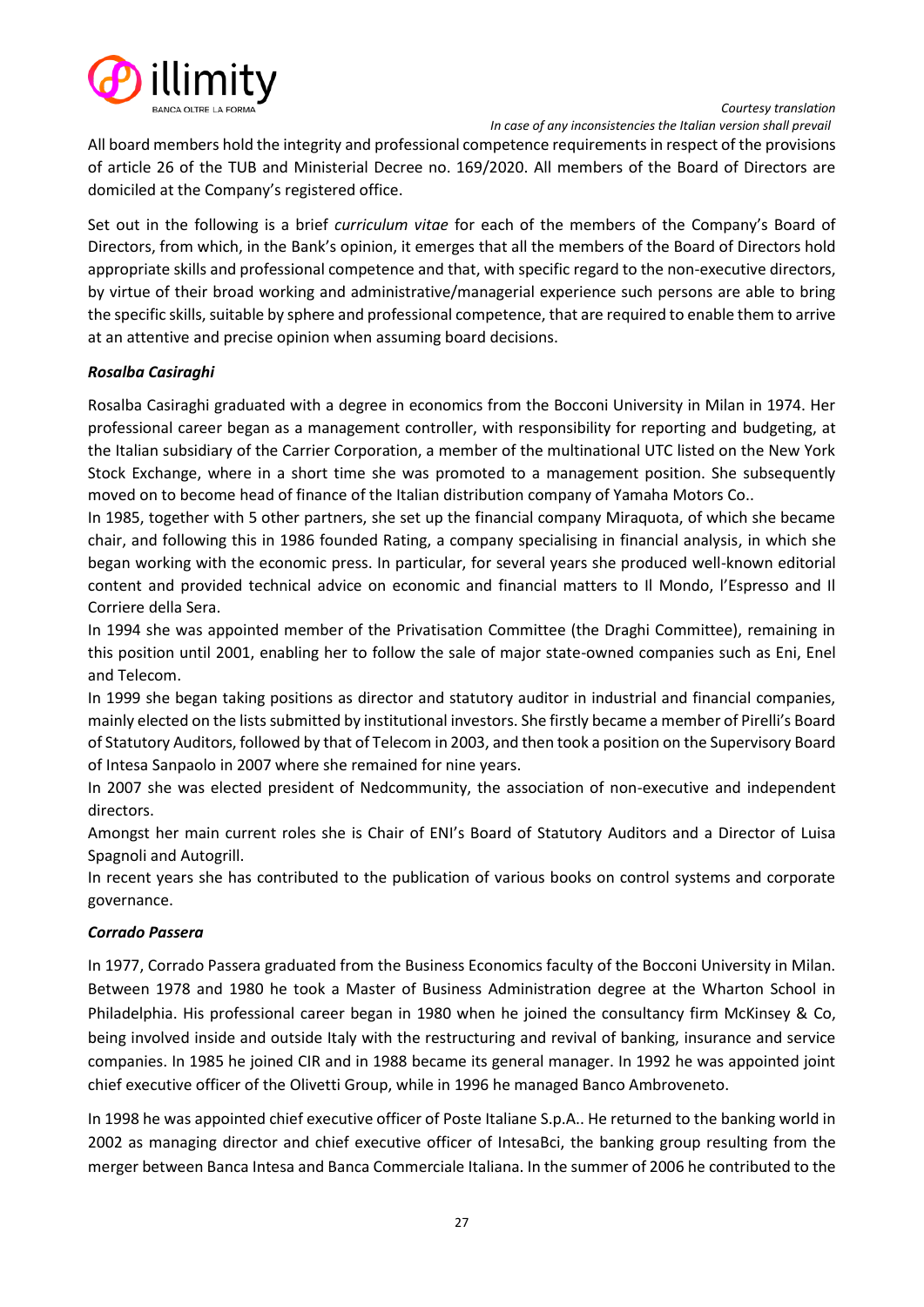

*Courtesy translation In case of any inconsistencies the Italian version shall prevail*

merger between Banca Intesa and San Paolo IMI, which led to the creation of Intesa Sanpaolo, of which he later became executive director and CEO. In November 2011 he was invited to become a member of the Monti government as Minister for Economic Development, Infrastructure and Transport, a position he held until the end of the legislature in 2013. Since 2015 he has dedicated himself to a project involving the revival of Milan having the aim of enabling the city to compete with the other dynamic European metropolises, although he did not stand in the local elections.

Awarded the Order of Merit for Labour by the President of the Italian Republic in 2006, he is a member of various advisory boards, such as the McKinsey Advisory Council, and has been on the board of various listed companies (including Finmeccanica and Credit Agricole in Paris) and non-profit bodies (Bocconi University, Scuola Normale Superiore di Pisa, La Scala Foundation, the Cini Foundation, the International Business Council of the World Economic Forum in Geneva, the Wharton School in Philadelphia and the International Institute of Finance in Washington).

In 2010, working with Umberto Eco, he set up Encyclomedia Publishers, a publishing project for the production of the first top-quality "History of European Civilisation".

In 2017, together with Andrea Clamer, he founded SPAXS, the first SPAC (Special Purpose Acquisition Company), set up to create an operator working in the banking and financial sector, for which he was Chair of the Board of Directors.

# *Massimo Brambilla*

Massimo Brambilla graduated with a degree in Business Economics from the Luigi Bocconi Business University.

Between 1996 and 1997 he worked as an analyst with the firm Tamburi & Associati. In 1997 he joined Reconta Ernst & Young as an auditor. Between 1997 and 2002, he held the position as vice president of mergers and acquisitions as well as head of the transaction team at Société Générale Investment Banking. From 2002 to 2004 he had a managerial role at Euromobiliare Corporate Finance and from 2004 to 2006 at Abaxbank.

Since 2006, Massimo works as Managing Director Europe for Fredericks Michael & Co, based at its New York and London offices.

He has also sat on the Board of Directors of SPAXS, Tetis S.p.A. (company holding an investment in SPAXS) and Ca' Zampa s.r.l. (which manages veterinary clinics by using technologically innovate tools).

#### *Elena Cialliè*

Elena Cialliè graduated (*cum laude*) from the Bocconi University in Milan in 1991 with a degree in Business Economics. Since 1994 she has been a professional accountant and an auditor. In 1994 she began her professional path in investment banking at the Milan branch of Citibank, after which she moved to the London branch, where she worked on the structuring of acquisition and leveraged finance transactions and in the management of credit portfolios.

In 1998 she joined Goldman Sachs, where, over a ten-year period, she held various positions in the Leveraged Finance and Advisory and Financing departments, initiating and successfully completing risk capital and debt funding operations and M&A transactions for both corporate and private equity clients. In 2009 she took part, as Partner, in the establishment of the advisory company Ondra Partners, which grew in size, thanks to her support, to the point of having 50 employees and revenues of around one million dollars per head, with offices in London, Paris¸ Milan and New York.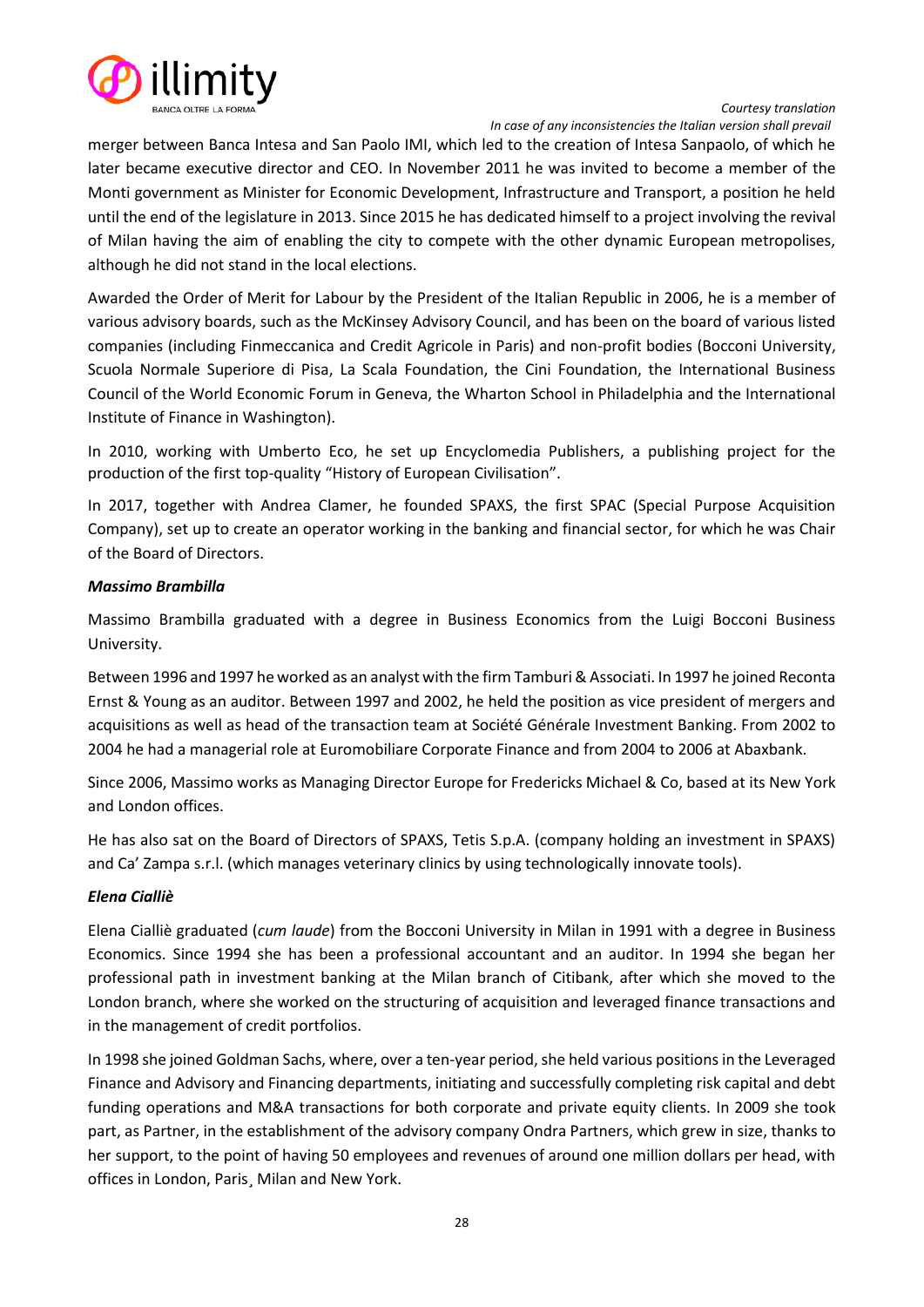

From 2017 to 2020 she sat on the Board of Directors of GEDI Gruppo Editoriale S.p.A..

Currently she is the Executive Director of UK Government Investment, the English Government centre of excellence in corporate finance and corporate government activities.

## *Paola Elisabetta Galbiati*

Professor Paola Elisabetta Galbiati was awarded a degree in Business Economics (*cum laude*) at the Bocconi University in Milan in 1982, subsequently participating in the International Teachers' Program at the London Business School in 1984. Since 1994 she has been a qualified chartered accountant (*Dottore Commercialista*) and registered auditor (*Revisore Legale dei Conti*) in Milan.

From 1987 to 1993 she was a lecturer in Corporate Finance for the MBA course at the Bocconi University in Milan, where, since 1996, she is a tenured lecturer of Corporate Finance and head of masters' degree courses in "Strategic Analyses and Financial Valuations" and "Business Crises and Restructuring Processes".

From 1982 to 2005 she carried out her professional activities in Brugger & Associati (formerly Finlexis) as project head and team leader in the fields of business restructuring, debt restructuring, the determination of the economic damage resulting from unfair competition/contractual non-fulfilment, business valuations, the valuation of intangible assets and the development of achievable business plans, working alongside the senior management of industrial companies (on occasions also taking temporary management positions – for example, she was Chief Executive Officer of Dianos S.p.A. between 2003 and 2005).

From January 2006 to December 2012 she worked as an independent consultant for AlixPartners in the financial advisory services sector (economic and financial expert in judicial and extra-judicial disputes, technical advisor in relation to penalties inflicted by the European Commission Competition Authority, appraiser of intangible assets) and in corporate turnarounds (the development of realisable plans for businesses in situations of temporary difficulty, working alongside companies renegotiating their debt or seeking an improvement in their economic performance).

She has also held management and control positions in numerous industrial companies, including those listed on regulated markets, such as independent director in Fullsix S.p.A. (2013-2014), Silver Fir SGR (2016-2017), Servizi Italia S.p.A. (2012-2018), Teze Mechatronics (2013-2018) and Banco BPM S.p.A. (2017-2020) and standing statutory auditor in Tamburi Investment Partners S.p.A. (2015-2018).

She is the author of several scientific publications, and in addition to being on the Board of Directors of Unieuro S.p.A., Mondadori S.p.A. and illimity SGR S.p.A., is also on the board of the Dr. Ambrosoli Memorial Hospital Foundation (since 2010).

# *Patrizia Canziani*

Patrizia Canziani graduated in Monetary and Financial Economics (*cum laude*) at the Bocconi University in Milan and was subsequently awarded a Ph.D. in economics at the Massachusetts Institute of Technology, Boston.

Her professional career as an economist began at the International Monetary Fund, followed by a position held as lecturer and researcher at the London School of Economics. In 1998 she moved to the banking sector and gained a wealth of experience of over twenty years in international investment banks in London in the field of capital markets, credit and structured finance, working in J.P. Morgan, Deutsche Bank, Merrill Lynch, Nomura and MUFG.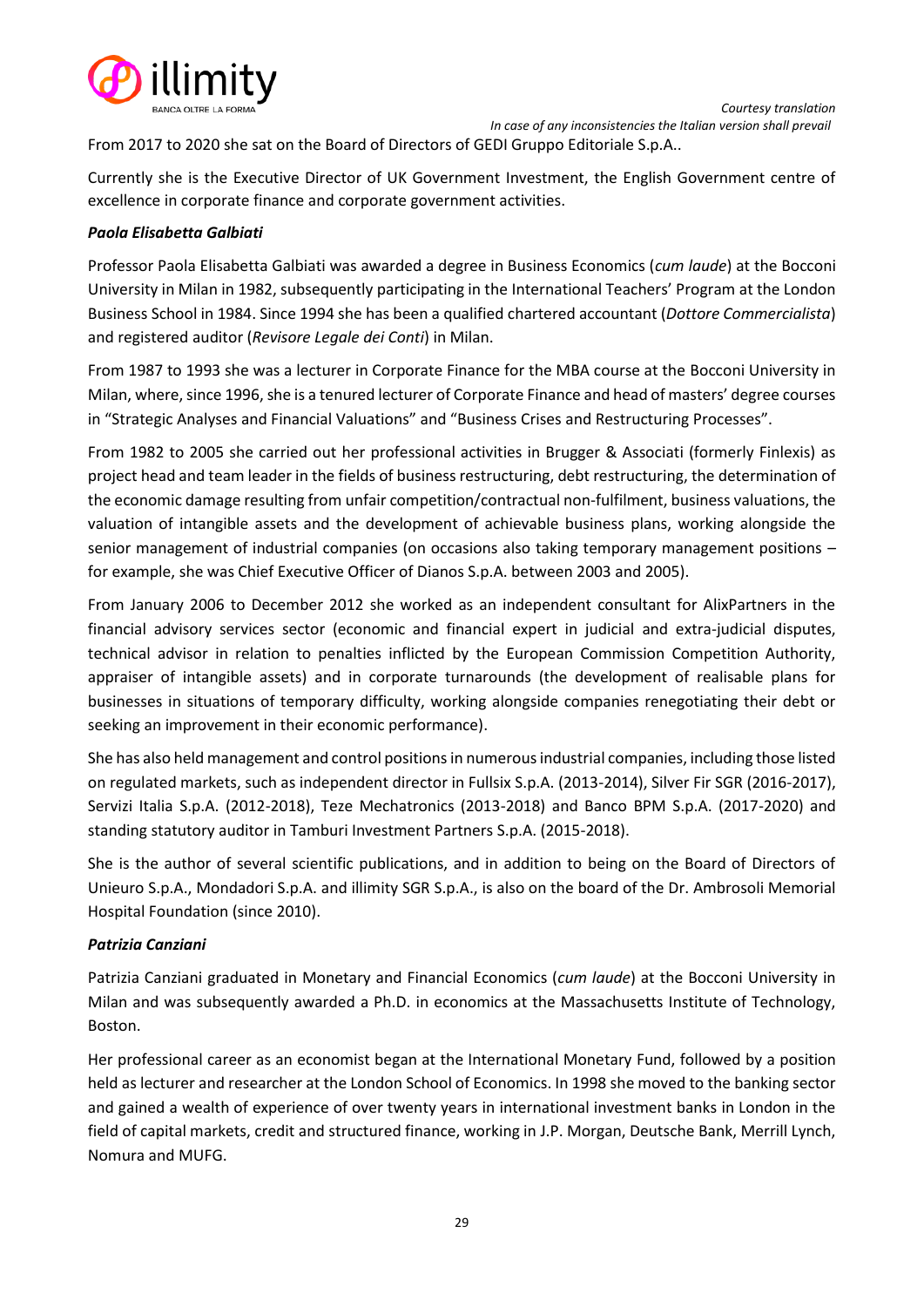



 *In case of any inconsistencies the Italian version shall prevail*

In 2019 she specialised in Sustainable Finance at the University of Oxford and in 2021 obtained the CFA Certificate in ESG Investing.

Since 2020 she has been working as a lecturer at the European University Institute in Florence, where she currently holds the position as Co-Director of the executive Green Bonds and Securitisation courses.

Since 2016 she has been on the Board of Directors of SOGEFI and since 2021 has been a director of Kexim Bank UK Ltd..

## *Francesca Lanza*

After completing a master's degree in engineering at Milan Polytechnic, Francesca Lanza began her investment banking career at JPMorgan in M&A and Structured Finance. She began working in Goldman Sachs in 2005, where she held several senior management positions across Europe, Asia, the Middle East and Africa in both the Investment Banking and Securities divisions, focusing mainly on structured financing strategies.

Since 2013 she has dedicated her career to executive coaching and is currently a senior partner of the Alexander Partnership. She coaches the C-suite, partners, boards and executives across many industries, with a particular focus on professional and financial services, technological companies, the luxury sector, entertainment and the media, spanning all geographies.

## *Giovanni Majnoni D'Intignano*

Giovanni Majnoni D'Intignano graduated with a degree in economics and commerce from the Sapienza University in Rome and continued his studies at Columbia University and Princeton University. He began his career as an economist at the Bank of Italy where he dealt with monetary policy and financial markets and intermediaries.

In 1998 he joined the World Bank where he remained for 12 years, holding increasingly important positions over the years until appointed Executive Director with representation for Italy, Portugal, Greece, Albania, Malta, East Timor and San Marino. He returned to the Bank of Italy in 2010 as a Senior Manager in the Risk Management Department. From 2014 to 2015 he worked at the Italian Ministry of Economy and Finance as a Member of the Scientific Technical Council of Experts and of the Minister's cabinet for the organisation and management of the Italian EU Council Presidency. Following this he returned to the United States as Head of the Bank of Italy's Delegation in New York with responsibility for the North American Economies.

Concurrent with his policy making activities he has published books and articles on monetary policy, financial regulation and risk management of both a scientific and informative nature and is also an occasional contributor to the Italian economic newspaper Il Sole 24 Ore.

#### *Marcello Valenti*

Marcello Valenti graduated from Cagliari University in 1991 and joined the tax and legal firm Tremonti e Associati in 1993, becoming partner in 2000. He is enrolled in the Milan register of lawyers and is also a registered auditor.

Tax questions relating to finance are a key aspect of his work as a lawyer, which consists mostly of providing assistance in connection with banking operations, these including acquisitions, structured finance and capital markets.

He is also known for his work as transaction partner in various complex LBOs, as well as operations in the oil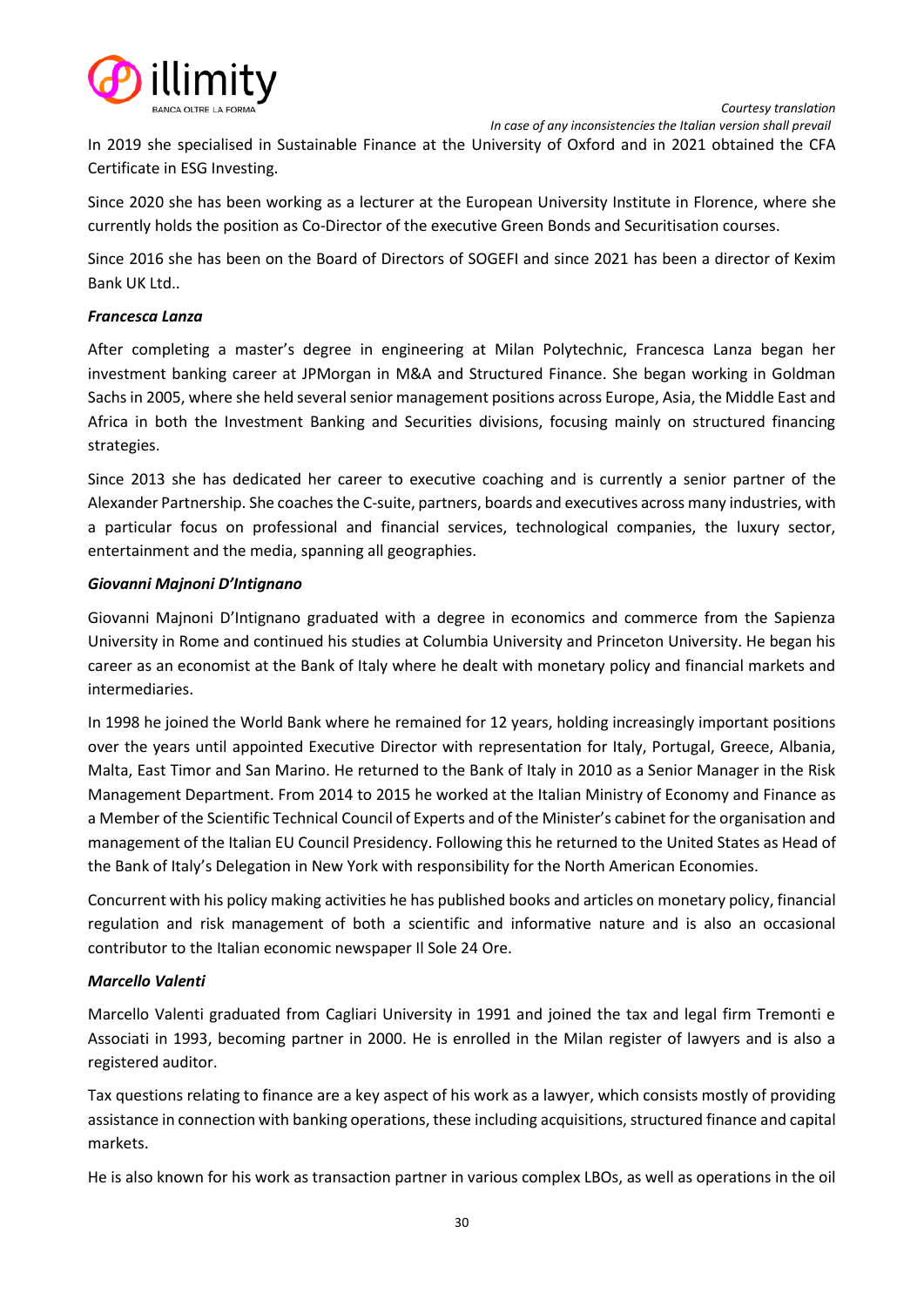

and energy sectors.

Marcello Valenti has additionally expressed opinions on a number of securitisations, IPOs and property transactions.

He is currently a member of the Board of Statutory Auditors and Board of Directors of several Italian industrial and financial companies.

In addition, he has been court-appointed administrator and receiver for preliminary investigations carried out by the Bari Court and for preliminary investigations carried out by the Milan Court in relation to various companies, and currently maintains this role in certain cases.

Marcello Valenti also has vast experience in the judicial field, having personally represented his clients in discussions before the EU Court of Justice, the Italian Supreme Court, Tax Commissions of first and second instance and criminal courts in various cases relating to fiscal and bankruptcy offences.

## **Diversity criteria and policies in the composition of the Board and in corporate organisation**

In connection with the Company's diversity policies, pursuant to its current Bylaws the composition of the Board of Directors must guarantee the 2/5 (two fifths) gender balance required by law, as set forth in article 1, paragraph 302 of Law no. 160 of 7 December 2019 in the text published in Official Journal no. 13 of 17 January 2020. At the date of this Report, the Bank complies with current laws and regulations on gender balance.

In addition, the composition of the management body reflects a suitable degree of diversification in terms of skills, experience, age, gender and educational and professional career.

in 2021, on the appointment of the Board, the outgoing management body made a report available to shareholders that discusses its orientation on the optimum qualitative and quantitative composition for the new Board, to which reference should be made. In its orientation, the Board establishes a diversity policy, in particular with regard to an optimum composition for enabling it to perform its duties in the most effective manner and ensuring the diversity of points of view and expertise that is needed for a good understanding of current affairs and the risks and long-term opportunities relating to business operations.

In addition to its indications on the overall composition and the requirements for professional competence, independence, expertise and propriety, the Board also formulates recommendations regarding age, seniority in office and geographical origin.

In addition, as announced to the market, given the matters established in the above-mentioned orientation, at its meeting of 19 March 2021 the Board of Directors resolved to submit its own list of candidates (List no. 1) for appointment to the new body with a strategic supervision function, and in this respect complete documentation on the candidates, together with a representation of the expertise held by the proposed Board as a whole, has been available to shareholders and the public since 23 March 2021.

Further, as announced to the market on 26 March 2021, a series of asset management companies and investment fund manager companies, representing approximately 9.1% of the Bank's share capital, submitted a list of candidates (List no. 2) for the appointment of the new Board of Directors, and in this respect full disclosures on the personal and professional characteristics of the candidates and the relative documentation has been made available to shareholders and the public in accordance with the procedures and time limits laid down by law.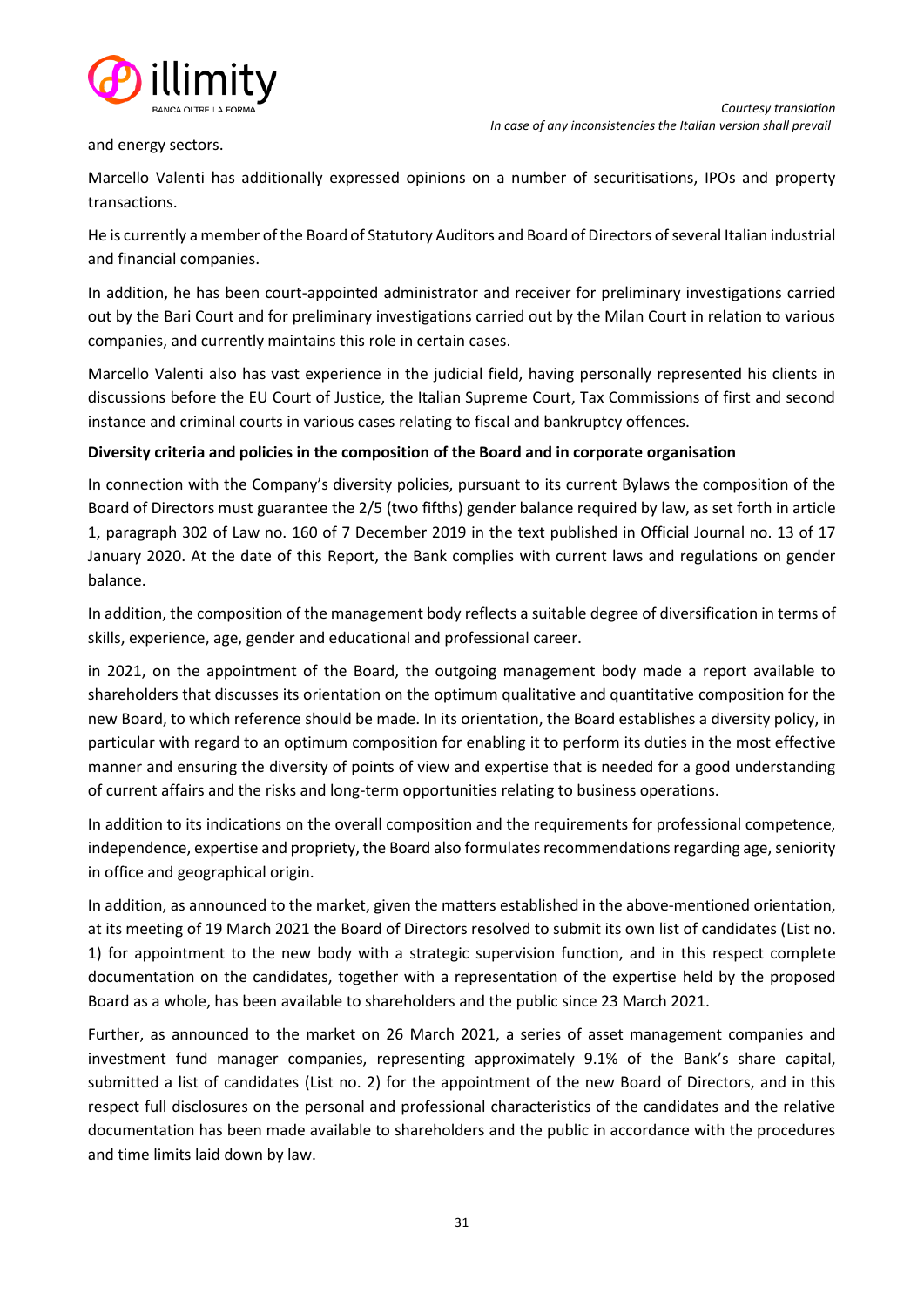

*Courtesy translation In case of any inconsistencies the Italian version shall prevail*

As required by laws and regulations established for the sector (and further described below), at its meeting of 27 May 2021 the Board ensured that the "fit and proper" requirements for its members were met, including gender balance and an ex-post analysis of the overall composition of the management body, with the aim – amongst other things – of checking to ensure that there was compliance with the orientation principles and that the suitable diversification objectives had been satisfied. This check had a positive outcome.

In addition, at its meeting on 2 December 2021 the Board adopted the Diversity, Equity & Inclusion Policy ("**DEI Policy**"), as contemplated in the sustainability objectives included in the 2021-2025 Business Plan (which may be consulted on the websit[e www.illimity.com\)](http://www.illimity.com/).

In accordance with illimity Way (as stated above), the DEI Policy describes the Group's commitment to diversity, equity and inclusion, determining the application of this approach in the "People Value Proposition" (our way of selecting and developing illimiters) by way of practical and measurable commitments. The DEI Policy acts as a diversity, equity and inclusion guide for all illimiters in all Group companies.

This Policy moreover establishes fundamental pillars for pursuing the Group's mission that are in line with leading diversity, equity and inclusion standards at an international level (i.e. the "Sustainable Development Goals – SDGs" of the United Nations 2030 Agenda, the "Universal Declaration of Human Rights" of the United Nations General Assembly).

# **Maximum number of directorships and positions as statutory auditor that may be held in other companies**

In 2021, illimity's Board of Directors did not establish general criteria on the maximum number of management and control positions that may be held in other companies, keeping to the general *pro tempore*  prescriptions of supervisory and regulatory legislation.

On accepting office as Director in the Company and regardless of the limits established by any laws and regulations applicable to the maximum number of positions that may be held, each candidate for the position assesses in advance his or her ability to perform the assigned duties with due attention and care, taking into particular consideration the overall commitment required for any positions held outside the Bank.

Each member of the Board of Directors is additionally required to notify the Board when assuming any positions as director or statutory auditor in other companies to enable the disclosure requirements pursuant to the provisions of applicable laws and regulations to be properly fulfilled.

In this respect, article 17 of Decree no. 169 of the Ministry for the Economy and Finance of 23 November 2020 (DM no. 169/2020), in force since 30 December 2020, introduced a more stringent approach to the question of limits on the number of positions in office that may be held.

More specifically, officers of banks of larger size or major operating complexity (as a listed bank, illimity falls within the scope of DM no. 169/2020 as far as the provisions applicable to banks with "major operating complexity" are concerned, pursuant to Circular 285) may not hold a total number of positions in office in banks or other companies that is greater than one of the following two alternatives: i) one executive position and two non-executive positions; ii) four non-executive positions. The position held in the Bank is included in determining these limits.

In this respect, the Directors comply with the above limits of DM no. 169/2020, as verified by the Board of Directors subsequent to their appointment.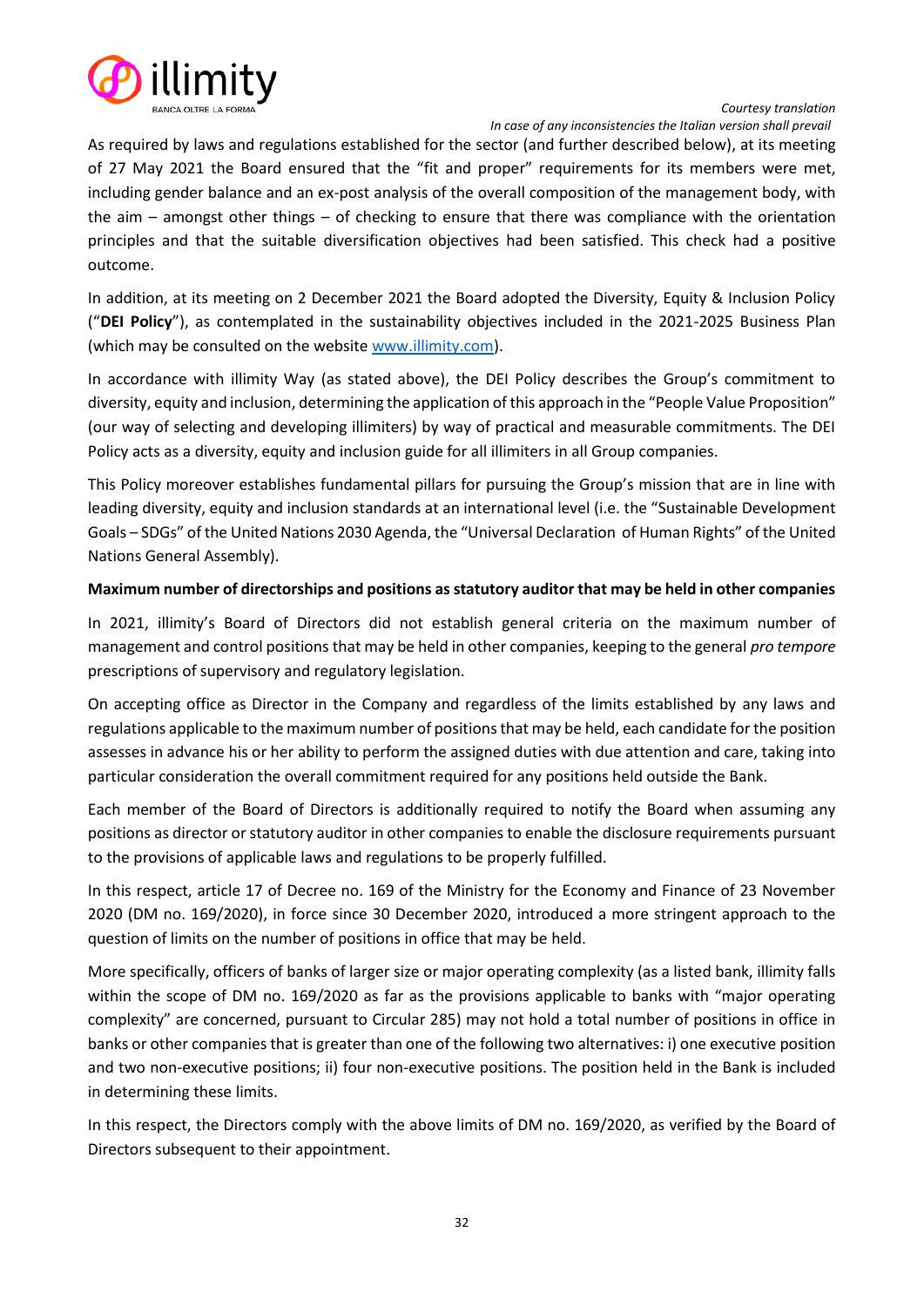

## <span id="page-32-0"></span>**5.4 Functioning of the Board of Directors**

illimity's Board of Directors has drawn up a regulation defining working procedures, whose aim amongst other things is to ensure the effective management of board information.

This regulation determines information flows by requiring that Directors must receive documentation on the projects and plans presented to them that is suitable for enabling them to express an informed opinion on the matters under discussion.

Pursuant to this regulation, the Board's resolutions must be recorded in minutes transcribed in the specific book and be signed by the Chair and Secretary to the meeting. If not drawn up by a notary, copies of and extracts from the minutes are certified as true by the Chair of the Board of Directors or whoever takes his or her place; the minutes book and the extracts are full proof of the meetings of the Board and its resolutions.

In the year ended 31 December 2021 the Board of Directors met on 26 occasions, with meetings seeing the regular and steadfast participation of the Directors (the number of meetings at which every single member of the Board participated is reported in Table 1 for consultation). Board meetingslasted an average of 3 hours and 32 minutes each, with an average participation of 98%. For the current year, 4 meetings had already been held at the date of this Report.

In the above-mentioned orientation on the optimum qualitative and quantitative composition of the Board, the management body established (and announced to the market) the amount of time needed for acting as a Director given the nature, quality and complexity of such position. More specifically, after obtaining the opinion of the Appointments Committee, the Board has estimated 45/75 working days a year as being the average considered suitable (on the basis of 250 working days a year) and 360/600 working hours a year, this also depending on participation in Board Committees.

The members of the Board of Directors have stated and guaranteed that they will perform their duties effectively, dedicating all the time required to perform such. This is confirmed by the high level of participation by the Directors despite the significant number of meetings of the Board of Directors held in 2021.

Lastly, at its meeting of 27 May 2021, the Board ensured that the personal requirements of the Directors (professional competence, integrity, independence, the absence of reasons for which a person may not be elected as a Director or those preventing him or her from holding the position, the maximum number of positions, availability of time and independence of judgement) have been complied with, pursuant to the provisions of article 26 of the TUB, DM 169/2020, the Bank of Italy's Circular no. 229/1999, Circular 285 and article 36 of Decree Law no. 201/2011, converted by Law no. 214/2011, as well as the regulations applicable to issuers listed on regulated markets, and in particular pursuant to the TUF and the new Corporate Governance Code.

The Bank's managers are invited to attend Board meetings, as well as the heads of the functions in charge of the specific matters stated on the agenda, in order to provide suitably detailed information on the issues being discussed.

#### <span id="page-32-1"></span>**5.5 Role of the Chair of the Board of Directors**

The Chair of the Board of Directors plays a fundamental role in ensuring the smooth running of board meetings, fostering internal dialectic and assuring a balance of powers.

The Chair keeps in constant touch with the Secretary to the Board of Directors so that documents are made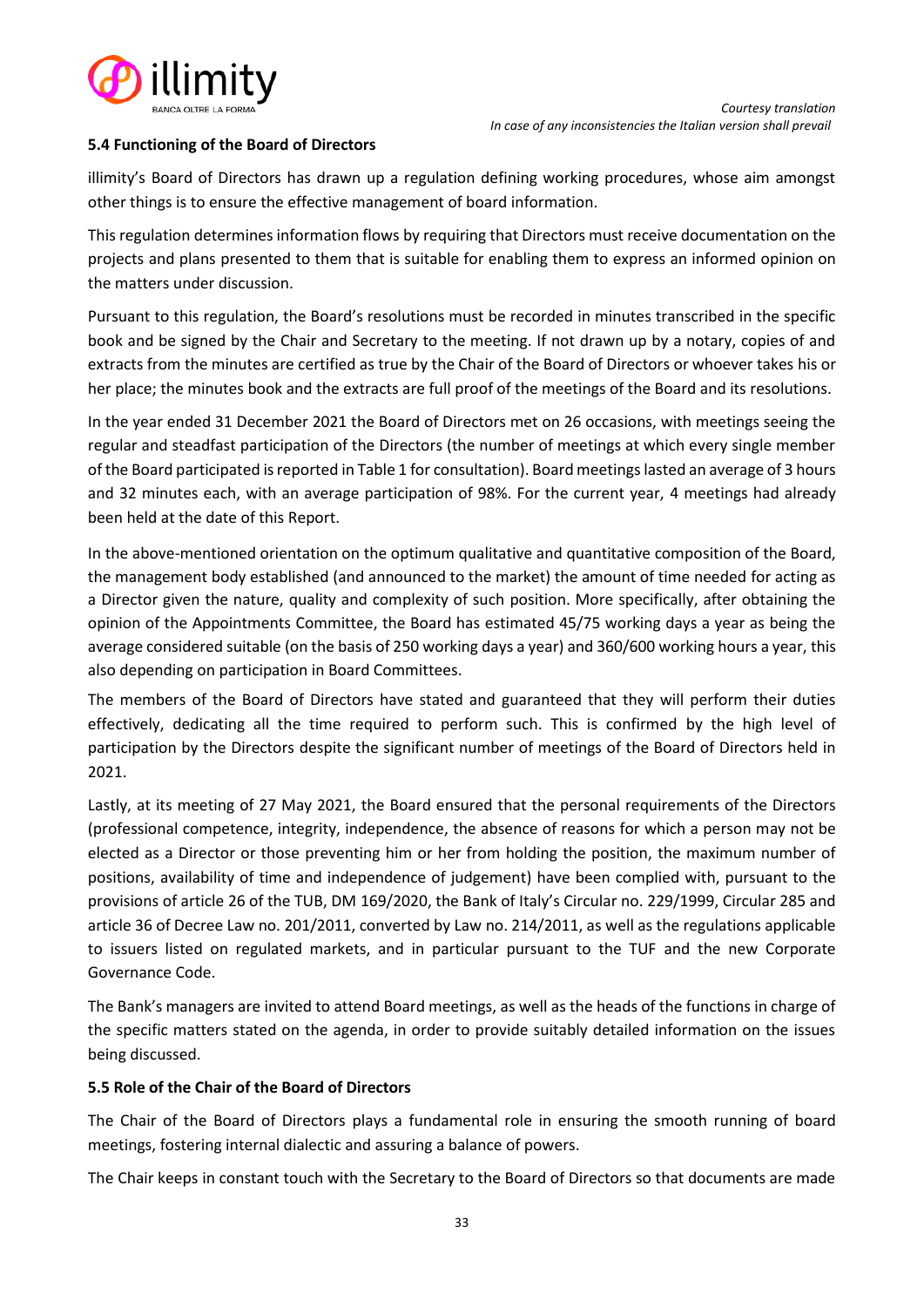

 *In case of any inconsistencies the Italian version shall prevail*

available to Directors reasonably in advance of meetings, consistent with the planned timing for the publication of the notice of call in accordance with article 18 of the Bylaws. In this regard, most of the documentation is published simultaneously with the notice of call (within 3 days). The deadline for the submission of the documentation will be monitored during the year.

The Chair directs the debate during meetings of the Board of Directors, granting the floor to the Chief Executive Officer and to the members of management present, in order that they may provide detailed information on the specific matters on each item of the agenda; to this end, the whole of the first line and the control functions are always invited to attend meetings. The Chair also constantly encourages debate within the board, ensuring that all the Directors can ask questions and express their point of view on the matters submitted for their analysis.

In addition, the Chair coordinates the activity of the Board committees, ensuring that the annual plan for the meetings containing the matters to be discussed is consistent with the planning of the activities of the Board of Directors.

On the initiative of the Chair, meetings are organised with the aim of providing suitable knowledge of the business sectors in which the Issuer operates. More specifically, five induction meetings were held during the year on corporate governance, on the Group's organisational structure, on the Business Plan, on the Single Credit Procedure and on the ESG profiles.

In addition to this, the Chair, with the support of the Appointments Committee, oversees the Board's selfevaluation process to ensure that it is adequate and transparent.

Lastly, in December 2021 the Bank adopted a "Policy for Managing Dialogue with Shareholders" (further details can be found in paragraph 14.2 below). Accordingly, as of February 2022, the Issuer complies with Recommendation 3 of the Corporate Governance Code, reporting discussions held with its shareholders, also following the Shareholders' Meeting held on 21 February 2022.

# *Secretary to the Board*

Given the Ordinary Shareholders' Meeting of 22 April 2021, called to appoint the Company's new managing body, pursuant to article 17, paragraph 3 of the Bylaws, at the same date the Board of Directors elected a Secretary external to the Board, confirming Giovanni Lombardi, the Bank's General Counsel.

Giovanni Lombardi, who acted as Secretary to the Bank's Board between 15 October 2018 and the Shareholders' Meeting of 22 April 2021, holds the appropriate requirements of professional competence given the long-term experience he has gained as a professional lawyer both in leading law firms and, inhouse, in Prelios SGR, in the MPS Bank group and, as stated, in the illimity Group.

Pursuant to the Bylaws, the Secretary deals with the drafting, transcription in the specific book and preservation of the minutes of each Board meeting.

In accordance with the recommendations of the Corporate Governance Code, the Secretary supports the Chair of the Board in ensuring that:

- the pre-Board information and complementary information provided during the meetings is suitable for enabling the Directors to act in an informed manner in performing their duties;
- the work of the Board committees with functions of an investigative, propositional and advisory nature is coordinated with the management body;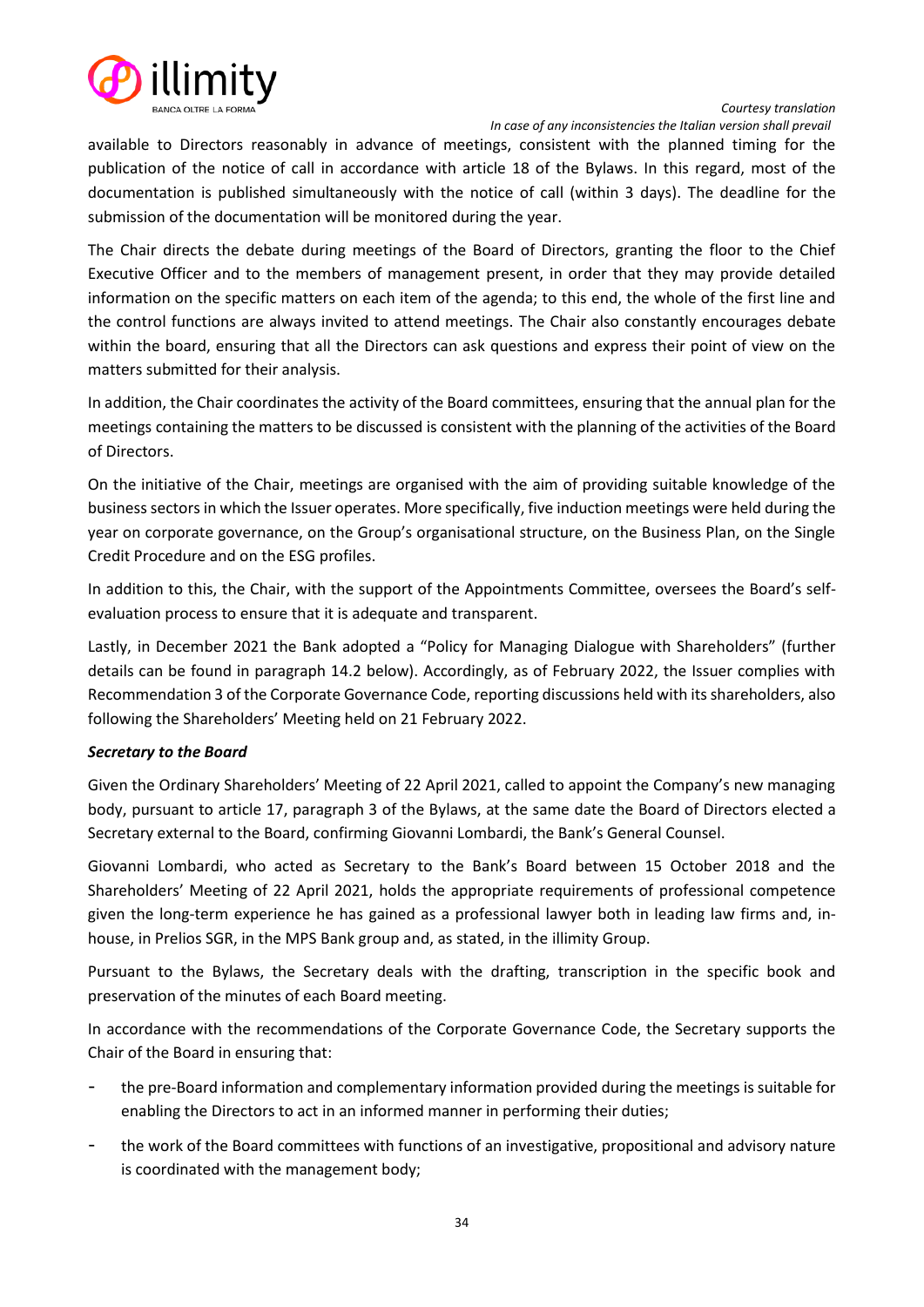

 *In case of any inconsistencies the Italian version shall prevail*

- in agreement with the Chief Executive Officer, the Bank's managers and those of the Group companies reporting to the Bank that are the heads of the competent business functions depending on the subject matter involved, attend Board meetings, also at the request of individual Directors, to provide appropriate details on the matters on the agenda;
- all the members of the management and control bodies are able to participate, following their appointment and during their term, in initiatives designed to provide them with suitable knowledge of the business sectors in which the Company operates, business dynamics and their evolution, also from the standpoint of the Company's sustainable success, as well as the proper management of the risks and legislative and self-regulatory frame of reference;
- the suitability and transparency of the management body's self-evaluation process, with the support of the Appointments Committee.

Lastly, with an unbiased opinion, the Secretary provides assistance and advice to the Board on every aspect that is important for the proper functioning of the corporate governance system.

#### <span id="page-34-0"></span>**5.6 Executive Directors**

#### *Chief Executive Officer*

Following the appointment of the new management body by the Ordinary Shareholders' Meeting of 22 April 2021, the Board meeting held on the same day appointed (confirming) Corrado Passera as the bank's Chief Executive Officer, granting the following powers and authorisations:

- − to deposit sums in current accounts held in correspondent banks;
- to withdraw cash at correspondent banks;
- to issue current account cheques on correspondent banks;
- to make transfers on correspondent banks;
- to make wire transfers to correspondent banks from the available funds in the accounts managed;
- to make wire transfers in favour of third parties from the available funds in the accounts managed;
- to open, modify and terminate contracts and agreements with banking and financial intermediaries regarding deposits, current accounts, the opening of credit facilities, etc.;
- to issue sureties, pledges, security deposits and letters of guarantee in favour of public and private bodies;
- to submit the reports on ownership structures (A.P.E.) and corporate bodies (GIAVA);
- − to use the Tax Revenue Office's Entratel service to give instructions to pay the taxes due;
- − to report market abuse;
- to prepare documents for filing with the Companies Registry;
- to make communications and notifications to the Italian Data Protection Authority;
- − to report matters to the Supervisory and Anti-Money Laundering (UIF) Authorities and other bodies.

The following sections describe the powers, as sole signatory, assigned to the Chief Executive Officer, Corrado Passera, with the possibility of sub-delegation: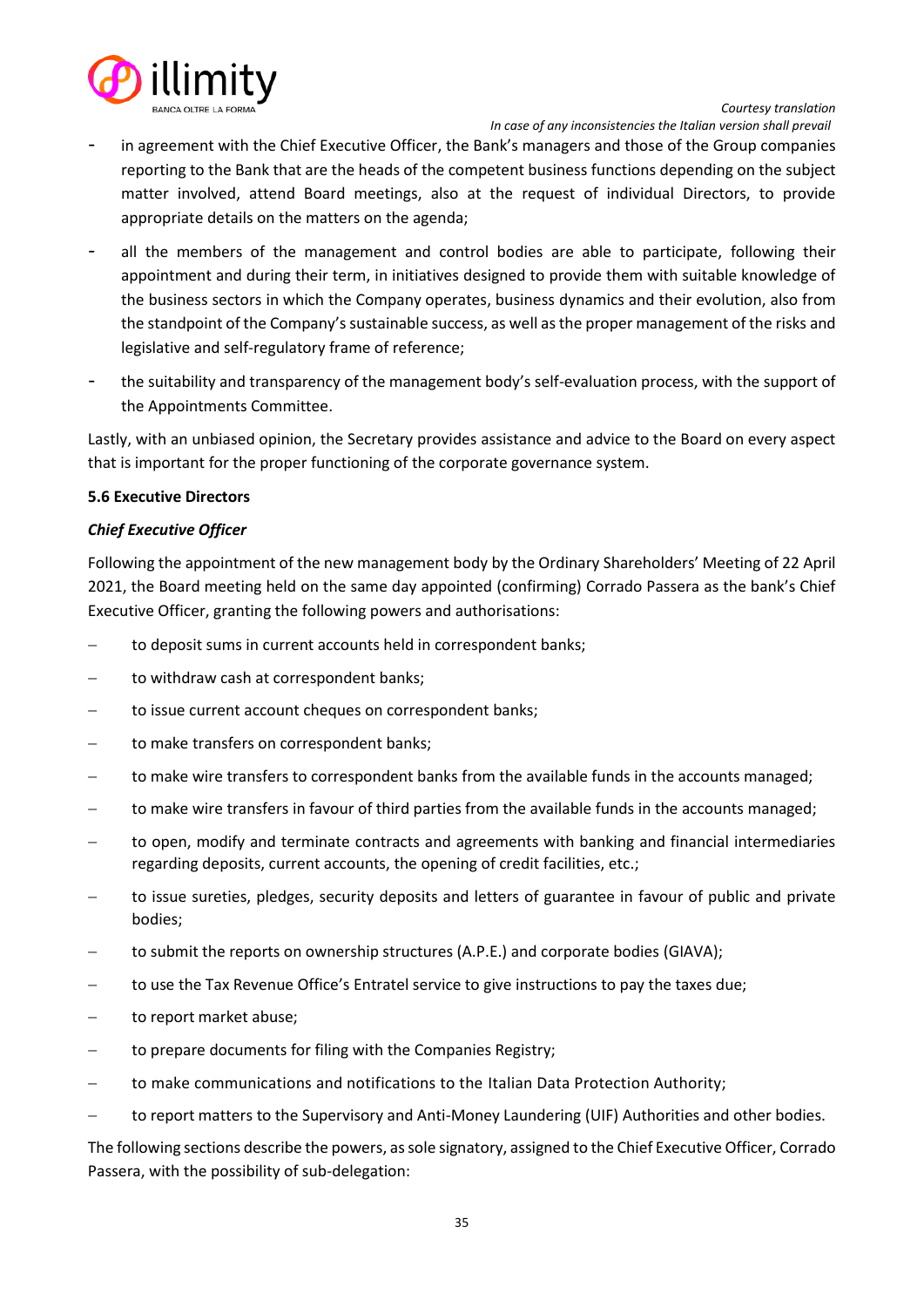

#### **1. General administrative powers**

- 1.1. Implement the resolutions of the Board of Directors through instructions sent to the competent offices.
- 1.2. Draw up proposals for submission to the Board of Directors on any matter relating to business operations.
- 1.3. Hold signatory powers for all acts of ordinary administration and for those envisaged by a specific resolution of the Board of Directors.
- 1.4. Oversee the preparation of the financial statements.
- 1.5. Outline and update the strategic plan, the annual operating plan and the budget for the year, proposing reasoned alternatives to the Board of Directors in terms of scenarios and growth prospects.
- 1.6. Update risk policies in respect of existing and potential risks, proposing reasoned alternatives to the Board of Directors in terms of risk/return combinations.
- 1.7. Foster the dissemination of a business culture based on an informed assumption of the risks typical of banking operations.
- 1.8. Foster and activate the business organisation conditions for setting up, consolidating and developing the business risk measurement and control process, also establishing the duties of the control function to the extent of its responsibilities.
- 1.9. Determine the information flows designed to ensure that the Board of Directors, or the bodies it delegates, has full knowledge of facts about the business and the way these may be governed.
- 1.10. Approve and issue the Bank's internal rules and regulations, looking after the dissemination to the functions concerned to the extent of their responsibility.
- 1.11. Make proposals to the Board of Directors on the options relating to the propensity to accept the various types of risk as well as the relative methods of measuring them.
- 1.12. Grant specific powers to collaborators appointed for particular assignments, in application of resolutions of the Board of Directors.
- 1.13. Make proposals to the management body for outsourcing certain operating processes of the business or carrying out individual projects or planned initiatives.
- 1.14. Control the alarm and security systems.
- 1.15. Maintain relations with bodies and companies in the credit sector, with Supervisory Bodies and with bodies and associations in the industry.

#### **2. Corporate signature**

- 2.1. Sign correspondence and any other documents that require the Bank's signature and regard affairs included in the powers delegated herein.
- 2.2. Collect ordinary, registered and insured letters, postal and telegraphic orders, packages and parcels,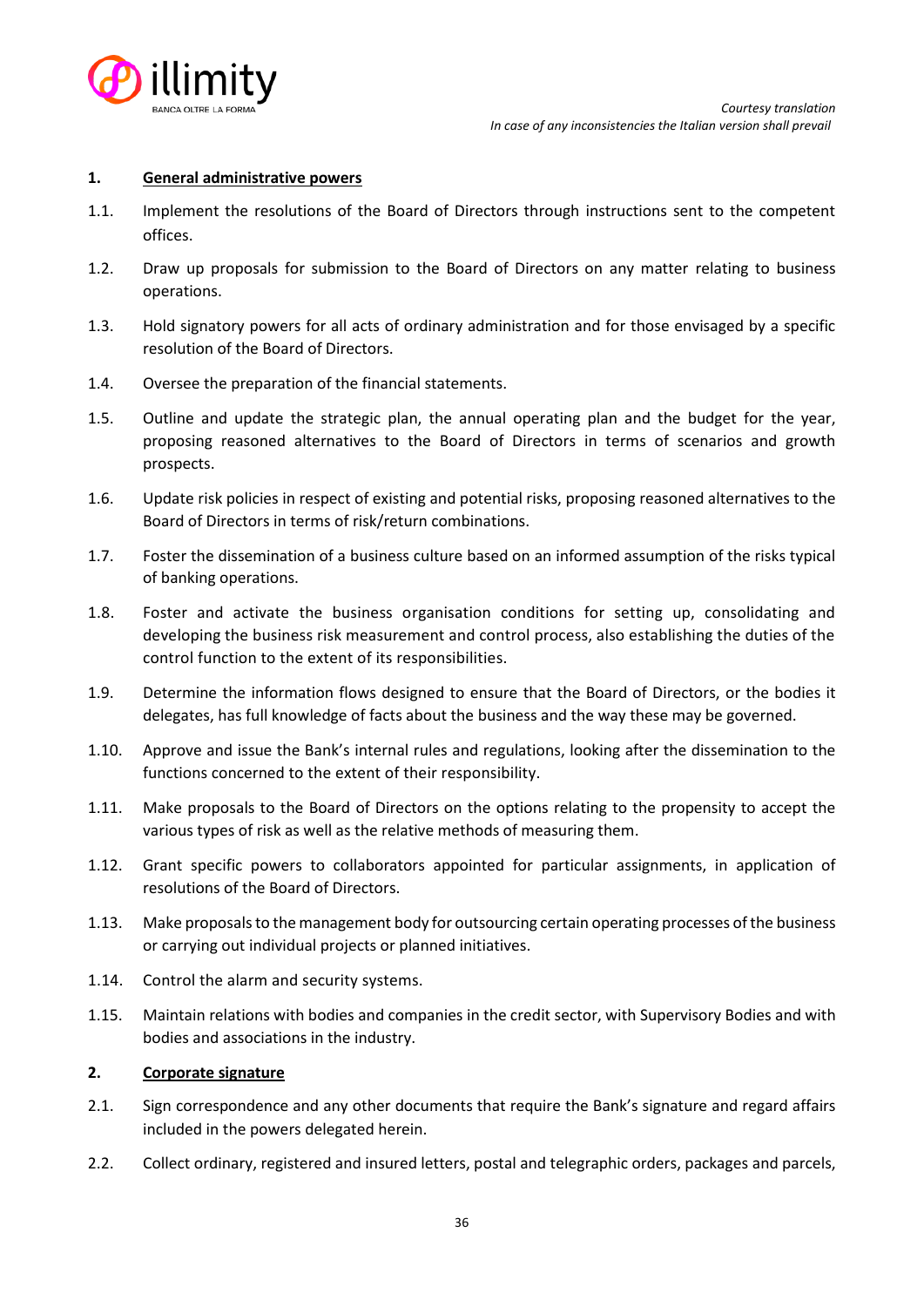

documents, goods, money, items of any nature from postal and telegraphic offices.

### **3. Relations with the Public Administration and other public bodies**

- 3.1. Represent the Bank at any public or private body and in all relations and relationships with the fiscal, financial, administrative and judicial offices of all the administrative departments of the State, including by way of example, but not limited to, State companies and administrations with an autonomous or special regulatory structure, ministries, prefectures, the regions, the provinces, the municipalities, the mountain municipalities and their consortia and associations, chambers of commerce and their associations, all national, regional and local non-economic public bodies, the administrations, the companies and entities of the national health service, quasi-governmental organisations and welfare bodies, trade union associations and employers, including pension and insurance bodies (INPS, INAIL etc.), Labour Offices, Labour Inspectorates, trade union and business associations, the State Railways, Postal and Telegraphic Offices, Transportation and Navigation Companies, by sea or by air, and also carry out transactions at these offices, for any affair or matter, signing declarations and issuing all the documents required to obtain from the above-mentioned bodies any licence, authorisation or provision of services that may be necessary for the Bank in accordance with its corporate purpose and the resolutions of the Board of Directors.
- 3.2. Represent the Bank in relations with post offices and public and private shippers with the faculty to receive and send packages, parcels and registered letters.
- 3.3. Sign applications, appeals and deeds falling within the scope of the powers bestowed herein.
- 3.4. Set up and withdraw security deposits with the Ministries, the Offices of the Public Debt, the State investment bank *Cassa Depositi e Prestiti*, Local Tax Offices, Customs Offices, the municipalities, the provinces, the regions and any other office, public body and/or public authority.

### **4. Employment and organisation agreements**

- 4.1. Manage personnel in accordance with the Bylaws, exercising the right to establish and amend duties and powers.
- 4.2. Plan development and training programmes for personnel.
- 4.3. Establish personnel policies and implement the guidelines approved by the board of directors on staff remuneration matters.
- 4.4. Maintain relationships with the trade union organisations.
- 4.5. Hire and promote, with no restrictions on amount, office employees and clerks, middle managers and managers of the Bank (including heads of division); establish the operating divisions and departments into which business activities will be divided and appoint the relative persons in charge, determine the contractually-provided disciplinary measures, establishing and amending the relative powers and compensation.
- 4.6. Suspend and dismiss office employees and clerks, middle managers and managers of the Bank; determine the contractually-provided disciplinary measures, establishing or amending the relative powers and compensation.
- 4.7. Appoint and dismiss representatives, depositaries or agents, establishing or amending the relative powers and compensation.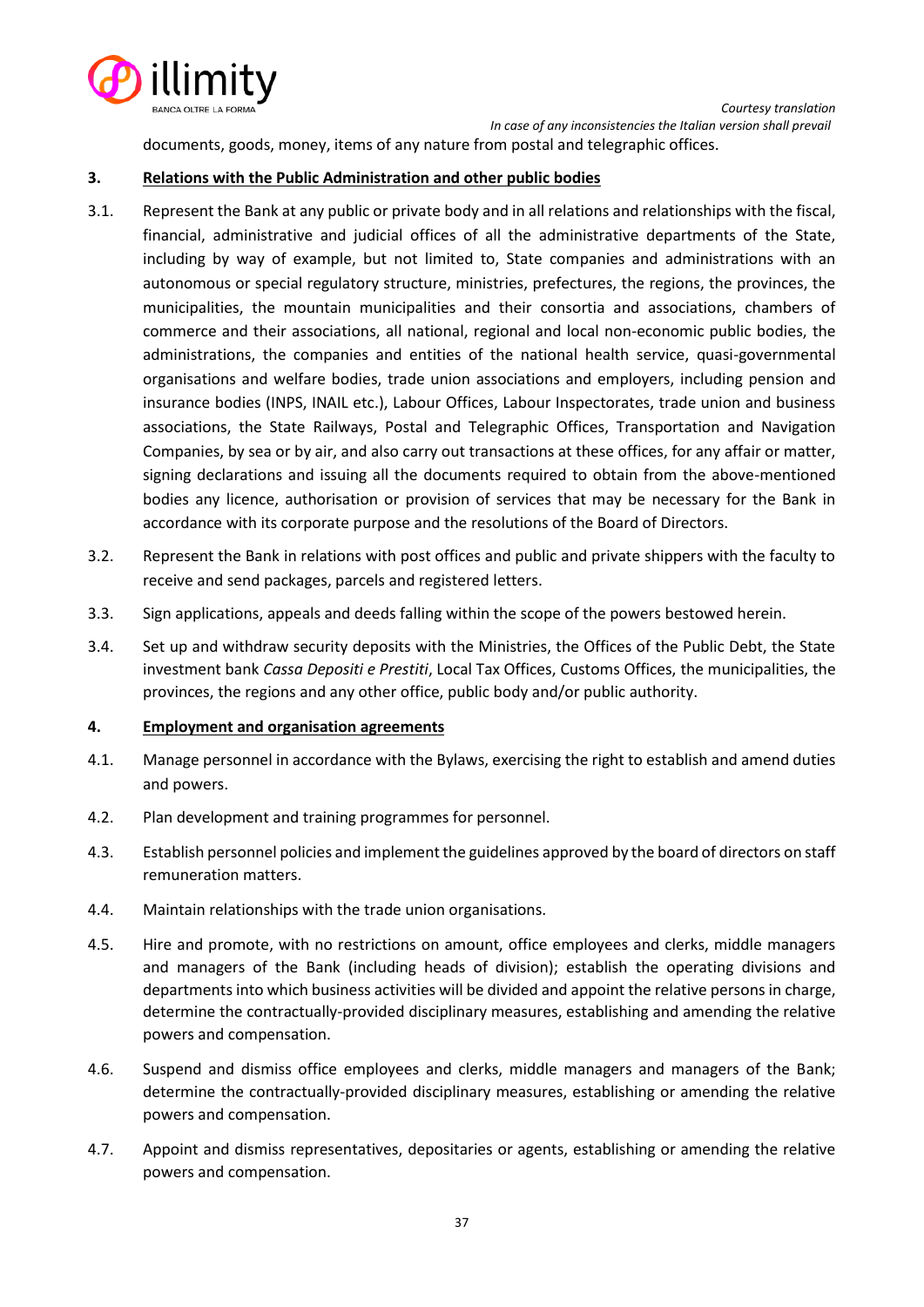

 *In case of any inconsistencies the Italian version shall prevail*

- 4.8. Stipulate collective labour contracts and company agreements. Stipulate, report and amend agreements with the workers' union organisations both inside and outside the company. Establish and conclude any act or agreement with national or local bodies and with respect to the EU bodies on matters regarding welfare, social insurance and in general issues concerning the administration of the Bank's personnel.
- 4.9. Issue extracts from payroll journals and attestations regarding the personnel for welfare, insurance and social insurance bodies and for other bodies or private bodies.
- 4.10. Grant loans to employees, restricted to their specific family needs, and stipulate the respective agreements.
- 4.11. Pay wages and salaries and any other indemnity relating to employment relationships, issuing, where applicable, certificates and related documents, also for fiscal purposes.

The Chief Executive Officer is not responsible for the health and safety function, pursuant to article 19, paragraph 3b) of the Bylaws. Pursuant to article 2, paragraph 1b) of Legislative Decree no. 81 of 9 April 2008, the employer has in fact been identified as another company officer, in accordance with the stated provision of the Bylaws.

### **5. Insurance**

- 5.1. Stipulate and renew private or mandatory insurance contracts, signing the relative policies without limit to the amount.
- 5.2. Amend contracts, withdraw from them, agree the damages due from the insurer in the event of loss, issuing a receipt for the amount received.

# **6. Tenders, supply agreements, bids, licences and agreements in general**

- 6.1. Stipulate, amend or terminate any contract, agreement or understanding forming part of the corporate purpose and required for the Bank's operations.
- 6.2. Stipulate, amend or terminate any agency or distribution agreement, with the power to determine the amount of the commissions payable as well as other terms and conditions.
- 6.3. Stipulate, amend or terminate any agreement for the provision of intellectual, consultancy and collaboration services, including by way of example, but not limited to, confidentiality agreements, the appointment and engagement of legal consultants and advisors, agreements for financial restructuring consultancy services, of an administrative and accounting nature and of a legal nature for appraisals, master and/or special servicer agreements as part of securitisations, agreements with providers of services in general forming part of the corporate purpose and functional to the management of the Bank, with no restriction on duration or amount.
- 6.4. Stipulate, amend or terminate contracts for the lease of property, motor vehicles or other registered moveable property with no restriction on duration or amount.
- 6.5. Stipulate, and terminate finance lease agreements relating to the acquisition of moveable property used in the Bank's operations, with no restriction on duration or amount.
- 6.6. Sign, in both foreign and national markets, offers relating to the Bank's commercial and banking activity, stipulating the related agreements, with no restriction on duration or amount.
- 6.7. Compete and/or take part in any tender, auction or bid called by private companies or bodies or by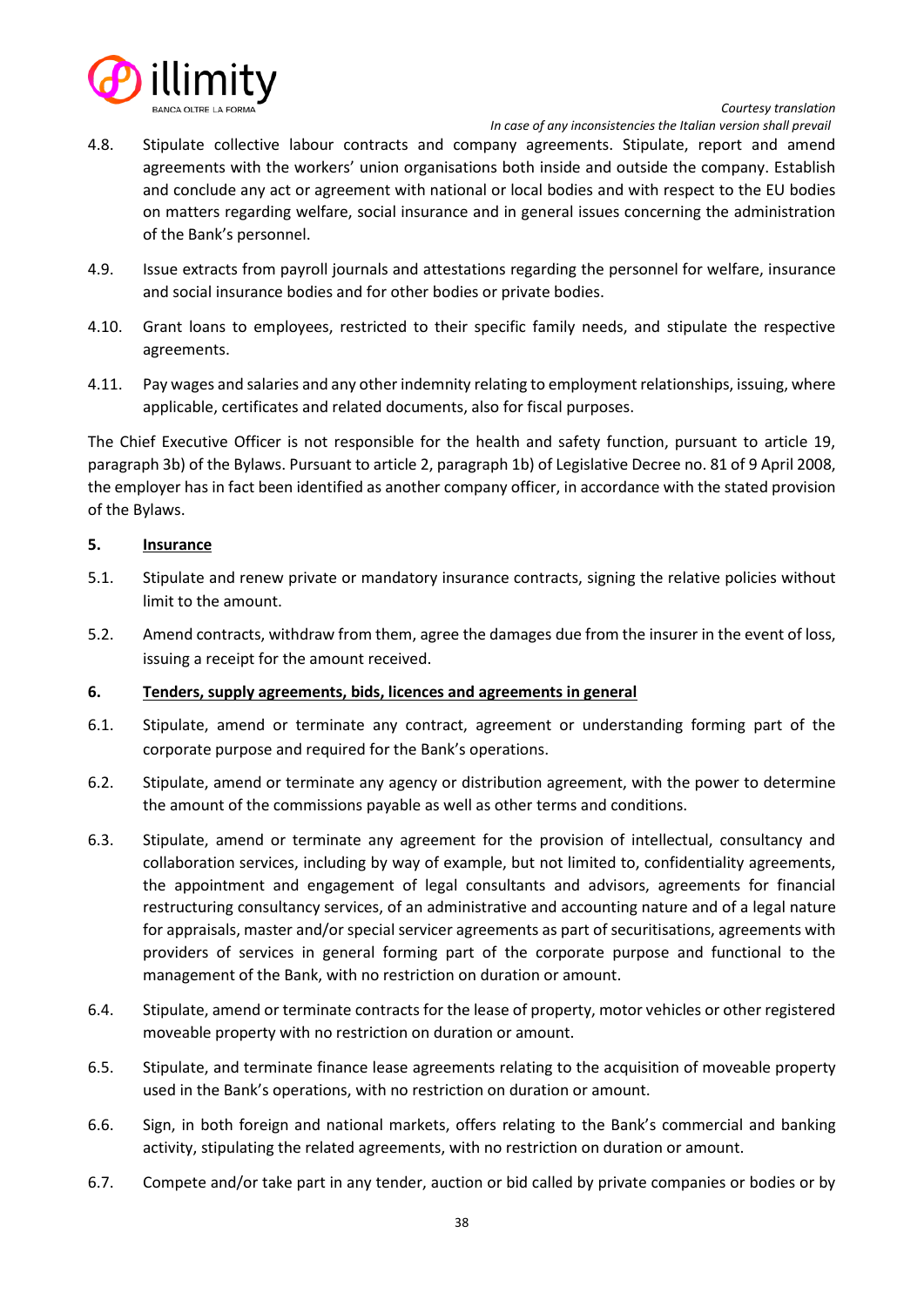

 *In case of any inconsistencies the Italian version shall prevail*

regional or local public governmental companies or bodies and any other public administration, also abroad, with no restriction on duration or amount, submitting or preparing all the relative documentation; negotiate, sign, amend, terminate, annul or rescind the contracts, bids and acts connected with the tender procedure and the related award.

- 6.8. With no restriction on amount, set up and withdraw security and guarantee deposits with any authority, submit, amend or withdraw offers and, in general, perform any relative transaction or formality.
- 6.9. Submit applications, sign documentation and perform all the actions connected with and consequent to facilitated finance initiatives and projects, with no restriction on duration or amount.

# **7. Finance, Treasury and Capital Markets**

- 7.1. Treasury management and funding / investment transactions regarding the Bank's liquidity.
- 7.2. Medium- and long-term funding operations if involving senior issues of up to 3 (three) years and for a total amount of EUR 100,000,000, and funding with the State investment bank *Cassa Depositi e Prestiti*.
- 7.3. Perform the following: (i) the purchase of debt securities, including subordinated debt securities, in connection with treasury activities and the management of owned securities; (ii) ordinary treasury management activities and liquidity funding / investment transactions within and beyond 12 (twelve) months; and (iii) the negotiation, stipulation, signing, amendment and execution of any deed, agreement and/or document relating to and/or connected with treasury activities and the management of owned securities also having notarial form, including as an example, but not limited to, confidentiality agreements, the appointment and engagement of legal consultants and advisors, GMRA / GMSLA / ISDA / CSA contracts and relative agreements / confirmations / appendages;
- 7.4. For the capital markets activity, negotiation and signing of Nomad, Global Coordinator, Arranger, advisory and consultancy and placement mandates and any other connected or related mandate or agreement, confidentiality agreements, appointment and engagement of consultants (legal, advisors, etc.).

### **8. Taxation**

- 8.1. Represent the Bank in relations with any government and local tax office, also abroad, with the faculty to appoint and revoke special powers of attorney and delegate powers to qualified professionals, with the requirement to inform the Board of Directors about the powers granted at the first meeting that follows.
- 8.2. Use the Tax Revenue Office's Entratel service to give instructions to pay the taxes due.
- 8.3. Sign, on the Bank's behalf, the returns and certificates prescribed by articles 1, 5, 7, 7-*bis* and 8 of Presidential Decree no. 600 of 29 September 1973 as amended, this list provided merely by way of example and not necessarily being comprehensive.
- 8.4. Attend tax audits and inspections performed by the Tax Police and any other authority and sign the relative formal notices, with the requirement to inform the Board of Directors at the first meeting that follows; sign statements relating to direct or indirect taxes, forms and questionnaires, accept or reject assessments, reach settlements and agree resolutions, challenge assessments, submit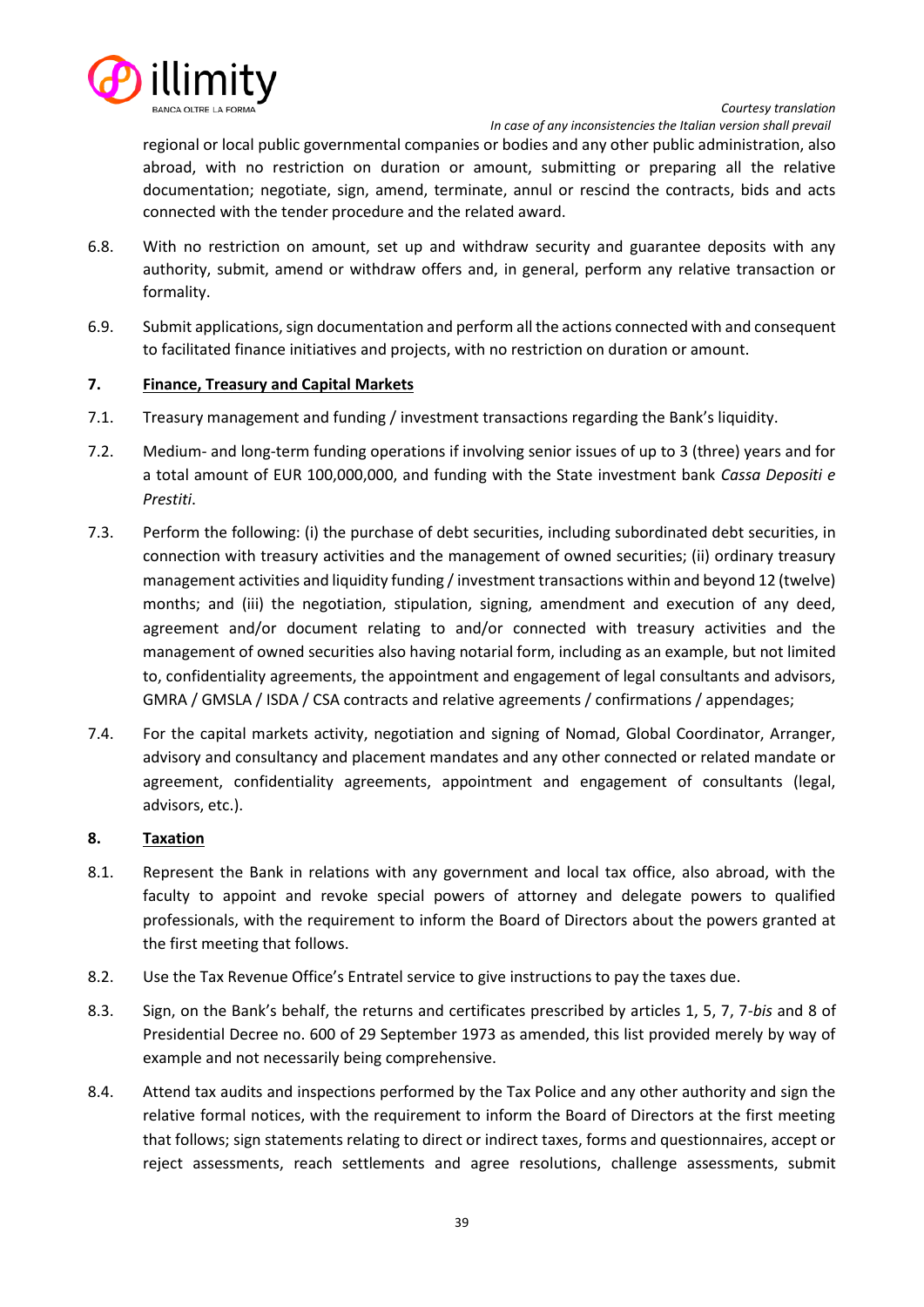

*Courtesy translation In case of any inconsistencies the Italian version shall prevail*

demands, appeals, complaints, briefs and documents before any tax office or commission, including the Central Tax Commission, with the requirement to inform the Board of Directors about the powers granted at the first meeting that follows; collect refunds and interest, issuing receipts and in general carry out all the procedures relating to any kind of tax, duty, direct, indirect and contribution.

# **9. Relations with the Supervisory Authority**

9.1. Carry out all communications with the Italian and foreign Supervisory Authorities (Bank of Italy, Consob, Borsa Italiana S.p.A., European Central Bank, etc.), including the reports on ownership structures (A.P.E.), corporate bodies (GIAVA), changes in the Banking Group, etc..

# **10. Legal representation and representation at court proceedings**

- 10.1. Act as the Bank's legal representative, also in court proceedings.
- 10.2. Represent the Company before any court in Italy or abroad, as well as any political, administrative, trade union and fiscal authorities, in any court case, trial, procedure or proceeding, at whatever status or level, in terms of both a substantial and formal nature, including, by way of example and not limited to, before the following authorities: Justices of the Peace, Ordinary Courts, Appeals Courts, Supreme Courts, Regional Administrative Courts, the Council of State, Provincial Tax Commissions, Regional Tax Commissions; initiate and introduce any civil, criminal, administrative or fiscal proceeding, process, and procedure before any ordinary or special judicial, administrative and fiscal authority; conduct an examination, draft reports, appeals and challenges against any proceeding of the above-mentioned offices, signing every relative document and any statement of a fiscal nature; propose, revoke and remit applications, petitions, reports and/or complaints.
- 10.3. Engage and revoke the engagement of lawyers, attorneys and technical consultants, granting them suitable powers, including that of sub-delegation.
- 10.4. Accept, submit and swear oaths, also decisory oaths; issue a statement as garnishee pursuant to article 547 of the Italian code of civil procedure.
- 10.5. Request precautionary and judicial property attachment and seizure orders from debtors or third parties.
- 10.6. Represent the company in the bankruptcy, compulsory administrative liquidation, voluntary arrangement and administrative receivership procedures of third parties, collecting sums on account and as final balance and issuing receipts; lodge petitions and appeals in these procedures.
- 10.7. Represent the Bank before all labour courts and tribunals, also in out-of-court disputes, disputes with the trade unions and arbitrations and at any other competent venue in labour disputes, with all the widest powers, including those to appoint and dismiss counsel, special attorneys, defenders and appraisers, deal with the execution of judgements and take any other measure required and opportune to settle such litigation fully and in the best manner possible.
- 10.8. Entrust any litigation to arbitrators also as amicable settlors both on the basis of arbitration clauses and on the basis of separate settlement deeds, appointing arbitrators and arranging all the related formalities and relative consequences in arbitration proceedings.

### **11. Settlements**

11.1. Negotiate and settle disputes and issue letters of discharge, for this purpose signing settlement agreements whose subject is disputes with customers, suppliers, employees and third parties in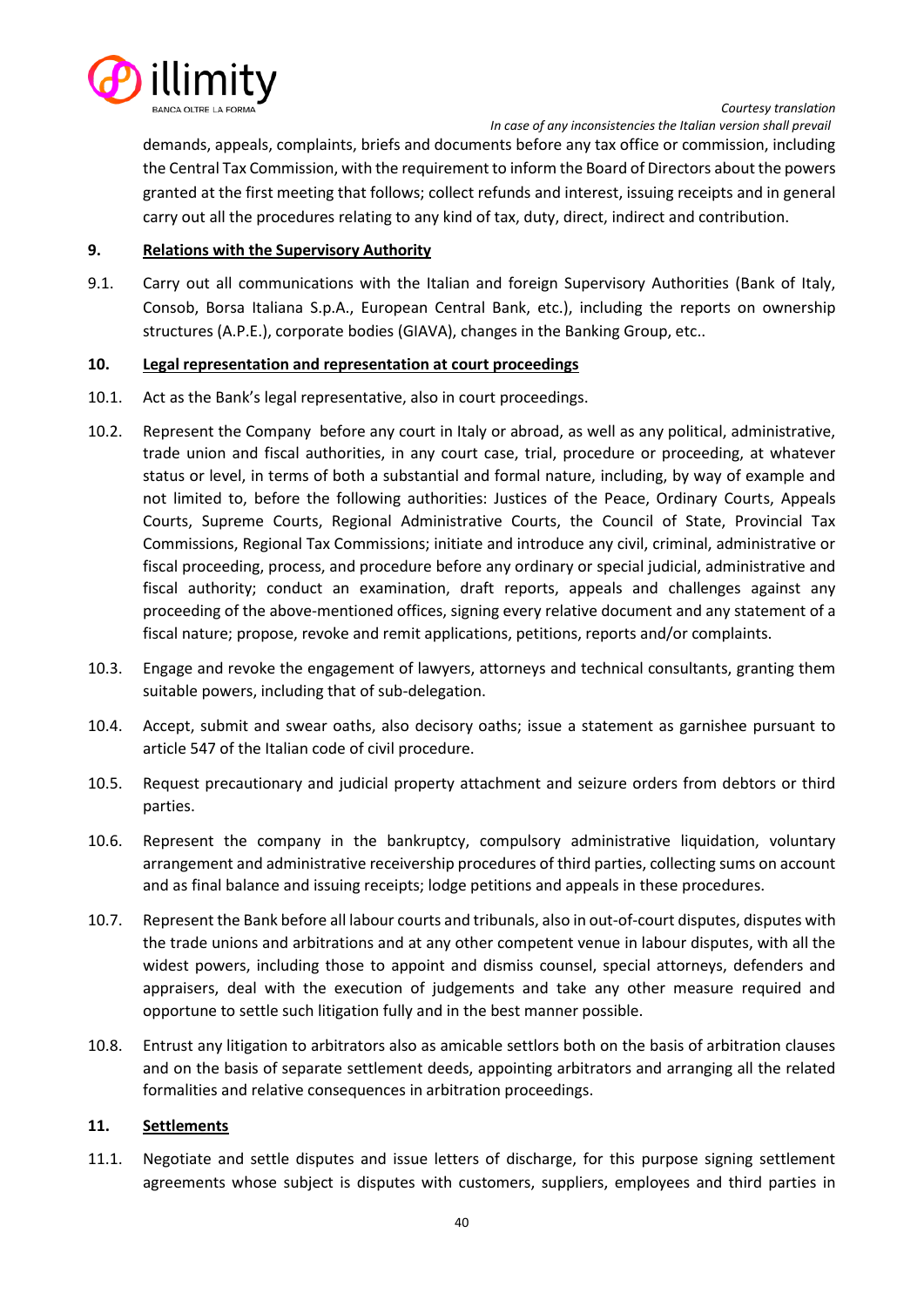

general, with no restriction on duration or amount, with the requirement to inform the Board of Directors of this at the first meeting that follows.

# **12. Power to subdelegate**

- 12.1. Grant general and/or special powers of attorney to carry out specific acts or categories of act, as part of those granted herein, to both employees and third parties.
- 12.2. Appoint heads of function (chief, division heads, department heads, etc.) of the Bank (excluding positions subject to specific procedures of approval by the corporate bodies) and sub-delegate to such the additional powers that may be required for the proper fulfilment of the duties assigned to them, also by way of specifically designated special powers of attorney.
- 12.3. Sub-delegate the acts, powers and authorisations granted herein, not only through a specific indication of the name of the person involved, but also by indicating positions regarding the Bank's business functions, by way of special and/or general powers of attorney, detailing them, specifying them and/or listing them, and in particular proceed with the formal revocation, revision, finalisation and assignment of all the necessary powers of attorney and sub-delegations for exercising and performing acts and signing documents on behalf of the Bank, as well as through the relative formal obligations.
- 12.4. Elect domicile to satisfy any operating need of the Bank.

The Chief Executive Officer has no interlocking directorates.

# *Chair of the Board of Directors*

Pursuant to article 17 of the Bylaws, the Board of Directors elects a Chair from among its members and may elect a Deputy Chair. In case of absence or impediment of the Chair, his/her functions shall be performed by the Deputy Chair (if appointed) or by the most senior non-executive Director in office.

At the date of this Report, Rosalba Casiraghi is the Chair of the Board of Directors.

Pursuant to article 25 of the Bylaws, the powers of corporate signature and representation, also during court proceedings, lie with the Chair of the Board of Directors and/or the Chief Executive Officer (where appointed), as determined by the resolution adopted by the relevant Shareholders' Meeting, and accordingly legal representation can be dissociated from the position of Chair of the Board of Directors.

More specifically, on 22 April 2021, the Shareholders' Meeting resolved to confer representation of the Company, also in court proceedings, and the use of the corporate signature, to the Chief Executive Officer, in accordance with article 25 of the Bylaws.

The Chair has a non-executive role and performs no operational functions, not even of a de facto nature.

### *Executive committee*

Article 20 of the Bylaws provides that the Board of Directors may appoint an Executive Committee, establishing the related operating procedures, the frequency of meetings and the duration which, in any case, shall not be greater than the remaining term of office of the Board, although this Committee has not been set up.

### *Reporting to the board by directors/delegated bodies*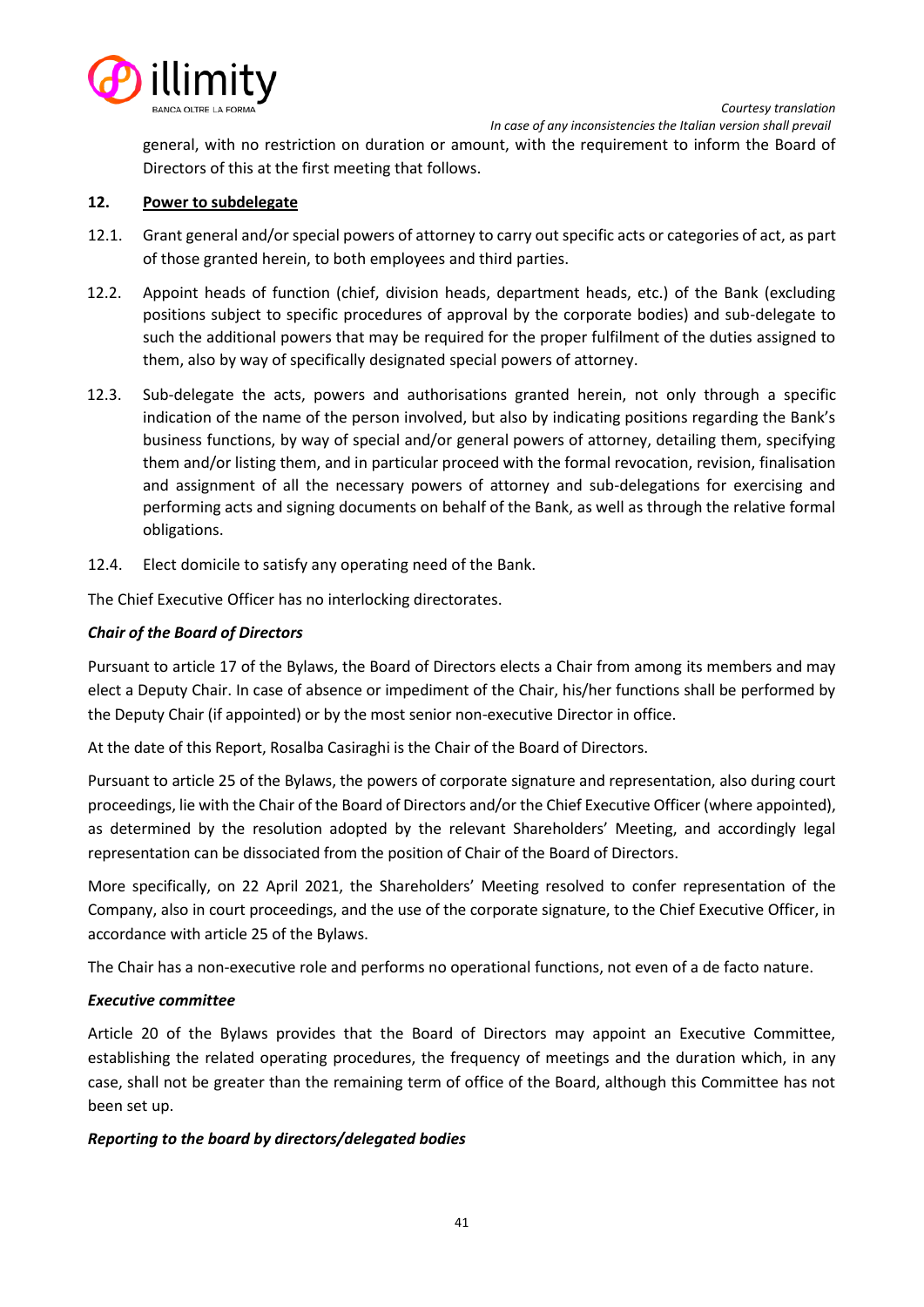

In 2021 the delegated bodies reported quarterly to the Board on the work performed in exercising their duties in accordance with the requirements of the Bylaws.

# *Other executive directors*

The Chief Executive Officer is the only Executive Director

# **5.7 Independent Directors and Lead Independent Director**

The Non-executive Directors and Independent Directors are by number and authoritativeness such as to ensure that their opinion may have a significant weight in decisions taken by the Issuer's Board. The Nonexecutive Directors and Independent Directors take their specific expertise to Board discussions, contributing to decisions taken in line with the corporate interest.

In addition to the provisions of applicable laws and regulations, and as a requirement of the Corporate Governance Code, the Board has established (and announced to the market in its orientation on the optimum qualitative and quantitative composition of the Board) the criteria and the related quantification as far as the following are concerned: (i) the materiality level to be used when assessing commercial relationships as per paragraph c) of Recommendation 7 of the Corporate Governance Code, and (ii) the materiality level to be used when assessing additional remuneration as per paragraph d) of Recommendation 7 of the Corporate Governance Code.

The Board believes that Directors for whom the following materiality parameters are exceeded may not be considered independent within the meaning of the Corporate Governance Code:

- (a) for commercial relationships as per paragraph c) of Recommendation 7 of the Corporate Governance Code: *(a)* in case of consultancy or personal and direct commercial relationships with the Director in question, fees exceeding EUR 50 thousand per annum in the three years preceding that of the appointment as Independent Director or in the current year, or *(b)* in the case of commercial relationships with the professional firm and/or the consulting, financial, strategic or commercial firm (of which the Director in question is a partner or has been in such years), fees per annum in favour of said firm exceeding 5% (five per cent) of the total annual turnover or revenue of such firm (as declared by the Director himself) and in any case exceeding EUR 250 thousand per annum; and
- (b) for additional remuneration as per paragraph d) of Recommendation 7 of the Corporate Governance Code: additional remuneration for the person concerned of at least EUR 50 thousand per annum in addition to the remuneration due for the position as Director of the Bank.

The Board of Directors assesses the independence of its non-executive members on appointment, as well as on a regular basis during their term, and the results of such assessment are disclosed to the market by way of the "Report on corporate governance and ownership structure" prepared pursuant to and for the purposes of article 123-*bis* of the TUF and the Corporate Governance Code. The Board's assessment is verified by the Board of Statutory Auditors pursuant to the same Corporate Governance Code.

The list voting system set forth in the Bylaws ensures the appointment of a number of Directors holding the independence requirements prescribed by article 148, paragraph 3 of the TUF, as well as by current law and regulations applicable to banks, equal to the minimum established by law in relation to the total number of Directors.

There are 8 (eight) non-executive Directors on the Board of Directors in office at the date of this Report, of whom 7 (seven) hold the independence requirements pursuant to article 148, paragraph 3 of the TUF and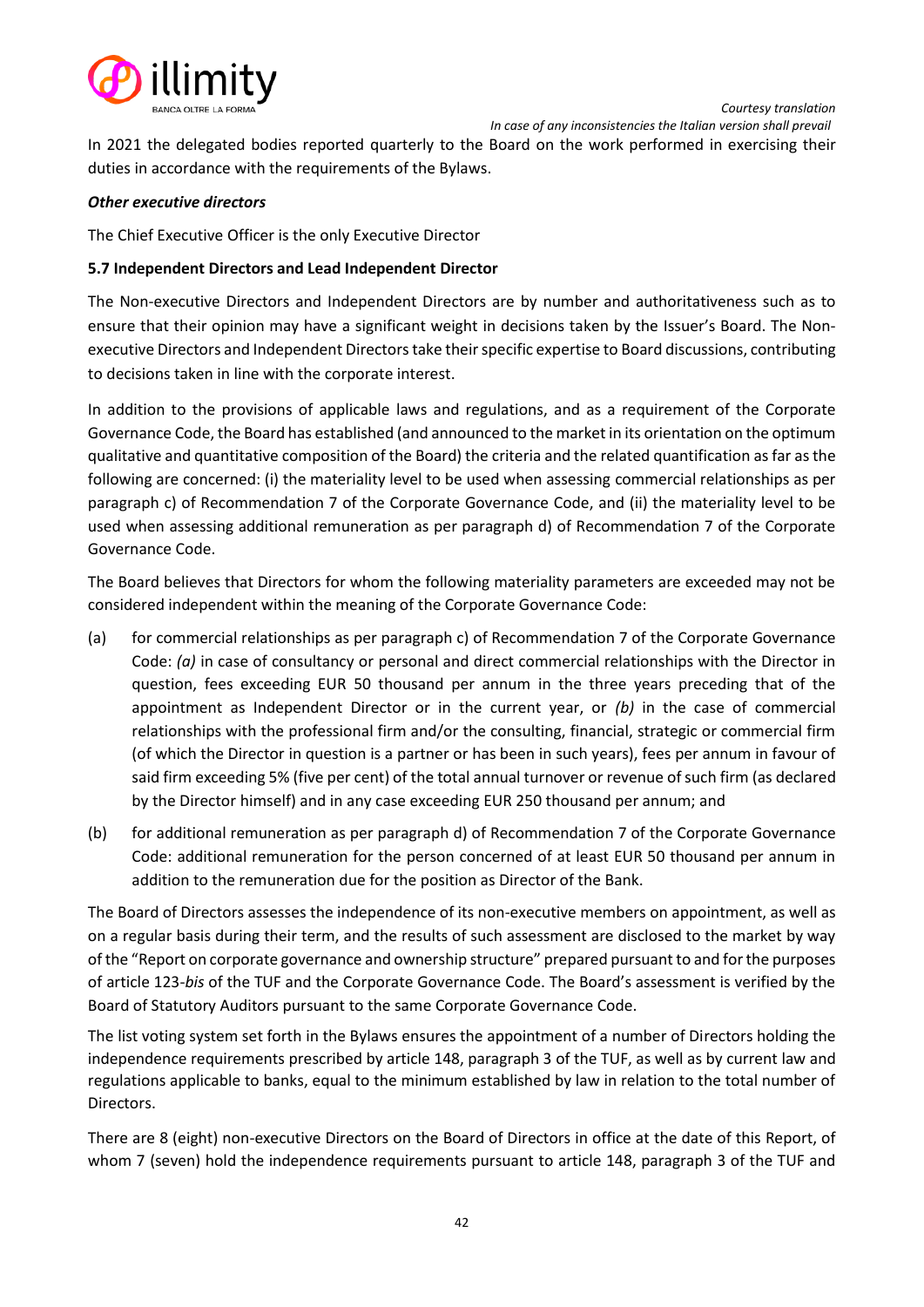

#### *Courtesy translation In case of any inconsistencies the Italian version shall prevail*

article 2 (Principle 8 and Recommendation 6) of the Corporate Governance Code, these being the Directors Rosalba Casiraghi, Patrizia Canziani, Elena Ciallié, Paola Elisabetta Galbiati, Francesca Lanza, Giovanni Majnoni D'Intignano and Marcello Valenti. The Board of Directors verified that these Directors hold the independence requirements pursuant to said provisions most recently on 27 May 2021 (the verification of the requirements of the Director Francesca Lanza was carried out at the Board meeting of 22 December 2021).

The Chair, Rosalba Casiraghi, was elected from the list submitted by the Board, which ensured that she holds the fit and proper requirements for the position, including the independence requirement. For this purpose the Chair signed a self-declaration pursuant to articles 46 and 47 of Presidential Decree no. 45 of 28 December 2000. In this respect, at the Board meeting of 27 May 2021, with particular reference to the assessment of the independence requirements held by the Chair of the Board of Directors, after reviewing the statements made by such, the Board concluded that she does indeed hold these requirements, also in consideration of the fact that the Bylaws provide that legal representation may be dissociated from the position as Chair of the Board of Directors.

In accordance with the duties assigned to it by law, the Board of Statutory Auditors ensured that the evaluation criteria and procedures adopted by the Board to assess the independence of the Directors currently in office had been properly applied.

The Independent Directors held no separate meetings in 2021. In fact, given the large number of board meetings (and induction sessions) and the other opportunities for confrontation, these Directors did not consider it necessary to organise ad hoc meetings, given the constantly open and transparent dialogue in the former meetings and at the meetings of Board Committees.

### *Lead Independent Director*

On the basis of the recommendations of the Corporate Governance Code, the Issuer has decided not to create the figure of Lead Independent Director, given that the governance structure of its management body envisages the separation of the figure of Chair from that of Chief Executive Officer, and taking account of the fact that the Chair does not control, nor will control, the Issuer.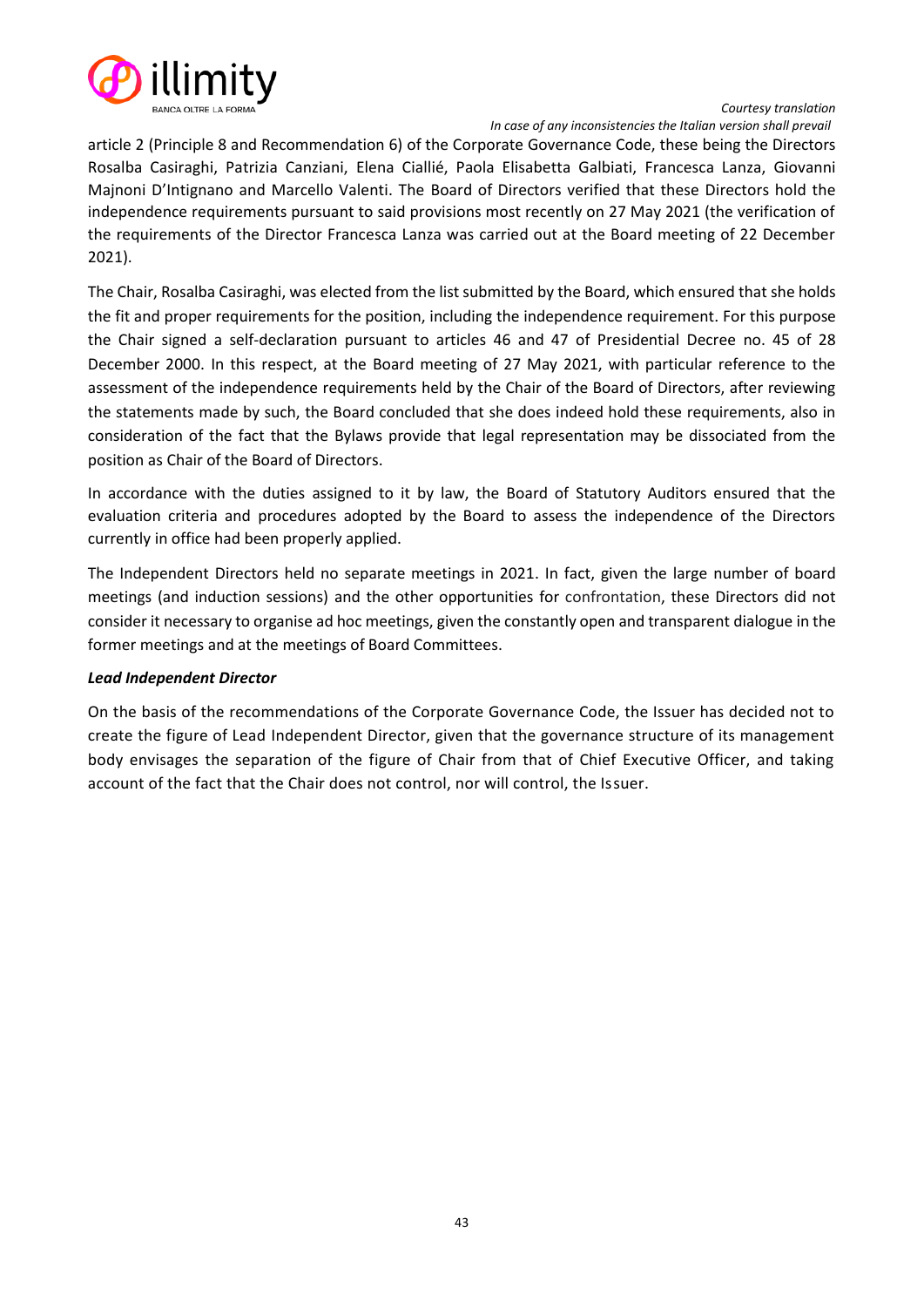

# **6. THE MANAGEMENT OF CORPORATE INFORMATION**

### **6.1 Treatment of insider information**

At its meeting of 12 November 2018, the Board of Directors resolved to approve the "Procedure for the disclosure of Insider Information to the public" (the "**Insider Information Procedure**") as per article 17 of the Market Abuse Regulation, with effect from the date on which the Company filed its application with Borsa Italiana for admission to the trading of its financial instruments on the MTA exchange. On 6 June 2019, the Board of Directors updated this procedure in light of the changes in applicable legislation and the revision to the Bank's organisational and business structure. The same Board meeting combined the Insider Information Procedure with the Procedure for Managing the List of Persons Having Access to Insider Information (the "**Procedure for Managing the Group List**").

# **6.2 Insider List**

At its meeting of 12 November 2018, the Board of Directors resolved to approve the "Procedure for Managing the List of Persons Having Access to Insider Information" (the "**Procedure for Managing the Group List**") on the drawing up and management of a list of persons having access to insider information as per article 18 of the Market Abuse Regulation, with effect from the date on which the Company filed its application for admission to the trading of its financial instruments on the MTA exchange with Borsa Italiana. As stated above, following the resolution adopted by the Board of Directors on 6 June 2019, the Procedure for Managing the Group List (the "**Insider List**") was fully incorporated by the Insider Information Procedure.

The Insider List is held and updated by the Bank's General Counsel who, following the outcome of the process to assess insider information described in chapter 5 of the Insider Information Procedure, enters the names of all the persons who have gained possession of the relative insider information regarding illimity.

# **6.3 Managers' Transactions / Internal Dealing**

At its meeting of 12 November 2018, the Board of Directors resolved to approve the "**Managers' Transactions Procedure**" regarding the management of the disclosure requirements resulting from the insider dealing provisions included in article 19 of the Market Abuse Regulation, with effect from the date on which the Company filed the application for admission to the trading of its financial instruments on the MTA exchange with Borsa Italiana. In 2019, this procedure (the "**Internal Dealing Procedure**") underwent two significant revisions. The first, by way of the resolution approved by the Board of Directors on 6 June 2019, took into consideration changes in the relevant legislative framework and the Bank's revised organisational and business structure. On the other hand the latest and current version, approved by the Chief Executive Officer on 15 November 2019, updated the Internal Dealing Procedure by incorporating the new Group perimeter.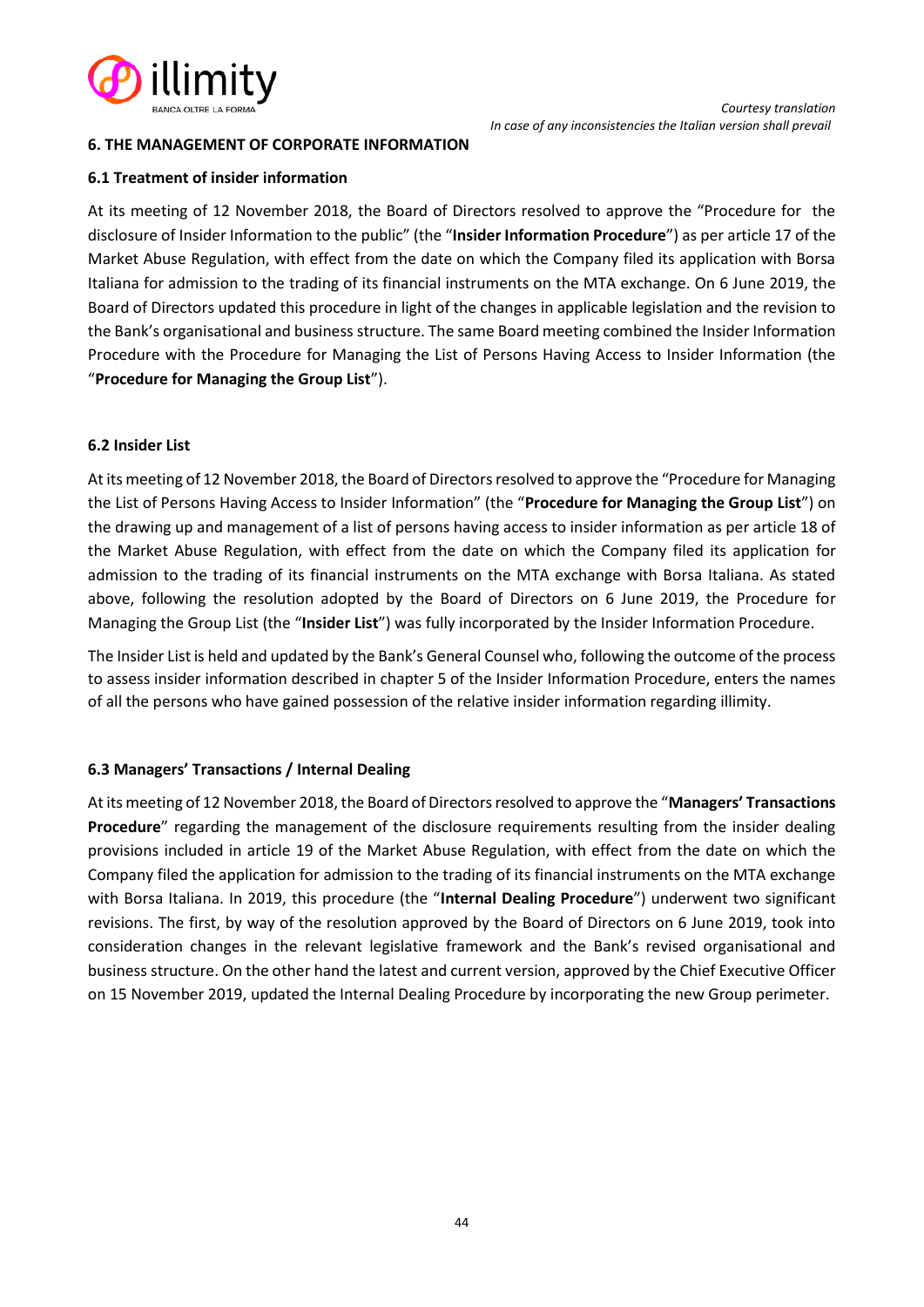

### **7. INTERNAL BOARD COMMITTEES**

The Board of Directors currently in office has resolved the creation of the Appointments Committee, the Remuneration Committee, the Committee for Transactions with Related Parties and Associated Persons, the Sustainability Committee and the Risks Committee, in accordance with the rules and regulations for listed companies.

The Committees were most recently established at the board meeting of 22 April 2021, following the appointment of the new management body by the Shareholders' Meeting. In establishing the composition of the Committees, the Board took into consideration the acquired experience and skills of each Director, in any case avoiding a concentration of positions.

At the date of this Report, these Committees have been allocated a budget for performing the duties assigned to them. In any event, it is envisaged that these Committees will usually use the Bank's means and corporate structures for discharging these duties. Committees may use the services of consultants and advisors when they believe it appropriate, proposing a supplement to their respective budgets to the Board.

No committee has been set up that performs the role of two or more committees provided in the Corporate Governance Code nor have the functions of the Committees set up been distributed in a way that differs from that recommended by such Code.

The regulations of such committees have been approved by the Board and, in this respect, it is noted that in July 2021 all the regulations of the Board committees were revised to comply with the provisions of the Corporate Governance Code.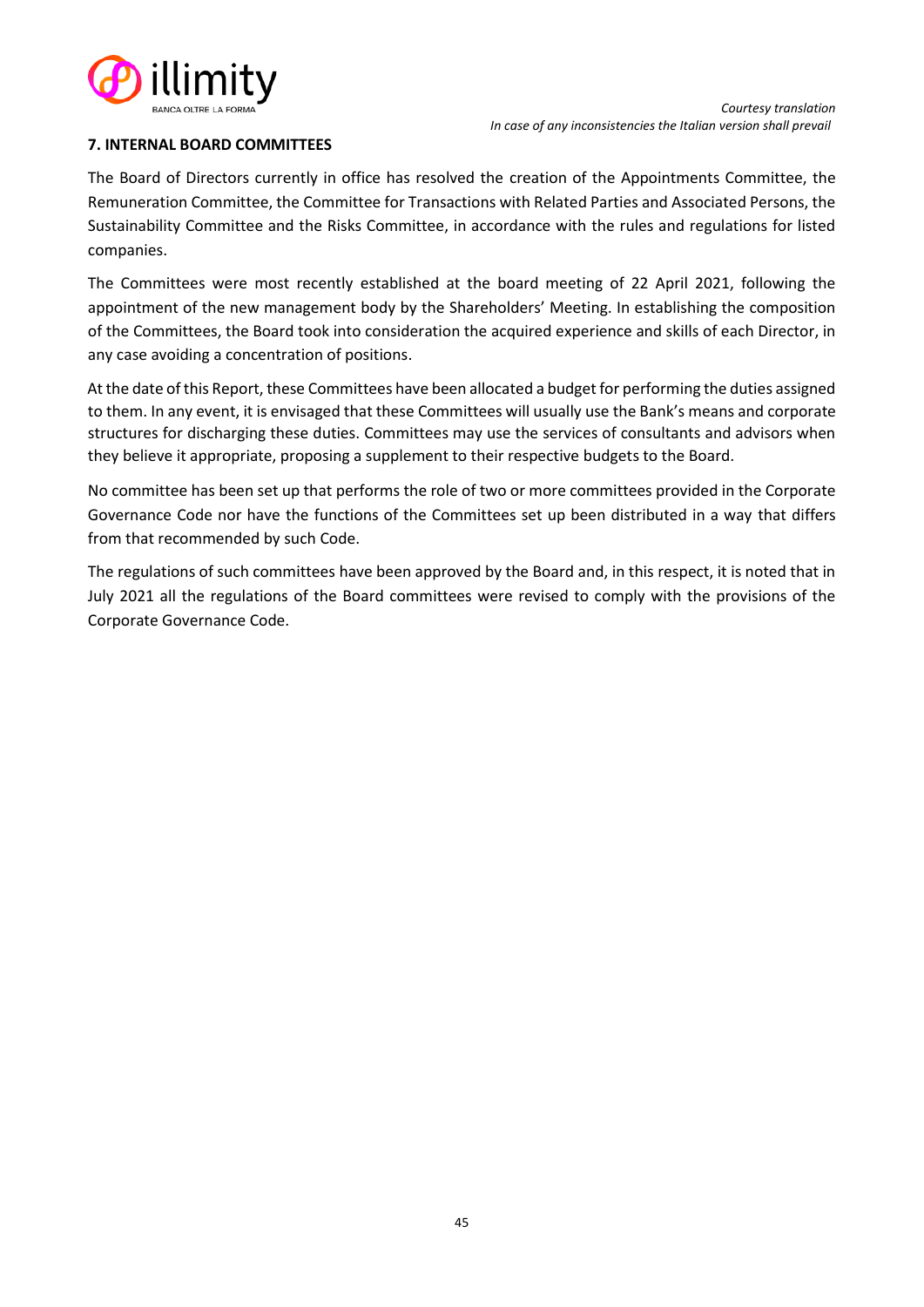

### **8. SELF-EVALUATION AND SUCCESSION OF THE DIRECTORS – APPOINTMENTS COMMITTEE**

### **8.1 Self-evaluation and succession of the Directors**

In accordance with the supervisory provisions for banks on corporate governance contained in Title IV, Chapter 1 of Circular 285, the requirements of the Board of Director's Regulations and the Code of Corporate Governance (article 4, Recommendation 19a) the Bank carries out an annual self-evaluation process on the composition and functioning of the Board, the Board committees and the Board of Statutory Auditors.

The evaluation for 2021 was carried out between December 2021 and January 2022, with the Board availing itself of the assistance of Crisci & Partners, an independent external advisor of primary standing.

As far as its methodology was concerned the board evaluation was performed through:

- the preparation of a "Self-evaluation questionnaire";
- structured interviews held with individual Directors on the main areas of interest (size, composition, functioning) with replies being collected to the questionnaires. Each question called for a quantitative and qualitative evaluation of the issue under examination. All the analyses, questionnaires and comments were then processed and filed in a completely anonymous and confidential manner.

The results arising from the self-evaluation of the composition and functioning of the Board, contained in the document "Self-evaluation of the Board of Directors", were submitted for the review of the Board on 10 February 2022.

In terms of general considerations, it emerged that during 2021 the Board continued to perform its role of directing and controlling the Bank's activities, demonstrating, as well as good functioning, also the validity of its composition and a good level of integration of its members.

The majority of the Directors' observations indicated as being among the present Board's strengths its overall good functioning and in particular:

- its composition in terms of mix of experience and expertise;
- the Directors' commitment and preparation, their agreement on strategy and the breadth of the debate;
- the adequacy of information flows, considering that the material provided by the structure to the committees and to the Board is considered to be of a very high quality in terms of comprehensiveness, detail, clarity and transparency.

The Directors' observations did not highlight any particularly significant areas for the improvement of the current Board as far as concerns its composition, functioning, contribution to the establishment of the growth strategy and active participation in the life of the Bank. The Directors expressed their belief that the Board has worked well from the start of its term, and in order that the next Board may carry out its mandate effectively, in continuity with the work performed to date, suggest an improvement in the timing of the transmission of the documents prepared for presentation at Board meetings and an increased conciseness in the business presentations during these meetings.

The number of 9 Directors (of whom 6 independent, excluding from this calculation the newly-appointed Independent Director, Francesca Lanza, as she was not involved in the self-evaluation process) is considered to be appropriate given the illimity's current perimeter of activity, size and governance system but is believed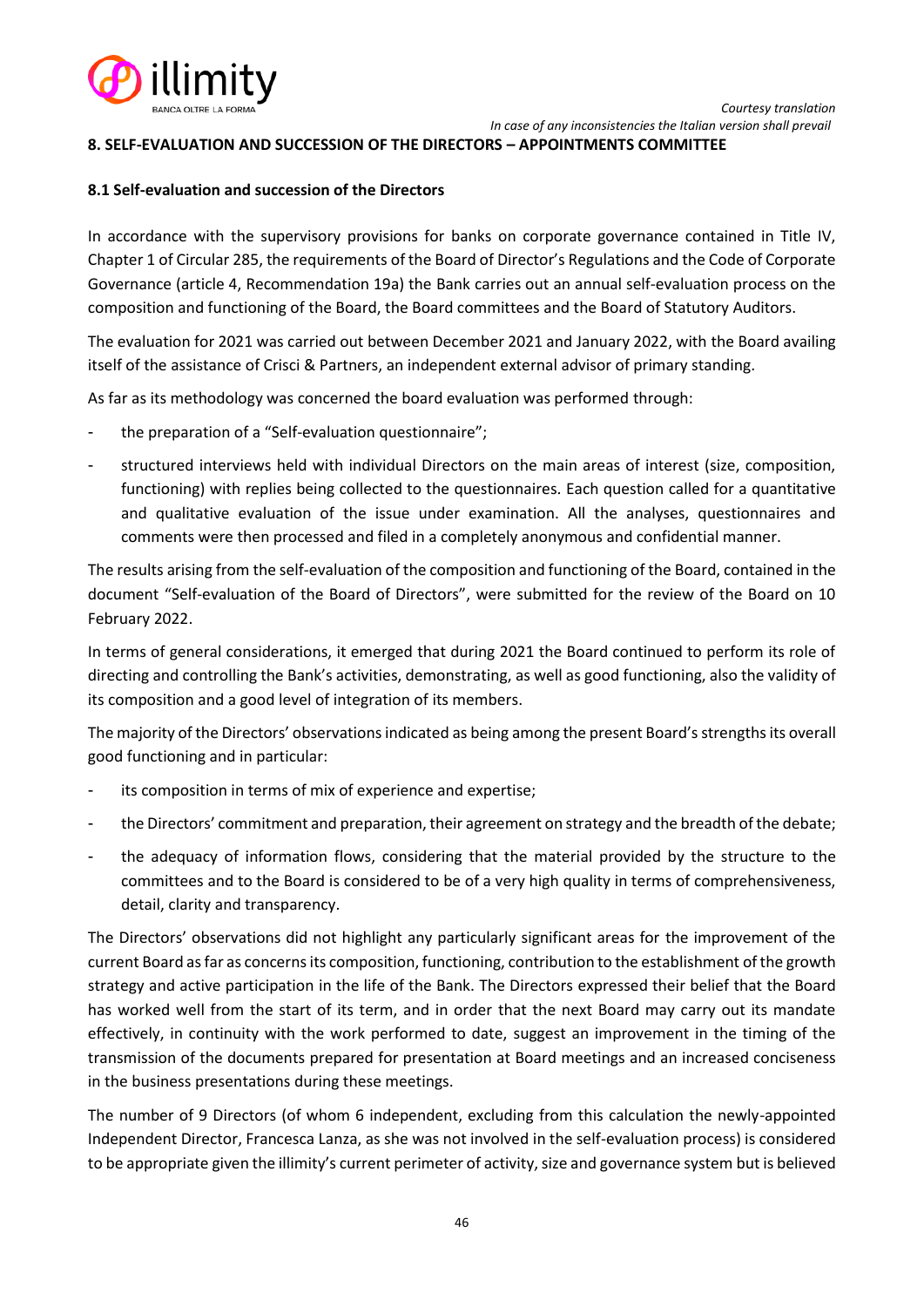



to be at the limit, as far as the possibility of informed control, direction and available time is concerned, in the event of the Bank's further growth.

The organisation of the Board, with its 5 internal committees, is viewed very positively, given moreover that the Board set them up by giving preference to the expertise and experience of their members.

The results of the assessment indicate a positive judgement on all the areas submitted for evaluation and namely: 1) Qualitative and quantitative composition; 2) Working of the body as a whole; 3) Induction activity; 4) Chair and 5) Chief Executive Officer.

As stated earlier, in view of the renewal of the management body by the Shareholders' Meeting of 22 April 2021, the Board approved its *Orientation of the Board of Directors of illimity Bank S.p.A. on the optimum qualitative and quantitative composition of the Board* and made this available to the public in February 2021, in good time before the publication of the notice of call of the Shareholders' Meeting called to resolve on the renewal (which took place on 22 April 2021).

Lastly, it is noted that the Board of Directors has formalised a succession plan by approving, at its meeting on 22 December 2021, a "Corporate Officer Succession Planning Policy". Taking into consideration the specific fit and proper requirements set forth in applicable laws and regulations, this policy establishes the emergency plan for the renewal of top management in the event of a theoretical and unplanned need for replacement. With reference to the termination of office at the end of the natural term of Board members, the policy sets out a process for determining and submitting a list of candidates involving the Chair, the Chief Executive Officer and the Appointments Committee, pursuant to the applicable *pro tempore Bylaws* (only for Group entities for which the mechanism for appointing members by way of the list vote applies, as governed by the TUF). The policy provides that the process for determining the candidates must also take into account the requirements of the *pro tempore* document on the "*Orientation of the Board of Directors of illimity Bank S.p.A. on the optimum qualitative and quantitative composition of the Board*", which sets out guidelines on diversity regarding the qualitative and quantitative composition of the body considered optimum.

The Bylaws provide for the possibility for the Board of Directors to determine and approve a list of candidates for the position as Director with the preliminary support of the Appointments Committee, as well as that of the Chair and the Chief Executive Officer, to the extent of their competence, in accordance with applicable *pro tempore* primary, regulatory and supervisory legislation, to which the Bank's bodies make reference.

In addition, in compliance with the requirements of the "Policy for Managing Dialogue with Shareholders", as part of the process for drawing up a list of candidates discussions may also be held between the Chair of the Board of Directors, the Chair of the Appointments Committee and/or the Chief Executive Officer and the major shareholders on the renewal of the corporate bodies (both in the case of co-opting a Director and in the case of proposals for appointment by the Shareholders' Meeting), in accordance with best market practice and applicable laws and regulations.

For the purpose of drawing up the list of candidates, the Appointments Committee and/or the Board may, if considered appropriate, request the support of independent third party advisors.

The process, which is initiated on a timely basis by the Chair on the approach of the end of the natural term of the Directors' terms in office, or whenever the conditions exist, must be completed within a time period sufficient to enable suitable publicity of the list of candidates for the Board, in view of the Shareholders' Meeting called to elect its members, as also required by the applicable *pro tempore* Bylaws.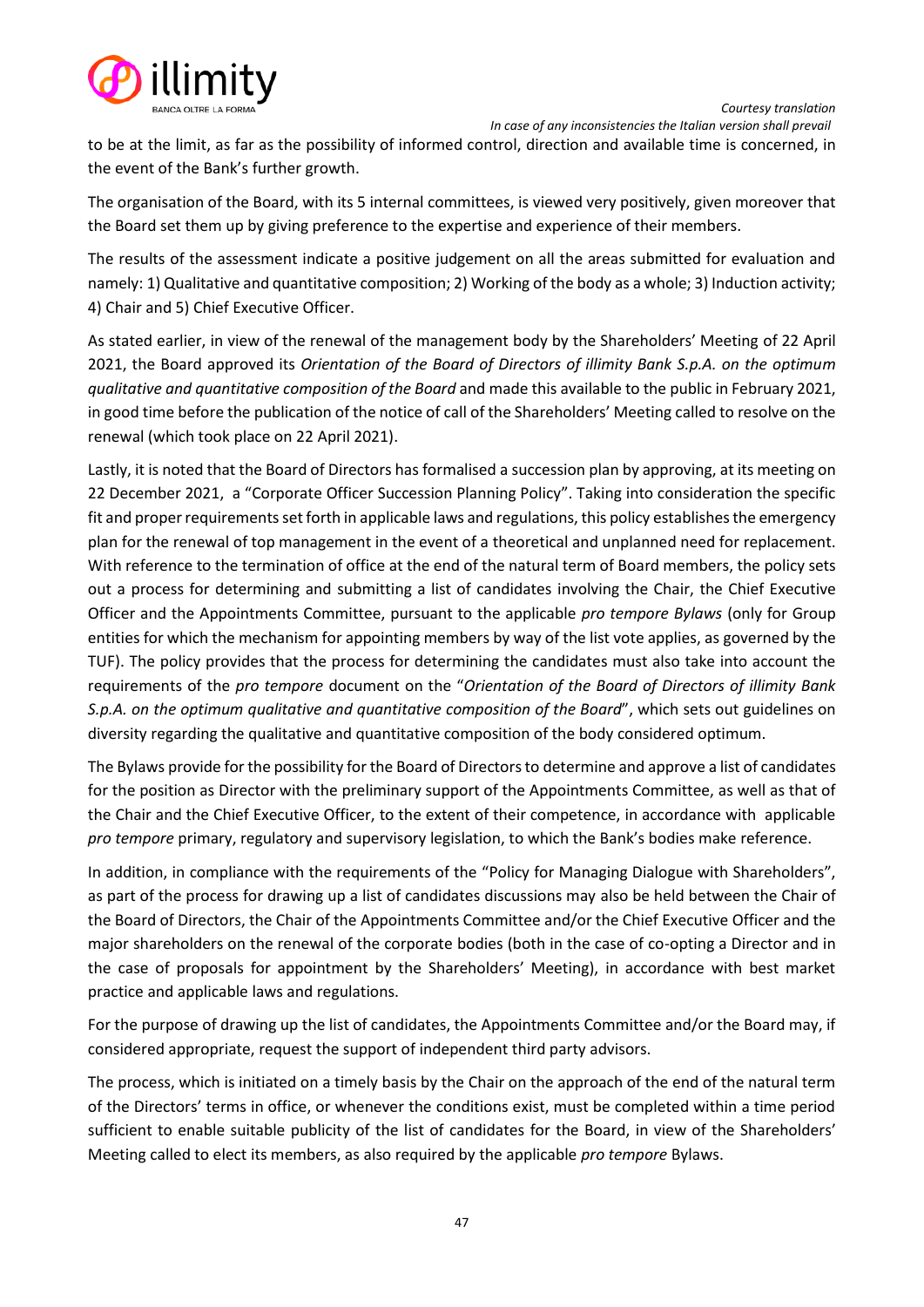

*Courtesy translation In case of any inconsistencies the Italian version shall prevail*

Lastly, it is noted that at its meeting of 25 February 2022, the Board additionally approved, and made available to the public at that date, a specific *Procedure for the presentation by the Board of Directors of a list of candidates for the renewal of the corporate bodies*, in accordance with the requirements of Consob Alert no. 1/22 of 21 January 2022.

# **8.2 Appointments Committee**

Following the appointment of the management body by the Shareholders' Meeting of 22 April 2021, at the same date the Board meeting appointed the members of the Appointments Committee, which consists of 3 members, all independent, pursuant to the laws and regulations applicable to the Bank and the Corporate Governance Code.

| <b>First and last name</b>   | <b>Position</b> | Independent\Non-executive     |
|------------------------------|-----------------|-------------------------------|
| Marcello Valenti             | Chair           | Independent and non-executive |
| Rosalba Casiraghi            | Member          | Independent and non-executive |
| Giovanni Majnoni D'intignano | Member          | Independent and non-executive |

Reference should be made to Table 2 for further details on the composition of the Appointments Committee throughout 2021.

The Appointments Committee met on 13 occasions in the year ended 31 December 2021, duly minuted (the number of meetings attended by each individual member can be found in Table 2). The average duration of meetings of the Appointments Committee was approximately 1 hour and 30 minutes with an average attendance of 98%.

The members of the Board of Statutory Auditors regularly and actively attend meetings of the Appointments Committee as well as, from time to time, other persons who are not members, on the invitation of the Committee itself and depending on the items on the agenda.

The Chair of the Board of Directors – who is already a member of the Appointments Committee – the Chief Executive Officer and the Secretary to the Board are always invited to attend Committee meetings.

The Appointments Committee provides support to the Board of Directors, in accordance with current supervisory legislation and with the applicable provisions of laws, regulations, the self-regulations of the Bylaws and corporate governance self-regulations, on the following activities, governed by the abovementioned set of rules and regulations, as well as on corporate governance matters to the extent of its responsibility (also in conjunction with the Sustainability Committee):

- appointment and co-optation of Directors;
- self-evaluation of the corporate bodies, also providing opinions on the qualitative and quantitative composition of the Board of Directors as well as on the characteristics of the professional figures whose presence on the Board is considered appropriate and on the expertise, experience, know-how and skills in relation, amongst other things, to the areas relative to risk management, internal controls and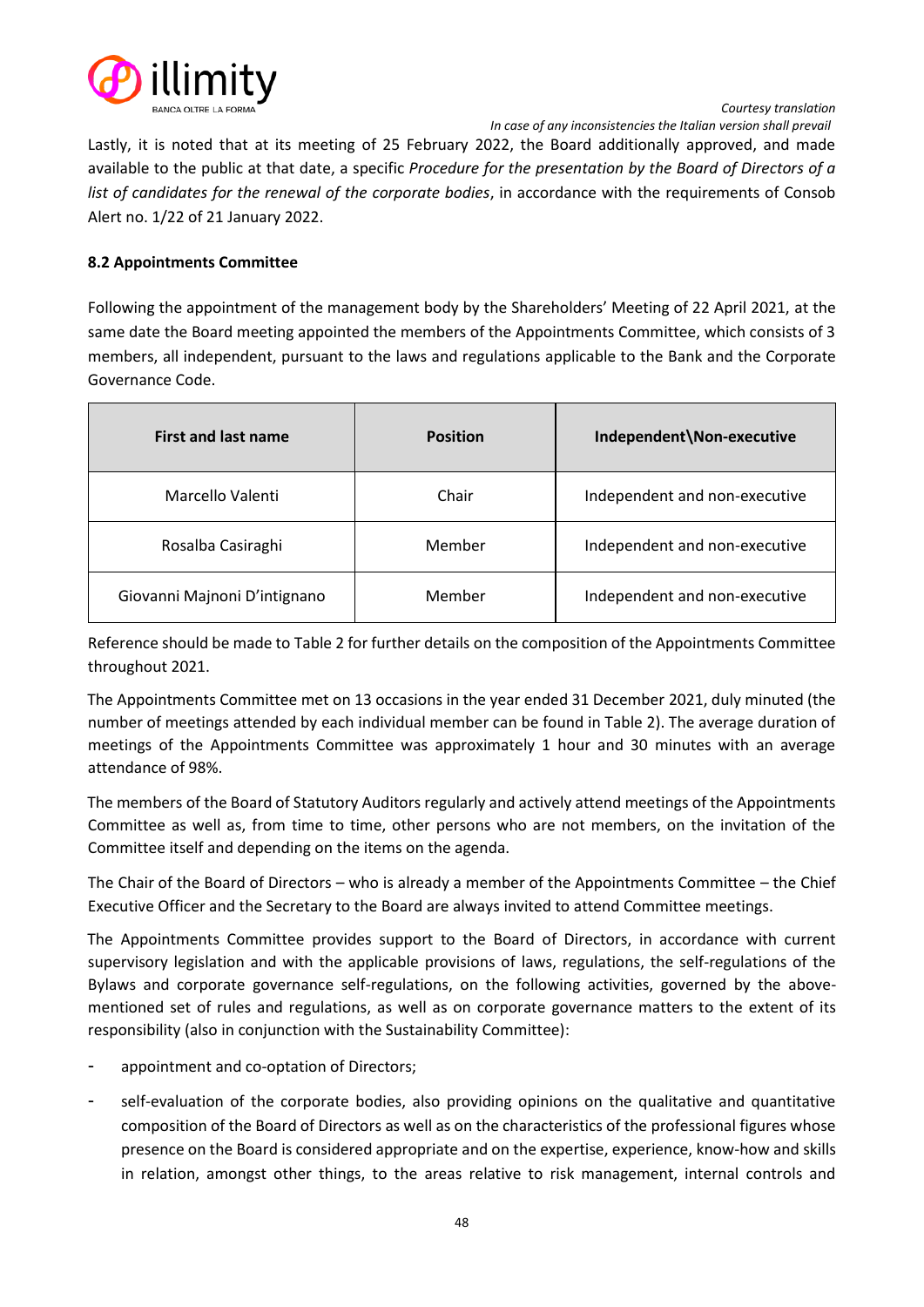

 *In case of any inconsistencies the Italian version shall prevail* compliance, strategic planning and remuneration policies with which the Directors must be equipped to be able to assess the Bank's activities with respect to the main connected risks;

- verification of the conditions and requirements set forth in article 26 of the TUB and the relative implementation regulations;
- establishment of guidelines and criteria concerning the maximum number of positions that may be held as directors and statutory auditors in other companies, without prejudice to the limits set out in CRD IV;
- establishment of succession plans for the senior positions in the executive.

In the performance of its duties, the Appointments Committee has the right to access the necessary company information and functions for performing its duties, as well as to avail itself of external advisers.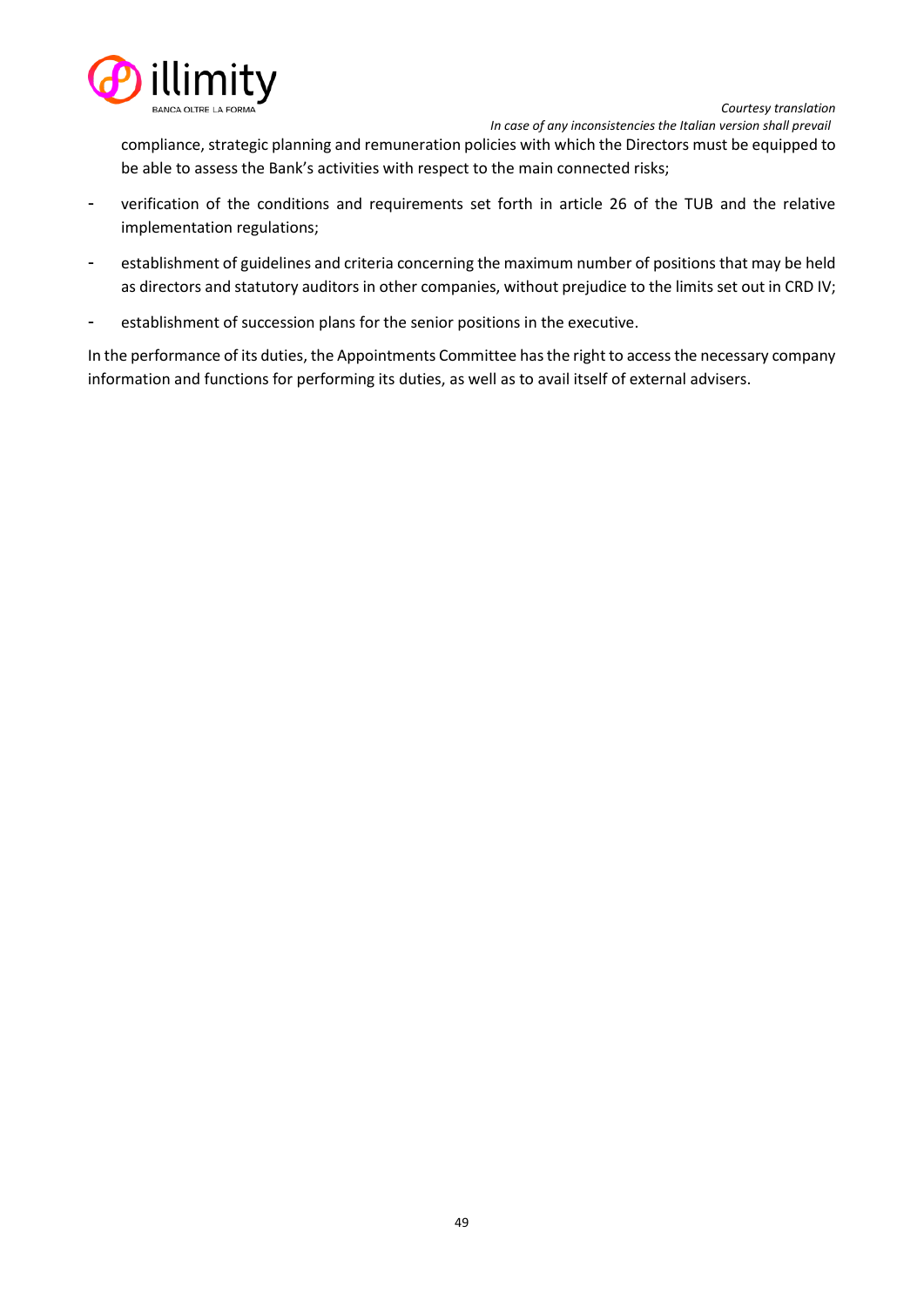

### **9. DIRECTORS' REMUNERATION – REMUNERATION COMMITTEE**

#### **9.1 Directors' Remuneration**

Reference should be made to the Remuneration Report prepared pursuant to article 123-ter of the TUF and article 84-quater of the Issuers' Regulation and made available to the public within the time period and by the means required by law.

#### **9.2 Remuneration Committee**

Following the appointment of the management body by the Shareholders' Meeting of 22 April 2021, at the same date the Board meeting appointed the members of the Remuneration Committee, which consists of 3 members, the majority of whom Independent Directors, pursuant to the laws and regulations applicable to the Bank and the Corporate Governance Code.

The Board also believed that at least one member of the Remuneration Committee has suitable knowledge and experience on financial matters or remuneration policies, as contemplated by Recommendation 26 of the Corporate Governance Code.

| <b>First and last name</b> | <b>Position</b> | Independent\Non-executive         |
|----------------------------|-----------------|-----------------------------------|
| Paola Elisabetta Galbiati  | Chair           | Independent and non-executive     |
| Massimo Brambilla          | Member          | Not independent and non-executive |
| Marcello Valenti           | Member          | Independent and non-executive     |

The following table sets out the composition of the Remuneration Committee.

Reference should be made to Table 2 for further details on the composition of the Remuneration Committee throughout 2021.

The Remuneration Committee met on 14 occasions in the year ended 31 December 2021, duly minuted (the number of meetings attended by each individual member can be found in Table 2). The average duration of meetings of the Remuneration Committee was approximately 1 hour and 30 minutes with an average attendance of 97%.

The members of the Board of Statutory Auditors regularly and actively attend meetings of the Remuneration Committee as well as, from time to time, other persons who are not members, on the invitation of the Committee itself and depending on the items on the agenda.

The Chair of the Board of Directors, the Chief Executive Officer and the Secretary to the Board are always invited to attend Committee meetings.

The Remuneration Committee is a propositional and advisory body with its main duty being to draw up proposals on compensation and remuneration policies and submit these to the Board of Directors.

More specifically, in accordance with Circular 285, as well as the above-mentioned regulation, the Remuneration Committee: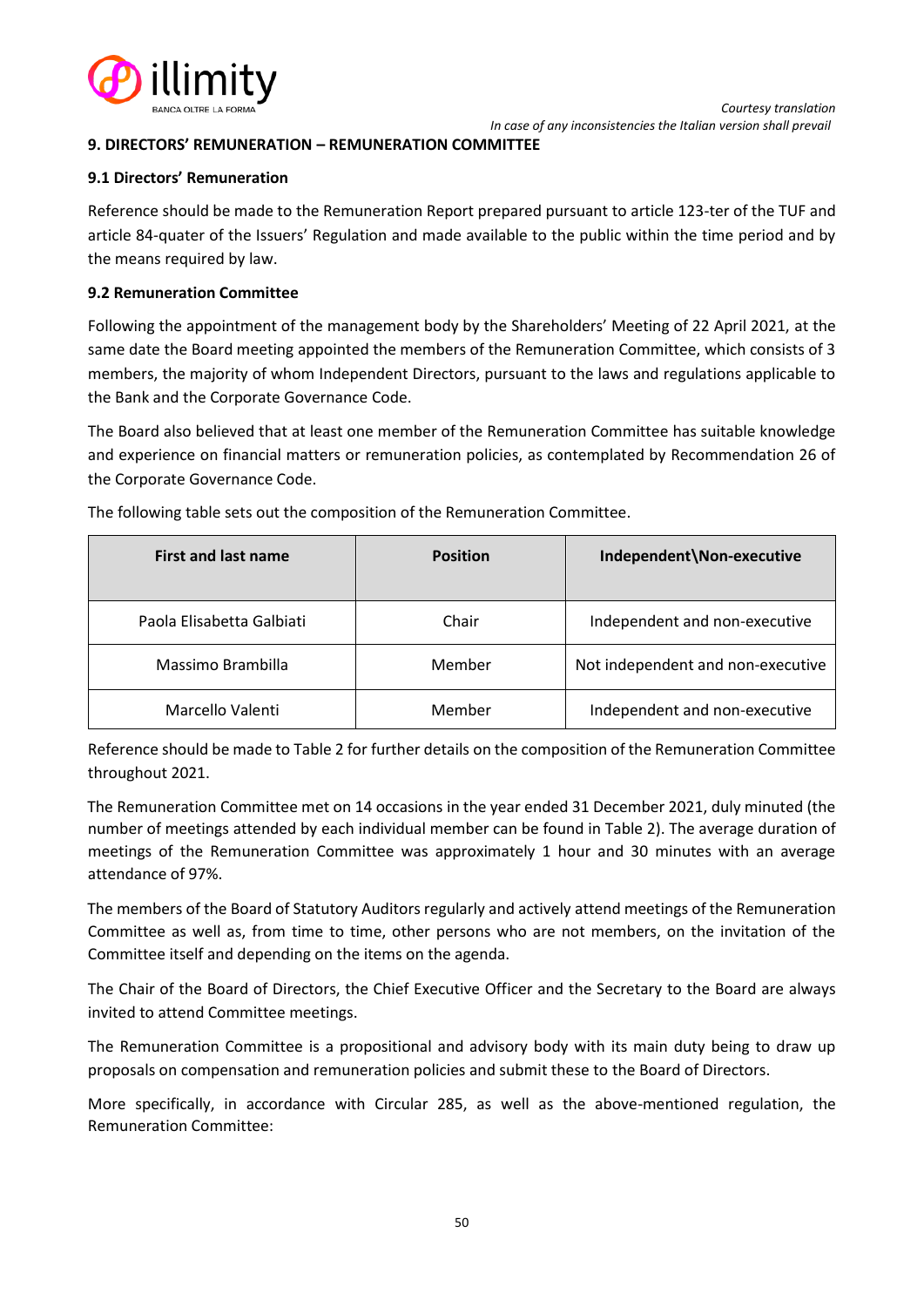

- *In case of any inconsistencies the Italian version shall prevail*
- a) draws up proposals for the Board of Directors on the remuneration policy of the Bank, including the remuneration of the members of the Board of Directors and the Board of Statutory Auditors (in compliance with the provisions of applicable law), and of the Group;
- b) draws up proposals for the Board of Directors on the fixed remuneration of the Chief Executive Officer and other Directors vested with specific duties in compliance with the Bylaws and provisions of law;
- c) draws up proposals for the Board of Directors on the short- and long-term variable remuneration of the Chief Executive Officer as well as the performance objectives to which such variable remuneration is linked;
- d) draws up proposals for the Board of Directors on the remuneration of Top Management, the heads of business control functions (for the Head of Internal Audit, the Remuneration Committee expresses an opinion on the proposal of the Risks Committee) and the Financial Reporting Officer;
- e) expresses an opinion to the Board of Directors on the performance objectives of the heads of business control functions (for the Head of Internal Audit, the Remuneration Committee expresses an opinion on the proposal of the Risks Committee) and the Financial Reporting Officer;
- f) draws up proposals for the Board of Directors on the Bank's incentive plans, in particular those based on financial instruments;
- g) directly oversees the proper application of the rules on the remuneration of the heads of business control functions, in close collaboration with the Board of Statutory Auditors;
- h) also availing itself of the information received from the competent business functions, monitors the application of the remuneration policy in practice and expresses its opinion as to whether the performance objectives to which the incentive plans are linked have been met, and if so to what extent, and on an assessment of the other conditions set for paying compensation;
- i) assesses on a periodic basis the suitability of the remuneration policy for the directors, statutory auditors and top management and its overall consistency;
- j) has consultative powers with reference to the systems of remunerating material risk takers;
- k) also availing itself of the information received from the competent business functions, expresses opinions on the criteria used in the process of identifying material risk takers and the results of such process, including any exclusions;
- l) deals with the preparation of the documentation to be submitted to the Board of Directors for the relative decisions with reference to matters for which it has proposing functions;
- m) collaborates with other Committees, in particular with the Sustainability Committee, on integrating ESG objectives into the incentive systems, and with the Risks Committee on verifying that the incentives underlying the remuneration and incentive systems are consistent with the Risk Appetite Framework (RAF);
- n) ensures the involvement of the competent business functions in the processing and controlling of remuneration and incentive policies and practices;
- o) provides suitable feedback on its work to the Board of Directors, the Board of Statutory Auditors and the Shareholders' Meeting.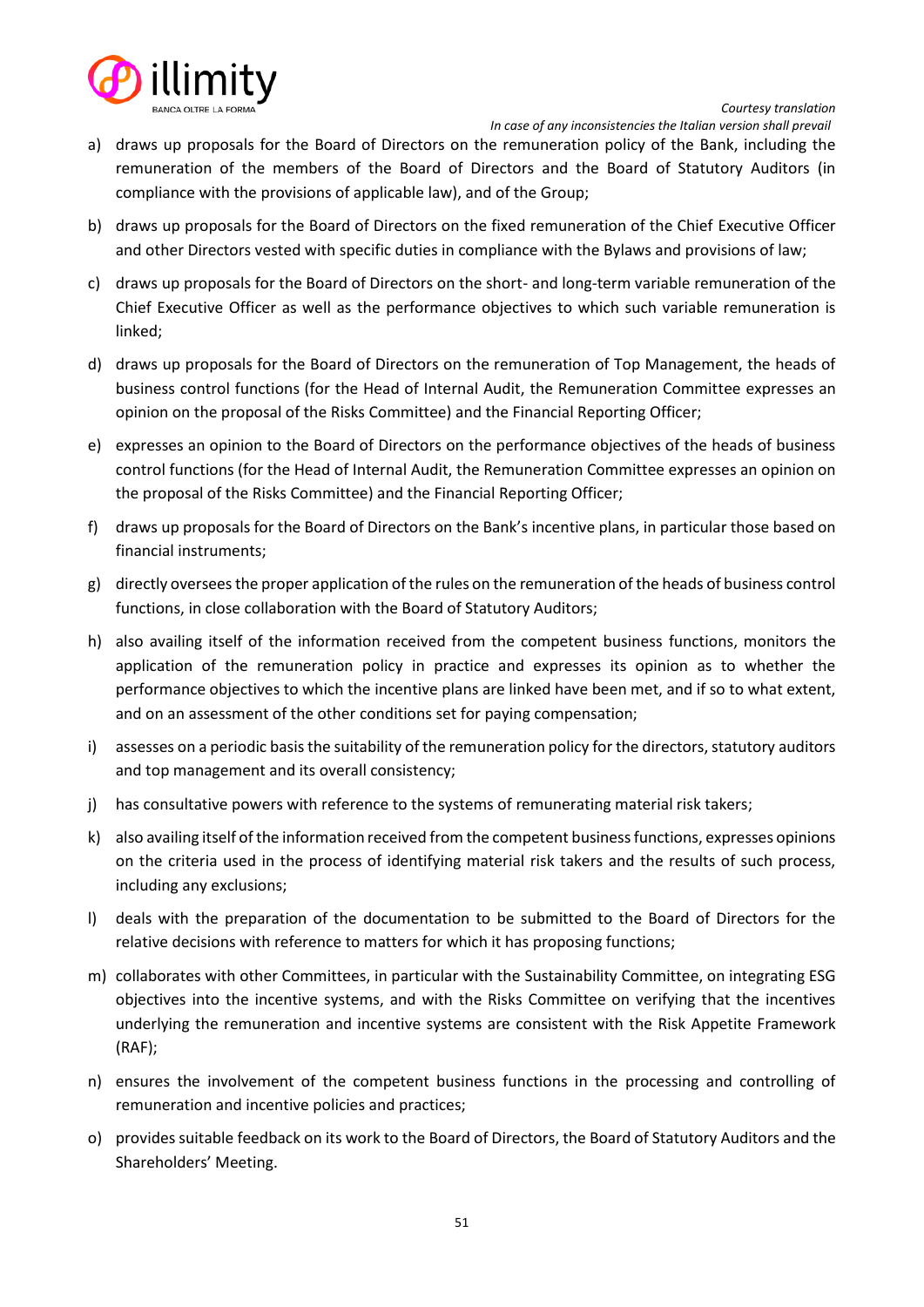

*Courtesy translation In case of any inconsistencies the Italian version shall prevail*

It is also noted that pursuant to article 123-*ter* of the TUF and article 84-*quater* of the Issuers' Regulation, the Company prepares a Remuneration Report on an annual basis. In this respect, it is recalled that the Board, with the support of the Remuneration Committee, has performed a series of considerations and detailed analyses on the incentive strategy, and at its meeting of 21 June 2021 resolved to submit a proposal to the Shareholders' Meeting for the adoption of a new Long-Term Incentive Plan (the "**LTI Plan**") for the period 2021-2025, linked to the objectives set out in the new Strategic Plan and designed to strengthen the alignment of the interests of Top Management with those of the stakeholders of the Bank and the Group, incentivising them to achieve the Bank's long-term objectives and additionally fostering retention. The LTI Plan was, therefore, approved by the Shareholders' Meeting on 15 December 2021. Further details of this can be found in the above-mentioned Remuneration Report.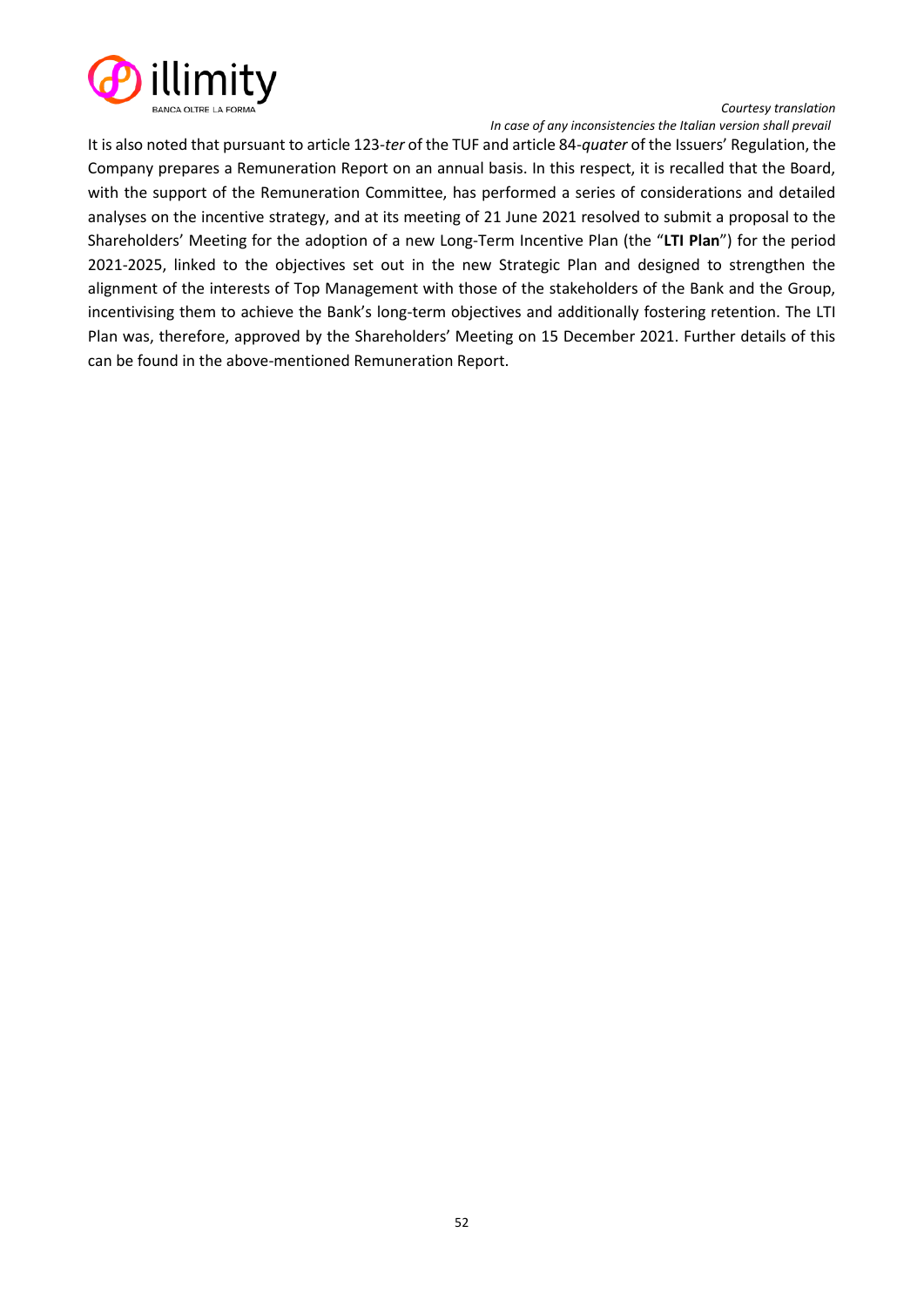

### **10. RELATED PARTY TRANSACTIONS COMMITTEE**

On 22 April 2021 illimity's Board of Directors appointed the members of the Related Party Transactions Committee, which consists of 3 Independent Directors, pursuant to the laws and regulations applicable to the Bank.

The following table sets out the composition of the Related Party Transactions Committee.

| <b>First and last name</b>   | <b>Position</b> | Independent\Non-executive     |
|------------------------------|-----------------|-------------------------------|
| Giovanni Majnoni d'Intignano | Chair           | Independent and non-executive |
| Paola Elisabetta Galbiati    | Member          | Independent and non-executive |
| Marcello Valenti             | Member          | Independent and non-executive |

Reference should be made to Table 2 for further details on the composition of the Related Party Transactions Committee throughout 2021.

The Related Party Transactions Committee met on 9 occasions in the year ended 31 December 2021, duly minuted (the number of meetings attended by each individual member can be found in Table 2). The average duration of meetings of the Related Party Transactions Committee was 1 hour and 37 minutes with an average attendance of 100%.

The members of the Board of Statutory Auditors regularly and actively attend meetings of the Related Party Transactions Committee as well as, from time to time, other persons who are not members, on the invitation of the Committee itself and depending on the items on the agenda.

The Chair of the Board of Directors, the Chief Executive Officer and the Secretary to the Board are always invited to attend Committee meetings.

The Related Party Transactions Committee performs the activities and duties assigned to it by the "Regulation for the management of transactions with parties within the Bank's Combined Perimeter and operations of personal interest" (the "**OPC Procedure**"), revised in May 2021 (and renamed the *Policy on Transactions with parties within the illimity Bank Group's Combined Perimeter*) to formally incorporate the new provisions introduced into the regulations of the Bank of Italy and Consob. The OPC Procedure was most recently revised in March 2022.

More specifically, the Related Party Transactions Committee:

- assesses the transactions of greater and lesser importance as defined by the OPC policy applicable from time to time - carried out by the Bank and not forming part of the exempted cases established by the OPC Policy, issuing a reasoned opinion in writing (that is then attached to the minutes of the Committee meeting) on the Bank's interest in performing the transaction as well as on the economic convenience of the transaction and the substantial correctness of the conditions applied;
- issues one of the following opinions on completion of its verification as to whether the transaction is in the company's interest and is economically convenient and as to whether its conditions are substantially correct (binding only in case of material transactions):
- a) "**favourable**", if the above requirements hold and accordingly the transaction is agreed;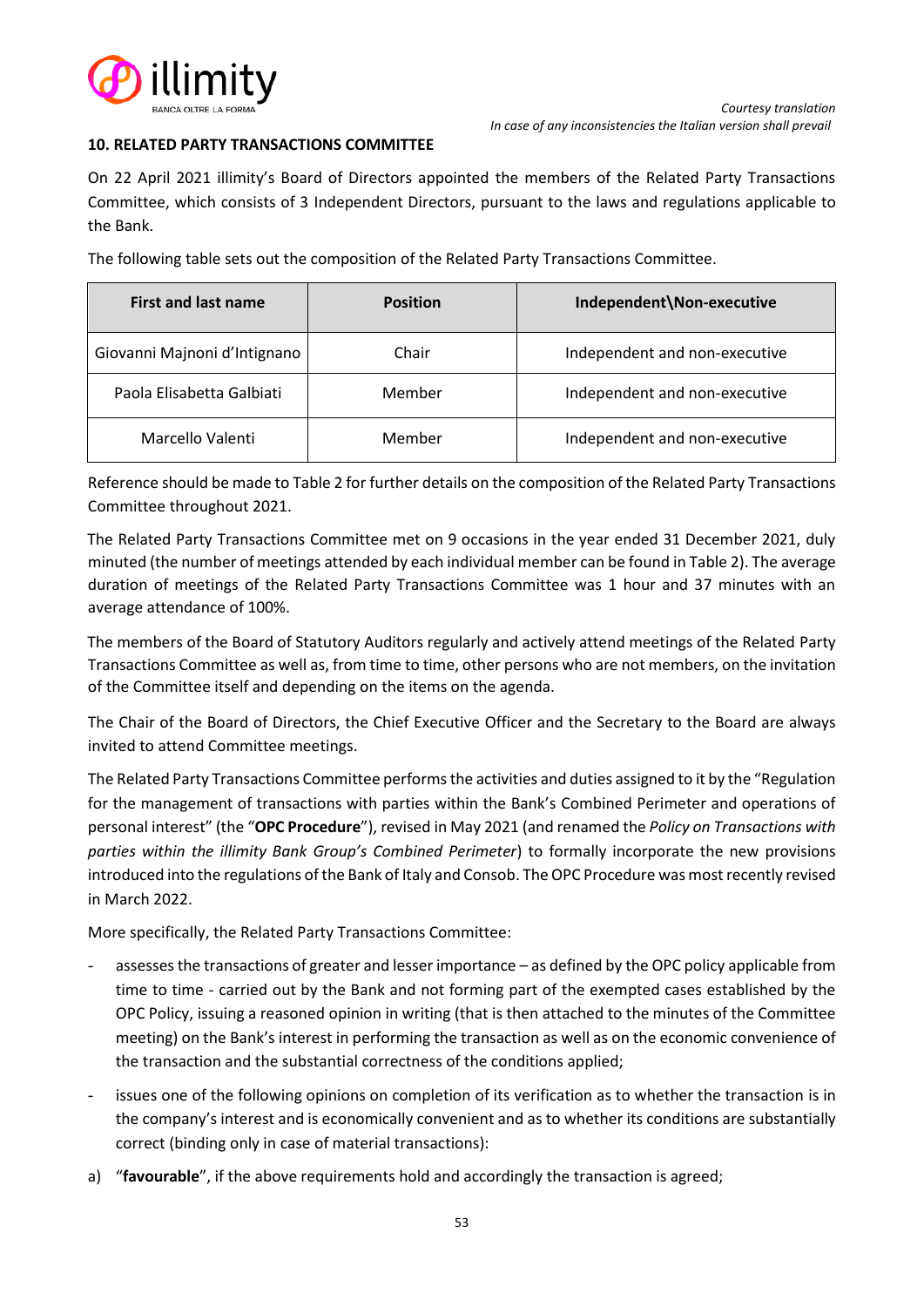

- b) "**subject to findings**", if it is agreed to proceed with the transaction as a whole but the above-mentioned requirements are dependent on certain conditions described in detail in the opinion; or
- c) ""**negative**", if it is not agreed to proceed with the transaction as the mentioned requirements are not satisfied,

without prejudice to the fact that in the situations described at point c), in case of a material transaction as defined in the OPC Policy, the transaction, if approved by the Bank's Board of Directors, may only proceed with the prior authorisation of the Bank's Shareholders' Meeting, which, pursuant to the Bylaws, adopts resolutions with the majorities envisaged by the law and the OPC Policy;

- on a quarterly basis monitors the transactions carried out, including those of an ordinary, non-material nature that are concluded at arm's length or standard conditions, which are subject to periodic reporting;
- on at least a six-monthly basis monitors the transactions carried out on the basis of framework resolutions to ensure that these have been undertaken on the basis of rules complying with applicable supervisory provisions;
- on at least a quarterly basis receives, as part of periodic reporting, a list of the exempted transactions, with an indications of the assumptions on the basis of which one of the exemptions permitted by the OPC Policy is considered applicable;
- assesses, supports and proposes also in coordination with the Risks Committee on matters regarding the organisation and performance of internal controls on the overall activity of assuming and managing risks vis-à-vis third parties and associated persons, ensuring the consistency of the activity carried out with strategic and operational guidelines;
- on matters concerning the remuneration of directors and directors vested with specific duties as well as Executives with Strategic Responsibilities, becomes involved within the meaning of the OPC policy in relative resolutions – other than resolutions of the Shareholders' Meeting regarding the compensation due to members of the Board of Directors and resolutions on the remuneration of Directors vested with specific duties forming part of the overall total determined in advance by the Shareholders' Meeting pursuant to article 2389, paragraph 3 of the Italian Civil Code – in case of non-compliance with the requirements of article 13, paragraph 3b) of the Consob Regulation (and namely that (i) the Bank has adopted a remuneration policy approved by the Shareholders' Meeting; (ii) in drawing up the remuneration policy a committee consisting solely of non-executive directors of whom the majority independent has been involved; (iii) the remuneration awarded is identified in accordance with such policy and quantified on the basis of criteria that do not involve discretional assessments).

Without prejudice to the Board of Directors' responsibility for adopting resolutions, in case of transactions with relevant persons pursuant to article 136 of the TUB, the Related Party Transactions Committee issues a non-binding opinion on such transactions, additionally reporting any shortcomings or inadequacies found in the information transmitted by the competent functions.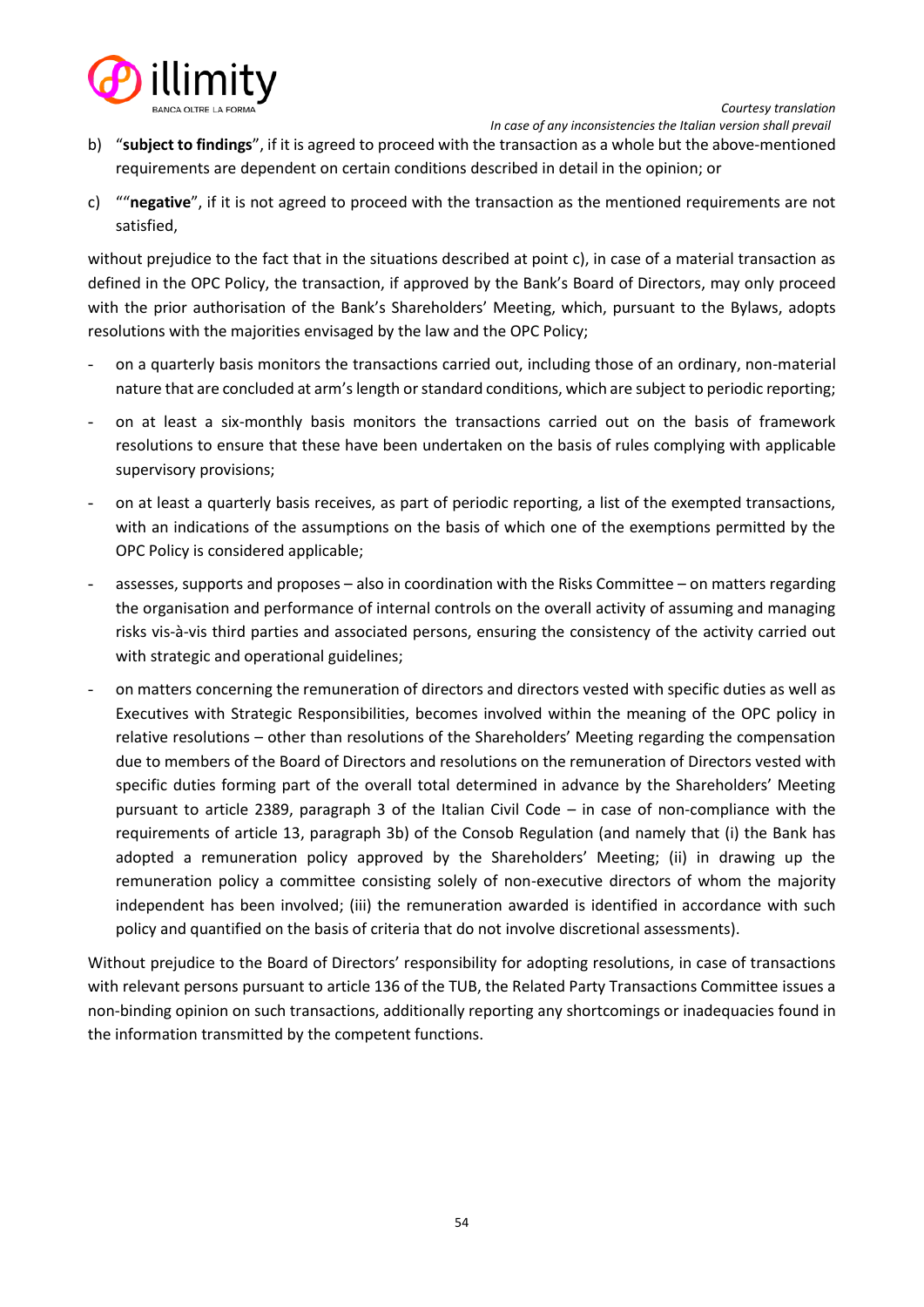

# **11. SUSTAINABILITY COMMITTEE**

On 22 April 2021 illimity's Board of Directors appointed the members of the Sustainability Committee, which consists of 3 members, the majority of whom Independent Directors, pursuant to the laws and regulations applicable to the Bank and the Corporate Governance Code.

The following table sets out the composition of the Sustainability Committee.

| <b>First and last name</b> | <b>Position</b> | Independent\Non-executive     |
|----------------------------|-----------------|-------------------------------|
| Rosalba Casiraghi          | Chair           | Independent and non-executive |
| Elena Cialliè              | Member          | Independent and non-executive |
| Patrizia Canziani          | Member          | Independent and non-executive |

Reference should be made to Table 2 for further details on the composition of the Sustainability Committee throughout 2021.

The Sustainability Committee met on 12 occasions in the year ended 31 December 2021, duly minuted (the number of meetings attended by each individual member can be found in Table 2). The average duration of meetings of the Sustainability Committee was approximately 1 hour and 50 minutes with an average attendance of 98%.

The members of the Board of Statutory Auditors regularly and actively attend meetings of the Sustainability Committee as well as, from time to time, other persons who are not members, on the invitation of the Committee itself and depending on the items on the agenda.

The Chair of the Board of Directors – who is already a member of the Sustainability Committee – the Chief Executive Officer and the Secretary to the Board are always invited to attend Committee meetings.

The Board of Directors has assigned the main duty to the Committee of assisting the Board with investigatory functions of a propositional and advisory nature in assessing decisions relating to sustainability (ESG - Environmental, Social and Governance) matters and, for the purpose of seeking sustainable success, the business plan of the Bank and the Group, as well as on corporate governance matters to the extent of its responsibility. As a result of this, and in further detail, it has assigned the following duties to the Sustainability Committee:

- a) to draw up proposals for the annual objectives and goals that need to be reached in order to build sustainability into the activity of the Bank and the Banking Group, and monitor their implementation over time, for the purpose of seeking sustainable success, providing support to the Board of Directors in preparing and/or revising the business plan;
- b) to foster a sustainability culture in the Bank and the companies of the Banking Group;
- c) to draw up, as support to the Board of Directors, in conjunction with the Appointments Committee, any proposals on corporate governance matters, to the extent of its competence – including diversity, equity and inclusion policies also for the purpose of guidelines on the collegiate composition of the corporate bodies – seeking to determine the corporate governance system most functional to performing Group activities and pursuing its strategies;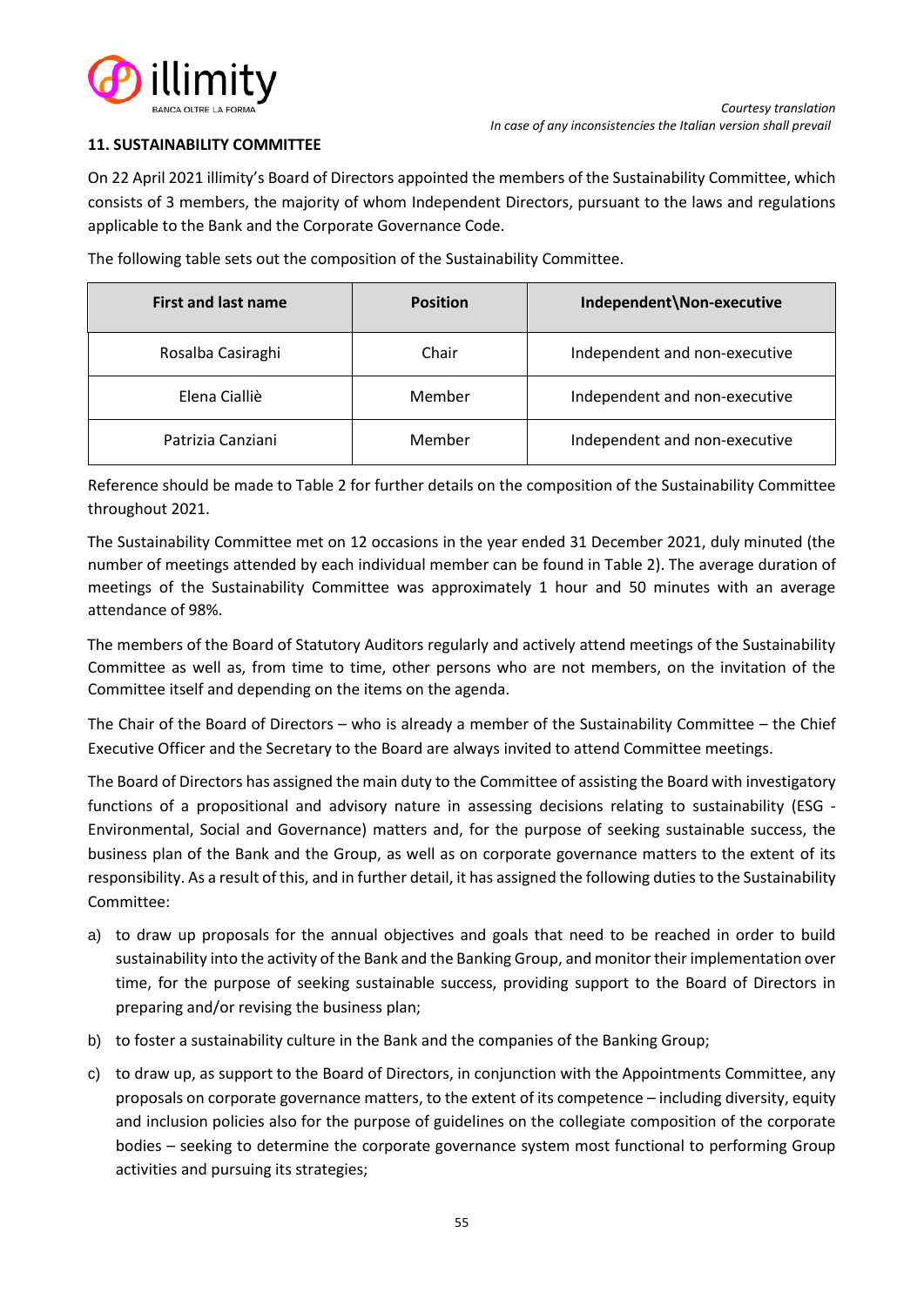

- d) to examine and assess sustainability initiatives, also in relation to single projects;
- e) to examine the general layout of the main documents that represent and communicate the Bank's commitment on sustainability issues;
- f) to express an opinion, coordinating with the Remuneration Committee and the Risks Committee, on the sustainability objectives assigned in the incentive plans;
- g) to examine internal rules and regulations that have importance with respect to the stakeholders and draw up suggestions and observations in this regard for the Board of Directors;
- h) to follow the evolution of sustainability issues, also in light of international guidelines and principles on the matter, as well as legislative and regulatory changes, reporting to the Board of Directors at least on an annual basis;
- i) to examine the general layout of the main documents that represent and communicate the Bank's commitment on sustainability issues and, if prepared, the Non-Financial Statement (NFS) drawn up pursuant to Legislative Decree no. 254/2016, to be submitted for the approval of the Board of Directors.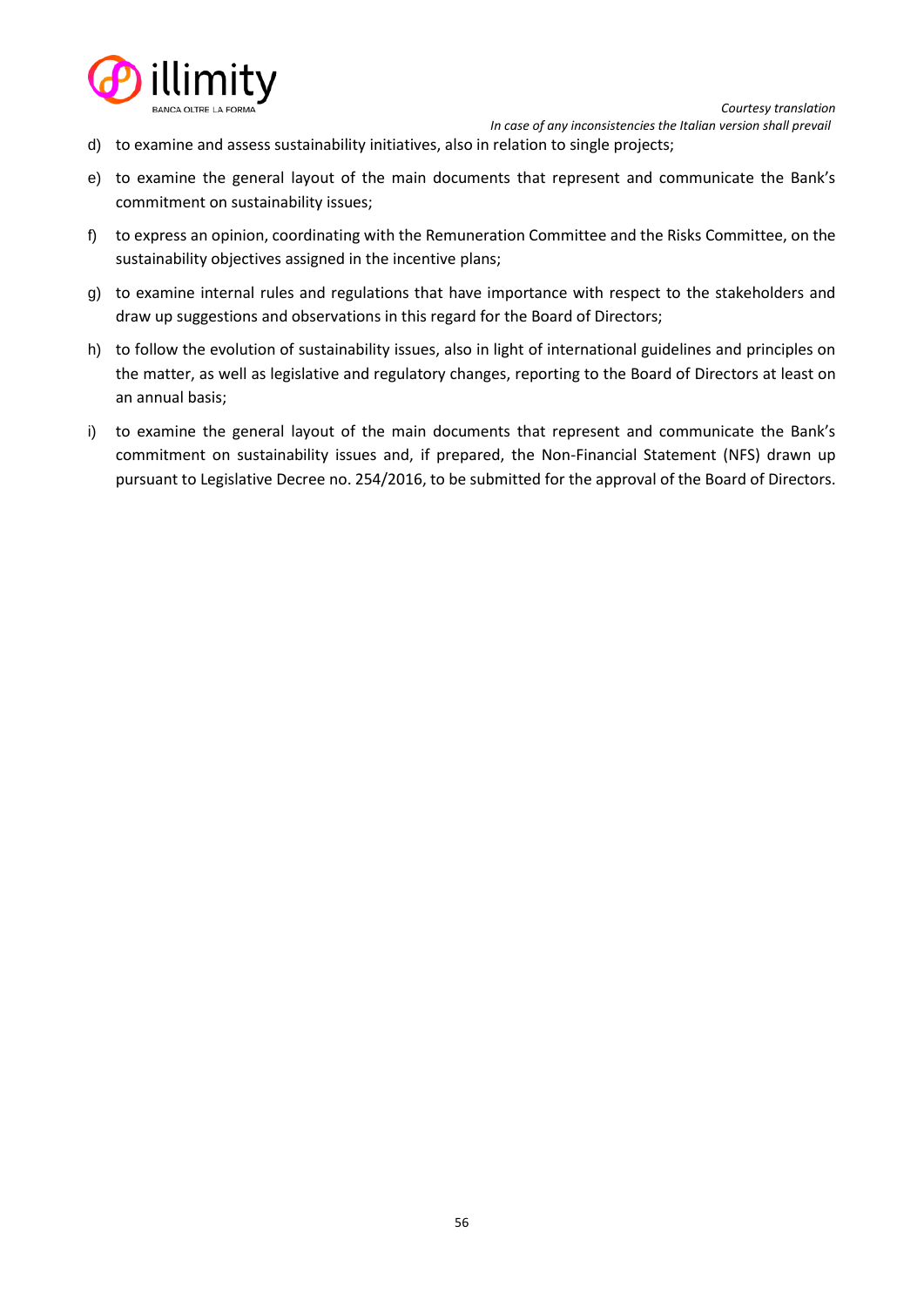

### **12. INTERNAL CONTROL AND RISK MANAGEMENT SYSTEM – RISKS COMMITTEE**

#### **12.1 Chief Executive Officer**

As stated in paragraph 5.6 above, the Chief Executive Officer, Corrado Passera, is in charge of setting up and maintaining the internal and risk management system (Recommendation 32b) of the Corporate Governance Code).

In addition, the Bank's Board of Directors has confirmed the appointment of the Chief Executive Officer as the director entrusted with the internal control and risk management system. The following duties are assigned in this respect. The Chief Executive Officer:

- identifies the main business risks, taking into account the characteristics of the activities performed by the Issuer and its subsidiaries, and submits them on a periodic basis for the review of the Board of Directors;
- implements the guidelines established by the Board of Directors, dealing with the design, creation and management of the internal control and risk management system and constantly ensuring its adequacy and efficacy;
- deals with the adaptation of such system to the dynamics of operating conditions and the legislative and regulatory framework;
- can request the Internal Audit function to perform audit procedures on specific operating areas and compliance with internal rules and procedures in the performance of business operations, at the same time notifying the Chair of the Board of Directors, the Chair of the Risks Committee and the Chair of the Board of Statutory Auditors of this;
- reports on a timely basis to the Risks Committee and the Board of Directors on any issues and critical matters that may have emerged in performing his or her duties, or of which he or she may in any case have had news, so that the Committee and the Board may take the appropriate initiatives;
- establishes the organisational structure of the ICT function in line with the strategic guideline, guaranteeing its quantitative and quantitative sizing; establishes the organisational, methodological and procedural framework for the process of analysing ICT risk and approves the design of the management processes of the information system; in addition, he or she assesses at least on an annual basis (A) the performance of the ICT function compared to the strategies and objectives set, taking the appropriate measures and initiatives to improve it, and (B) the risk of critical items (including residual resource risk, control implementation, evolution of recorded threats and incidents) as well as the report on the adequacy and costs of the ICT services, informing the delegated bodies as to the adequacy and costs of services at least on an annual basis;
- approves the data governance standards, the procedures for the management of changes and incidents; and additionally approves the operating plan for ICT initiatives.

### **12.2 Risks Committee**

Following the appointment of the management body by the Shareholders' Meeting of 22 April 2021, the meeting of the Board Directors held at the same date appointed the members of the Risks Committee and approved the relative regulations. The latest version of the regulation was approved in July 2021.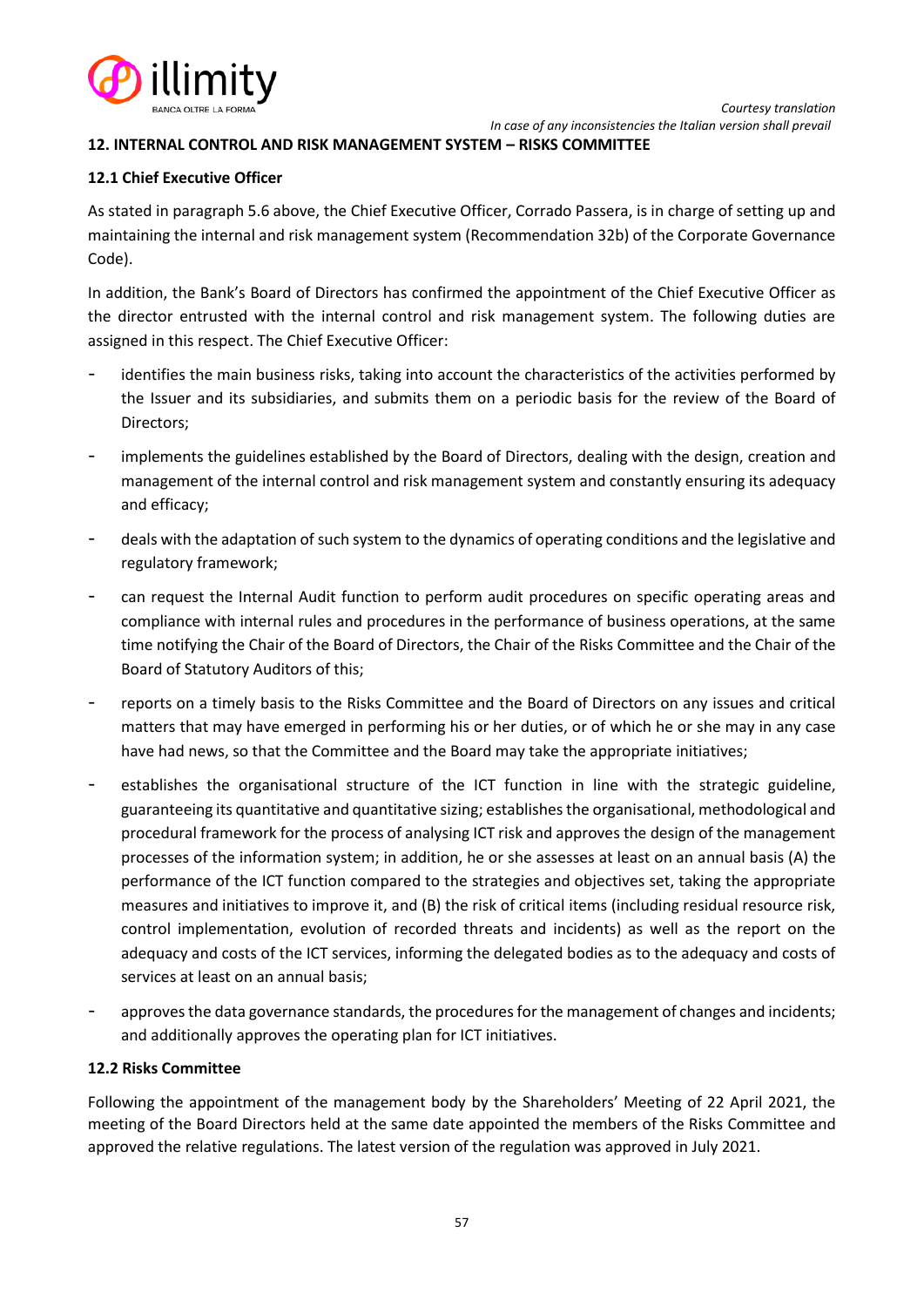

The Risks Committee consists of 3 Independent Directors pursuant to the laws and regulations applicable to the Bank and the Corporate Governance Code.

In accordance with Recommendation 35 of the Corporate Governance Code, the Board also ensured that at least one member of the Risks Committee has suitable accounting and financial or risk management experience

The following table sets out the composition of the Risks Committee.

| <b>First and last name</b> | <b>Position</b> | Independent\Non-executive     |
|----------------------------|-----------------|-------------------------------|
| Elena Ciallié              | Chair           | Independent and non-executive |
| Rosalba Casiraghi          | Member          | Independent and non-executive |
| Patrizia Canziani          | Member          | Independent and non-executive |

Reference should be made to Table 2 for further details on the composition of the Risks Committee throughout 2021.

The Risks Committee met on 20 occasions in the year ended 31 December 2021, duly minuted (the number of meetings attended by each individual member can be found in Table 2). The average duration of meetings of the Risks Committee was approximately 4 hour and 30 minutes with an average attendance of 99%.

The members of the Board of Statutory Auditors regularly and actively attend meetings of the Risks Committee as well as, from time to time, other persons who are not members, on the invitation of the Committee itself and depending on the items on the agenda.

The Chair of the Board of Directors – who is already a member of the Risks Committee – the Chief Executive Officer and the Secretary to the Board are always invited to attend Committee meetings.

- 1. The Committee performs support functions for the Board of Directors on matters regarding risks and the internal control system so that the Board may arrive at a precise and effective determination of the RAF ("Risk Appetite Framework") and risk management policies. In order to perform its duties the Risks Committee may also avail itself of the information shared with it by the Board of Statutory Auditors in its function as Audit Committee, the firm performing the legal audit and the other Board committees, in order to maximise the efficiency of the internal control and management system and reduce any duplication.
- 2. In particular, in accordance with the provisions of Circular 285, the Board:
	- identifies and proposes, also availing itself of the contribution of the Appointments Committee, the heads of the business control functions to be appointed and expresses its opinion on the possible revocation of such;
	- examines in advance the work programmes (including audit plans) and the periodic reports of the business control functions addressed to the Board of Directors;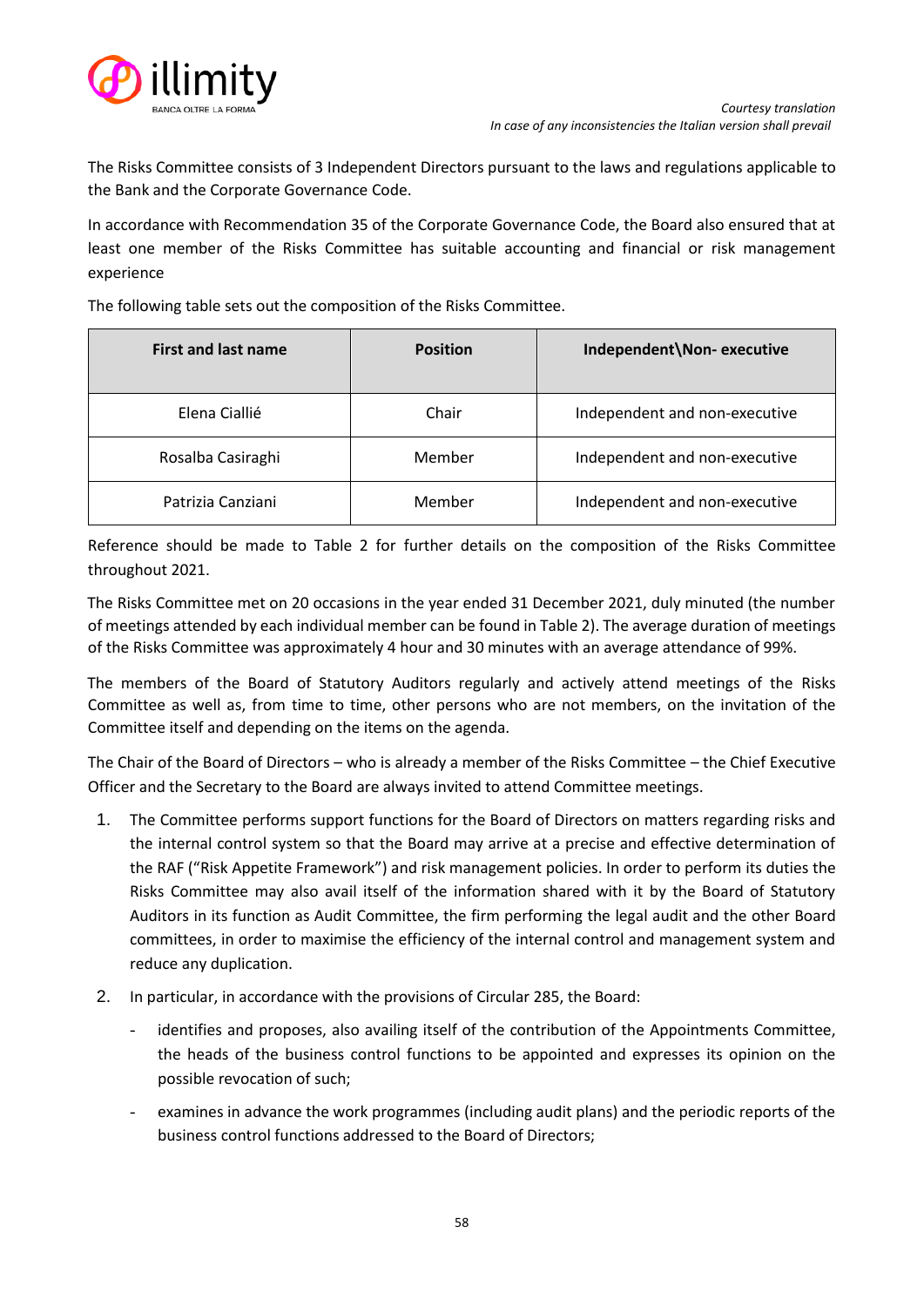

 *In case of any inconsistencies the Italian version shall prevail*

- draws up valuations and issues opinions for the Board of Directors as to the extent of compliance of the principles to which the internal control and business organisation system must be aligned and the requirements that must be met by the business control functions, bringing to the attention of the body any weaknesses and the resulting corrective actions to be recommended; to this end it assesses the proposals of the Chief Executive Officer;
- contributes, by means of valuations and opinions, to the determination of the Company's policy on outsourcing the business control functions;
- performs a preliminary examination of the measures with a significant impact added to internal regulations that lead to an increase in the nature or level of the risks to which the illimity Bank S.p.A. Group is exposed;
- ensures that the business control functions properly comply with the recommendations and guidelines of the Board of Directors and assists the latter in drawing up the coordination document required by Title IV, Chapter 3 of Circular 285;
- assesses the correct use of the accounting principles for the preparation of the annual separate and consolidated (if prepared) financial statements and to this end coordinates with the Financial Reporting Officer and the Board of Statutory Auditors.
- 3. With particular reference to risk management and control duties, the Committee also performs the following functions:
	- A. provides support functions to the Board of Directors:
	- in determining and approving the strategic guidelines and risk management policies. As part of the RAF, the Committee performs activities of an evaluation and propositional nature required by the Board of Directors for establishing and approving risk appetite and risk tolerance;
	- in ensuring the proper implementation of strategies, risk management policies and the RAF;
	- in establishing policies and processes for evaluating business operations, including checks that the price and conditions of transactions performed with customers are consistent with the business model and risk strategies;
	- B. ensures, without prejudice to the matters for which the Remuneration Committee is responsible, that the incentives underlying the remuneration and incentive system are consistent with the RAF, considering in particular risks, capital and liquidity;
- 4. In performance of the requirements of the Corporate Governance Code, the Committee supports the Board of Directors when it:
	- a) establishes guidelines for the internal control and risk management system, in accordance with the Bank's strategies, and assesses, at least on an annual basis, the adequacy of this system with respect to the Bank's characteristics and assumed risk profile, as well as its effectiveness;
	- b) appoints and dismisses the head of the internal audit function, establishing his or her remuneration in accordance with business policies and ensuring that he or she has adequate resources for performing his or her duties (the Risks Committee also has propositional duties concerning the performance objectives linked to the variable component of remuneration);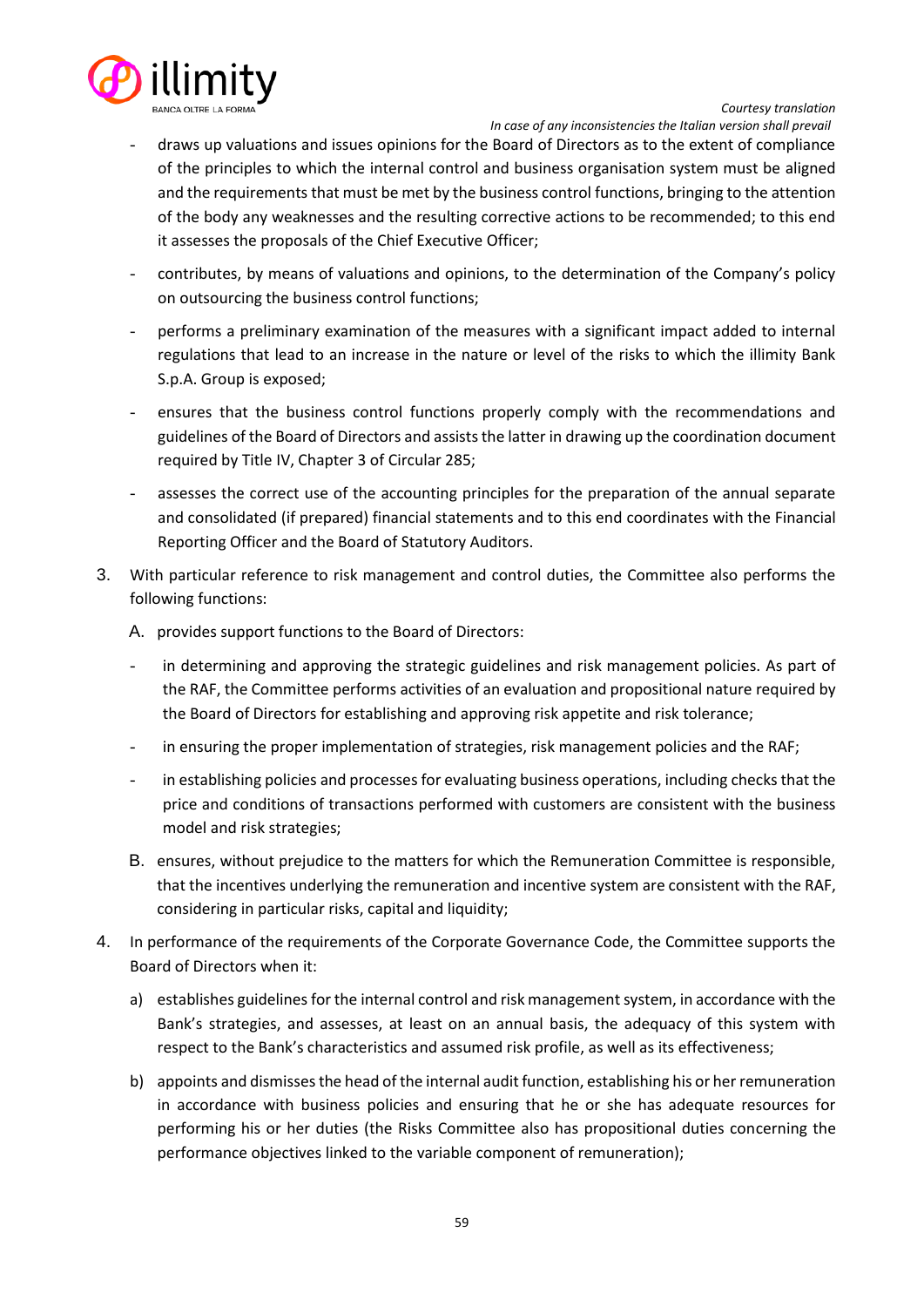

- c) approves, at least on an annual basis, the work programme drawn up by the head of the internal audit function after consulting with the control body and the Chief Executive Officer;
- d) assesses the opportunity of introducing measures to ensure the efficacy and impartiality of judgement of the other business functions involved in the controls (such as the risk management function and the function presiding over legal and non-compliance risk), ensuring that they have adequate professional competence and resources;
- e) assigns supervisory functions, pursuant to article 6, paragraph 1b) of Legislative Decree no. 231/2001, to the Board of Statutory Auditors or the body set up for the purpose;
- f) assesses, after consulting with the Board of Statutory Auditors, the comments expressed by the legal auditor in any management letter and in the additional report addressed to the Board of Statutory Auditors;
- g) describes, in the corporate governance report, the main characteristics of the internal control and risk management system and the way in which all the parties involved are coordinated, indicating the models and details of the best national and international practices used as a reference, and expresses its overall evaluation of the adequacy of the system and gives account for the decisions taken on the composition of the supervisory body as per paragraph e) above.
- 5. In assisting the Board of Directors, the Committee also performs all the duties and functions assigned to the Committee pursuant to the Corporate Governance Code. *Inter alia*, on the basis of the matters communicated by the business functions, it:
	- a) assesses, on the basis of a timing consistent with the main corporate events for approving the results, the suitability of the periodic information, financial and non-financial, for properly representing the business model, the Company's strategies, the impact on its activity and the performance achieved, coordinating as applicable with any committee envisaged by Recommendation 1a) of the Corporate Governance Code;
	- b) reviews the content of the periodic information of a non-financial nature relevant for the purposes of the internal control and risk management system;
	- c) expresses opinions on specific aspects concerning the identification of the main business risks and supports the assessments and decisions of the management body relating to risk management deriving from prejudicial acts that the latter has become aware of;
	- d) reviews the periodic reports and those of particular relevance prepared by the internal audit function;
	- e) monitors the autonomy, adequacy, efficacy and efficiency of the internal audit function;
	- f) may entrust the internal audit function with the performance of audit procedures on specific operating areas, at the same time notifying the Chair of the Board of Statutory Auditors of this.

# **12.2 Internal control and risk management system**

The Bank has an organisational model in which the internal control system is structured on various levels, in accordance with applicable laws and regulations, and to which the Bank's corporate bodies and personnel contribute. As far as concerns the involvement of the corporate bodies, the Board of Statutory Auditors is mainly required to ensure that the coordination of the control functions is adequate, effective and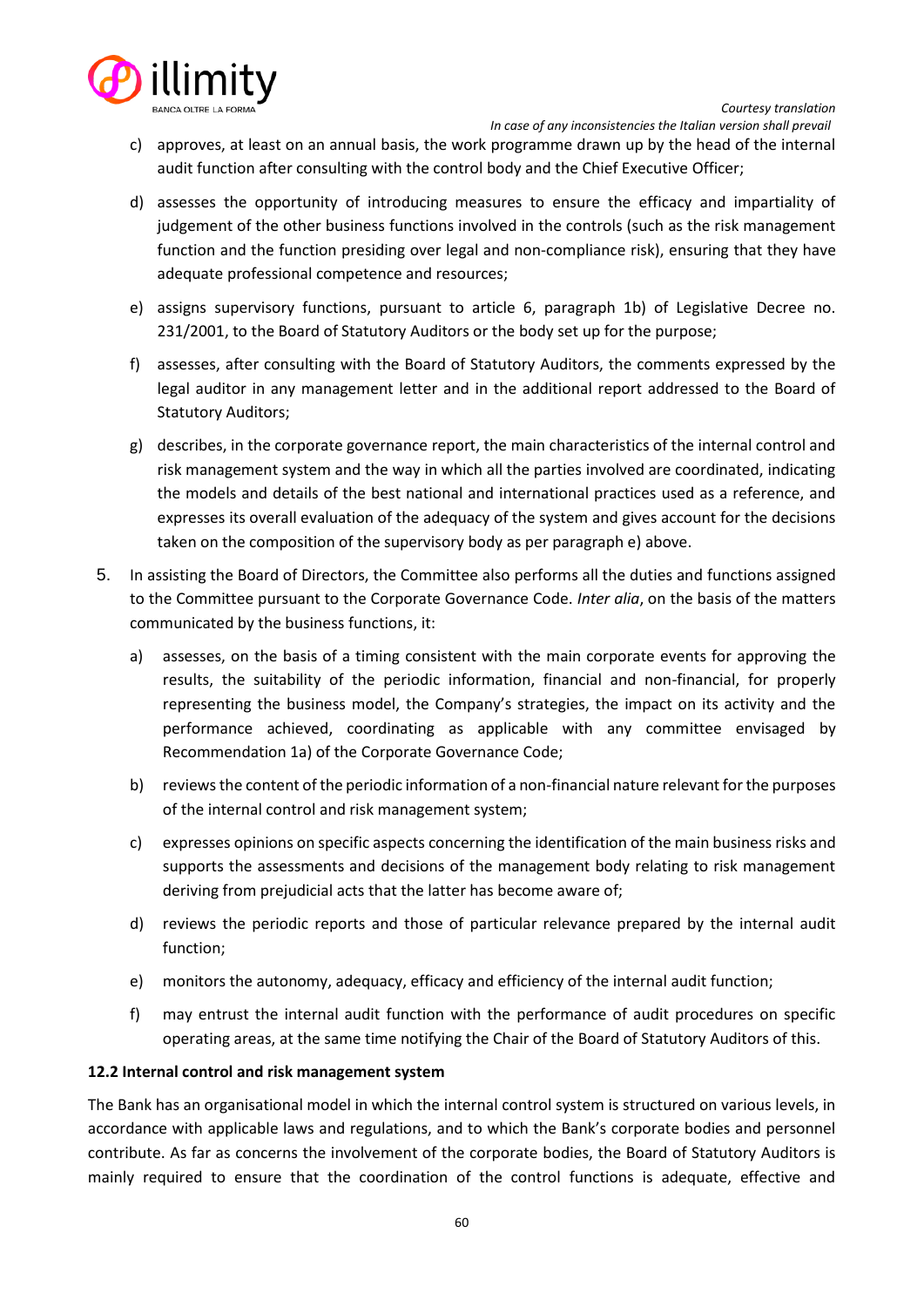

 *In case of any inconsistencies the Italian version shall prevail*

efficacious, to check the efficacy and effectiveness of the structures and functions involved and to express opinions on the definition of the essential items in the control system and on the appointment of the heads of functions, as well as to oversee the process of internal capital adequacy. The Board of Directors, also taking into account the considerations of the Board of Statutory Auditors, is required to approve in advance the work programmes of the risk management function, the compliance function, the anti-money laundering function and internal audit on an annual basis. These functions also submit a report on an actual basis to the corporate bodies describing the work they have performed, the weaknesses identified and the measures recommended to overcome these. In addition, they prepare reports on the matters set forth in the annual work programme, examined previously by the Risks Committee, together with plans and reports on an actual basis. The results of the examination are communicated to the Board of Directors.

The main objective is to strengthen the internal control system in order to achieve the maximum possible control of the risks arising from the Bank's operations in its new lines of business and in particular those arising from the Distressed Credit Division, the Growth Credit Division and the Direct Banking Division.

The objectives of the internal control system have been designed to ensure full compliance with applicable regulatory provisions, with particular reference to Circular no. 285 of the Bank of Italy and the latest orientations and guidelines at a European level (e.g. the EBA's Guidelines on Internal Governance).

The risk management process acts as a corollary to the above matters , acting as a reference model in organisational and process development and in the systematic performance of all operating and business activities set up by the Bank which lead to the assumption and constant management of risk, consistent with the mission assigned and the objectives pursued. A necessary reference is also to be found in the set-up and performance of all those activities of a non-systematic or contingent nature. At a general level, the Bank implements its business model through an organisational model that ensures the coordinated deployment of human resources, technologies and methodologies on the basis of a network of internal rules and regulations that establishes the structures of operational controls, the policies (rules, powers and limits) and the processes in which activities takes shape, including control activities.

To contribute to the efficient and effective functioning of a risk management process capable of covering all the risks that have been taken on or may be taken on as a whole, the Bank has implemented, also in accordance with supervisory laws and regulations, a risk objectives system (the "Risk Appetite Framework"), a self-evaluation process for determining the adequacy of capital (an "Internal Capital Adequacy and Assessment Process" or "ICAAP") and a self-evaluation process for determining the adequacy of the liquidity profile (an "Internal Liquidity Adequacy and Assessment Process" or "ILAAP").

The Bank ensures the completeness, adequacy, functionality and reliability of the internal control system. In this connection, it formalises the reference framework for determining propensity to risk, risk governance policies and the risk management process and ensures these are being applied, and performs a regular review of these to ensure their efficacy over time. As far as the adequacy and efficiency of the internal control and risk management system are concerned, given the improvements carried out in 2021, the Board of Directors confirmed that there is an effective control of risk, after also assessing the strengthening measures planned to be carried out in 2022.

On the basis of the matters already envisaged in the Bank's internal rules and regulations, compliance with the requirements of the control system takes into account the suitable involvement of the corporate bodies, each for the areas for which it is responsible, in order to achieve the maximum segregation of duties and responsibilities, the completeness, adequacy, functionality and reliability of the internal control system and an adequate information flow structure.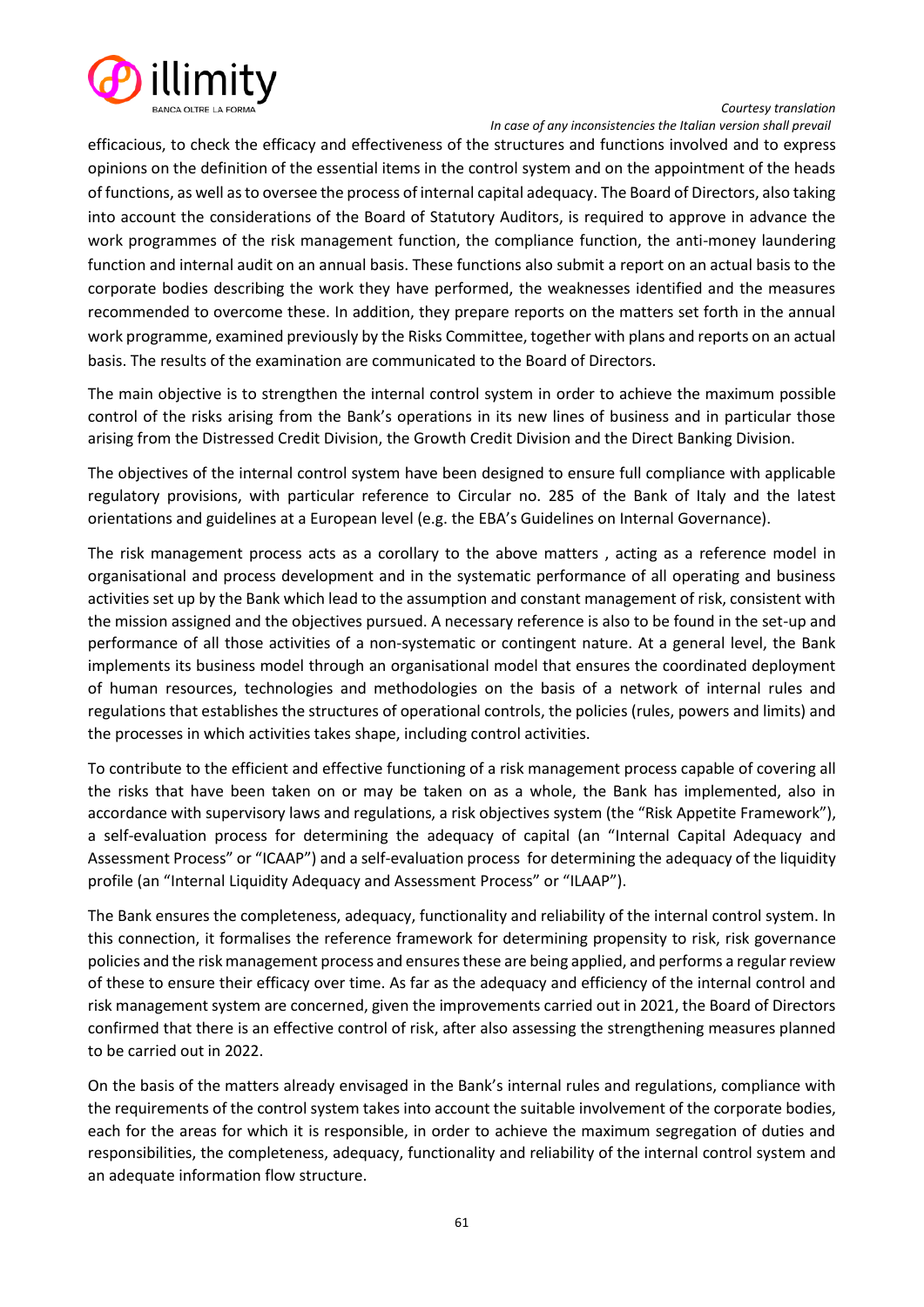



The internal control system as a whole, to which the corporate bodies and functions contribute, is made up of three levels as follows:

- **line controls** ("**first level controls**"), whose aim is to ensure that operations are properly performed. They are carried out by the operating structures themselves (e.g. hierarchical and systematic controls and controls by sampling), also by way of units dedicated exclusively to control tasks, which report to the heads of operating structures, or are performed exclusively in the back office environment; to the extent possible, these are built into ICT procedures. The operating structures have the prime responsibility for the risk management process: in day-to-day operations these structures must identify, measure or evaluate, monitor, implement and report the risks deriving from ordinary business activities in accordance with the risk management process; they must comply with the operating limits assigned to them, consistent with the risk objectives and with the procedures into which the risk management process is detailed;
- **risk and compliance controls** ("**second level controls**"), which have the objective of ensuring, among other things, that:
	- a) the risk management process is being properly implemented
	- b) the operating limits assigned to the various functions are complied with;
	- c) business operations comply with laws and regulations, including self-regulation rules.

The functions in charge of these controls are segregated from the production functions; they contribute to the determination of risk management policies and the risk management process;

- **internal audit** ("**third level controls**"), which aim to identify breaches of the procedures and rules and regulations as well as to regularly assess the completeness, adequacy, functionality (in terms or efficiency and effectiveness) and reliability of the internal control system and the ICT system (ICT audit), with a frequency set on the basis of the nature and intensity of the risks. The regulations of the individual business control functions establish in detail:
	- a) the duties and responsibilities of the above-mentioned functions;
	- b) the information flows between these and the corporate bodies

The heads of risk management, compliance and the anti-money laundering function are required to inform the head of internal audit if any critical points emerge from their control procedures which may be of interest to auditing activities.

Internal audit must inform the heads of risk management, compliance and the anti-money laundering function as to any inefficiencies, weaknesses or irregularities emerging from the procedures for which they are responsible which regard specific business areas or matters of the competence of the latter. The Board of Statutory Auditors ensures that there is adequate, effective and efficacious coordination between the control functions.

# *First level controls*

These are performed by the same operating structures that carry out the various activities and provide the Bank's services. To the extent possible, the controls are built into the ICT structure, as the existence of automatic controls ensures a considerable reduction in risk, at least as far as operations are concerned. The internal rules and regulations, then, provide for a series of controls which each office must perform. The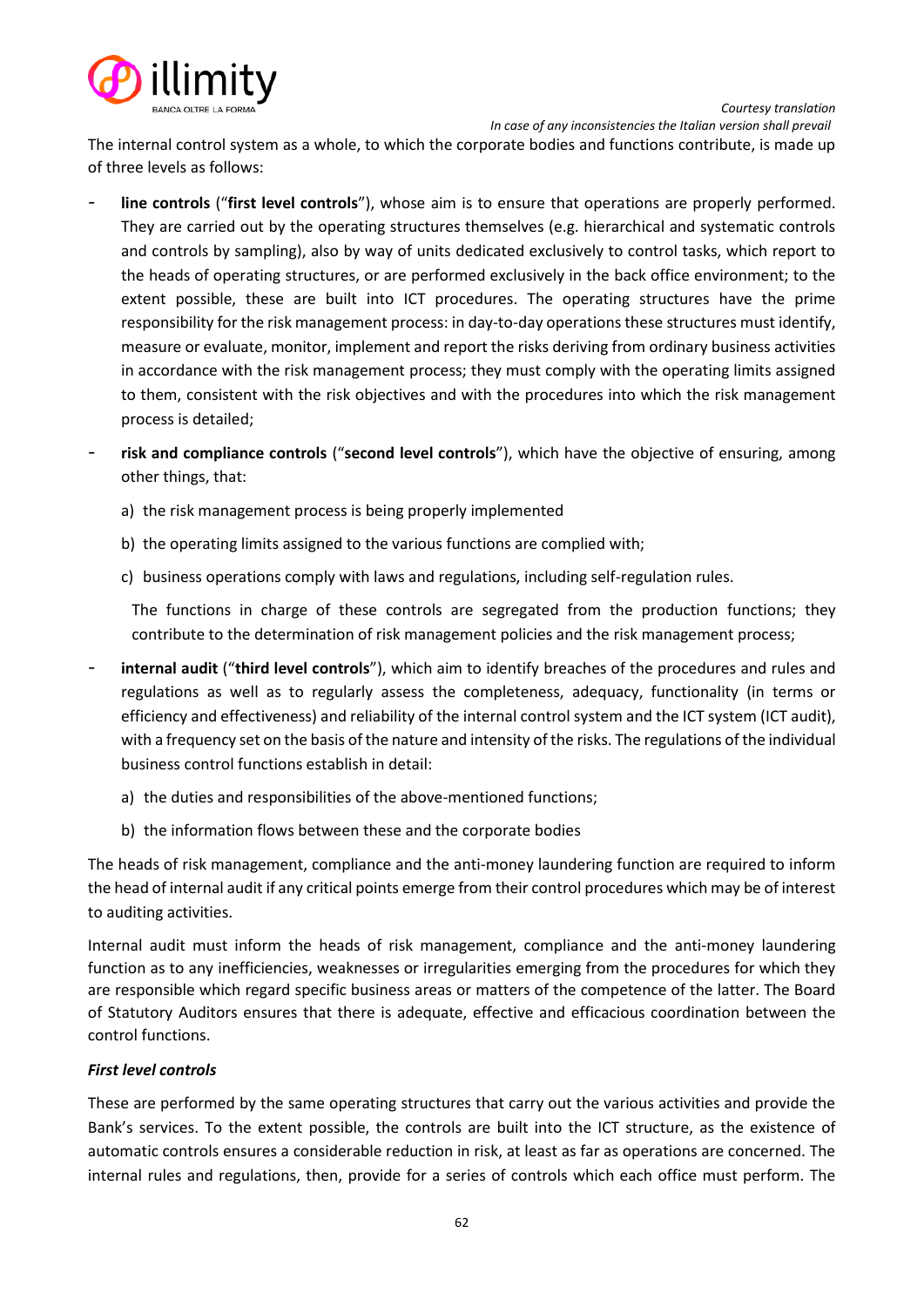



effective performance of these controls is then verified by the functions to which the higher level controls are assigned.

# *Second and third level controls*

The Bank has always organised the control section by identifying two distinct areas: a first area having second level control functions (assigned to the heads of the Chief Risk Officer Department and the Compliance & AML unit and to the Financial Reporting Officer) and a second dedicated to third level controls, identified in the internal audit function (assigned to Fabio Marchesi, appointed Head of Internal Audit by a resolution of the Board approved on 12 November 2021).

For the above controls the Board of Directors has appointed persons in charge having the cultural, professional and independence characteristics needed to ensure that the functions of their competence are performed properly and adequately.

With the support of suitable resources, they constantly oversee the matters of their competence by organising and regularly following all the necessary activities set forth in the annual plans approved by the Board of Directors.

In addition, they draw up an annual work programme that is approved in advance by the Board of Directors and the Board of Statutory Auditors and a report on an actual basis describing the work performed, the weaknesses identified and the steps needed to overcome these. Further, they prepare detailed reports on the matters envisaged in the annual work programme, reports that are subject to a thorough examination by the Risks Committee. The results of this examination are reported promptly to the Board of Directors in order to ensure that it is constantly informed of every risk faced and any critical matters emerging, also for the purpose of assessing the opportunity of whether specific, more detailed, work should be carried out on the individual document. The activities for which the control functions are responsible are organised internally so as to:

- ensure the necessary segregation between the operating and control functions;
- avoid conflicts of interest in the assignment of duties;
- perform control procedures at every operating level;
- enable the identification of duties and responsibilities;
- ensure that information systems and procedures are correct and reliable;
- enable every event and transaction to be recorded with the right degree of detail;
- ensure that every anomaly is properly and swiftly reported, managed and corrected.

# To this end,

- considerable importance is given to the production of detailed internal manuals in order to facilitate, regulate and foster the proper activity of the operators;
- the reliability of the operating system is kept under constant control;
- a business culture is developed based on the assistance of customers in fully complying with the rules;
- the provision of information to customers is ensured by membership of the Banking and Financial Ombudsman scheme ("Arbitro Bancario Finanziario – A.B.F."), as per the specific Regulation, making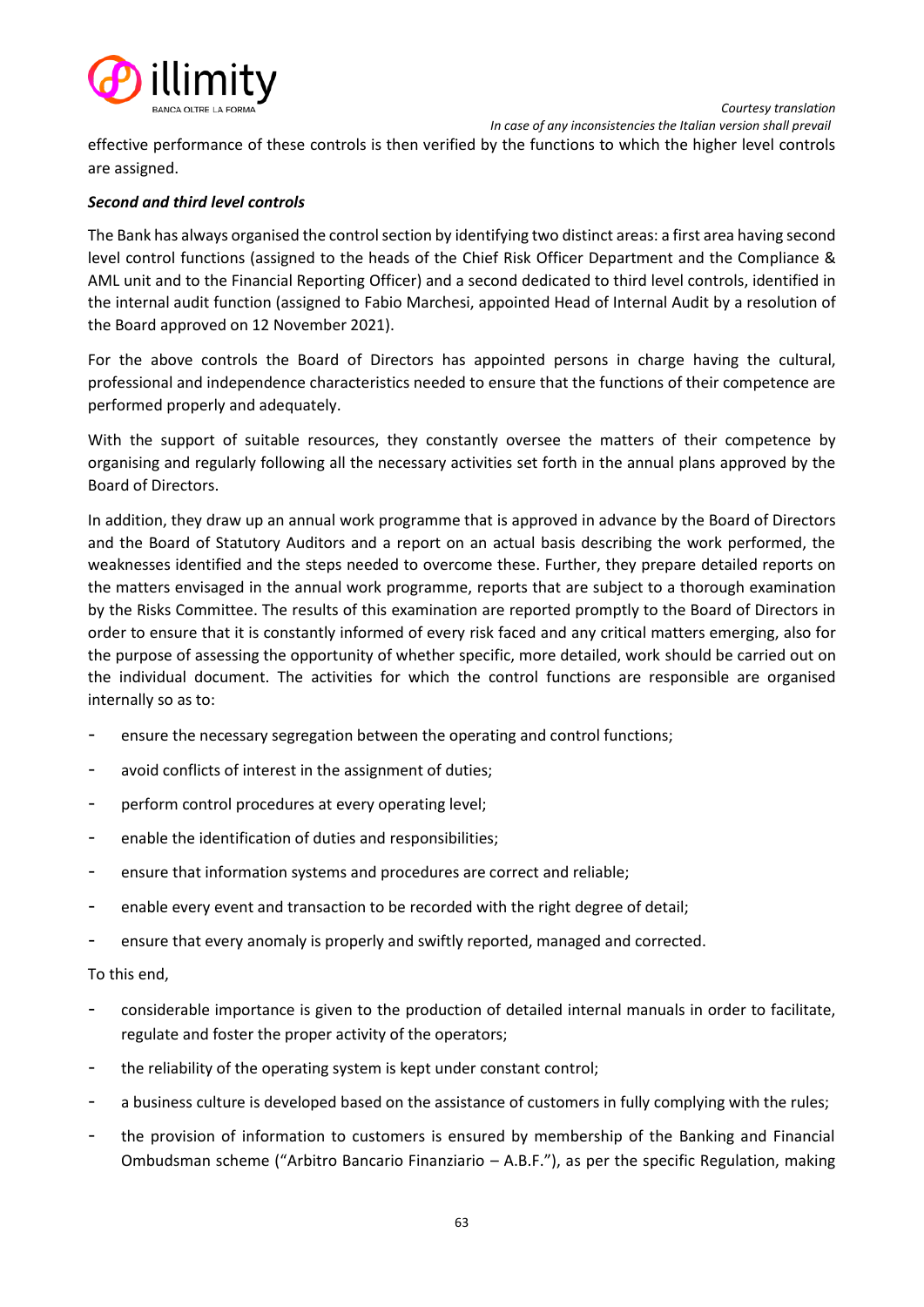

staff aware of internal Bank claimant procedures in order to ensure that customers are provided with proper guidance in the use of such services.

In compliance with Circular 285, the second and third level control functions are qualified to discuss matters directly with the Chairs of the Board of Directors and the Board of Statutory Auditors. Above all, in order to make the whole control structure more efficient, each report is examined in advance by the Risks Committee as stated.

The functioning of the structures involved in the various control processes is closely governed by internal rules and regulations that regard the system as a whole, detailed below.

In addition, it is noted that the Group has equipped itself with a detailed Risk Management Process which acts as a model of reference in the organisational development and in the systematic performance of all the operating and business activities implemented. Consistent with the assigned mission, the strategies and the pursued objectives, these latter lead to the assumption and respective ongoing management of the risks, so as to contribute to a sustainable process of value creation, at the same time ensuring regulatory compliance and among other things providing for a coordinated use of human resources, technologies and methodologies.

A fundamental role in the management and control of risks, including ESG risks and, in particular, climatic and environmental risks, lies with the Board of Directors, the body that establishes the strategic guidelines and risk objectives and limits, approves and reviews the risk management policies and assesses the degree of efficiency and adequacy of the internal control system. For preliminary and advisory work relating to internal control, and the monitoring of the management of business risks, the Board of Directors avails itself of the Risks Committee and the Steering Committee. In conjunction with the Chief Executive Officer, it additionally deals with the implementation of the strategic guidelines, the Risk Appetite Framework (RAF) and the risk management policies.

Lastly, it is noted that a new CLO department was set up on 1 January 2021, having the aim of managing and coordinating credit underwriting activities (credit analysis, approval and preparation of the relative documentation for the cases to be submitted to the competent decision-taking bodies) referring to the portfolios and operations of the Bank's business divisions, with particular regard to the Distressed Credit and Growth Credit Divisions.

# **12.3 Chief Risk Officer Department (CRO Department)**

The risk control function accordingly has the aim of collaborating in the establishment and implementation of the Risk Appetite Framework (hereinafter also the RAF) and the relative risk government policies, by way of an adequate risk management process. The CRO Department, therefore, is the owner of the process by which risk is measured or estimated and, subsequently, the strategies for managing/mitigating such risk are developed. More specifically:

- it supports the Chief Executive Officer and Top Management in the overall management approach, in order to ensure an integrated approach to the process of identifying, assuming and managing the Bank's risks, consistent with the business model and corporate strategy, with the business plan and the budget and with the determined risk policies, all in accordance with applicable internal and external rules and regulations;
- as part of the Risk Appetite Framework, it establishes the underlying process and proposes quantitative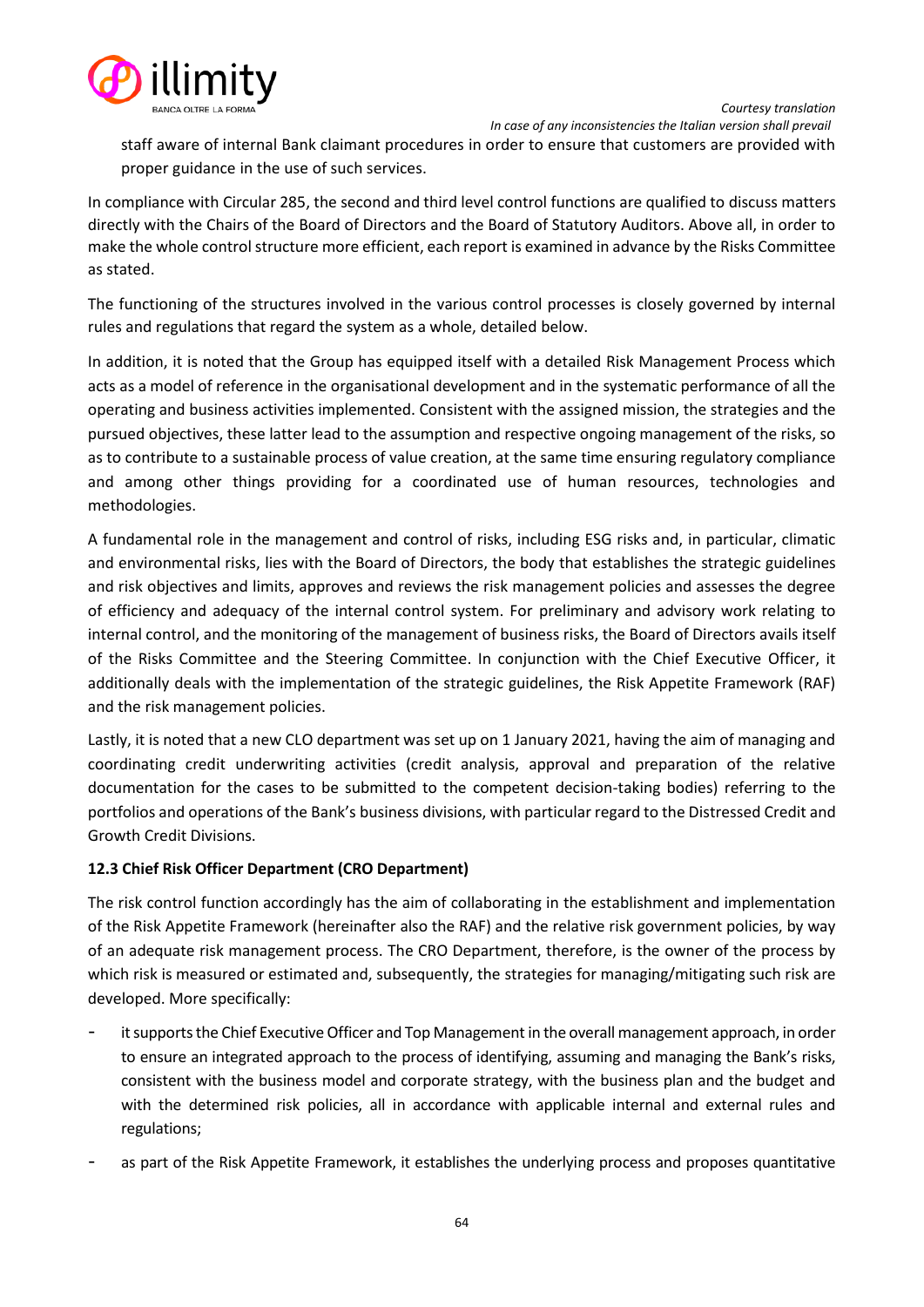



and qualitative parameters for its determination, both in the normal course of business and in stress situations, ensuring its adequacy over time in relation to changes in the internal and external situation;

- it proposes the measurable and non-measurable risk management policies that do not form part of the responsibilities of other control functions (restricted to the sections relating to risk management and exposure and operating limits) and collaborates in the implementation of such, ensuring consistency with the Risk Appetite Framework for the various phases of the risk management process;
- it develops and ensures the updating of the methodologies, the processes and the tools required for the management of the risks of its competence (through the processes of identification, measurement/valuation, monitoring, control and reporting), ensuring their adequacy over time also by developing and applying indicators having the aim of identifying anomalies and inefficiencies. More specifically:
	- it establishes common metrics for measuring operating risks (including ICT risks) consistent with the RAF, coordinating with the compliance function and the ICT function;
	- it establishes the means of measuring and controlling reputational risks, coordinating with the compliance function and the business functions that are most exposed;
	- it assists the corporate bodies in measuring strategic risk, monitoring the significant variables;
- it develops and maintains internal risk measurement and control systems, ensuring compliance with laws and regulations and consistency with the business's operating needs and with the evolution of the reference market;
- it adopts development and validation methodologies for the models in line with legislative and regulatory principles based on two levels of control;
- it monitors the effective risk profile assumed in relation to the risk objectives defined as part of the Risk Appetite Framework, establishing the operating limits on assuming the various types of risk, ensuring their continuous adequacy and compliance and reporting to the corporate bodies if these have been exceeded;
- it supports the Chief Executive Officer in implementing the ICAAP/ILAAP, preparing the report to be sent to the Supervisory Authority, coordinating the various phases of the process and carrying out those of its responsibility;
- it ensures the adequacy and efficacy of the measures adopted in order to remedy any deficiencies encountered in the risk management process;
- it provides preventative opinions on the consistency of Material Transactions with the Risk Appetite Framework, acquiring as necessary the opinion of other functions involved in the risk management process, depending on the nature of the transaction;
- it analyses the risks deriving from new products and services and those arising as a result of entry into new operating segments of the market;
- it is involved in establishing and updating the criteria for classifying outsourcing, dealing with the risk evaluation activities of its responsibility;
- it is involved in establishing and managing staff remuneration and incentive policies;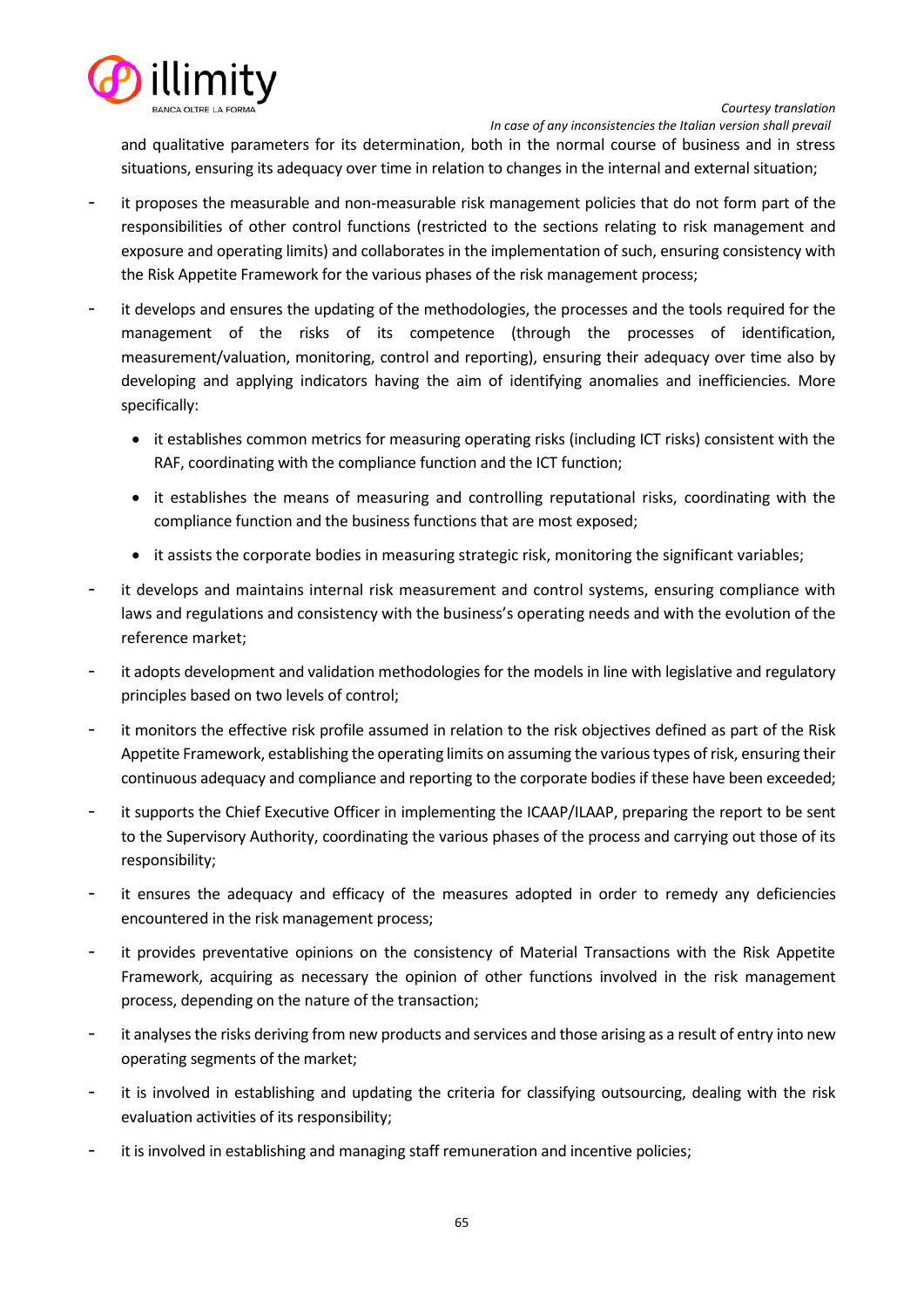

 *In case of any inconsistencies the Italian version shall prevail*

- it performs second level controls on the credit department, ensuring that controls for monitoring credit exposures (in particular those arising from non-performing loans) are effective, that the classification is correct, that provisioning is reasonable and that taken as a whole the credit recovery process is adequate;
- it coordinates preliminary activities in the preparation and revision of the Resolution Plan drawn up by the Resolution Authority, directly performing the phases of its responsibility;
- it contributes to the updating of internal business rules and regulations for its sphere of competence;
- it oversees the public disclosure process (financial statements, notes to the financial statements, Pillar 3, etc.) for its sphere of competence;
- it supports the establishment and implementation of training courses for the specialist spheres of its competence;
- it conducts the activities for which it is responsible in connection with the implementation of the 231 organisational model;
- it contributes to the upkeep of the Operational Continuity Plan to the extent of its competence.

The position as CRO is held by Claudio Nordio, who was appointed by a Board resolution on 20 September 2018.

# **12.4 Compliance & AML Unit**

The Compliance & AML Unit has responsibility for:

- discharging anti-money laundering legislative requirements for the Bank in accordance with the Regulator's requirements on the implementation provisions on organisation, procedures and internal controls in the anti-money laundering sphere, with the duty of fostering and operationally implementing overall guidance on the matter;
- discharging personal data processing legislative requirements for the Bank by appointing a Data Protection Officer, in accordance with the Regulator's requirements on provisions regarding organisation, procedures and assessment of the effect of data protection;
- analysing and interpreting any newly-issued regulatory/external legislation of its competence and if necessary issuing information memoranda/interpretations as well as opinions to confirm that the Bank's activity is moving in the right direction;
- establishing and carrying out the control plan for the legislative and regulatory areas for which it is responsible, analysing the results of the controls, determining the corrective action and monitoring the relative implementation plan, in close collaboration with the structures concerned;
- supporting and providing advice to all the Bank's structures on the performance of their respective activities in accordance with laws, regulations, internal rules and codes of ethics/conduct to which the Bank adheres;
- assessing *ex ante* compliance with the applicable regulations applicable to all the innovative projects (including effectiveness of new products and services) that the Bank intends to undertake as well as assisting in the prevention and management of conflicts of interest between the various activities the Bank performs, with reference to employees and company officers;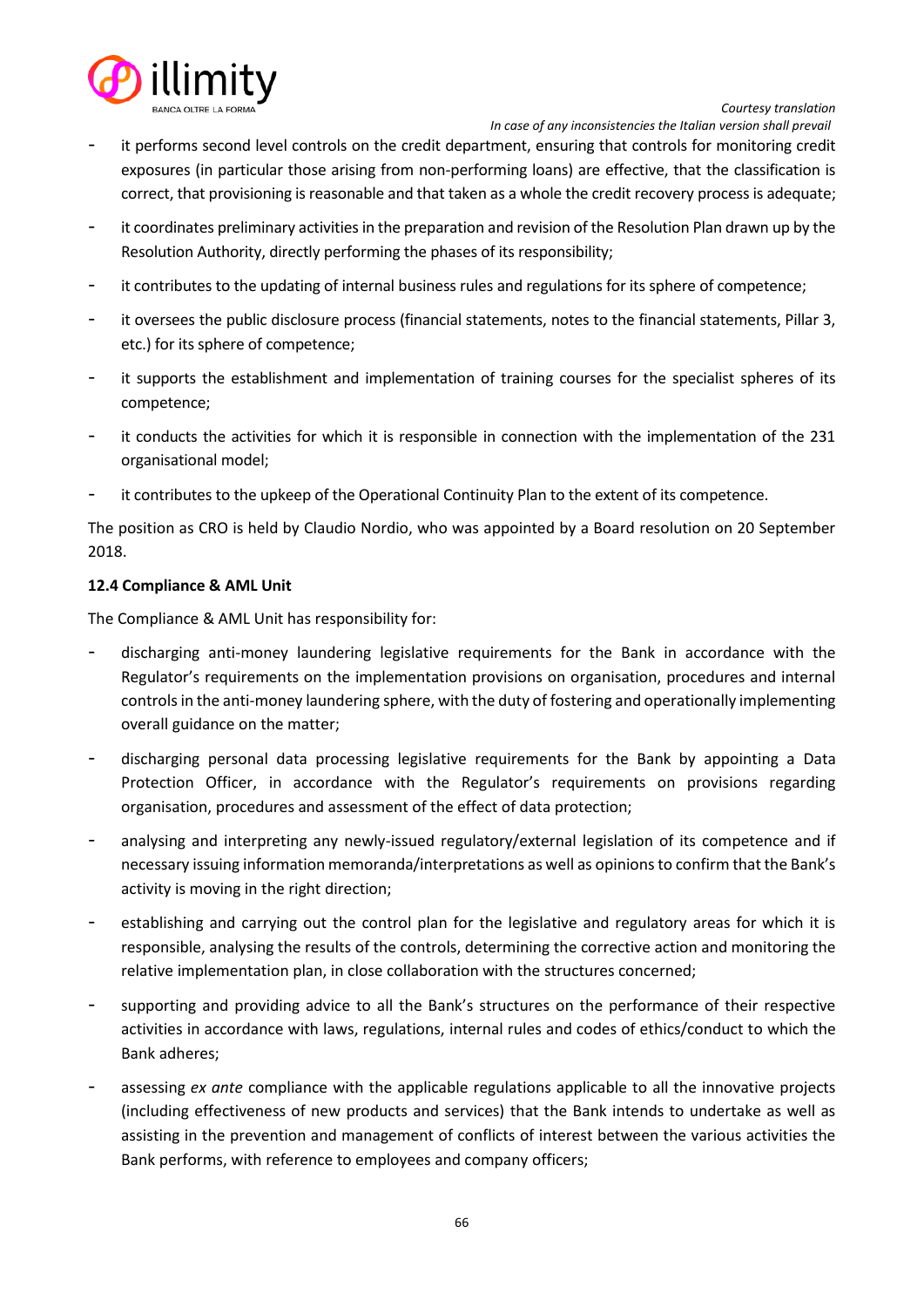

 *In case of any inconsistencies the Italian version shall prevail*

- supporting the Bank's structures in verifying the effectiveness of the organisational changes (structures, processes, procedures, including operating and commercial procedures) recommended for preventing compliance risk;
- ensuring, by way of analysis and opinions, that there is compliance with internal and external laws and regulations, that matters of the Unit's competence are updated and that employees receive training on these matters, also in coordination with HR and the Communication & Stakeholder Engagement function;
- analysing and setting up the administration of complaints in close collaboration with the business and General Counsel structures, if necessary;
- overseeing, with the support of General Counsel, issues relating to market abuse, the management of confidential and price sensitive information and information regarding the Bank's related parties and associated persons;
- supporting, where requested, the management of relations with the Authorities (Supervisory Authority, Industry Associations, the legislator, etc.) together with other competent functions, fostering constant dialogue with such Authorities for the areas of competence.

The position as Head of the Compliance & AML Unit is held by Francesco Martiniello, who was appointed by a Board resolution on 18 January 2019.

# **12.5 Head of Internal Audit**

The aim of internal audit in the Bank is to control, by way of procedures both in loco and remotely, the propriety of operations and trends in risks and to assess the adequacy of the organisational structure and in particular of the functionality of the overall internal control system, with the purpose of bringing to the attention of the corporate bodies and top management any improvements to be made to risk management policies, the measuring instruments and the procedures.

In this respect, amongst other things the Internal Audit function, which reports hierarchically to the Board of Directors:

- ensures compliance in the various operating sectors with the limits prescribed by the delegation mechanisms and ensures that there has been a complete and proper use of the information available in the various activities;
- checks the reliability of the information systems, including the automatic data processing systems, and the systems capturing information for accounting purposes, verifying the levels of logical security, integrity and confidentiality of the automatic data processing procedures as well as their technical and functional requisites;
- ensures that when providing investment services the procedures adopted ensure compliance, in particular, with applicable provisions on administrative and accounting segregation, the separation of the client's assets and the rules of conduct;
- performs regular tests on the functioning of the operating and internal control procedures;
- carries out assessment procedures, also with regard to specific irregularities, when requested by the Board of Directors, top management or the Board of Statutory Auditors;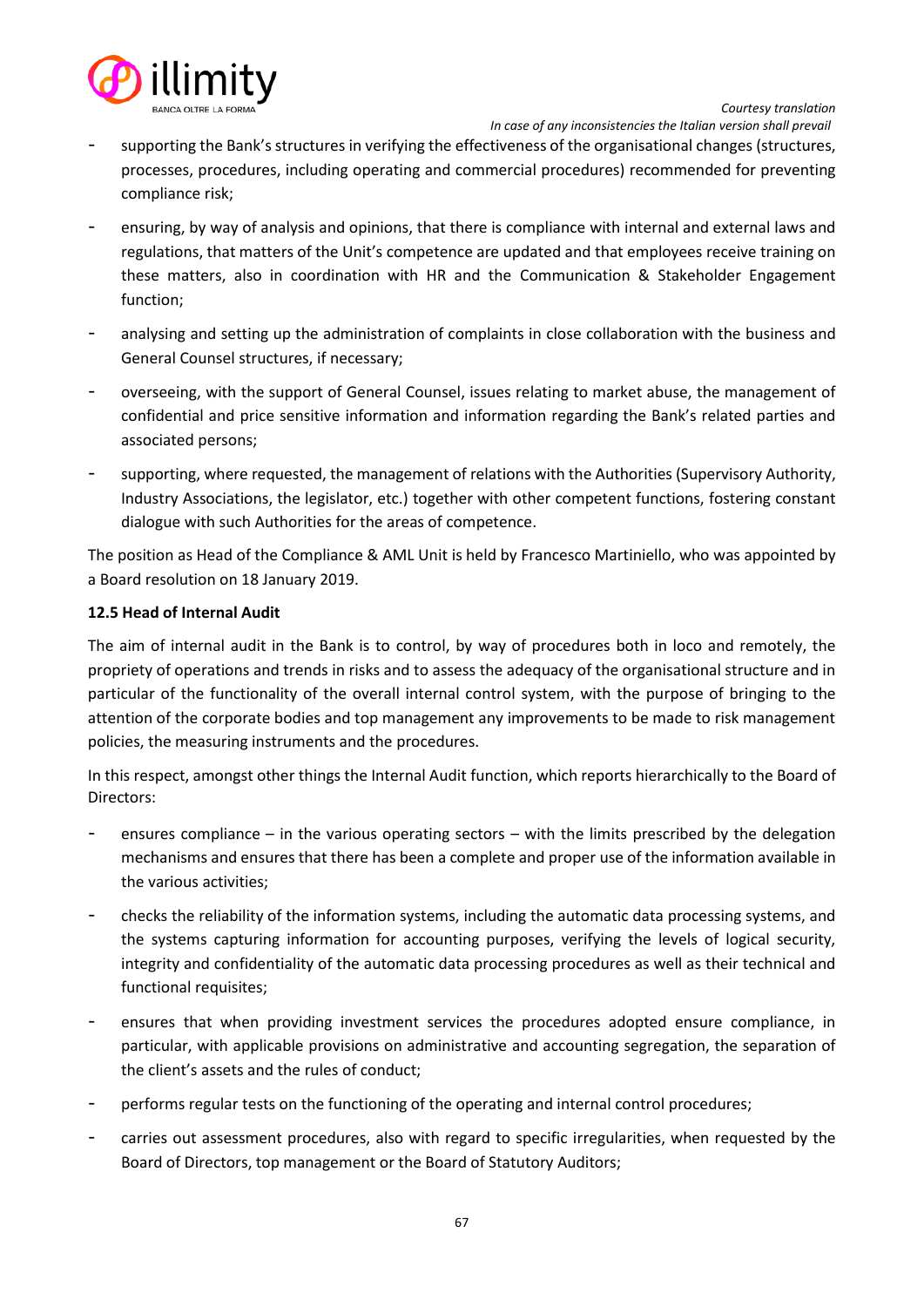

- ensures that any anomalies found in the operating and the functioning of controls have been eliminated;
- provides fact-finding contributions on the levels of reliability, functionality and consistency of the organisational components by way of analyses and factual findings designed to appraise the suitability of the internal control system and the systematic monitoring of the various types of risk;
- checks the business operations continuity plan, reviewing the verification programme, attending the testing and checking the results.

In 2021 the Board of Directors approved the work programme prepared by the Head of Internal Audit after consulting with the Board of Statutory Auditors and the Chief Executive Officer.

Also in 2021, in accordance with Regulation 33b) of the Corporate Governance Code and consistent with corporate policies, on the proposal made by the Risks Committee the Board of Directors reviewed the salary of the Head of Internal Audit, Fabio Marchesi, and ensured that he has adequate resources to perform his duties.

# **12.6 Model per Legislative Decree no. 231/2001**

In July 2018 the Issuer's Board of Directors adopted an organisation model per Legislative Decree no. 231/2001 (the "**231 Model**"), updating this over time, in order to ensure propriety and transparency in performing business activities and protect the position and image of the Bank, the expectations of its shareholders and the work of its employees. The 231 Model has been constructed using the specific requirements of Legislative Decree no. 231/2001 and may be analysed as follows.

The general part deals with the legislative context which led the legislator to incorporate the administrative responsibility of enterprises by way of Legislative Decree no. 231/2001 and lists the various families of offence.

Furthermore, clarification is given about the composition of the Supervisory Body, its functions and powers and the information flows it receives from the various Organisational Units.

The special part describes the operational ambits, the sensitive activities and the relative management and control protocols.

It should be noted that the Bank's Board of Statutory Auditors also performs the functions of the Supervisory Body as per Legislative Decree no. 231/2001 (ODV) concerning the functioning of and compliance with the 231 Model, in line with the Bank of Italy's recommendations in this respect.

It is additionally noted that by way of a resolution adopted on 1 October 2020, the Board approved the updated version of the Organisation, Management and Control Model adopted pursuant to Legislative Decree no. 231/2001 as per the proposal of the Supervisory Body.

More specifically, the main changes to the 231 Model reflect the new types of assumed offence: namely fiscal offences pursuant to Legislative Decree no. 74/2000 as well as the fiscal and general offences subsequently introduced by way of Legislative Decree no. 75/2020, through which the Protection of the European Union's Financial Interests Directive (the "PIF Directive") was transposed into Italian legislation.

### **12.7 Auditing firm**

On 17 December 2018 the Ordinary Shareholders' Meeting approved the mutual termination of the legal audit engagement that had been awarded to the auditing firm Deloitte & Touche S.p.A. for the years from 2012 to 2020, and pursuant to Legislative Decree no. 39 of 27 January 2010 appointed the auditing firm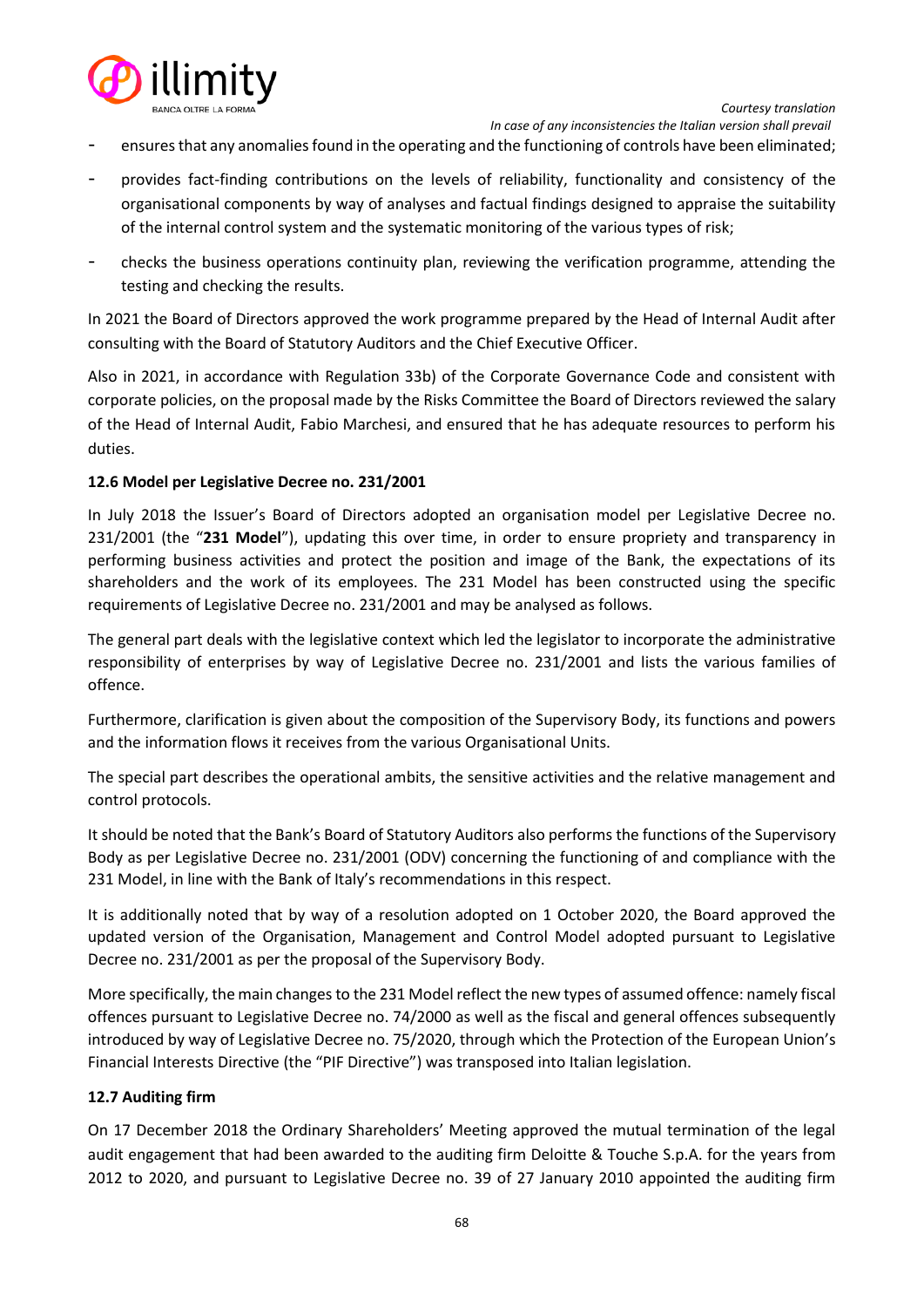

 *In case of any inconsistencies the Italian version shall prevail*

KPMG S.p.A., with registered office in Milan, Via Vittor Pisani 25 and registered in the roll of legal auditors held at the Ministry of Economy and Finance, in respect of the following for the years from 2018 to 2026:

- to perform the legal audit of the separate annual financial statements, including procedures during the year to ensure that the corporate accounting books have been properly kept and that transactions have been properly recorded;
- to perform a review of the financial statements prepared to determine the half-year result for the purpose of calculating Tier 1 capital;
- to issue an attestation of the compliance of the aggregate figures of reference for the calculation of the contribution to the National Guarantee Fund;
- to sign the tax returns.

It is lastly noted that given the admission of the Company's financial instruments to trading on the Electronic Share Market managed by Borsa Italiana S.p.A., the scope of the auditing firm's engagement has been updated as far as the object is concerned, in relation to the Company's activities and to those of its direct and/or indirect subsidiaries.

During 2021, after consulting with the Board of Statutory Auditors, the Board of Directors assessed the results included by the legal auditor in its additional report addressed to the Board of Statutory Auditors.

# **12.8 Financial Reporting Officer and other business roles and functions**

The Financial Reporting Officer must hold the requirements of professional competence required by the Bylaws, this consisting in having specific expertise in matters regarding accounting and financial information and the management and control of the relative administrative procedures. The Financial Reporting Officer must additionally hold the integrity requirements established by applicable laws and regulations for the members of the control bodies of listed companies.

The Financial Reporting Officer performs second level controls designed to enable attestations and declarations to be drawn up on corporate accounting disclosures in accordance with the requirements of law and has been granted suitable powers and means to perform his duties in this position.

For this purpose, he avails himself of the structures of the Administration & Accounting Department, the business control functions and in particular the Internal Audit function, from which, in relation to any repercussions on the financial reporting process and the reliability of corporate information, he obtains the results of the procedures it has performed.

The Financial Reporting Officer oversees the reliability of the corporate accounting documents and of the financial reporting process in accordance with the provisions of article 154-*bis* of the TUF and the relative implementation orders, as well as the rules on the administrative and accounting system which enterprises that control companies governed by the law of countries not belonging to the European Union are required to follow pursuant to article 15 of Consob Market Regulation no. 20249/2017 (effective from 3 January 2018, formerly article 36 of Consob Market Regulation no. 16191/2007).

Supervision of the accounting and financial reporting process by the Financial Reporting Officer is based on an examination of the financial reporting system and, in particular, the tools used to manage the information on the processes and tools deployed to identify, measure and monitor the main business risks and to identify and monitor the Key Performance Indicators (KPIs).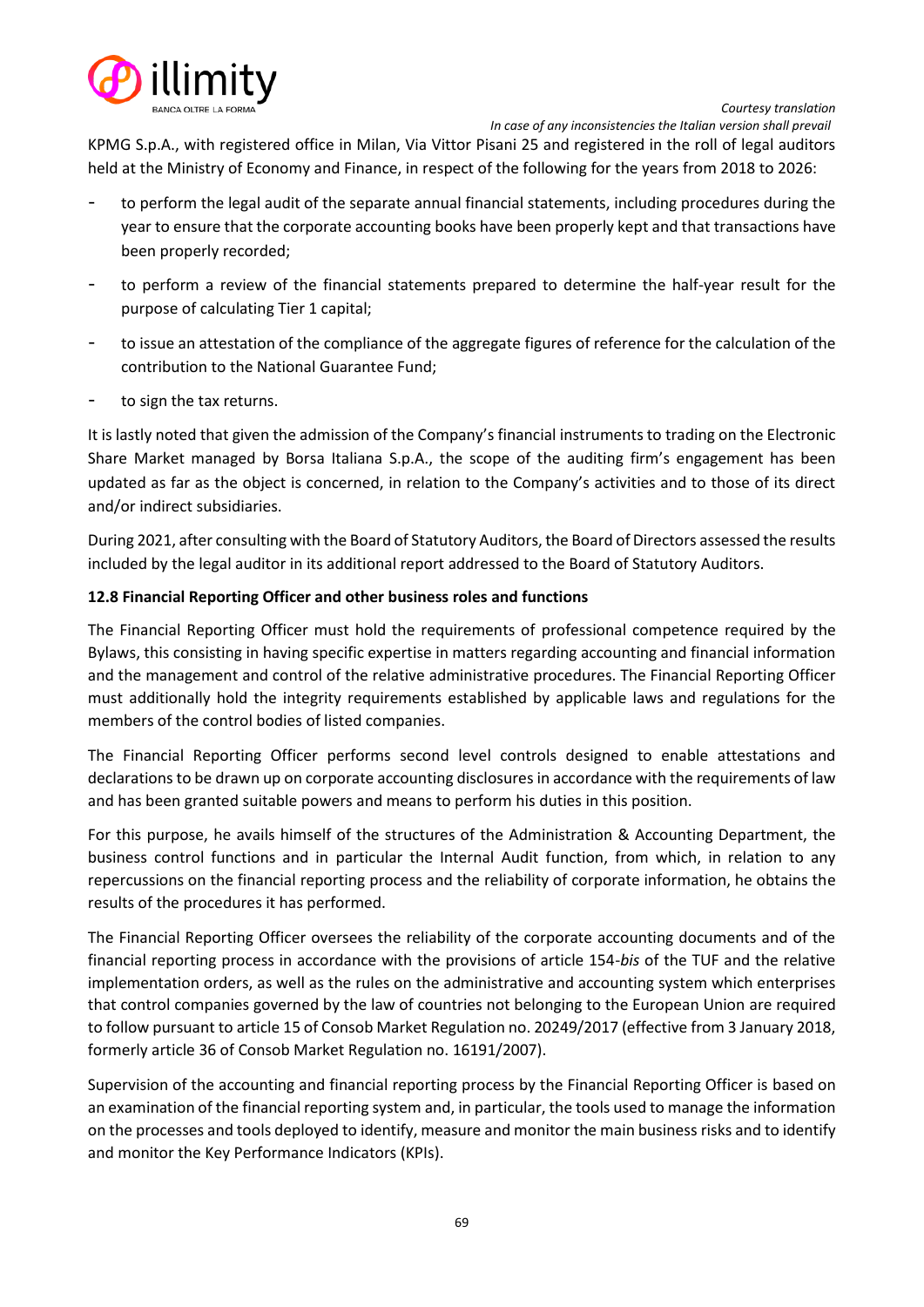

 *In case of any inconsistencies the Italian version shall prevail*

The Financial Reporting Officer also performs checks, to the extent considered necessary, to ensure that the documents and reports envisaged by the corporate reporting system are actually prepared and with the frequency, timing and recipients stated in the internal regulations.

For the sake of completeness it is noted that as recalled earlier, on 30 November 2018, in view of the admission of the Company's shares to trading, the Bank's Board of Directors appointed Sergio Fagioli as the Financial Reporting Officer pursuant to article 154-*bis* of the TUF.

Further details on the role of the Chief Risk Officer and the Head of Compliance & AML can be found in paragraph 12.2 above.

A project to check the sizing of the Bank's FTEs was implemented in the first quarter of 2021 in order to manage the effort needed in each structure in an optimum manner and check the allocation and supervision of activities, identifying any shortcomings or areas where efficiency can be improved.

# **12.9 Coordination between the parties involved in the internal control and risk management system**

Coordination between the various parties involved in the internal control and risk management system consists of a series of interacting mechanisms and methods, such as: (i) the scheduling of meetings between different corporate bodies and functions with responsibility for internal control and risk management matters; (ii) the attendance of the Chair of the Board of Statutory Auditors and other board members at the meetings of the Risks Committee.

In accordance with the development of the Group's business, the definition and adaptation of internal governance during 2021 envisaged supervision designed to ensure the coordination of all the parties involved in the internal control system, seeking to avoid any duplication of the work performed by the bodies (as also recommended by the Corporate Governance Code).

# **12.10 Managerial committees: Credit and Investment Committee, Steering Committee, Finance Committee and Products Committee**

On 20 September 2018 the Bank's Board of Directors approved the setting up of a Credit and Investment Committee. The Chief Executive Officer subsequently informed the Board as to the setting up of a Steering Committee.

The Finance Committee was set up on 11 February 2019, while the Products Committee was formed on 1 August 2019.

These committees, which have a specifically managerial nature, have been created for the purpose of providing further support to the Company's activities.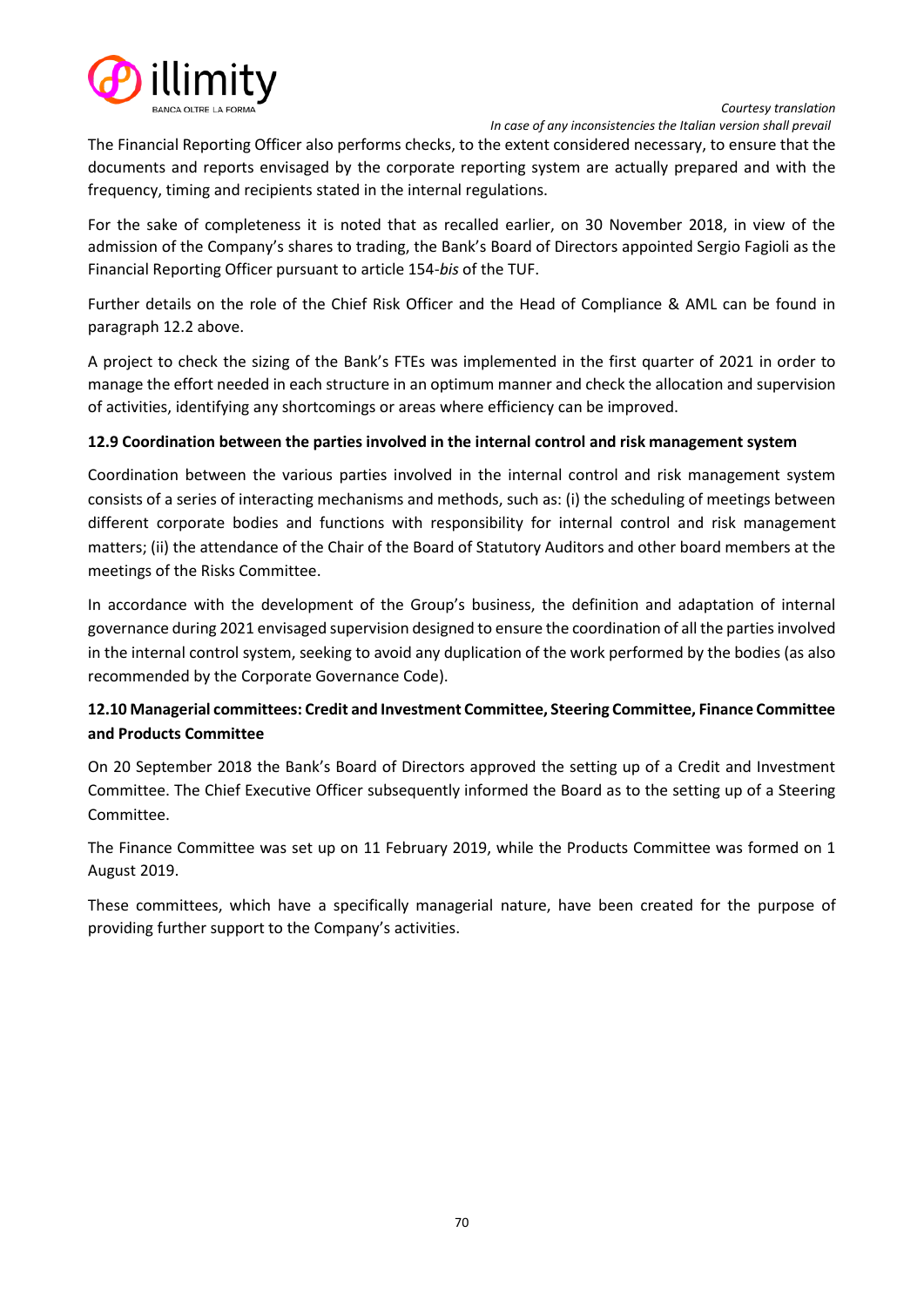

# **13. BOARD OF STATUTORY AUDITORS**

### **13.1 Appointment and replacement**

Pursuant to article 28 of the Bylaws, the Board of Statutory Auditors consists of three Standing Auditors and two Alternate Auditors, all of whom remain in office for a term of three financial years expiring at the date of the Shareholders' Meeting called to approve the financial statements for the third financial year of their office. Statutory Auditors may be re-elected.

Pursuant to the Bylaws, applicable until 21 February 2022(<sup>5</sup>), the Board of Statutory Auditors is elected on the basis of lists submitted in accordance with article 29 thereof. Shareholders who, alone or jointly with other shareholders, hold shares representing at least the minimum interest in the share capital required for the submission of lists for the appointment of Directors are entitled to submit lists; lists are filed by such entitled shareholders at the Company's registered office.

Each list is divided into two sections, the first for candidates standing for the position of Standing Auditor and the second for candidates for the position of Alternate Auditor, and must include a number of candidates not exceeding the number of Auditors to be appointed, listed in sequential order of preference. In addition, the election is held in compliance with gender balance pursuant to article 147-*ter*, paragraph 1-*ter* of the TUF, as introduced by Law no. 120 of 12 July 2011 and most recently amended by Law no. 160 of 7 December 2019 in the text republished in Official Journal no.13 of 17 January 2020, in respect of which reference should be made to the considerations already described for the Board of Directors.

Considering both sections, lists shall contain at least 3 (three) candidates and must include candidates representing both genders, so that at least 2/5 (two fifths), rounded down in the case of a fractional number, of candidates on the list for the position of Standing Auditor, and 2/5 (two fifths), rounded up in the case of a fractional number equal to or greater than 0.5 and rounded down in the case of a fractional number less than 0.5, of candidates on the list for the position of Alternate Auditor, belong to the lesser represented gender.

A candidate may only be present in one list to be eligible.

The following documentation, where applicable, shall be filed together with each list at the Company's registered office, within the relevant term of filing:

- information on the identity of the shareholders submitting the list, stating the total percentage shareholding having voting rights at Ordinary Shareholders' Meetings;

- declarations of shareholders who submit, or jointly submit, a list, other than those that hold, also jointly, a controlling or relative majority holding, attesting the absence of connections with the latter qualified as relevant by *pro tempore* laws and regulations applicable to the Company;

- a comprehensive description of the personal and professional characteristics of each candidate, including information on offices held as director or statutory auditor in other companies, and a statement in which individual candidates accept their nomination and represent, under their own responsibility, that there are no causes for ineligibility or incompatibility, and that they meet the requirements established by laws, regulations and the Bylaws to hold the office of Statutory Auditor of the Company; as well as

- any further documentation and declaration required by applicable *pro tempore* laws and regulations or that

<sup>(</sup> 5 ) Reference should be made to paragraph 16 for further details about the changes to the Bylaws approved by the Shareholders' Meeting of 21 February 2022.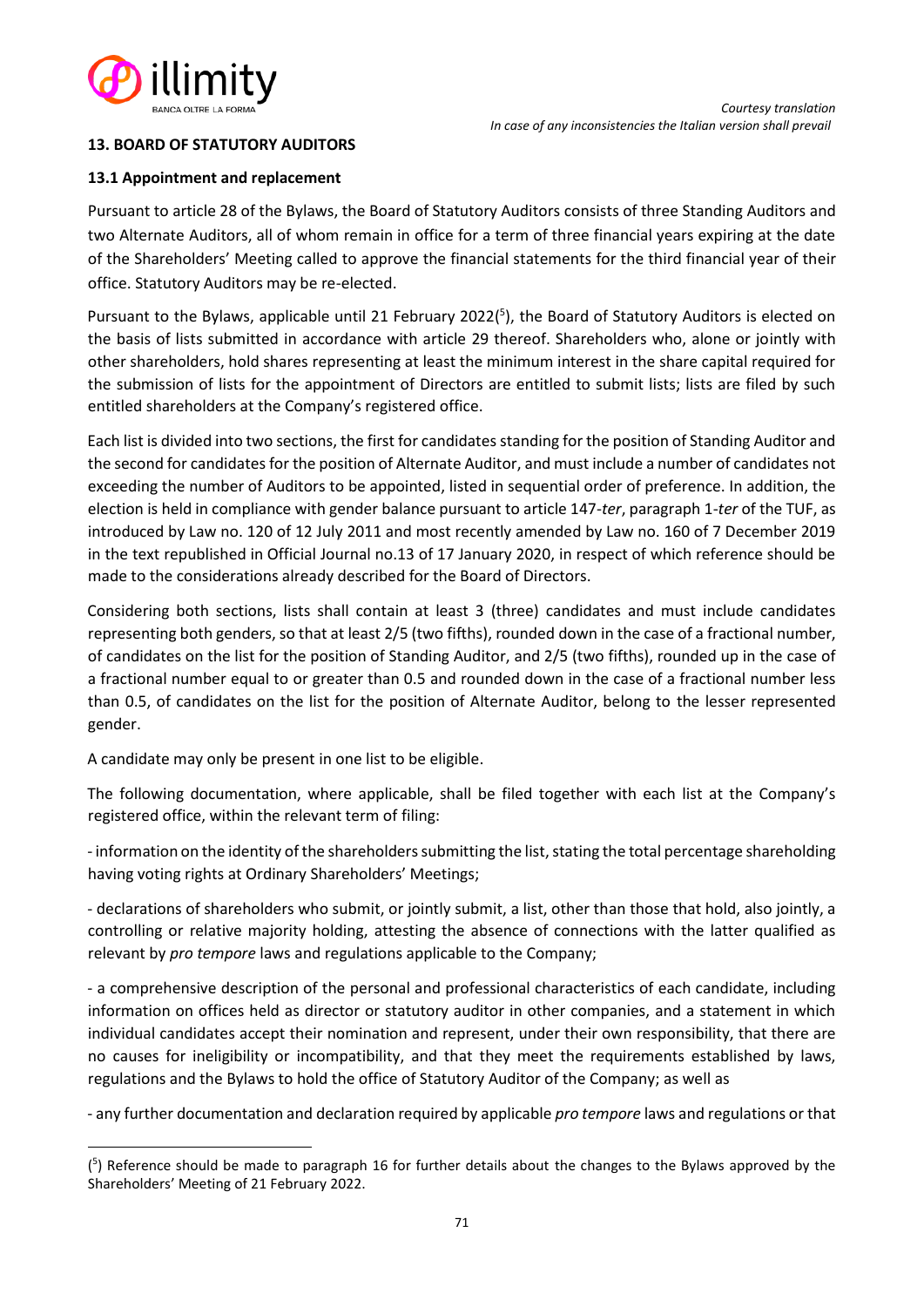

is useful for an overall assessment of suitability for the office, in accordance with the guidelines that are publicly disclosed in advance by the Bank.

If, upon expiry of the term, only one list is filed, or only lists submitted by shareholders which, based on the statements made, are connected with each other pursuant to applicable *pro tempore* laws and regulations, the Company shall without undue delay give notice thereof by the means envisaged by applicable legislation, and lists may be submitted until the subsequent term provided for by law.

Submitted lists that do not meet the above requirements will be treated as not having been submitted. Nevertheless, the absence of documentation regarding individual candidates on a list does not automatically lead to the exclusion of the whole list but only the candidates to whom the irregularity refers.

The Board of Statutory Auditors is elected as follows:

- if several lists are filed, 2 (two) Standing Auditors and 1 (one) Alternate Auditor are drawn from the list obtaining the majority of votes (the "**Majority List for the Board of Statutory Auditors**"). The remaining members of the Board of Statutory Auditors, namely 1 (one) Standing Auditor and 1 (one) Alternate Auditor, are drawn from the list which obtained the second highest number of votes (the "**Minority List for the Board of Statutory Auditors**") and is not connected in any way, not even indirectly, as established by applicable *pro tempore* laws and regulations, with the shareholders who submitted or voted in favour of the Majority List for the Board of Statutory Auditors. The Chair of the Board of Statutory Auditors is the Standing Auditor drawn from the Minority List for the Board of Statutory Auditors;
- if several lists obtain the same number of votes, the Majority List for the Board of Statutory Auditors is, for all purposes, the list submitted by shareholders holding the largest interest or, in second instance, the list voted by the highest number of shareholders (one vote per head). This applies also to the case where several minority lists obtain the same number of votes.

Should the resulting composition of the Board of Statutory Auditors, in its members (standing and alternate), fail to comply with the applicable *pro tempore* laws and regulations on gender balance, taking into account the order in which they are listed in the relevant section, the last candidates elected in the Majority List for the Board of Statutory Auditors of the more represented gender shall be removed in a number necessary to ensure compliance with the requirement, and shall be replaced by the first nonelected candidates of the lesser represented gender contained in the same list and the same section, based on the sequential order. If the number of candidates of the lesser represented gender in the relevant section of the Majority List for the Board of Statutory Auditors is not sufficient to proceed with the replacement, the Shareholders' Meeting, subject to presentation of candidates belonging to the lesser represented gender, shall appoint the missing Standing or Alternate Auditors by legal majority vote, ensuring the fulfilment of the requirement;

- if only one list is submitted, the Standing Auditors and the Alternate Auditors will be elected within this list, in compliance with applicable *pro tempore* laws and regulations on gender balance. In this latter case, the Chair of the Board of Statutory Auditors is the first person in the section relating to candidates for the position of Standing Auditor indicated in the only list submitted;
- if no lists are submitted, the Shareholders' Meeting, subject to presentation of candidates for the position of Standing Auditor and Alternate Auditor, shall resolve by legal majority, without prejudice to compliance with applicable *pro tempore* laws and regulations on gender balance and the eligibility, independence, professional competence and integrity requirements for statutory auditors.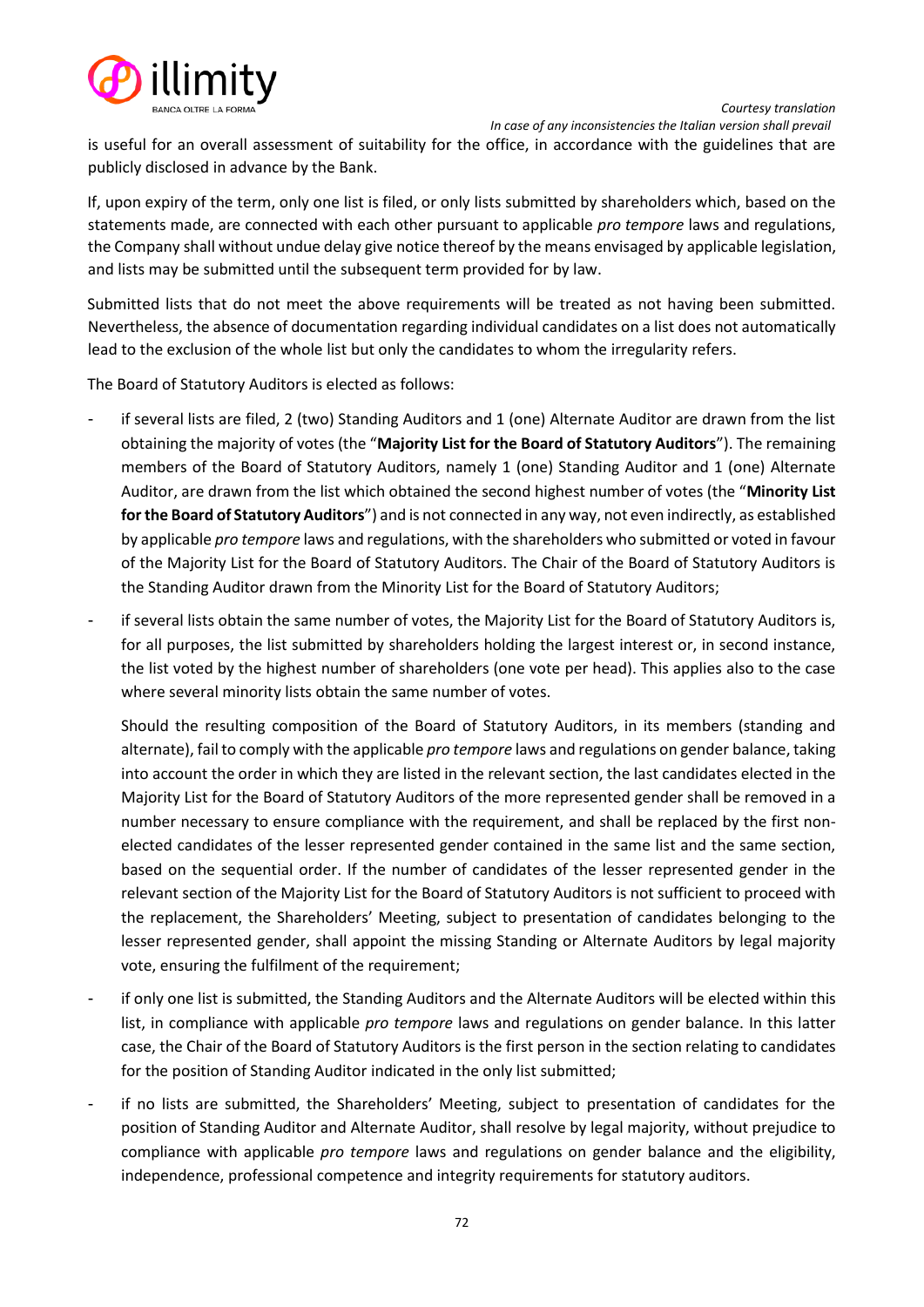

Further:

- if a Standing Auditor ceases to hold office, the Alternate Auditor belonging to the same list as the outgoing Auditor shall take over the position. The Alternate Auditor shall remain in office until the next Shareholders' Meeting;
- in the case of the replacement of a Standing Auditor, the Alternate Auditor belonging to the same list as the replaced Auditor shall take over the position, without prejudice to the fact that the Board of Statutory Auditors will continue to be chaired by the Minority Auditor and that the composition of the Board of Statutory Auditors must comply with applicable *pro tempore* laws and regulations on gender balance;
- if the Shareholders' Meeting is required to appoint Standing and/or Alternate Auditors to fill vacancies on the Board, the following procedure shall apply.

If Auditors elected on the basis of the Majority List for the Board of Statutory Auditors have to be replaced, the replacements shall be appointed by a relative majority vote without list voting, in compliance however with laws and regulations on gender balance; if on the other hand Auditors elected on the basis of the Minority List for the Board of Statutory Auditors have to be replaced, the Shareholders' Meeting shall replace them, in compliance with regulations on gender balance, by a relative majority vote by selecting them from the candidates on the list of which the outgoing auditor was part.

Should the application of the above procedures not result in the replacement of the Auditors designated by the Minority List for the Board of Statutory Auditors for whatever reason, the Shareholders' Meeting shall resolve by relative majority. However the votes cast by shareholders who hold the relative majority of voting rights that may be exercised at a Shareholders' Meeting as identified in disclosures made in accordance with the applicable regulations, whether directly, indirectly, or jointly with other shareholders who are parties to a shareholders' agreement pursuant to article 122 of the TUF, as well as by shareholders who control, are controlled by or are subject to joint control by the above-mentioned shareholders, will not be counted.

The replacement procedures referred to above shall in any case ensure that at least one Standing Auditor and one Alternate Auditor are elected by minority shareholders that are not connected in any way, not even indirectly, with the shareholders who submitted or voted in favour of the list that obtained the most votes, as well as ensure compliance with applicable *pro tempore* laws and regulations on gender balance.

## **13.2 Composition and functioning**

Pursuant to article 30 of the Bylaws, the Board of Statutory Auditors performs the duties and exercises the control functions provided for by applicable *pro tempore* laws and regulations, including those of a supervisory nature. The Board of Statutory Auditors is vested with the powers envisaged by laws and regulations, including those of a supervisory nature, and reports to the Supervisory Authority in accordance with applicable *pro tempore* laws and regulations.

The Board of Statutory Auditors may at any time, also on an individual basis, perform inspections and checks, as well as ask the Directors for information, also in reference to subsidiaries, on business performance or on specific transactions or make the same requests for information directly to the management and control bodies of subsidiaries.

The Board of Statutory Auditors may additionally exchange information with the corresponding bodies of subsidiaries concerning management and control systems and the general performance of the business.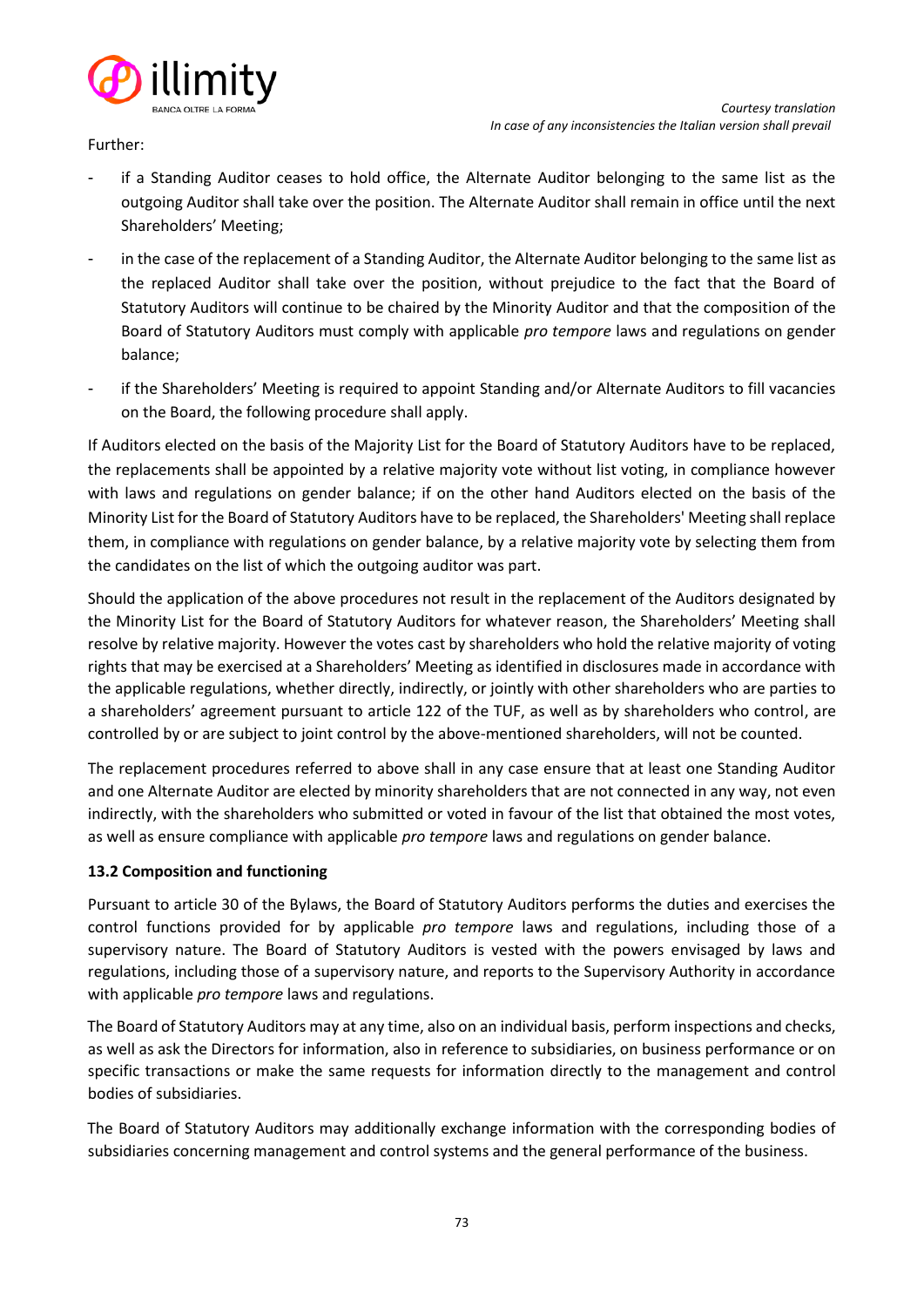

 *In case of any inconsistencies the Italian version shall prevail*

Meetings of the Board of Statutory Auditors, which must be held at least every 90 days, are called by the Chair of the Board of Statutory Auditors by sending notice by any means of communication that ensures certainty of receipt, specifying the date, time and place of the meeting and the items to be discussed, at least 3 days before the date scheduled for the meeting, or at least 24 hours in case of urgency. All participants must sign the minutes and records of the Board of Statutory Auditors.

The Board of Statutory Auditors is duly constituted and valid to adopt resolutions with the quorums established by law.

Participants at meetings of the Board of Statutory Auditors may attend remotely via audio or video conference systems, on condition it can be ensured that:

- (a) the Chair is able to confirm the identity of all participants;
- (b) each participant is able to take part in the discussion in real time, verbally express their opinion and examine, receive and transmit all documentation;
- (c) the Board's proposals and resolutions can be examined at the same time.

Board meetings shall be deemed to be held at the venue where the Chair is located.

The Issuer's Board of Statutory Auditors currently in office was appointed by the Shareholders' Meeting of 18 January 2019 on the basis of the provisions of the Bylaws in force at the date of the appointment and, on the basis of the resolution of such Shareholders' Meeting, holds office for three financial years, and accordingly until the Shareholders' Meeting called to approve the financial statements for the year ending 31 December 2021. The appointment was made on the basis of the only list of candidates submitted which, in its composition, already took account of the provisions applicable to listed companies on gender balance.

| <b>First and last name</b> | Office held                                        | Place and date of birth     |  |  |  |  |
|----------------------------|----------------------------------------------------|-----------------------------|--|--|--|--|
| Ernesto Riva               | Chair of the Board of Statutory<br><b>Auditors</b> | Seregno (MB), 24 April 1945 |  |  |  |  |
| Stefano Caringi            | Standing auditor                                   | Rome, 13 July 1944          |  |  |  |  |
| Nadia Fontana              | Standing auditor                                   | Rome, 15 November 1961      |  |  |  |  |
| Riccardo Foglia Taverna    | Alternate auditor                                  | Trivero (BI), 10 June 1966  |  |  |  |  |
| Michela Zeme               | Alternate auditor                                  | Mede (PV), 2 January 1969   |  |  |  |  |

The Issuer's Board of Statutory Auditors consists of the following members:

Reference should be made to Table 3 for further details on the composition of the Board of Statutory Auditors throughout 2021.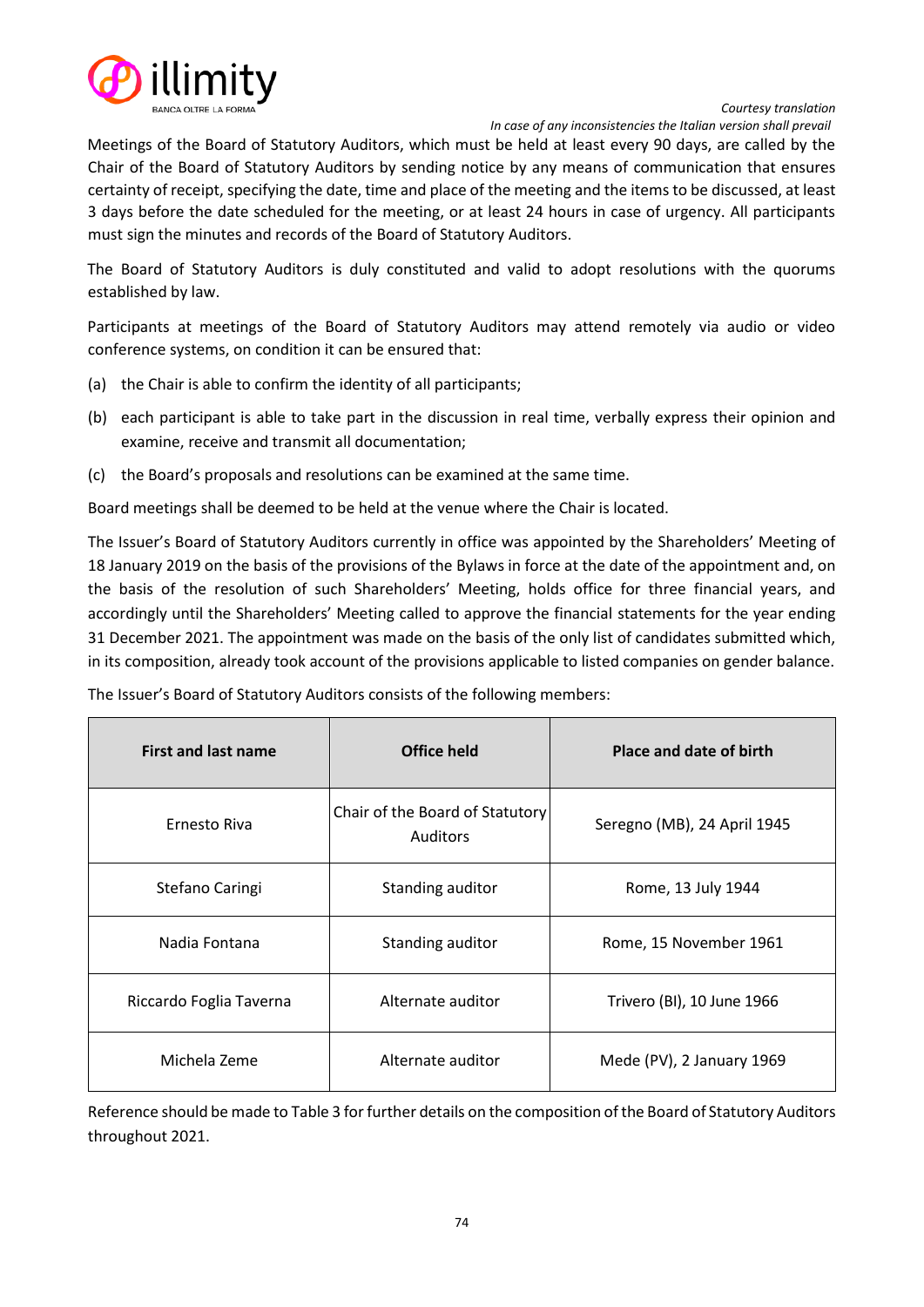

The Board of Statutory Auditors met on 20 occasions in the year ended 31 December 2021, duly minuted (the number of meetings attended by each individual member can be found in Table 2). The average duration of meetings of the Sustainability Committee was 2 hours and 29 minutes with an average attendance of 98%.

## *Verification and confirmation of the requirements for corporate officers (the "fit and proper" requirements)*

At the meeting of the Board of Statutory Auditors of 4 March 2021, the Chair reported that he had filed in the Company's records a copy of the declarations – also prepared following the entry into force of DM no. 169/2020 – signed by all the members of the Board in connection with:

- possession of the requirements pursuant to Ministerial Decree no. 169/2020 and compliance with the criteria included therein;
- the absence of the ineligibility and incompatibility conditions set forth in article 148 of Legislative Decree no. 58/98 and in article 2, paragraph 2c) of the Decree of the President of the Council of Ministers of 25 May 2012;
- possession of the independence requirements set forth in article 148, paragraph 3 of Legislative Decree no. 58/98;
- possession of the integrity and professional competence requirements set forth in article 148, paragraph 4 of Legislative Decree no. 58/98, contained in Ministerial Decree no. 162 of 30 March 2000 and specified by article 28.1 of the Bylaws;
- possession of the independence requirements pursuant to the combined provisions of article 2 (Principle 8 and Recommendation 9) of the Corporate Governance Code to which the Bank adheres;
- the commitment to provide timely notification of any changes in the above declaration to the Board of Directors and the Board of Statutory Auditors.

There are no grounds for the incompatibility of the Statutory Auditors in office at the date of this Report, as provided by applicable law, and the members of the Board hold the necessary requirements of eligibility, integrity and professional competence at such date.

## *Self-evaluation of the composition and functioning of the Board of Statutory Auditors*

Furthermore, in accordance with the supervisory provisions for banks on corporate governance contained in Title IV, Chapter 1 of Circular 285 and the requirements of the Corporate Governance Code of listed companies, the Board of Statutory Auditors performs an annual self-evaluation on its composition and functioning, which was last carried out between December 2021 and January 2022. To perform this selfevaluation, the Board of Statutory Auditors availed itself of the assistance of Management Search S.r.l., an external independent advisor of primary standing.

The self-evaluation process is in line with the requirements of the Supervisory Provisions issued by the Bank of Italy applicable to the Issuer and those of Standard Q.1.1. contained in the "*Standards of Conduct of the Board of Statutory Auditors of listed companies*" published by the National Council of Accountants and Accounting Experts in April 2018.

The self-evaluation process, which mainly regarded the composition of the Board of Statutory Auditors, the exercising of its powers and its functioning process, was performed by the means stated above in the section on the process of self-evaluation performed by the Board of Directors on its composition and functioning process.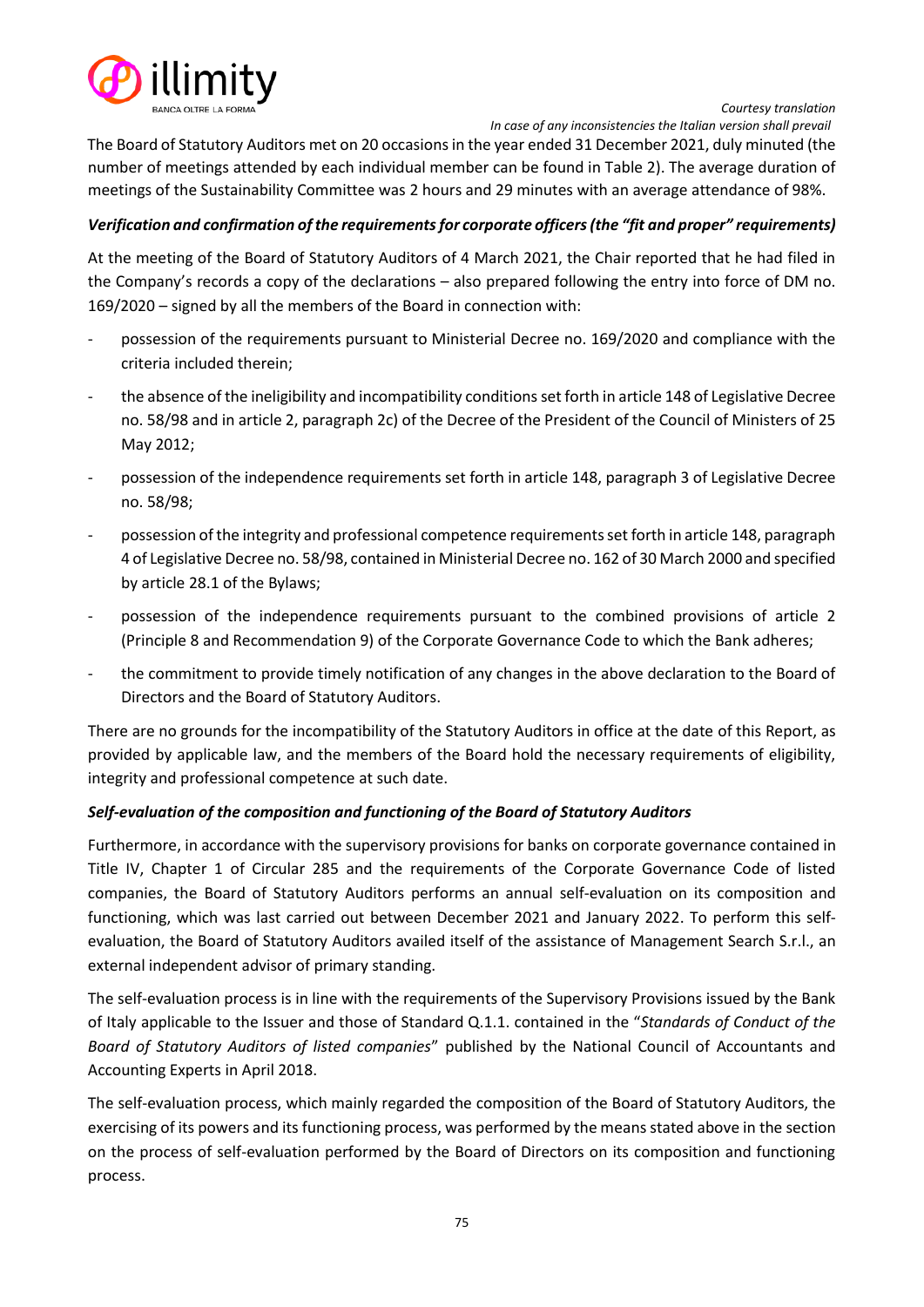

 *In case of any inconsistencies the Italian version shall prevail*

The interviews conducted and the answers to the questions contained in the questionnaire enabled a positive valuation to be expressed as far as the Board's composition and functioning process are concerned, as well as the way it exercises its powers.

More specifically, during the year just ended the Board of Statutory Auditors performed its work on a continuous basis through active participation in the evolution of the Bank's governance and internal control system, which often required the Board to revise its work programmes due to the Issuer's new needs.

The Board of Statutory Auditors performed its controlling and monitoring function on a continuous basis by way of formal checks and meetings with the business functions concerned. These meetings often took place through the attendance of the Board at meetings of the various Board committees, in order to optimise the time required for management participation. The Board of Statutory Auditors was able to express its view above all at meetings of the Risks Committee, going into detail on issues and organisational aspects regarding risk control and those concerning the set of forms for the risk monitoring system. As part of the work performed, the Board gave specific emphasis to checking the Bank's compliance with the Supervisory Provisions and the issues regarding the analysis of the processes from both a legislative and organisational standpoint. This work was intense and demanding given the fast rate at which the Bank is evolving and required the Board to constantly obtain further details of the matters under examination. In this respect, the Board displayed a high level of reaction in dealing with the evolution of activities and extent of the issues dealt with, this calling for rapid and proactive assessments in order to bring to light all the critical issues that may result from this swift evolution.

The Board's activity also include performing the duties of the Supervisory Body for ensuring that the organisation model adopted by the Bank is working and being complied with. This activity required the considerable involvement of the compliance function as well as the support of outside professionals.

As regards the composition of the Board of Directors, a useful point given the upcoming end to the Board's term, it emerged from the self-evaluation that:

- all the members of the Board of Statutory Auditors believe that the Board is well-balanced in terms of diversity of gender, age and seniority;
- the statutory auditors also expressed a positive opinion on the professional experience and expertise to be found on the Board, which they believe to be of a high level and in line with the features of illimity's business;
- the current composition of the Board of Statutory Auditors guarantees skills covering a wide range of technical areas that ensure that the Board is capable of going into detail on all the issues faced and is effective in performing its duties.

All the members of the Board of Statutory Auditors have performed professional activities in areas connected with control functions and hold the expertise and experience required to ensure an adequate understanding of the sector, the Bank's business model, the main risks to which the Bank is exposed and the measures that must be adopted to manage these risks.

In view of the appointment of the new Board of Statutory Auditors (or, in the event of a passage to a onetier governance system, the appointment of an Audit and Internal Control Committee as discussed further below), the statutory auditors believe that in the composition of the new body there should be persons holding the appropriate professional characteristics, and more specifically having knowledge of/expertise in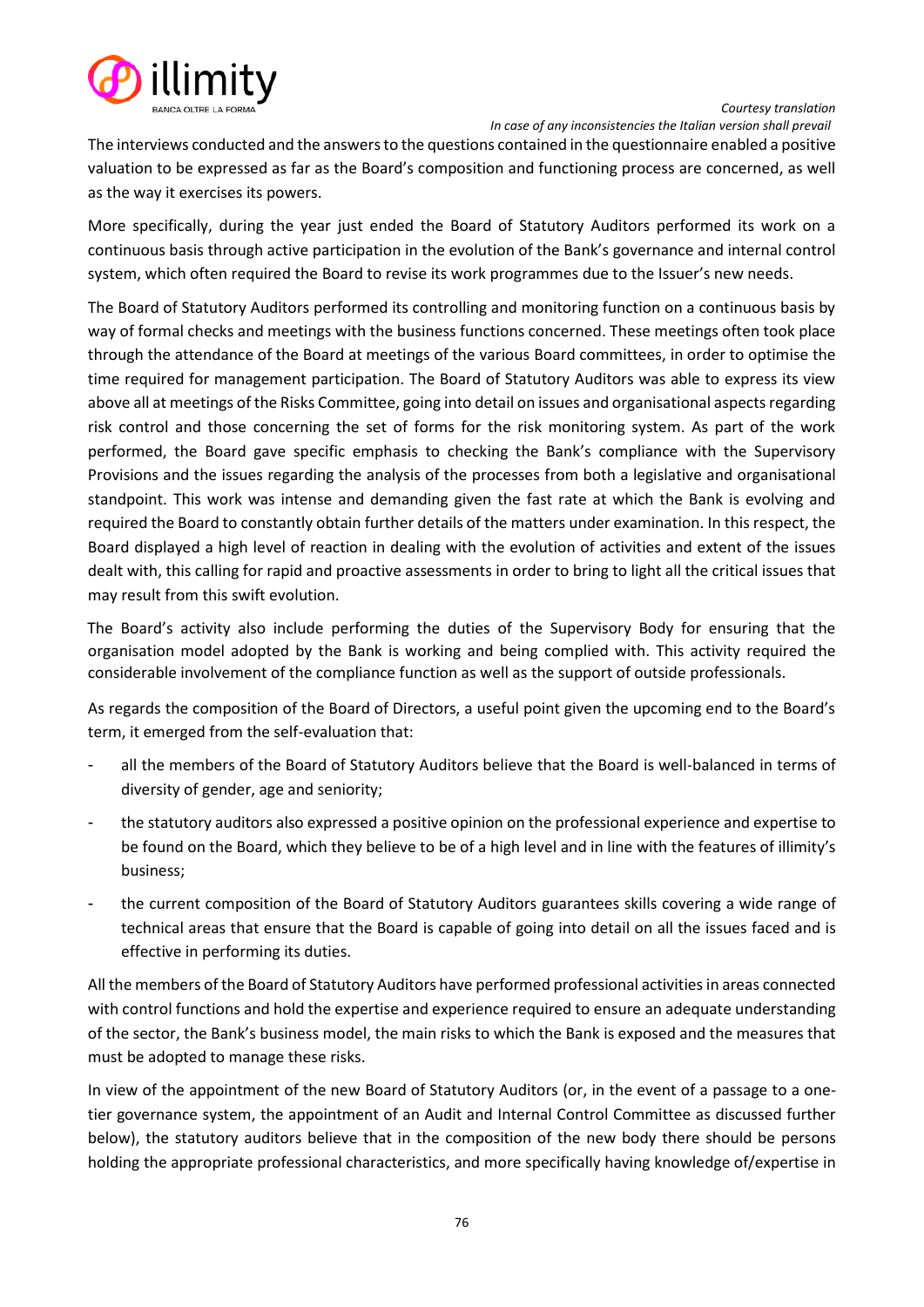

the following, which they consider to be particularly useful: the Bank's business and the specific sector in which it operates; the internal processes and *modus operandi* of the Board of Directors, in a legal and accounting sphere and regarding the reading and interpretation of financial reports; risk management; assessment of the working of internal processes and the organisational structure; laws and regulations on legal audit; and internal audit processes.

## **14. RELATIONS WITH SHAREHOLDERS**

## **14.1 Access to information**

The Company recognises that it is in its interest, as well as being a duty towards the market, to establish a continuous dialogue with shareholders as a whole, based on a mutual understanding of the roles, as well as with institutional investors; all in compliance with the provisions of law applicable to listed companies for the external communication of corporate documents and information.

In this respect, on 12 and 30 November 2018, with effect from the listing date, namely 5 March 2019, the Issuer's Board of Directors resolved to appoint Silvia Benzi as Investor Relations Manager (a position confirmed on admission to trading on the STAR segment of Borsa Italiana's MTA market, pursuant to applicable laws and regulations) and to appoint Francesco Mele as Information Referent in relations with Borsa Italiana pursuant to and for the purposes of article 2.6.1, paragraph 4 of the Regulation of Borsa Italiana and Giovanni Lombardi as his substitute.

The Issuer has created a specific section of its websit[e \(www.illimity.com\)](http://www.illimity.com/) where all the information regarding the Issuer that has importance for its shareholders, as well as that required by legislation, including of a regulatory nature, that is applicable to companies listed on a regulated market, is made available to the public.

## **14.2 Dialogue with shareholders**

Dialogue is a basic tool for improving the extent to which shareholders and the market in general understand the Bank's strategy, also with regard to its mission, the financial and non-financial results it achieves and all the aspects important for making investment decisions and exercising corporate rights in an informed manner. At the same time this dialogue enables the Board of Directors to comprehend the expectations, opinions and subjects of interest of shareholders as a whole and institutional investors, information that is useful in performing its strategic and control functions.

In order to improve this dialogue, at its meeting of 10 November 2021 the Board approved the "Policy for Managing Dialogue with Shareholders" (the "**Policy**"), aligning itself to best national and international market practice on corporate governance and stewardship, incorporating in addition the latest guidelines of Assonime, Assogestioni and the Bank of Italy and the recommendations of the Corporate Governance Code, in accordance with the Bank's internal rules and regulations on the management of insider information and the widest provisions of applicable laws and regulations.

The Policy specifies the interlocutors involved in the dialogue and the variety of channels and tools used to ensure that dialogue with the financial community is constant, regular and transparent, determines the means by which this dialogue is conducted and sets out the main, relevant matters that are the subject of discussion as part of the dialogue, the controls created to ensure confidentiality and equality of treatment and the means by which the Policy is approved, supervised and revised.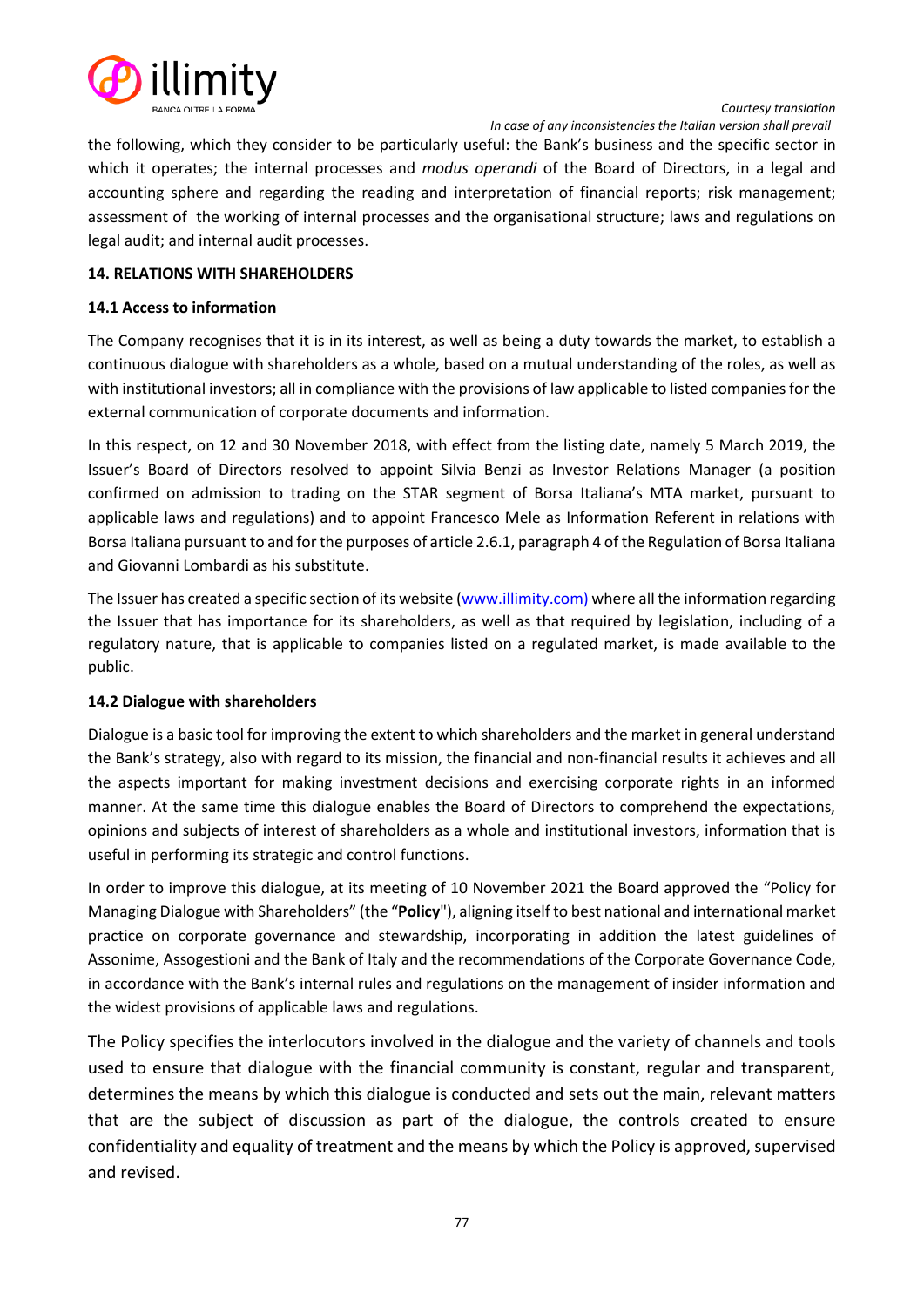

## **15. GENERAL SHAREHOLDERS' MEETING AND SHAREHOLDERS' RIGHTS**

As already described in this Report, the Bylaws incorporate the provisions of Legislative Decree no. 27/2010 implementing Directive 2007/36/EC on the exercise of certain rights of shareholders in listed companies.

Pursuant to article 2437, paragraphs 1 and 2 of the Italian civil code, shareholders who did not contribute to the approval of resolutions regarding the following matters are entitled to exercise their withdrawal right for all or part of their shares:

- (a) amendments to the corporate purpose clause, when these permit a significant change in the company's activity;
- (b) the transformation of the company;
- (c) the transfer abroad of the company's registered office;
- (d) the revocation of the state of liquidation;
- (e) the cancellation of one or more of the reasons for withdrawal provided by article 2437, paragraph 2 of the Italian civil code or by the post-merger Bylaws;
- (f) a change in the criterion for determining the value of shares in case of withdrawal;
- (g) amendments to the Bylaws concerning voting and participation rights;
- (h) an extension of the duration;
- (i) the introduction or removal of restrictions on the circulation of equity securities.

Any agreement designed to exclude the exercise of the withdrawal right or make this more onerous in the cases set forth in points a) to g) shall be null and void.

In addition, pursuant to article 2437-*quinques* of the Italian civil code, shareholders who did not contribute to the approval of resolutions that leads to the delisting of the shares shall be entitled to exercise the withdrawal right.

Pursuant to article 33 of the Bylaws, net profits resulting from the financial statements, net of the amount to be allocated to the legal reserve, are allocated in accordance with resolutions of the Shareholders' Meeting.

Dividends are distributed in accordance with the terms and conditions set by the resolution of the Shareholders' Meeting providing for the distribution of profits to shareholders. Any dividends unclaimed within 5 years from the date on which they become payable are forfeited and revert to the Company, and are allocated to reserves.

On proposal of the Board of Directors, the Shareholders' Meeting may allocate an overall annual amount – not exceeding 5% (five percent) of the net profit for the year – to social, welfare and cultural initiatives.

The main provisions of the Issuer's Bylaws containing the regulations regarding the Issuer's Ordinary and Extraordinary Shareholders' Meetings are as follows.

Pursuant to article 11 of the Bylaws, Shareholders' Meetings may be attended by holders of voting rights, for whom the Company has received the authorised intermediary's notification within the time limit prescribed by applicable *pro tempore* laws and regulations attesting their right to attend the Shareholders' Meeting and exercise their right to vote. Anyone entitled to vote may be represented by a proxy in the Shareholders' Meeting in compliance with applicable *pro tempore* laws and regulations. The proxy form may be sent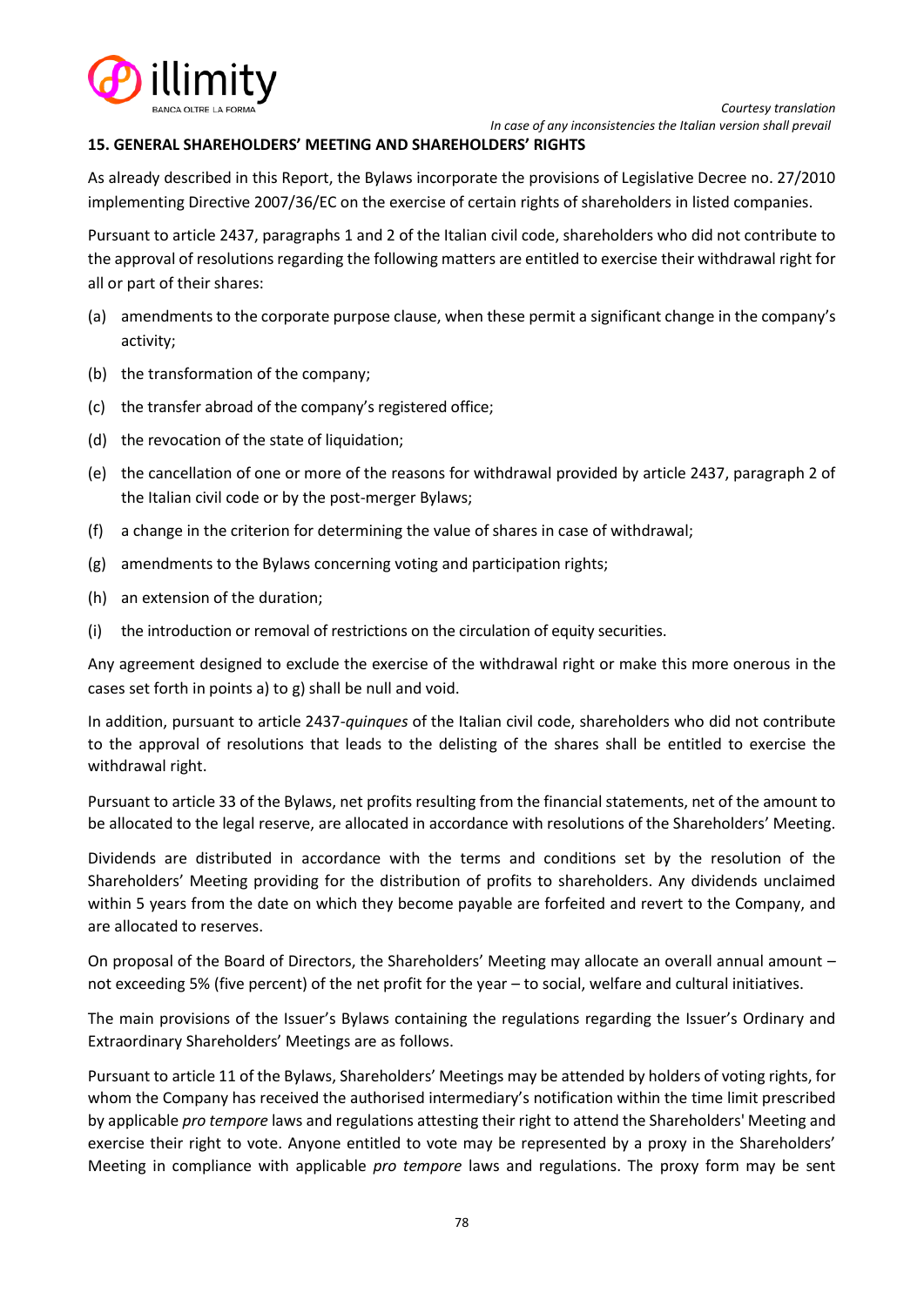

electronically via the dedicated section of the Company's website or by certified electronic mail, as stated in the notice of call, or by any other means provided for by applicable *pro tempore* laws and regulations. The Chair of the Shareholders' Meeting is responsible for verifying the propriety of single proxies and, in general, the entitlement to attend the Meeting.

For each Shareholders' Meeting, the Board of Directors may designate, giving notice thereof in the notice of call, one or more representatives on whom the holders of voting rights may bestow a proxy, with voting instructions for some or all of the proposals on the agenda, as provided for by applicable *pro tempore* laws and regulations. A proxy given to the representative designated by the Board of Directors shall only be effective for proposals for which voting instructions have been given.

Pursuant to article 10 of the Bylaws, the Shareholders' Meeting is called, in ordinary session or extraordinary session, by the Board of Directors whenever it deems it appropriate, or, as established by article 2367 of the Italian civil code, upon request of shareholders representing at least 20% (twenty percent) of the share capital, or other percentage provided for by applicable *pro tempore* laws and regulations. The Shareholders' Meeting, in ordinary and extraordinary session, is as a rule held on a single call, pursuant to and for the purposes of article 2369, paragraph 1 of the Italian civil code. Nevertheless, the Board of Directors may determine that an Ordinary or Extraordinary Shareholders' Meeting may be held in more than one call, indicating a date for a second call. Notice of this decision is provided in the notice of call.

Again pursuant to article 10 of the Bylaws, shareholders who, separately or jointly, represent at least 1/40 (one fortieth) of the share capital, or any other percentage provided for by applicable *pro tempore* laws and regulations, may submit a written request to add items to those on the agenda specified in the notice of call, setting out the additional items they propose and preparing a report on the topics to be discussed, as well as submit resolution proposals on items already on the agenda. Shareholders cannot call meetings or add items to the agenda for issues on which the Shareholders' Meeting is called to resolve, by law, on proposals of the Board of Directors or on the basis of a project or report prepared by the Board, other than those referred to in article 125-*ter*, paragraph 1 of the TUF. Entitlement to the right is proven by filing the copy of the notification or certification issued by the intermediary pursuant to applicable *pro tempore* laws and regulations.

Pursuant to article 12 of the Bylaws, the Shareholders' Meeting is chaired by the Chair of the Board of Directors or, in case of absence or impediment, by the Deputy Chair (where appointed) or, in case of absence or impediment of both parties, by a person appointed by the Shareholders' Meeting pursuant to article 2371 of the Italian civil code.

It is the responsibility of the Chair of the Shareholders' Meeting to:

- (a) verify the valid composition of the meeting and ensure there is a quorum for adopting resolutions;
- (b) ascertain also by parties appointed by the Chair the identity and the eligibility of those present to participate and vote at the meeting as well as the validity of the proxies;
- (c) direct and govern the proceedings at the meeting; and
- (d) establish the voting procedures (which in any case must allow for identification in relation to each vote cast) and ascertain and announce the results of such, all in compliance with the Regulation for the proceedings of Shareholders' Meetings where adopted.

In any case, an ordinary Shareholders' Meeting must be called at least once a year within 120 days from the end of the financial year, or within 180 days from the end of the financial year in the cases envisaged by law.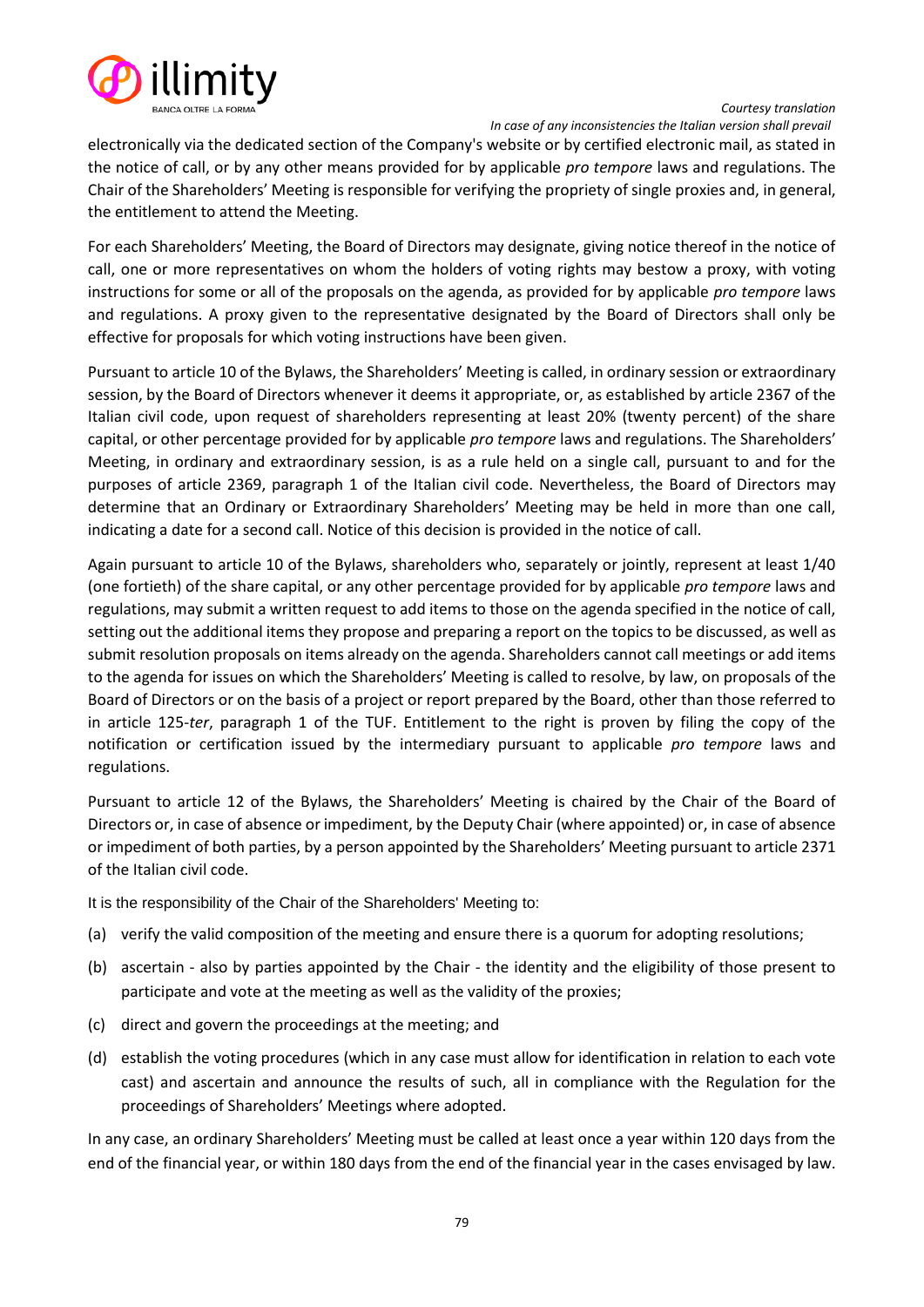

 *In case of any inconsistencies the Italian version shall prevail*

The Shareholders' Meeting is called by notice having contents established by law; such notice is published within the time limits established by law on the Bank's website, as well as in any other manner provided by applicable *pro tempore* laws and regulations.

Pursuant to article 11 of the Bylaws, the Board of Directors may arrange for one or more remote connections to be made to the venue where the meeting is held, to enable shareholders who do not wish to participate in the discussion at this venue to follow the proceedings of the meeting in any case, and upon voting to cast their vote, provided that shareholders can be identified and that the possibility to exercise such right is stated in the notice of call of the Shareholders' Meeting. In any case, the Chair of the Shareholders' Meeting and the Secretary must be present at the place indicated in the notice of call where the meeting is deemed to be held.

The Shareholders' Meeting, in ordinary session or extraordinary session, resolves on the matters assigned by the Bylaws, laws and applicable regulations. Unless otherwise envisaged by article 13 or by other provisions of the Bylaws, resolutions of the Shareholders' Meeting, in ordinary session or extraordinary session, are adopted by legal majority.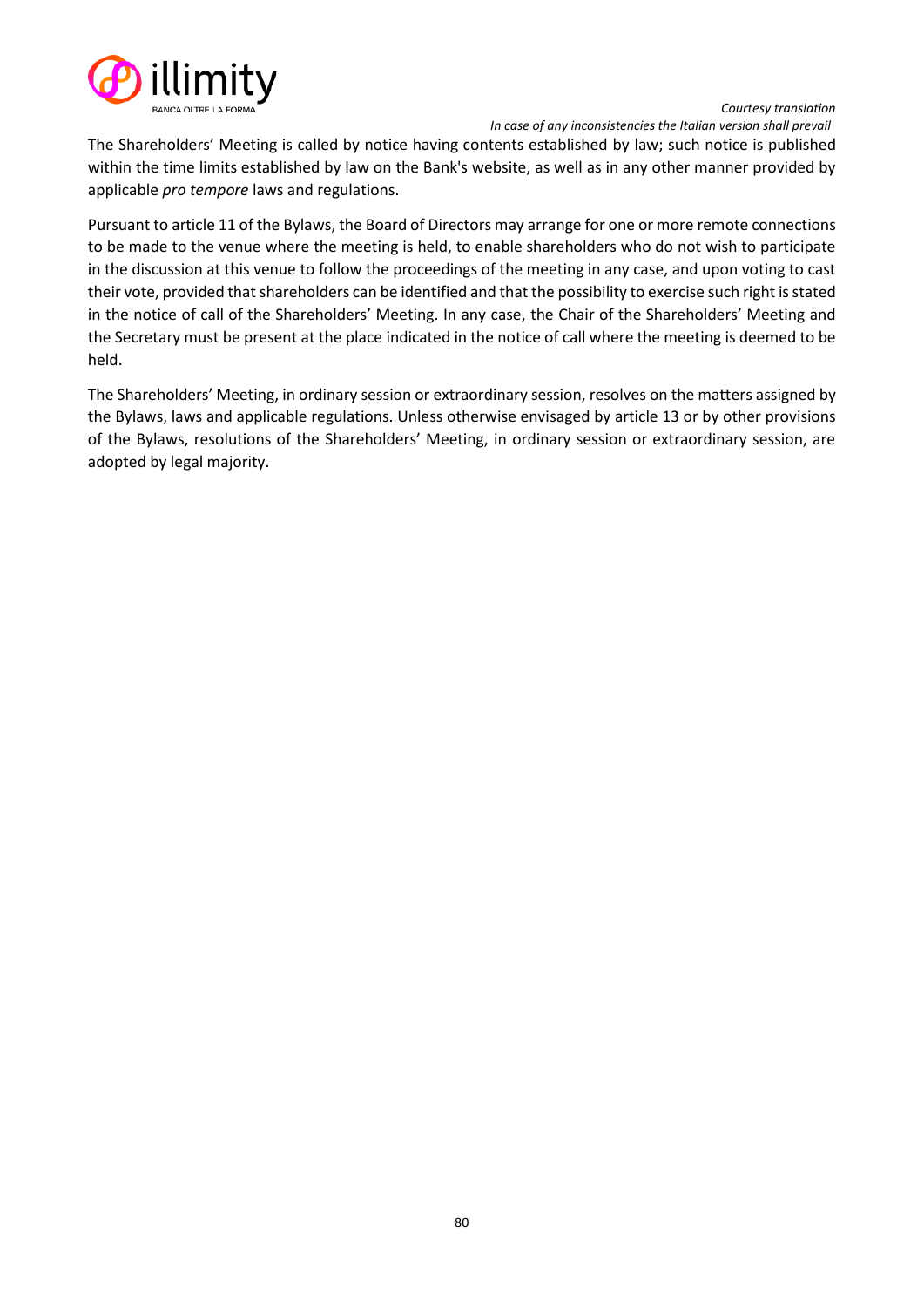

## **16. CHANGES SINCE THE END OF THE YEAR UNDER REVIEW**

With the appointment of the new Board of Directors by the Shareholders' Meeting of 22 April 2021, the possibility arose to assess the adequacy of the traditional model adopted by the Bank, also consistent with the requirements of Principle 1 of the Corporate Governance Code, evaluating its strengths and room for improvement, as well as taking into consideration, *inter alia*, the approval of the 2021-2025 Strategic Plan on 21 June 2021.

Following a careful assessment and after preliminary investigations carried out with the assistance of the Appointments Committee and the Sustainability Committee, the Board accordingly formally approved a proposal to amend the Company's Bylaws by adopting a "one-tier" governance model, which is the model most suitable for supporting the Bank's strategic objectives and growth prospects. Under this model, management and control functions are exercised by the Board of Directors and by the Audit and Internal Control Committee set up within the Board, both appointed by the Shareholders' Meeting.

This decision is based on the following matters and considerations, which also represent the main features of the governance model selected by illimity:

- a large number of independent directors able to assure constructive dialectic within the body, an effective counterweight to the Chief Executive Officer and management and a suitable monitoring of the proposals they submit;
- a management structure that sees the managerial committees heavily involved in supporting and discussing matters with the Chief Executive Officer, enhancing illimity's requirement for collegiate decisions and proposals, as set forth in guidelines drawn up at an international and European level, the Bank's internal regulations and the operating practices adopted;
- having a strategic supervisory function and control function in a single body, thereby assuring constant oversight of both the legitimacy and merit of the work performed by the Directors, while at the same time making management more attentive to the need to comply with legality and efficiency, since checks on legality and efficiency are carried out at the same time as board resolutions are adopted;
- an ongoing relationship among illimity's corporate bodies through immediacy in the circulation of information between the strategic supervisory, management and control bodies, guaranteeing management and supervision that are more aware and effective from the standpoint of avoiding duplications and making internal discussions more efficient;
- optimisation of the management, operational and control processes, maintaining the preliminary investigative and decisional support analyses performed by all of the board committees in accordance with well-defined duties and functions (i.e. Risks Committee, Sustainability Committee, Remuneration Committee, Appointments Committee and Related Party Transactions Committee);
- more efficient governance through a precise distribution of expertise and responsibilities, as set forth in the guidelines drawn up at a European level, between the body with control functions (the Audit and Internal Control Committee) and the Risks Committee; the former, in its function as a control body, overseeing the control and financial information system, and the latter supporting the Board in performing its strategic supervision function;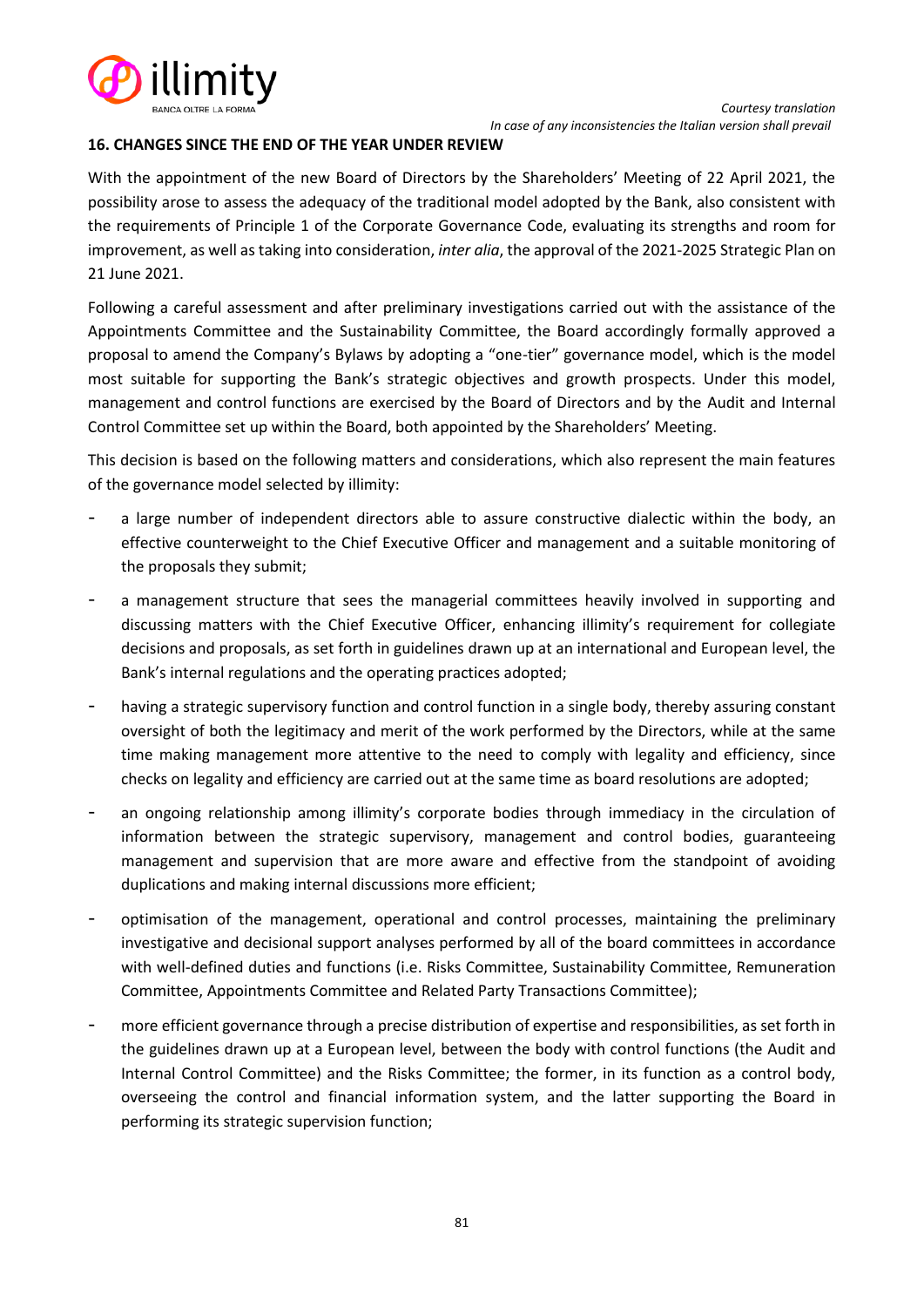



 *In case of any inconsistencies the Italian version shall prevail*

- the possibility for institutional investors, who operate on the international markets, to be familiar with the management and control model, this fostering illimity's appeal and facilitating comparison with peers and engagement with investors;
- consistency with the Bank's medium- and long-term strategic objectives, as identified on the approval of the above-mentioned 2021-2025 Strategic Plan.

At its meeting of 21 February 2022, the Shareholders' Meeting accordingly approved the passage to a onetier governance model, and as a result the current Board of Directors will remain in office until the Shareholders' Meeting called to approve the annual financial statements at 31 December 2021, which will then also be required appoint the new corporate bodies.

Articles 14, 16 and 24 of the Bylaws approved by the Shareholders' Meeting of 21 February 2022 (to whose text reference should be made for the provisions concerning the rules, means of appointment and requirements of the candidates) apply to such renewal.

For the purpose of the renewal of the corporate bodies, given the results of the self-evaluation process, on 25 February 2022 the Board approved and made available to the public its new *Orientation of the Board of Directors of illimity Bank S.p.A. on the optimum qualitative and quantitative composition of the Board*.

Further, taking into account the preliminary support of the Appointments Committee, the Board of Directors has submitted its list of candidates for appointment to the Bank's corporate bodies in view of the Shareholders' Meeting of 28 April 2022, in accordance with the rules established in the *Procedure for the presentation by the Board of Directors of a list of candidates for the renewal of the corporate bodies*. The composition of the list takes into account the requirements of applicable laws and regulations, the Corporate Governance Code, best international practice and the above-mentioned Orientation. The documentation relating to the candidates proposed by the Board (which also includes a recommendation as to the candidates for the position as Chair and Chief Executive Officer) was made available to the public in full on 18 March 2022.

Despite the change in governance system it is nonetheless planned to keep in place the current structure of the Board committees (i.e. Risks Committee, Sustainability Committee, Remuneration Committee, Appointments Committee and Related Party Transactions Committee), which with their investigational, consultative and propositional activity will continue to support the corporate bodies of the new governance model in taking decisions on specific subjects falling under their responsibility.

It is lastly noted that the above-mentioned Shareholders' Meeting of 21 February 2022 approved an amendment to article 16, paragraph 1 of the Bylaws, in which it is stated that the Board of Directors leads the Company seeking sustainable success for the purpose of creating long-term value for the benefit of shareholders, taking into account the interests of illimity's key stakeholders.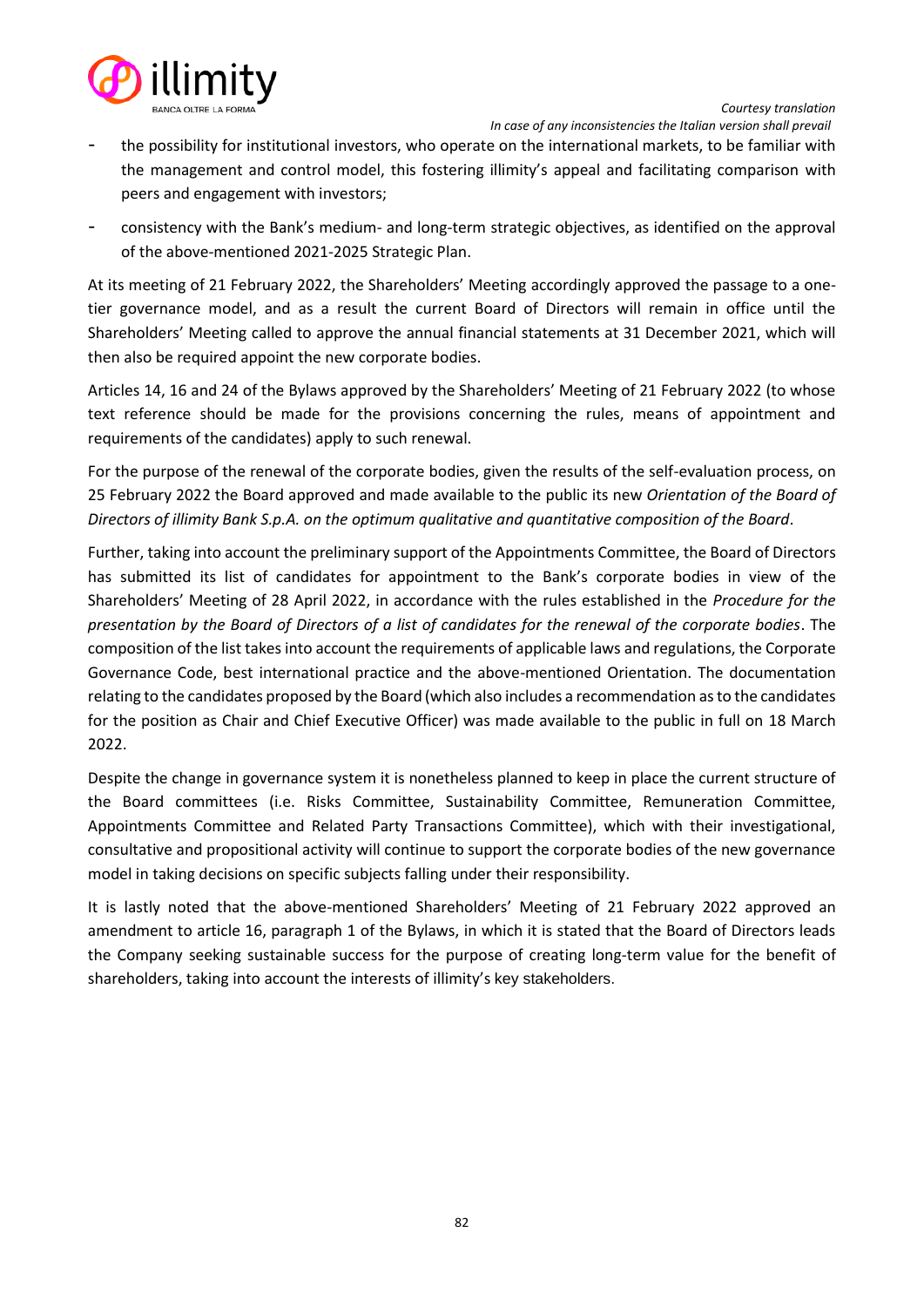

## **17. CONSIDERATIONS ON THE LETTER OF THE CHAIR OF THE CORPORATE GOVERNANCE COMMITTEE**

The recommendations set forth in the letter of the Chair of the Corporate Governance Committee of 3 December 2021 were brought to the attention of the Board of Directors by the Committee Chair at the Board meetings of 22 December 2021 and 10 February 2022 – both of them with the active attendance of the Board of Statutory Auditors – in the context of the annual self-evaluation process, and the Board of Directors has considered the 2021 governance system compliant with the Corporate Governance Code, also in light of the one-tier governance model and the recommendations of the Corporate Governance Committee for the year 2022.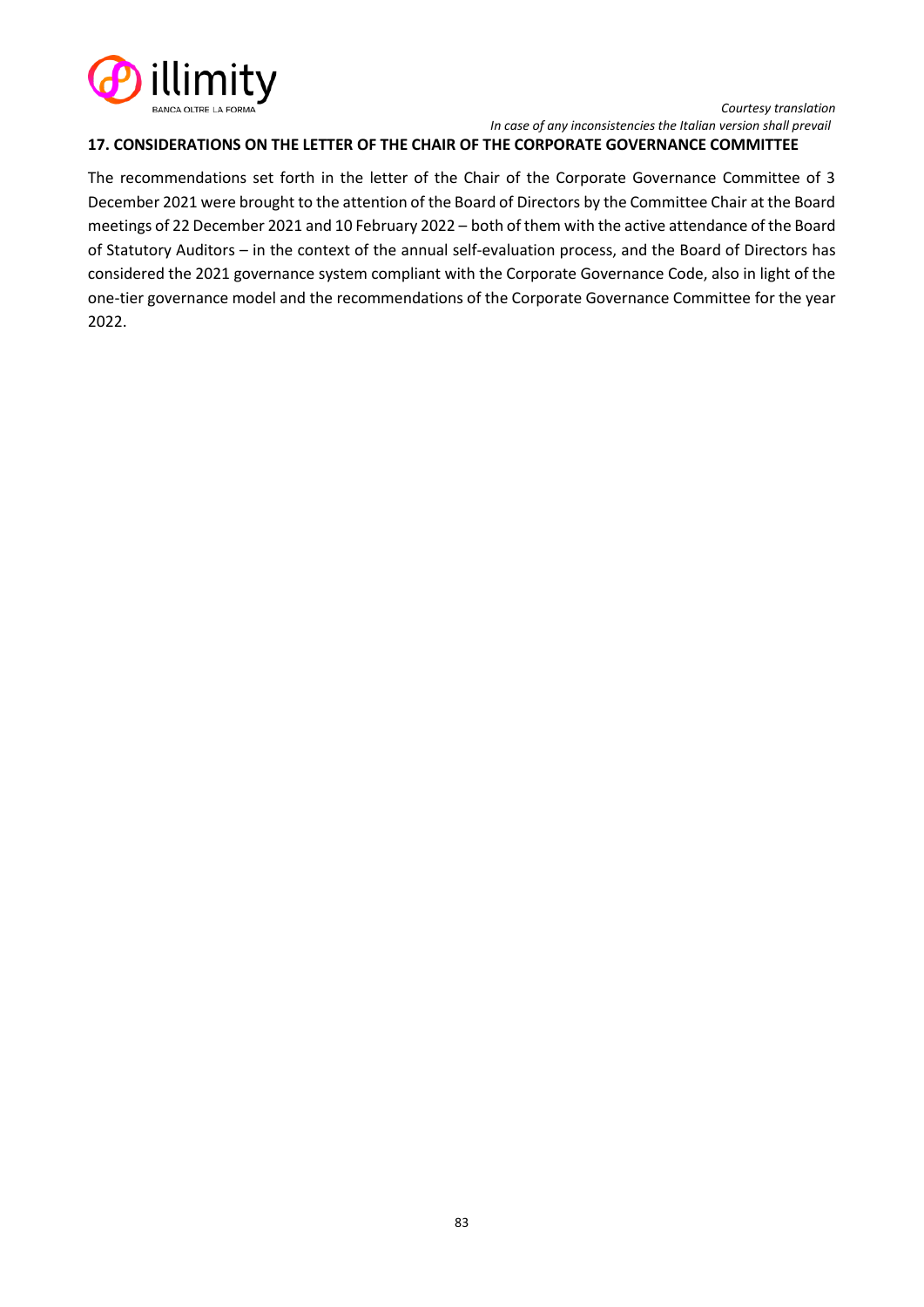

## **TABLES**

Set out on the following pages are tables that summarise the way in which the Company has adopted the main aspects of corporate governance set forth in the Corporate Governance Code.

The first table summarises the structure of the Board of Directors. The Directors are listed with their classification as either executive, non-executive or independent.

The second table summarises the characteristics of the various Board committees.

The third table summarises the characteristics of the Board of Statutory Auditors, indicating the Board's standing and alternate members and whether or not they have been designated by minority lists.

The tables include captions indicating the number of meetings held by the Board of Directors, by the Committees and by the Board of Statutory Auditors and the number of times individual members attended meetings; a caption is also provided to indicate the number of relevant positions held in other companies.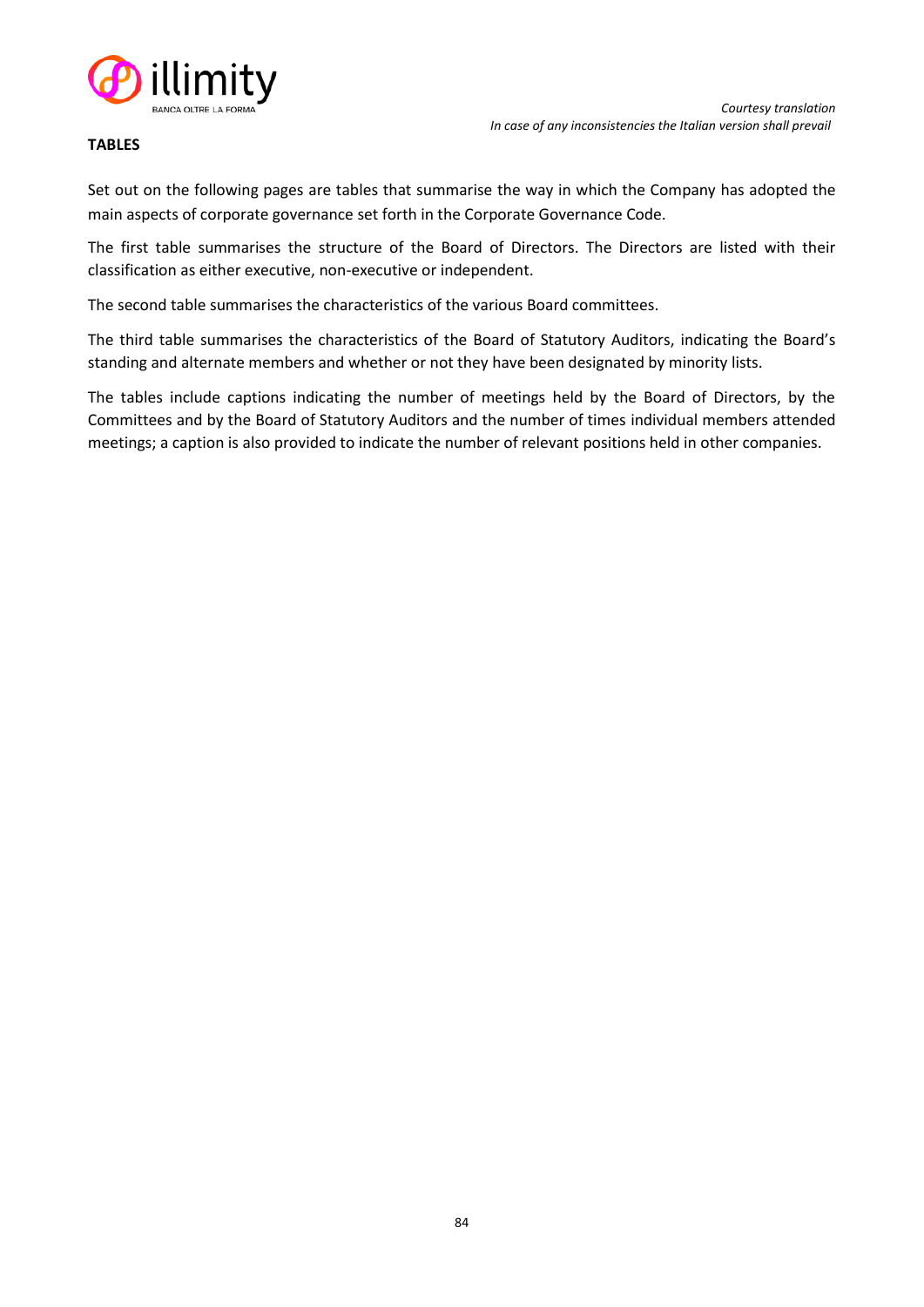

#### **TABLE 1**

## **Structure of the Board of Directors at the end of the year**

#### **TABLE 1: STRUCTURE OF THE BOARD OF DIRECTORS AT THE END OF THE YEAR**

| <b>Board of Directors</b>    |                                 |                  |                                  |                    |                    |                                                                           |                       |       |           |                |                      |                                          |                                |
|------------------------------|---------------------------------|------------------|----------------------------------|--------------------|--------------------|---------------------------------------------------------------------------|-----------------------|-------|-----------|----------------|----------------------|------------------------------------------|--------------------------------|
| <b>Position</b>              | <b>Members</b>                  | Year of<br>birth | Date of first<br>appointment (*) | In office<br>since | In office<br>until | List (presented<br>by)<br>$\left( ^{\ast \ast }\right)$                   | List (M/m)<br>$(***)$ | Exec. | Non-exec. | Indep.<br>Code | Indep.<br><b>TUF</b> | No. of other<br>offices held<br>$(****)$ | <b>Attendance</b><br>$(****")$ |
| Chair                        | Casiraghi Rosalba               | 1950             | 20/09/2018                       | 22/04/2021         | (a)                | <b>BoD</b>                                                                | M                     |       | X         | Yes            | Yes                  | $\overline{4}$                           | 26/26                          |
| • Chief Executive<br>Officer | Passera Corrado                 | 1954             | 20/09/2018                       | 22/04/2021         |                    | $(a)$ BoD                                                                 | M                     | X     |           | No             | No                   | $\overline{2}$                           | 26/26                          |
| <b>Director</b>              | Brambilla Massimo               | 1970             | 20/09/2018                       | 22/04/2021         |                    | $(a)$ BoD                                                                 | M                     |       | X         | No             | No                   | 1                                        | 25/26                          |
| <b>Director</b>              | Canziani Patrizia               | 1967             | 01/02/1967                       | 22/04/2021         | (a)                | Shareholders   m                                                          |                       |       | X         | Yes            | Yes                  | $\overline{2}$                           | 16/18                          |
| <b>Director</b>              | Ciallié Elena                   | 1967             | 20/09/2018                       | 22/04/2021         |                    | $(a)$ BoD                                                                 | M                     |       | X         | Yes            | Yes                  | $\mathsf{o}$                             | 26/26                          |
| <b>Director</b>              | Galbiati Paola<br>Elisabetta    | 1958             | 10/02/2021                       | 22/04/2021         |                    | $(a)$ BoD                                                                 | M                     |       | X         | Yes            | Yes                  | $\overline{3}$                           | 23/23                          |
| <b>Director</b>              | Lanza Francesca                 | 1976             | 15/12/2021                       | 15/12/2021         | $(a)$ (c)          | Shareholders                                                              |                       |       | X         | Yes            | Yes                  | 0                                        | 1/1                            |
| <b>Director</b>              | Majnoni d'Intignano<br>Giovanni | 1954             | 18/01/1954                       | 22/04/2021         | (a)                | Shareholders   m                                                          |                       |       | X         | Yes            | Yes                  | 0                                        | 18/18                          |
| <b>Director</b>              | Valenti Marcello                | 1968             | 10/02/2021                       | 22/04/2021         |                    | $(a)$ BoD                                                                 | M                     |       | X         | Yes            | Yes                  | $\overline{3}$                           | 21/23                          |
|                              |                                 |                  |                                  |                    |                    | DIRECTORS LEAVING OFFICE DURING THE YEAR -------------------------------- |                       |       |           |                |                      |                                          |                                |
| <b>Director</b>              | Gennari Alessandro              | 1960             | 20/09/2018                       | 04/09/2018         | 22/04/2021<br>(b)  | Bod                                                                       | M                     |       | X         | Yes            | Yes                  | $\overline{2}$                           | 8/8                            |
| <b>Director</b>              | Ngombwa Martin                  | 1988             | 10/09/2019                       | 10/09/2019         | 10/11/2021         | Shareholders                                                              | $\sim$                |       | X         | No             | No                   | $\mathbf{1}$                             | 22/23                          |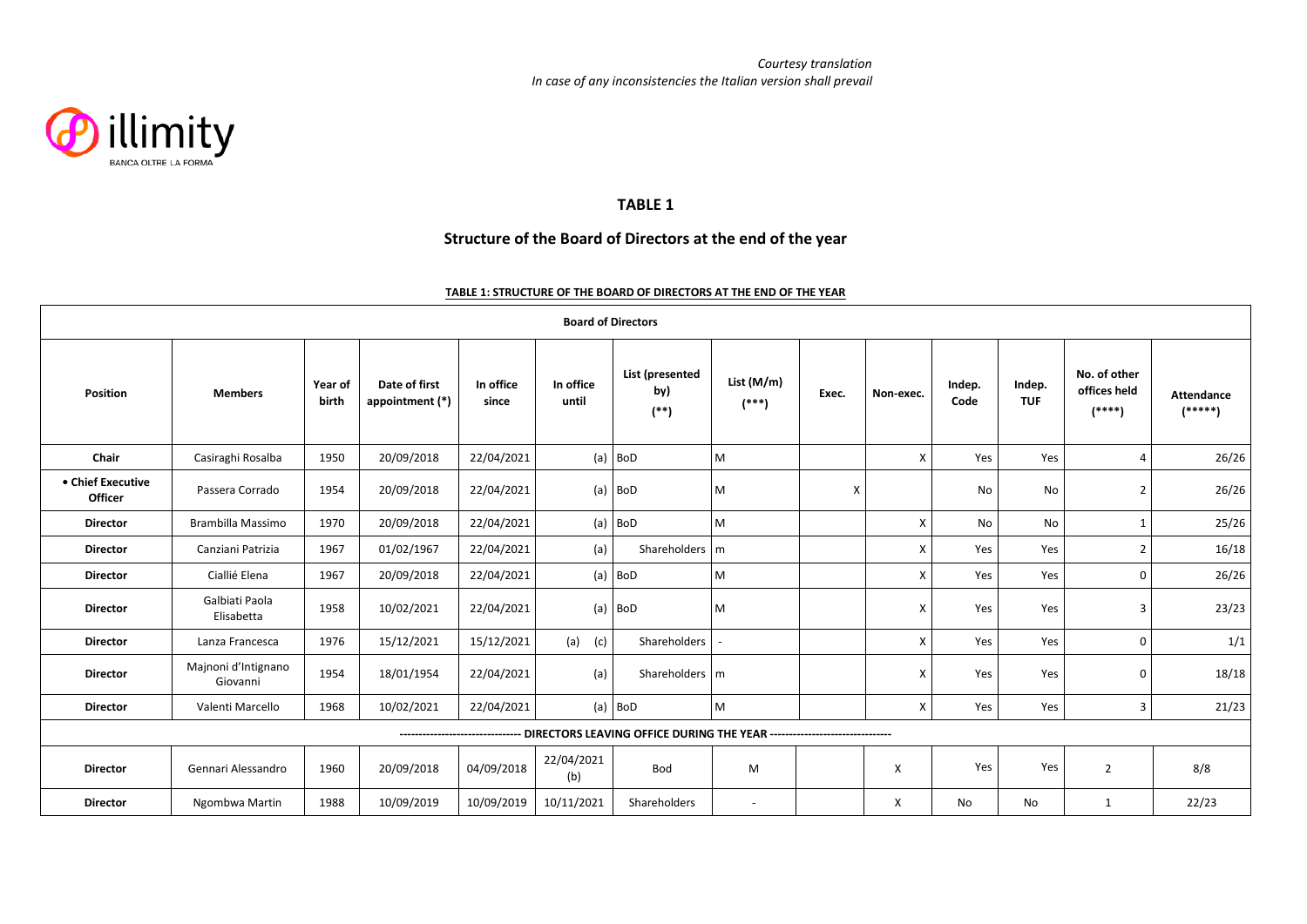

|                                                                                                                                                                                                              | Squinzi Maurizia               | 1950 | 20/09/2018                                                                                                         | 04/09/2018                                                      | 22/04/2021<br>(b) | <b>BoD</b>                                                                                         | M                                                                                                                  |                                                                                                                               | X                                                                                                                                                                                                                                                                                                                                   | Yes                                                              | Yes                                                                                                                                                                                    | 8/8                                                                                                                                                                                                                                                                                                                                                                                                                                                              |
|--------------------------------------------------------------------------------------------------------------------------------------------------------------------------------------------------------------|--------------------------------|------|--------------------------------------------------------------------------------------------------------------------|-----------------------------------------------------------------|-------------------|----------------------------------------------------------------------------------------------------|--------------------------------------------------------------------------------------------------------------------|-------------------------------------------------------------------------------------------------------------------------------|-------------------------------------------------------------------------------------------------------------------------------------------------------------------------------------------------------------------------------------------------------------------------------------------------------------------------------------|------------------------------------------------------------------|----------------------------------------------------------------------------------------------------------------------------------------------------------------------------------------|------------------------------------------------------------------------------------------------------------------------------------------------------------------------------------------------------------------------------------------------------------------------------------------------------------------------------------------------------------------------------------------------------------------------------------------------------------------|
| State the number of meetings held during the year: 26<br>State the quorum required by the minority to submit lists for the election of one or more members (as per article 147-ter TUF): 1% of shareholdings |                                |      |                                                                                                                    |                                                                 |                   |                                                                                                    |                                                                                                                    |                                                                                                                               |                                                                                                                                                                                                                                                                                                                                     |                                                                  |                                                                                                                                                                                        |                                                                                                                                                                                                                                                                                                                                                                                                                                                                  |
|                                                                                                                                                                                                              |                                |      |                                                                                                                    |                                                                 |                   |                                                                                                    |                                                                                                                    |                                                                                                                               |                                                                                                                                                                                                                                                                                                                                     |                                                                  |                                                                                                                                                                                        |                                                                                                                                                                                                                                                                                                                                                                                                                                                                  |
|                                                                                                                                                                                                              |                                |      |                                                                                                                    |                                                                 |                   |                                                                                                    |                                                                                                                    |                                                                                                                               |                                                                                                                                                                                                                                                                                                                                     |                                                                  |                                                                                                                                                                                        |                                                                                                                                                                                                                                                                                                                                                                                                                                                                  |
|                                                                                                                                                                                                              |                                |      |                                                                                                                    |                                                                 |                   |                                                                                                    |                                                                                                                    |                                                                                                                               |                                                                                                                                                                                                                                                                                                                                     |                                                                  |                                                                                                                                                                                        |                                                                                                                                                                                                                                                                                                                                                                                                                                                                  |
|                                                                                                                                                                                                              |                                |      |                                                                                                                    |                                                                 |                   |                                                                                                    |                                                                                                                    |                                                                                                                               |                                                                                                                                                                                                                                                                                                                                     |                                                                  |                                                                                                                                                                                        |                                                                                                                                                                                                                                                                                                                                                                                                                                                                  |
|                                                                                                                                                                                                              |                                |      |                                                                                                                    |                                                                 |                   |                                                                                                    |                                                                                                                    |                                                                                                                               |                                                                                                                                                                                                                                                                                                                                     |                                                                  |                                                                                                                                                                                        |                                                                                                                                                                                                                                                                                                                                                                                                                                                                  |
|                                                                                                                                                                                                              |                                |      |                                                                                                                    |                                                                 |                   |                                                                                                    |                                                                                                                    |                                                                                                                               |                                                                                                                                                                                                                                                                                                                                     |                                                                  |                                                                                                                                                                                        |                                                                                                                                                                                                                                                                                                                                                                                                                                                                  |
|                                                                                                                                                                                                              |                                |      |                                                                                                                    |                                                                 |                   |                                                                                                    |                                                                                                                    |                                                                                                                               |                                                                                                                                                                                                                                                                                                                                     |                                                                  |                                                                                                                                                                                        |                                                                                                                                                                                                                                                                                                                                                                                                                                                                  |
|                                                                                                                                                                                                              |                                |      |                                                                                                                    |                                                                 |                   |                                                                                                    |                                                                                                                    |                                                                                                                               |                                                                                                                                                                                                                                                                                                                                     |                                                                  |                                                                                                                                                                                        |                                                                                                                                                                                                                                                                                                                                                                                                                                                                  |
|                                                                                                                                                                                                              |                                |      |                                                                                                                    |                                                                 |                   |                                                                                                    |                                                                                                                    |                                                                                                                               |                                                                                                                                                                                                                                                                                                                                     |                                                                  |                                                                                                                                                                                        |                                                                                                                                                                                                                                                                                                                                                                                                                                                                  |
|                                                                                                                                                                                                              |                                |      |                                                                                                                    |                                                                 |                   |                                                                                                    |                                                                                                                    |                                                                                                                               |                                                                                                                                                                                                                                                                                                                                     |                                                                  |                                                                                                                                                                                        |                                                                                                                                                                                                                                                                                                                                                                                                                                                                  |
|                                                                                                                                                                                                              |                                |      |                                                                                                                    |                                                                 |                   |                                                                                                    |                                                                                                                    |                                                                                                                               |                                                                                                                                                                                                                                                                                                                                     |                                                                  |                                                                                                                                                                                        |                                                                                                                                                                                                                                                                                                                                                                                                                                                                  |
|                                                                                                                                                                                                              |                                |      |                                                                                                                    |                                                                 |                   |                                                                                                    |                                                                                                                    |                                                                                                                               |                                                                                                                                                                                                                                                                                                                                     |                                                                  |                                                                                                                                                                                        |                                                                                                                                                                                                                                                                                                                                                                                                                                                                  |
|                                                                                                                                                                                                              | <b>Director</b><br>Governance. |      | o This symbol indicates the Lead Independent Director (LID).<br>Date of approval of the 2021 financial statements. | The following symbols must be entered in the column "Position": |                   | . This symbol indicates the director in charge of the internal control and risk management system. | Directors remaining in office until the date of the Shareholders' Meeting approving the 2020 financial statements. | Director appointed by the Shareholders' Meeting of 15 December 2021 following the resignation of the Director Martin Ngombwa. | (*) The date of first appointment for each director means the date on which the director was appointed for the first time (ever) to the Issuer's Board of Directors.<br>This column indicates whether the list from which each director's name was taken was the "majority list" (stating "M"), or a "minority list" (stating "m"). | In case of any inconsistencies the Italian version shall prevail | (**) This column indicates whether the list from which each director's name was taken was submitted by shareholders (state "Shareholders") or by the Board of Directors (state "BoD"). | This column indicates the number of offices held as director or statutory auditor by the person concerned in other listed companies or companies of a material size. The offices held are stated in full in the Report on Corp<br>(*****) This column indicates the attendance of directors at meetings of the Board of Directors (state the number of meetings which the director attended compared to the number of meetings he or she could have attended, e. |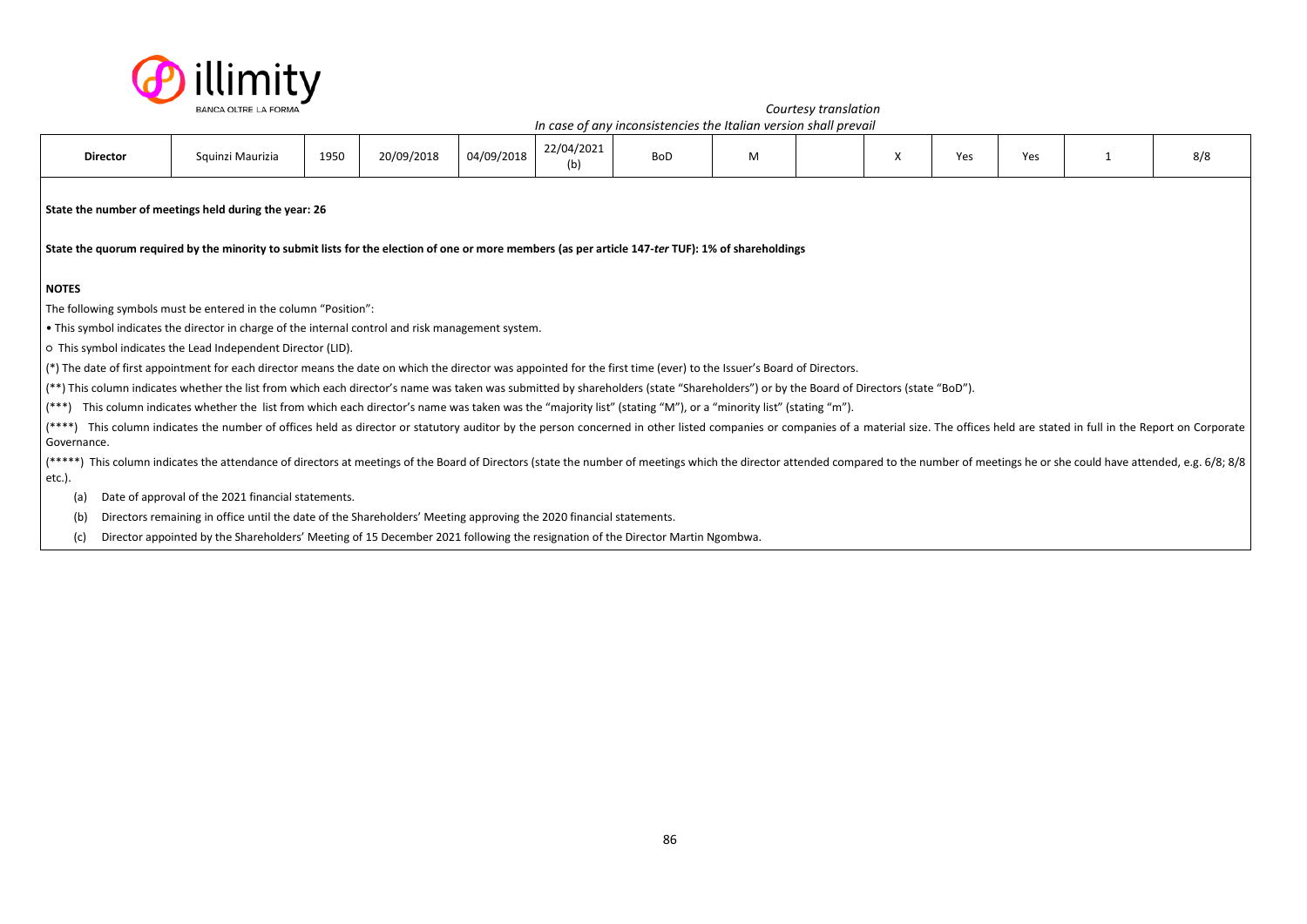

### **TABLE 2**

## **Structure of the Board Committees at the end of the year**

#### **TABLE 2: STRUCTURE OF THE BOARD OF COMMITTEES AT THE END OF THE YEAR**

| <b>Board of Directors</b>                                                          |                              |       | <b>Related Parties Committee</b> | <b>Risks Committee</b> |              | <b>Remuneration Committee</b> |           | <b>Appointments Committee</b> |              | <b>Sustainability Committee</b> |              |
|------------------------------------------------------------------------------------|------------------------------|-------|----------------------------------|------------------------|--------------|-------------------------------|-----------|-------------------------------|--------------|---------------------------------|--------------|
| <b>Position/Qualificat</b><br>ion                                                  | <b>Members</b>               | $(*)$ | $^{**}$                          | $(*)$                  | $(\ast\ast)$ | $(*)$                         | $^{(**)}$ | $(*)$                         | $(\ast\ast)$ | $(\ast)$                        | $(\ast\ast)$ |
| Chair of the BoD<br>non-executive-<br>independent as per<br>TUF and as per<br>Code | Casiraghi Rosalba            |       |                                  | 9/9                    | M(b)         | 1/1                           | C(c)      | 8/8                           | M(h)         | 12/12                           | C(i)         |
| CEO                                                                                | Passera Corrado              |       |                                  |                        |              |                               |           |                               |              |                                 |              |
| Non-executive<br>director-not<br>independent                                       | Brambilla<br>Massimo         |       |                                  |                        |              | 9/9                           | M(f)      | 5/5                           | M            |                                 |              |
| Non-executive<br>director-<br>independent as per<br>TUF and as per<br>Code         | Canziani Patrizia            |       |                                  | 12/13                  | M            |                               |           |                               |              | 10/10                           | M(i)         |
| Non-executive<br>director-<br>independent as per<br>TUF and as per<br>Code         | Ciallié Elena                |       |                                  | 20/20                  | C            |                               |           |                               |              | 11/12                           | M (i)        |
| Non-executive<br>director-<br>independent as per<br>TUF and as per<br>Code         | Galbiati Paola<br>Elisabetta | 7/7   | M                                |                        |              | 12/13                         | C(d)      |                               |              | 2/2                             | M(i)         |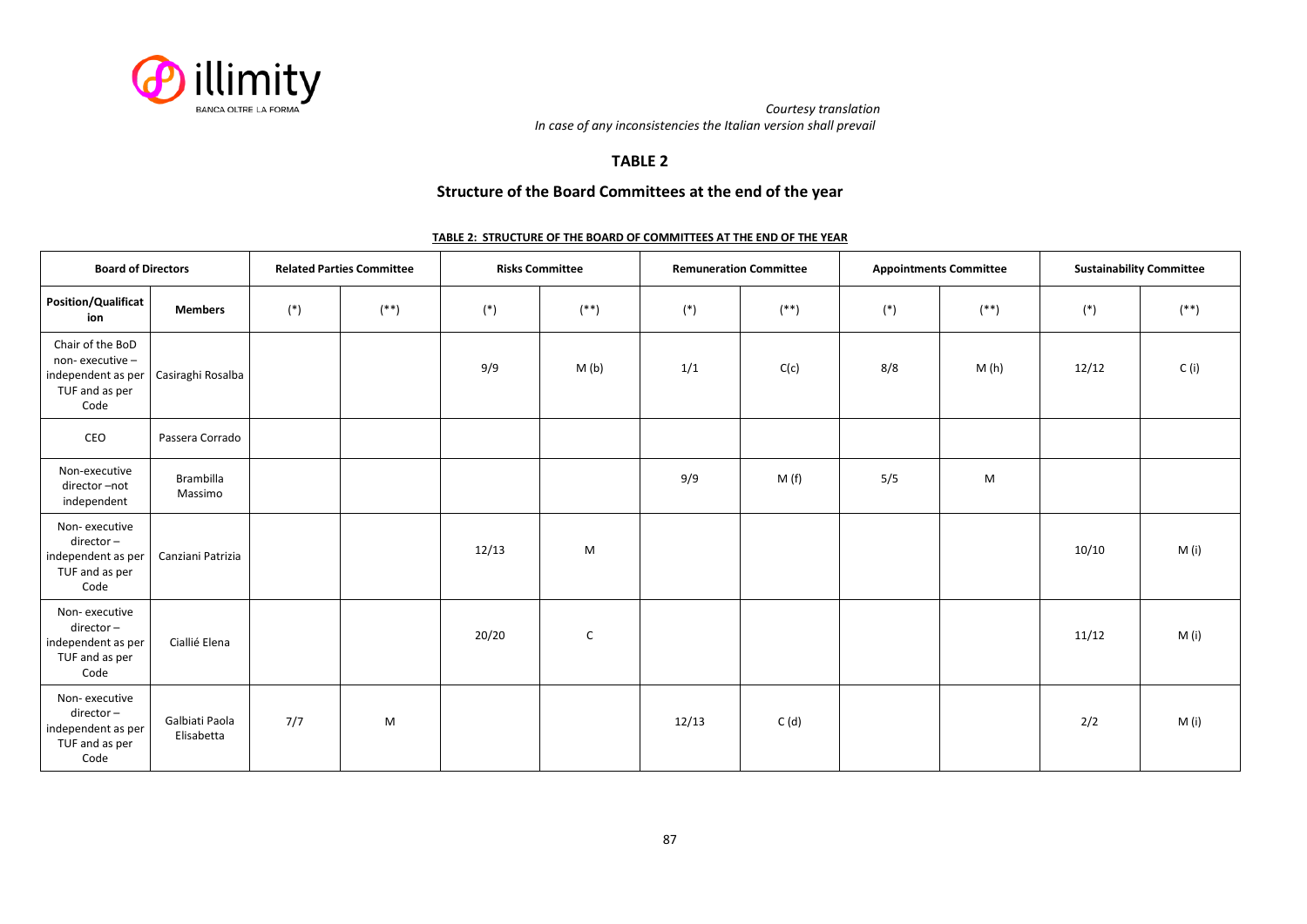

*Courtesy translation In case of any inconsistencies the Italian version shall prevail*

| Non-executive<br>director-<br>independent as per<br>TUF and as per<br>Code | Lanza Francesca                    |     |               |       |   |       |                                                                                                             |      |               |  |
|----------------------------------------------------------------------------|------------------------------------|-----|---------------|-------|---|-------|-------------------------------------------------------------------------------------------------------------|------|---------------|--|
| Non-executive<br>director-<br>independent as per<br>TUF and as per<br>Code | Mainoni<br>d'Intignano<br>Giovanni | 7/7 | ${\mathsf C}$ |       |   |       |                                                                                                             | 8/8  | M(h)          |  |
| Non-executive<br>director-<br>independent as per<br>TUF and as per<br>Code | Valenti Marcello                   | 7/7 | M (e)         |       |   | 12/13 | M (e)                                                                                                       | 9/10 | $M/C$ (e) (g) |  |
|                                                                            |                                    |     |               |       |   |       | -------------------------------DIRECTORS LEAVING OFFICE DURING THE YEAR (a) ------------------------------- |      |               |  |
| Non-executive<br>director-<br>independent as per<br>TUF and as per<br>Code | Gennari<br>Alessandro (a)          |     |               | 7/7   | M |       |                                                                                                             |      |               |  |
| Non-executive<br>director - not<br>independent                             | Ngombwa<br>Martin                  | 2/2 | M             | 11/11 | M | 5/5   | M                                                                                                           |      |               |  |
| Non-executive<br>director-<br>independent as per<br>TUF and as per<br>Code | Squinzi Maurizia<br>(a)            | 2/2 | $\mathsf{C}$  | 7/7   | M |       |                                                                                                             | 5/5  | $\mathsf{C}$  |  |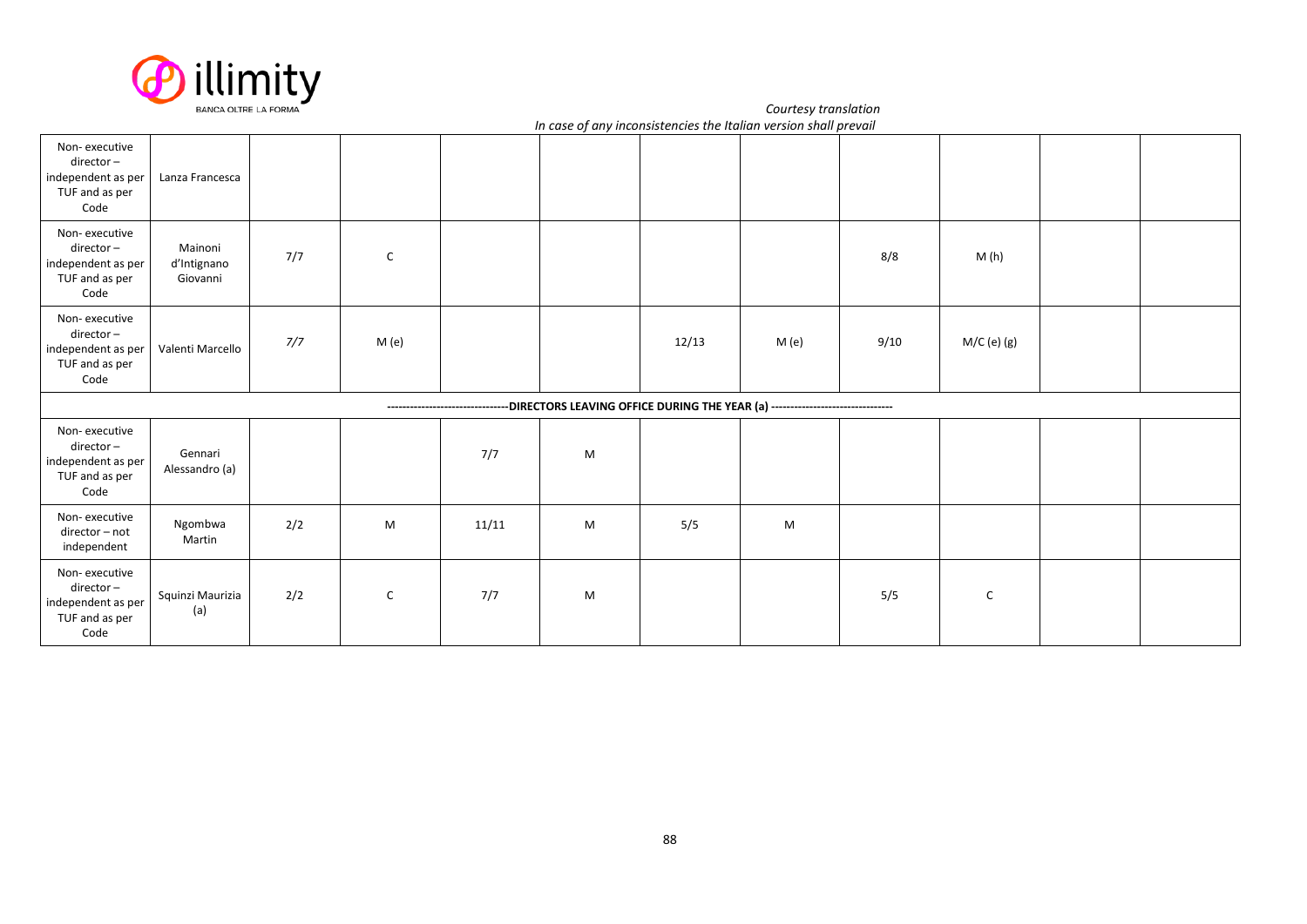

#### **NOTES**

(\*) This column indicates the attendance of directors at meetings at committee meetings (state the number of meetings attended compared to the total number of meetings he or she could have attended, e.g. 6/8; 8/8 etc.) (\*\*) State in this column the qualification held on the committee: "C": chair; "M": member.

(a) The changes in the composition of the Board Committees took place after the Shareholders' Meeting of 22 April 2021 called to approve the 2020 financial statements, which appointed the new members of the Board of Direct (b) Member Appointed by the Board of Directors on 10 November 2021 following the resignation of the Director Martin Ngombwa.

(c) In order to adapt the composition of the Remuneration Committee pursuant to the provisions of Recommendations nos. 7 and 26 of the Corporate Governance Code., the Chair of the Board, Rosalba Casiraghi, resigned as a me of such committee at the Board meeting of 10 February 2021.

(d) Committee member by way of a resolution of 10 February 2021. Replaced the Chair Rosalba Casiraghi.

(e) Committee member by way of a resolution of 10 February 2021. Replaced Luca Rovati, who resigned, as far as the Appointments Committee is concerned, and Giancarlo Bruno, who resigned as far as the Remuneration Committee and the Related Party Transactions Committee are concerned. At its meeting of 22 April 2021, the Board of Directors confirmed the appointment of the Director Marcello Valenti as a committee member.

(f) At its meeting of 22 April 2021 the Board of Directors resolved to appoint the Director Massimo Brambilla as a committee member to replace the Director Martin Ngombwa.

(g) Took over as chair of the Committee following the departure of the Director Maurizia Squinzi.

(h) At its meeting of 22 April 2021 the Board of Directors adopted resolutions on the composition of the Board Committees, nominating the Director Giovanni Majnoni D'Intignano and the Chair of the Board of Directors, Rosal Casiraghi, as members of the Appointments Committee.

(i) At its meeting of 22 April 2021 the Board of Directors adopted resolutions on the composition of the Board Committees, confirming the Chair of the Board of Directors Rosalba Casiraghi and the Director Elena Ciallié as the Sustainability Committee.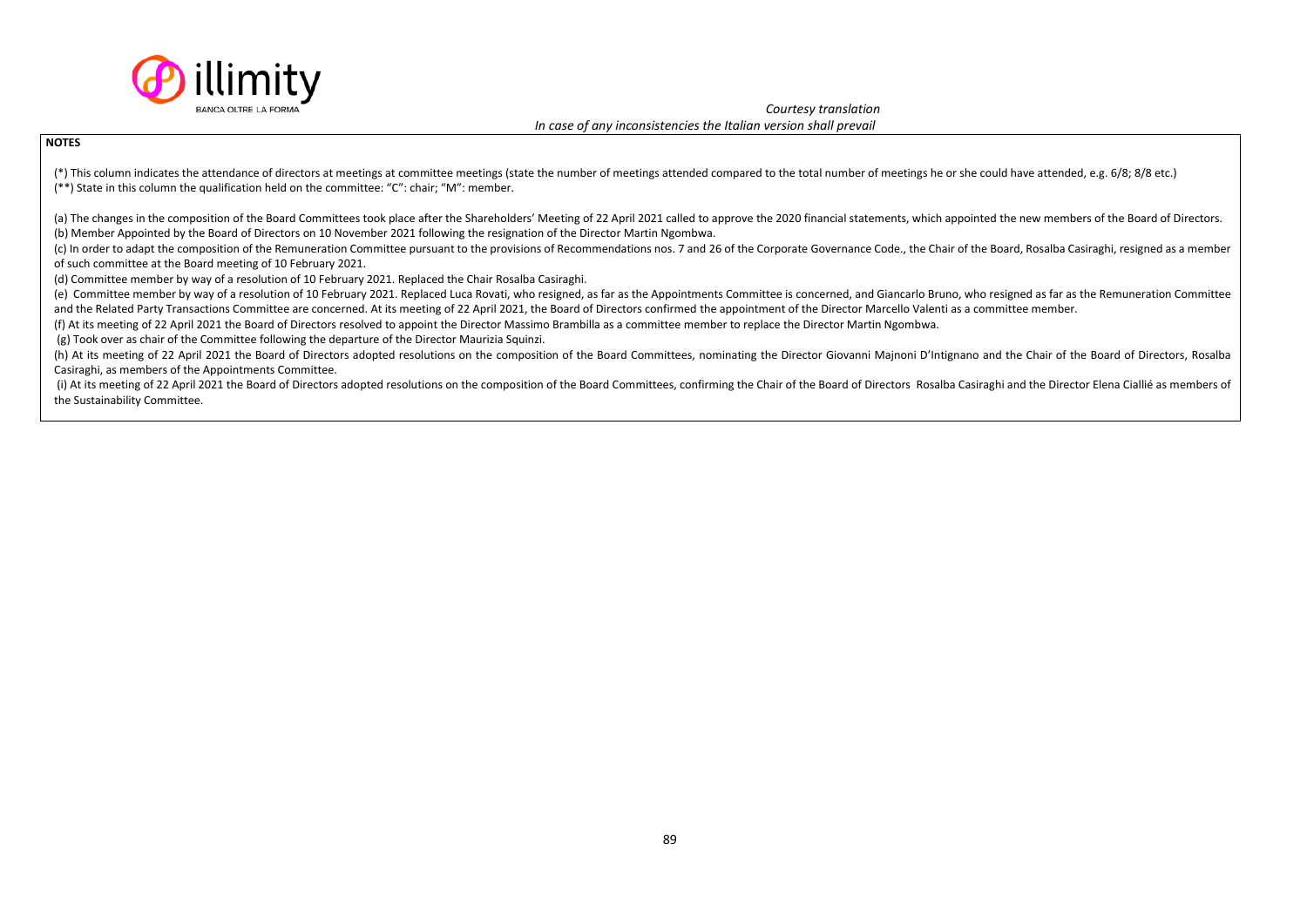

## **TABLE 3**

## **Structure of the Board of Statutory Auditors at the end of the year**

| Board of Statutory Auditors at the end of the year |                            |                  |                              |                 |                    |        |                                |                                                 |                                      |  |  |
|----------------------------------------------------|----------------------------|------------------|------------------------------|-----------------|--------------------|--------|--------------------------------|-------------------------------------------------|--------------------------------------|--|--|
| <b>Position</b>                                    | <b>Members</b>             | Year of<br>birth | Date of first<br>appointment | In office since | In office<br>until | List** | Indep.<br>Code /<br><b>TUF</b> | <b>Attendance at board</b><br>meetings<br>$***$ | No. of other<br>offices held<br>**** |  |  |
| Chair                                              | Riva Ernesto               | 1945             | 18/01/2019                   | 18/01/2019      | (a)                | M      | X                              | 19/20                                           | $\mathbf 0$                          |  |  |
| <b>Standing</b><br>auditor                         | Caringi Stefano            | 1944             | 24/05/2018                   | 18/01/2019      | (a)                | M      | X                              | 20/20                                           | $\mathbf 0$                          |  |  |
| <b>Standing</b><br>auditor                         | Fontana Nadia              | 1961             | 18/01/2019                   | 18/01/2019      | (a)                | M      | $\boldsymbol{\mathsf{x}}$      | 20/20                                           | 15                                   |  |  |
| Alternate<br>auditor                               | Foglia Taverna<br>Riccardo | 1966             | 18/01/2019                   | 18/01/2019      | (a)                | M      | $\boldsymbol{\mathsf{x}}$      | 0/20                                            | 25                                   |  |  |
| Alternate<br>auditor                               | Zeme Michela               | 1969             | 18/01/2019                   | 18/01/2019      | (a)                | M      | X                              | 0/20                                            | 24                                   |  |  |
| Number of meetings held during the year: 20        |                            |                  |                              |                 |                    |        |                                |                                                 |                                      |  |  |